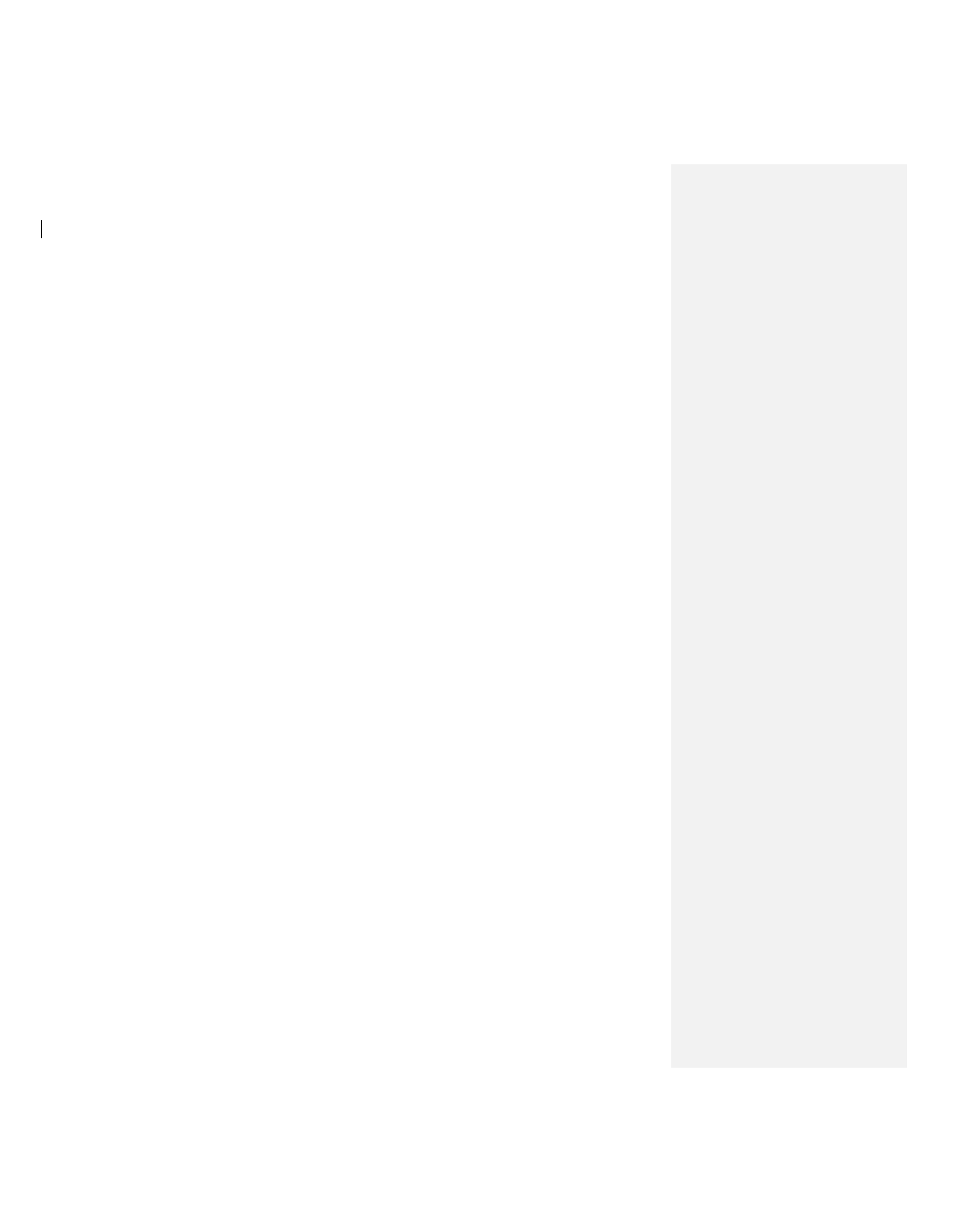# **QAP THRESHOLD TABLE OF CONTENTS**

| ــــل≻PROJECT FEASIBILITY, VIABILITY ANALYSIS AND CONFORMANCE W/PLAN   |  |
|------------------------------------------------------------------------|--|
| $\mathcal{P}$                                                          |  |
| II. – 1                                                                |  |
| Ш.                                                                     |  |
| HHV.                                                                   |  |
| $W_{\cdot}$                                                            |  |
| VI.                                                                    |  |
| VII.                                                                   |  |
| VIII.                                                                  |  |
|                                                                        |  |
| łХ.                                                                    |  |
| XI.                                                                    |  |
| XII.                                                                   |  |
| LOCAL GOVERNMENT SUPPORT AND COMMUNITY ENGAGEMENT  19<br>XIII.         |  |
| <del>XIII</del> XIV.                                                   |  |
| 19                                                                     |  |
| XIV.<br>REHABILITATION STANDARDS (Rehabilitation Projects Only)2020    |  |
| XVI.<br>SITE INFORMATION AND CONCEPTUAL SITE DEVELOPMENT PLAN  22      |  |
| XVII.                                                                  |  |
|                                                                        |  |
|                                                                        |  |
| XIX.<br>QUALIFICATIONS FOR PROJECT PARTICIPANTS (Performance)  2626    |  |
| XXI.                                                                   |  |
| ELIGIBILITY FOR CREDIT UNDER THE NON-PROFIT SET ASIDE32<br>XXII.       |  |
| XXIII. ELIGIBILITY FOR CREDIT UNDER THE PRESERVATION SET ASIDE33       |  |
| XXIIVI. ELIGIBILITY FOR HOMELOANS UNDER THE CHDO SET ASIDE3333         |  |
|                                                                        |  |
|                                                                        |  |
| XXVII. RELOCATION AND DISPLACEMENT OF TENANTSGEORGIA HOUSING SEARCH    |  |
|                                                                        |  |
| XXVIII. MARKETING TO POPULATIONS WITH DISABILITIES OR THE              |  |
|                                                                        |  |
| 3536                                                                   |  |
| XXVIIIX. OPTIMAL UTILIZATION OF RESOURCESMARKETING TO POPULATIONS WITH |  |
|                                                                        |  |

**Formatted:** Font: (Default) Arial

Formatted: List Paragraph, Right: -0.01", Line<br>spacing: 1.5 lines, Numbered + Level: 1 +<br>Numbering Style: I, II, III, … + Start at: 1 +<br>Alignment: Left + Aligned at: 0.08" + Indent<br>at: 0.58"

**Formatted:** Font: (Default) Arial

**Formatted:** Right: -0.01", Line spacing: 1.5 lines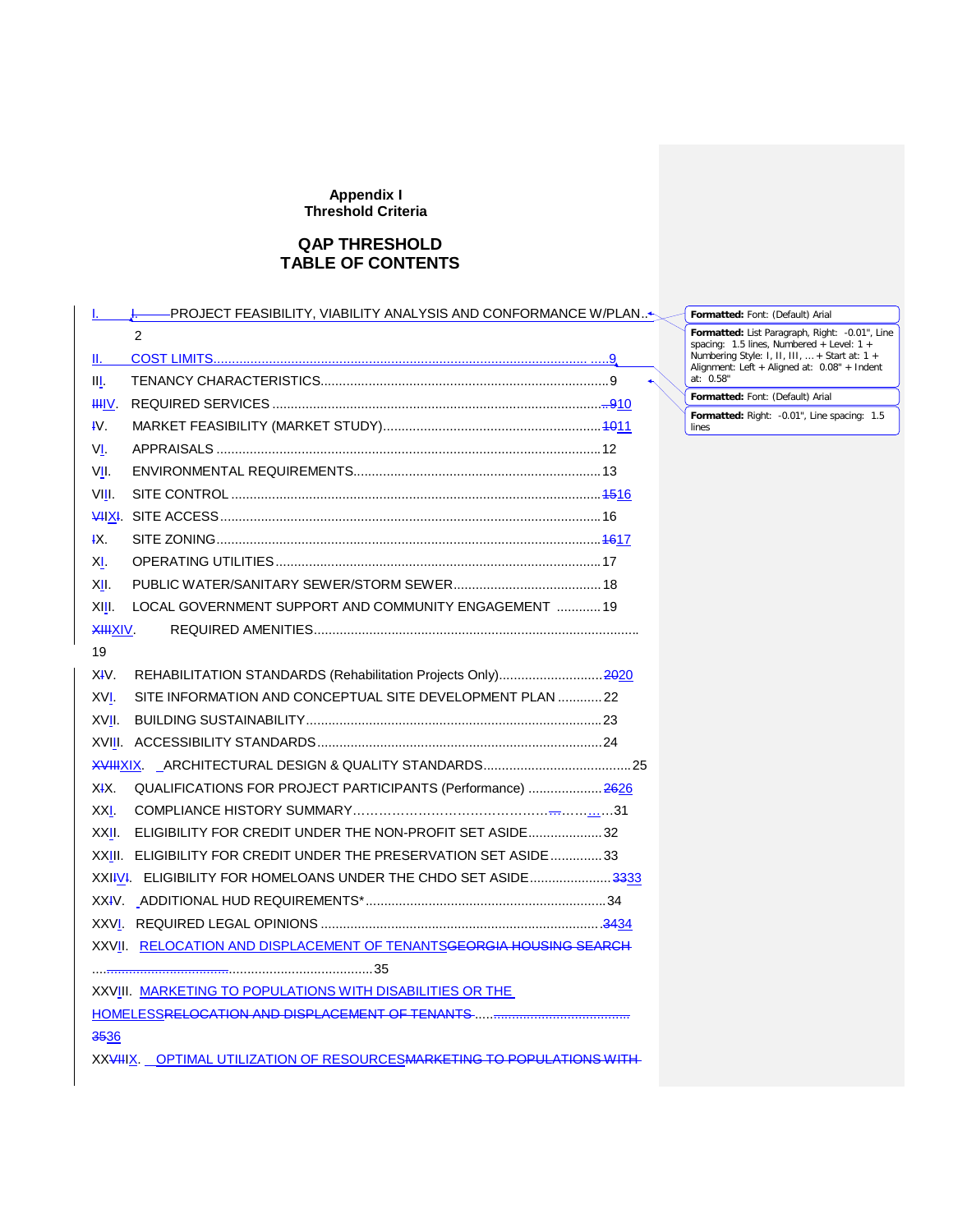| <b>DISABILITIES OR THE HOMELESS</b>                                                                                                                                                                                                                          |                                                                                                                                                                                                                  |
|--------------------------------------------------------------------------------------------------------------------------------------------------------------------------------------------------------------------------------------------------------------|------------------------------------------------------------------------------------------------------------------------------------------------------------------------------------------------------------------|
|                                                                                                                                                                                                                                                              | Formatted: Indent: Left: 0.56"                                                                                                                                                                                   |
| <b>Exhibit A to Appendix I: DCA Underwriting Policies</b><br>38<br><u>VYIY OPTIMAL LITILIZATION OF RESOLIRCES</u>                                                                                                                                            | Formatted: Indent: Left: 0"                                                                                                                                                                                      |
|                                                                                                                                                                                                                                                              | Formatted: Indent: Left: 0"<br>Formatted: Left: 0.92", Right: 0.92", Top:                                                                                                                                        |
|                                                                                                                                                                                                                                                              | 0.88", Bottom: 0.97", Section start:<br>Continuous, Header distance from edge: 0.52",<br>Footer distance from edge: 0.84"                                                                                        |
|                                                                                                                                                                                                                                                              | Formatted: Not Expanded by / Condensed by<br>Formatted: Justified, Indent: Left: 0", Space<br>Before: 0 pt                                                                                                       |
|                                                                                                                                                                                                                                                              | Formatted: Not Expanded by / Condensed by                                                                                                                                                                        |
|                                                                                                                                                                                                                                                              | Formatted: Not Expanded by / Condensed by                                                                                                                                                                        |
|                                                                                                                                                                                                                                                              | Formatted: Indent: Left: 0", Right: -0.01"                                                                                                                                                                       |
|                                                                                                                                                                                                                                                              | Formatted: Not Expanded by / Condensed by                                                                                                                                                                        |
|                                                                                                                                                                                                                                                              | Formatted: Not Expanded by / Condensed by                                                                                                                                                                        |
|                                                                                                                                                                                                                                                              | Formatted: Space Before: 0 pt, Line spacing:<br>single                                                                                                                                                           |
| Page 1 of<br>D R A F T - 20122013 Qualified Allocation Plan - Threshold                                                                                                                                                                                      | Formatted: Font: (Default) Arial, 12 pt, Bold,<br>Thick underline                                                                                                                                                |
| 3852<br>To be considered for an allocation of DCA resources, Applications must meet each $-\mathbf{e}$<br>the the                                                                                                                                            | Formatted: List Paragraph, Indent: Left: 0",<br>Hanging: $0.25$ ", Outline numbered + Level: 1 +<br>Numbering Style: 1, 11, 111,  + Start at: $1 +$<br>Alignment: Left + Aligned at: 0.07" + Indent<br>at: 0.57" |
| Threshold requirements described below.<br>Please note that<br>DCA requires that<br>Applications must be complete when submitted. Applicants cannot submit updated<br>applications or new documents after Application Submissionthat time. Applications that | Formatted: Font: (Default) Arial, 12 pt, Bold,<br>Thick underline, Not Expanded by / Condensed<br>by                                                                                                             |
| contain a significant number of missing or incomplete documents will be returned to the                                                                                                                                                                      | Formatted: Font: (Default) Arial, 12 pt, Bold                                                                                                                                                                    |
| Applicant and be deemed a threshold failure.                                                                                                                                                                                                                 | Formatted: Font: (Default) Arial, 12 pt, Bold,<br>Thick underline, Not Expanded by / Condensed<br>by                                                                                                             |
|                                                                                                                                                                                                                                                              | Formatted: Justified, Indent: Left: 0"                                                                                                                                                                           |
| <b>I PROJECT FEASIBILITY. VIABILITY ANALYSIS AND CONFORMANCE WITH</b><br><b>PLAN</b>                                                                                                                                                                         | Formatted: List Paragraph, Justified, Indent:<br>Left: 0", Bulleted + Level: 1 + Aligned at:<br>2.07" + Indent at: 2.32"                                                                                         |
| Section 42 requires that the housing credit dollar amount allocated to a project not<br>exceed the amount that DCA determines is necessary for the financial feasibility of the                                                                              | Formatted: List Paragraph, Justified, Indent:<br>Left: 0"                                                                                                                                                        |
| project and its viability as a qualified low income housing project through the credit period.<br>In making this determination, DCA must consider:                                                                                                           | Formatted: Font: (Default) Arial, 12 pt, Font<br>color: Black<br>Formatted: Font: (Default) Arial, 12 pt, Font                                                                                                   |
| the sources and uses and the total financing planned for the project                                                                                                                                                                                         | color: Black                                                                                                                                                                                                     |
| any proceeds or receipts expected to be generated by reason of tax benefits                                                                                                                                                                                  | Formatted: Font: Bold                                                                                                                                                                                            |
| the percentage of housing credit dollar amount used for project costs other than the<br>$\bullet$<br>cost of intermediaries and<br>the reasonableness of the development and operational costs of the project                                                | Formatted: List Paragraph, Justified,<br>Numbered + Level: 1 + Numbering Style: A, B,<br>C,  + Start at: 1 + Alignment: Left + Aligned                                                                           |
| The ownership entity for the proposed project must be structured as a single purpose,                                                                                                                                                                        | at: 0" + Indent at: 0.25", Don't adjust space<br>between Latin and Asian text<br>Formatted: Font: Bold, Italic, Underline, Not                                                                                   |
| entity and must be able to clearly show that the project is financially sustainable based on                                                                                                                                                                 | Expanded by / Condensed by                                                                                                                                                                                       |
| income from operations.                                                                                                                                                                                                                                      | Formatted: Font: Italic, Underline, Not<br>Expanded by / Condensed by                                                                                                                                            |
| A. Feasibility Assumptions and <b>pPolicies</b>                                                                                                                                                                                                              | Formatted: Font: (Default) Arial, 12 pt, Bold,<br>Italic, Underline, Font color: Black                                                                                                                           |
| Applicants must use DCA's Underwriting assumptions and if applicable, DCA HOME                                                                                                                                                                               | Formatted: Not Expanded by / Condensed by                                                                                                                                                                        |
|                                                                                                                                                                                                                                                              | Formatted: Justified, Indent: Left: 0"                                                                                                                                                                           |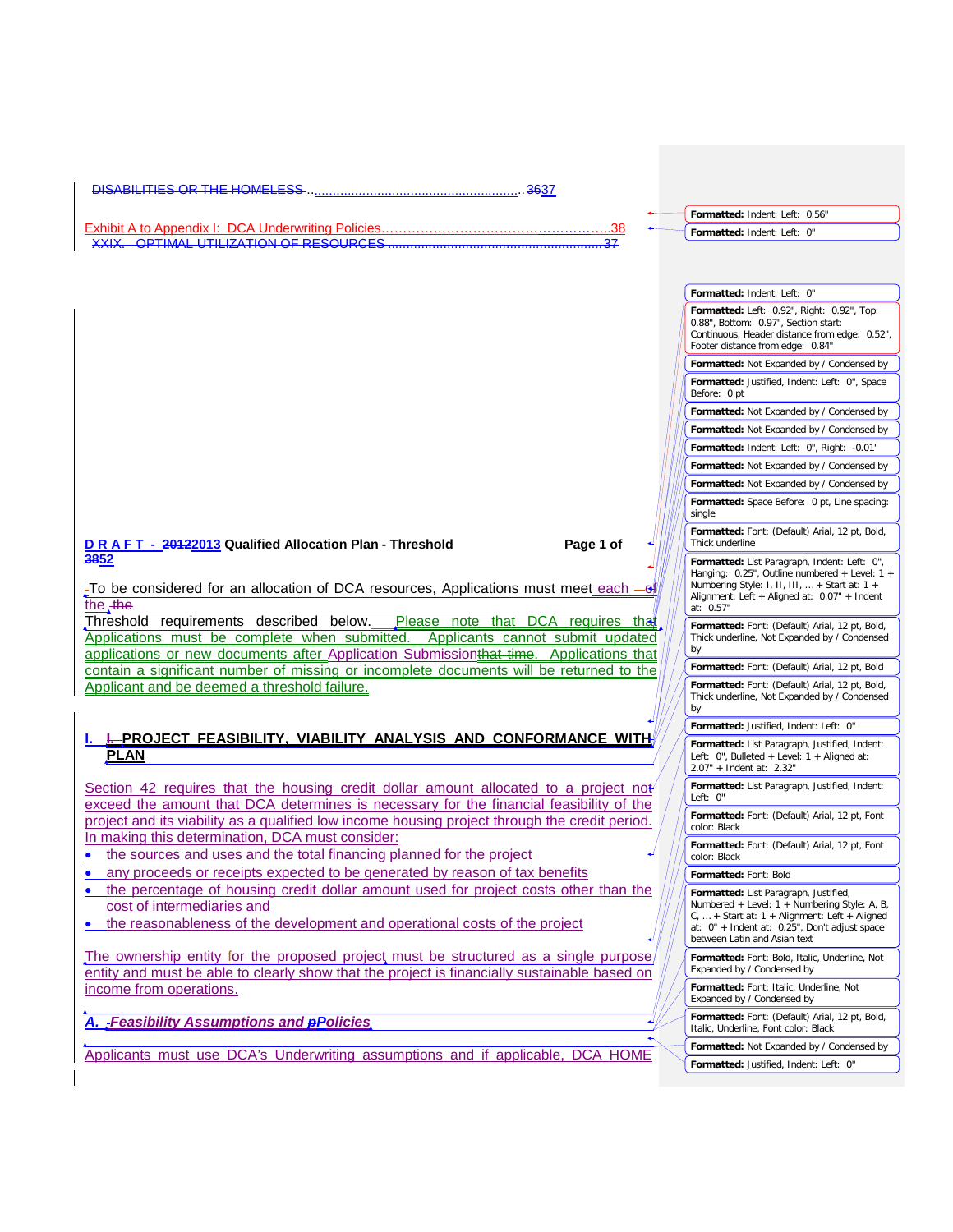**Threshold Criteria** Underwriting assumptions in the Submitted Application pro forma. DCA's 2013 Underwriting-Assumptions can be found in Exhibit A-attached to this Appendix II.

**DRAFT Appendix I**

In addition, the following policies will be utilized in determining whether a project is feasible:

*1. Certifications.* The Applicant must certify to DCA the full extent of all federal, state, and local subsidies that apply (or which the applicant expects to apply) to the project. The Applicant must also certify to the Agency all other sources of funds and all development costs for the project.

**Income**. Only rental income plus up to a maximum of 2% of gross potential rents in ancillary income will be used in the cash flow analysis. Tax abatements and exemptions, interest credit payments, and other documented sources of commonly accepted forms of expense off-sets will also be considered. However, income from commercial space, fees, charitable contributions or owner contributions will not be considered.

*Reasonableness of Development and Construction Ceosts.* **In order to be** eligible for selection, DCA must determinatione that proposed costs are reasonable based on an examination of all soft costs and hard costs listed in the application. DCA will thoroughly examine building construction, soft costs and Georgia land costs. It will also consider variations in costs due to project location, type of construction, and population served. Additionally, DCA will compare proposed project costs to other Applications submitted in the funding round, certified cost data on existing Housing Credit developments in the State portfolio as well as to the actual costs of other non-luxury multifamily housing located in the same geographic areas. Applications which do not demonstrate cost reasonableness will be ineligible for an allocation of credits.

DCA may request a breakdown of the hard construction cost line items in the event it. determines that the proposed costs do not appear to be reasonable and consistent with the scope of work for the project. DCA reserves the right to obtain a review of costs from a qualified outside source. DCA will review land costs carefully to determine that there has been no unjust enrichment to any party and that the parties have not overpaid for proposed project sites. During Application review, DCA may order an appraisal to determine the reasonableness of the contract price for land and/or buildings. DCA may require documentation not specifically included in the minimum documentation requirements to verify the reasonableness of development and operating costs.

**(Additional policies and requirements can be found in the Core Plan of the 20122013 QAP, the Application Instructions and the Tab Checklist)**

*A. OAHHFDD will require the development of properties that meet OAHHFDD*

|                          | Formatted        | ے)                                        |
|--------------------------|------------------|-------------------------------------------|
|                          | Formatted        | <u>l </u>                                 |
|                          | Formatted        | ييا                                       |
|                          | Formatted        | ۔۔۔)                                      |
|                          | Formatted        | ے۔                                        |
|                          | <b>Formatted</b> | ( <u></u>                                 |
|                          | Formatted        | <u></u>                                   |
|                          | Formatted        | <u>ب</u>                                  |
|                          | Formatted        | <u> ا</u>                                 |
|                          | Formatted        | ( <u>…</u>                                |
|                          | Formatted        | I<br>$\ddot{\phantom{1}}$                 |
|                          | Formatted        | $\frac{1}{2}$                             |
|                          | Formatted        | چا                                        |
|                          | Formatted        | ت<br>ت                                    |
|                          | Formatted        | ے                                         |
|                          | Formatted        | ــــــــا                                 |
|                          | Formatted        | … ا                                       |
|                          | Formatted        | حبا                                       |
|                          | Formatted        | ے۔)                                       |
|                          | Formatted        | $\overline{\phantom{a}}$<br>÷             |
|                          | Formatted        | l<br>÷                                    |
|                          | Formatted        | <u>l </u>                                 |
|                          | Formatted        | <u>l </u>                                 |
|                          | Formatted        | $\ddotsc$<br>I                            |
|                          | Formatted        | I<br>$\ldots$                             |
|                          | Formatted        | ے                                         |
|                          | Formatted        | یے)                                       |
|                          | Formatted        | ے                                         |
|                          | Formatted        | <u>لس</u>                                 |
| $\overline{\mathscr{N}}$ | Formatted        | ے۔ ا                                      |
|                          | Formatted        | l<br><u>in</u>                            |
|                          | Formatted        | <u>( س</u>                                |
|                          | Formatted        | ے)                                        |
|                          | Formatted        | <u>ب</u> )                                |
|                          | Formatted        | سا                                        |
|                          | Formatted        | … ا                                       |
|                          | Formatted        |                                           |
|                          | Formatted        | $\overline{\phantom{a}}$<br>$\frac{1}{2}$ |
|                          | Formatted        | $\cdot$                                   |
|                          | Formatted        |                                           |
|                          | Formatted        | ے)                                        |
|                          | Formatted        | f., .                                     |
|                          | Formatted        | $\lfloor \dots \rfloor$                   |
|                          | Formatted        | I<br>يب<br>پيدا                           |
|                          | Formatted        | .<br>پ                                    |
|                          | Formatted        | $\frac{1}{2}$                             |
|                          | Formatted        |                                           |
|                          | Formatted        | $\ldots$                                  |
|                          |                  |                                           |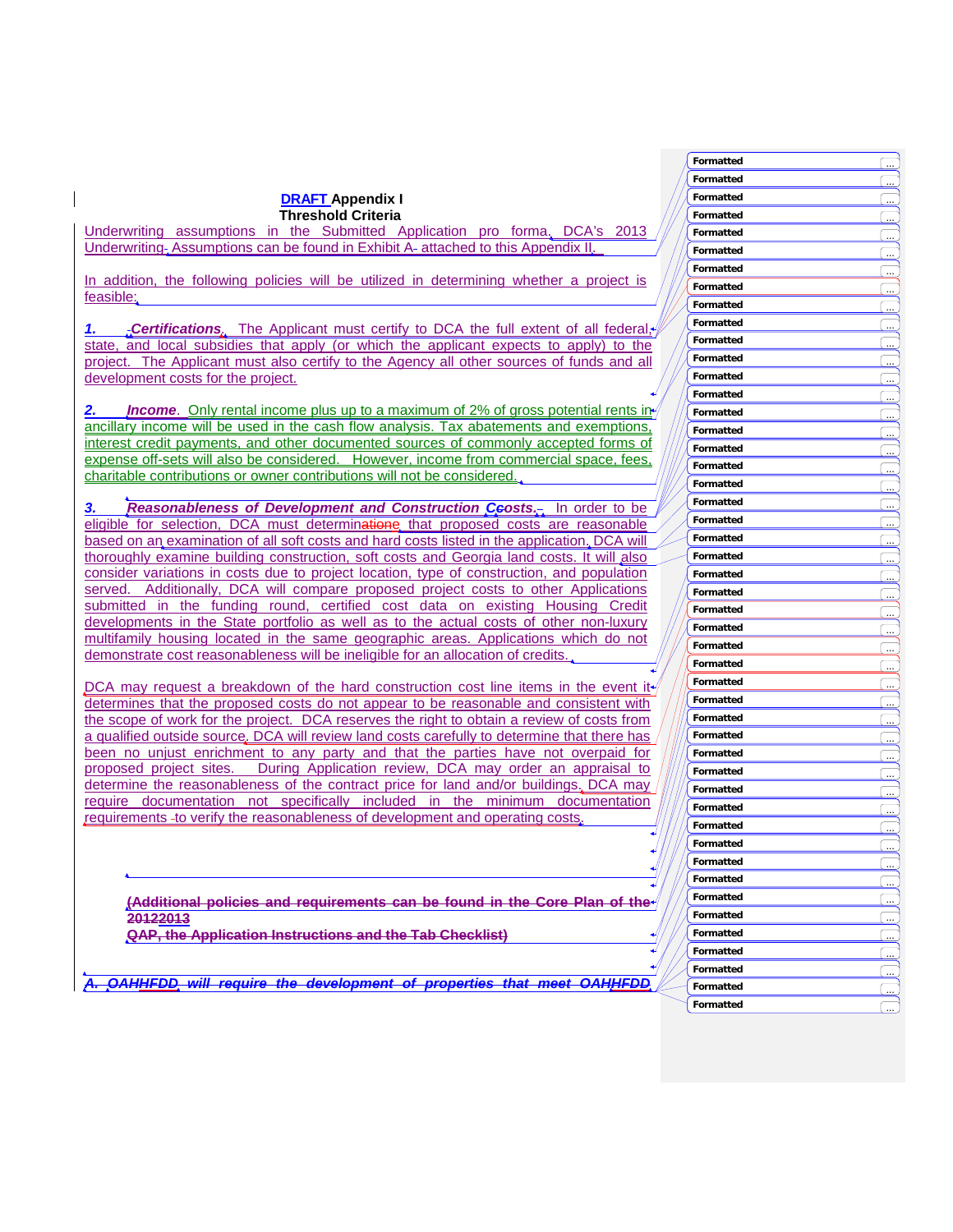*financial underwriting requirements and which have sufficient long-term operating income to secure sustainability. DCA requires that all funding sources clearly identified. The ownership entity must be structured as a single purpose entity and must be able to clearly show that the project is financially sustainable based on income from operations. Only rental income plus up to a maximum of 2% of gross potential rents in ancillary income will be used in the cash flow analysis. Tax abatements and exemptions, interest credit payments, and other documented sources of commonly accepted forms of expense off-sets will also be considered. However, income from commercial space, fees, charitable contributions or owner contributions will not be considered.*

*B. Development and Construction costs must be reasonably estimated for the specific project when preparing the development budget. In determining whether an Applicant's estimate of construction costs is reasonable, DCA will review internal data from similar projects as well as estimating tools. DCA may request a breakdown of the hard construction cost line items in the event it determines that the proposed costs do not appear to be reasonable and consistent with the scope of work for the project. DCA reserves the right to obtain a review of costs from a qualified outside source. In determining whether other development costs are reasonable, DCA will use historical data, internal data and third party review of proposed costs. DCA will review land costs carefully to determine that there has been no unjust enrichment to any party and that the parties have not overpaid for proposed project sites. During Application review, DCA may order an appraisal to determine the reasonableness of the contract price for land and/or buildings. Development and Construction costs must be reasonably estimated for the specific project when preparing the development budget. In determining whether an Applicant's estimate of construction costs is reasonable, DCA will review internal data from similar projects as well as estimating tools. DCA may request a breakdown of the hard construction cost line items in the event it determines that the proposed costs do not appear to be reasonable and consistent with the scope of work for the project. DCA reserves the right to obtain a review of costs from a qualified outside source. In determining whether other development costs are reasonable, DCA will use historical data, internal data and third party review of proposed costs. DCA will review land costs carefully to determine that there has been no unjust enrichment to any party and that the parties have not overpaid for proposed project sites. During Application review, DCA may order an appraisal to determine the reasonableness of the contract price for land and/or buildings.*

# *C.*

*D4. Reasonableness of Operating Costs.* Applications –mus<del>t a</del>lso<sub>on</sub> reasonably estimate -operating -expenses- for- a submitted the specific- project. If insufficient documentation of the basis of real estate taxes is provided by the Applicant, DCA will utilize tax millage rates, construction costs and operating income to determine if real estate taxes are reasonably estimated. Applicants are encouraged to provide documentation support for their estimates of *impact fees*, taxes and property insurance for the proposed project. Projects that do not provide a reasonable estimate of operating costs will be determined to be infeasible. Annual operating expenses which differ

| Formatted: List Paragraph, Justified, Space<br>Before: 0 pt, Line spacing: single                                      |
|------------------------------------------------------------------------------------------------------------------------|
| Formatted: Font: Italic                                                                                                |
| Formatted: List Paragraph, Indent: Left: 0",<br>Right:<br>0"                                                           |
| Formatted: Font: Bold, Italic                                                                                          |
| Formatted: List Paragraph, Justified, Space<br>Before: 0 pt, Line spacing: single                                      |
| Formatted: Font: (Default) Arial, 12 pt, Italic,<br>Font color: Custom Color(RGB(48,48,48))                            |
| Formatted: Indent: Left: 0", Right:<br>0"                                                                              |
| Formatted: Font: Italic                                                                                                |
| Formatted: Font: Italic                                                                                                |
| Formatted: Font: (Default) Arial, 12 pt, Italic,<br>Font color: Custom Color(RGB(48,48,48))                            |
| Formatted: Font: (Default) Arial, 12 pt, Font<br>color: Custom Color(RGB(48,48,48)), Not<br>Expanded by / Condensed by |
| Formatted: Font: (Default) Arial, 12 pt, Font<br>color: Custom Color(RGB(48,48,48))                                    |
| Formatted: Font: (Default) Arial, 12 pt, Font<br>color: Custom Color(RGB(48,48,48)), Not<br>Expanded by / Condensed by |
| Formatted: Not Expanded by / Condensed by                                                                              |
| Formatted: Font: (Default) Arial, 12 pt, Font<br>color: Custom Color(RGB(48,48,48)), Not<br>Expanded by / Condensed by |
| Formatted: Font: (Default) Arial, 12 pt, Font<br>color: Custom Color(RGB(48,48,48))                                    |
| Formatted: Font: (Default) Arial, 12 pt, Font<br>color: Custom Color(RGB(48,48,48)), Not<br>Expanded by / Condensed by |
| Formatted: Font: (Default) Arial, 12 pt, Font<br>color: Custom Color(RGB(48,48,48))                                    |
| Formatted: Font: (Default) Arial, 12 pt, Font<br>color: Custom Color(RGB(48,48,48)), Not<br>Expanded by / Condensed by |
| Formatted: Not Expanded by / Condensed by                                                                              |
| Formatted: Font: (Default) Arial, 12 pt, Font<br>color: Custom Color(RGB(48,48,48)), Not<br>Expanded by / Condensed by |
| Formatted: Font: (Default) Arial, 12 pt, Font<br>color: Custom Color(RGB(48,48,48)), Not<br>Expanded by / Condensed by |
| Formatted: Not Expanded by / Condensed by                                                                              |
| Formatted: Font: (Default) Arial, 12 pt, Font<br>color: Custom Color(RGB(48-48-48))                                    |

**Formatted:** Font: Bold, Italic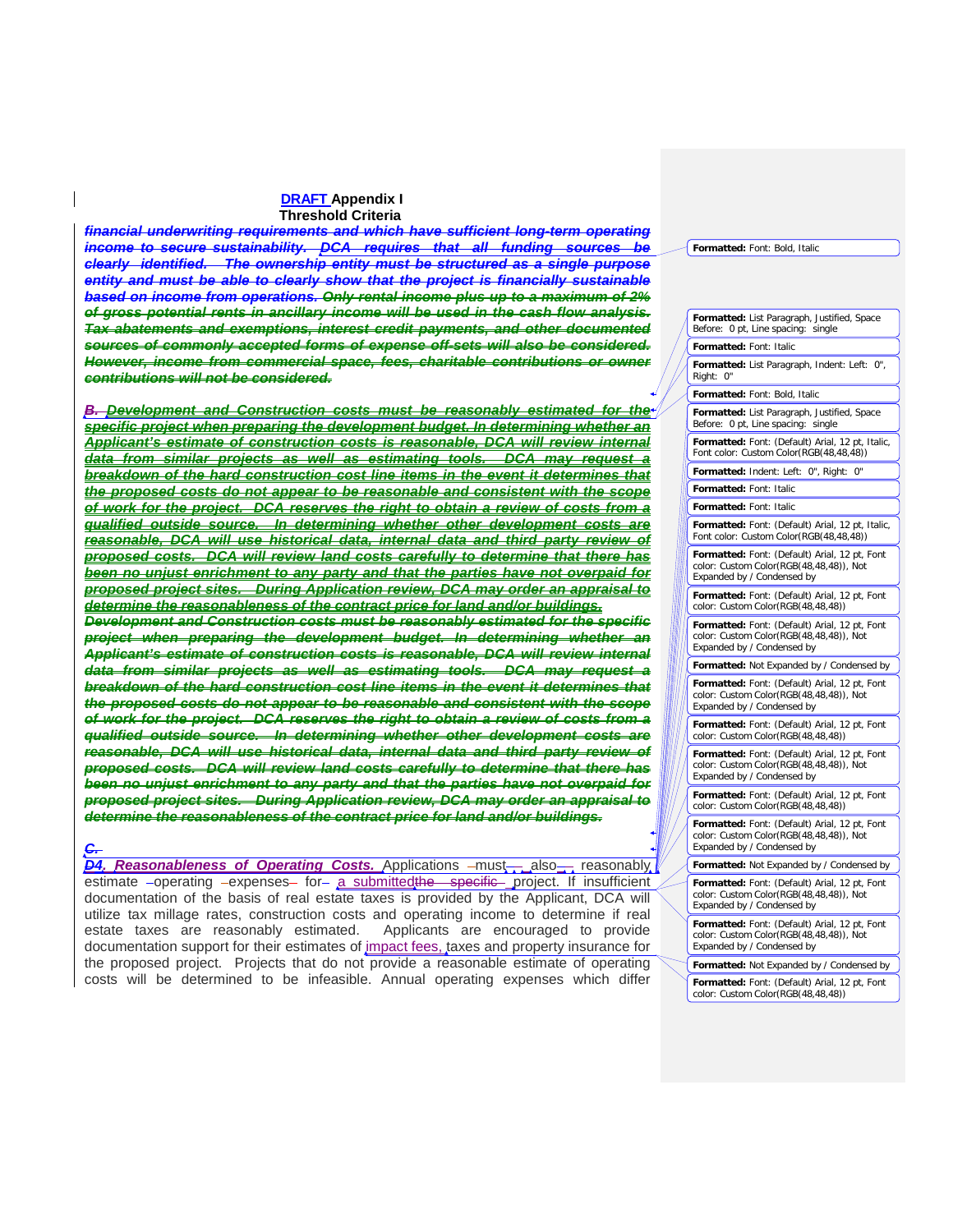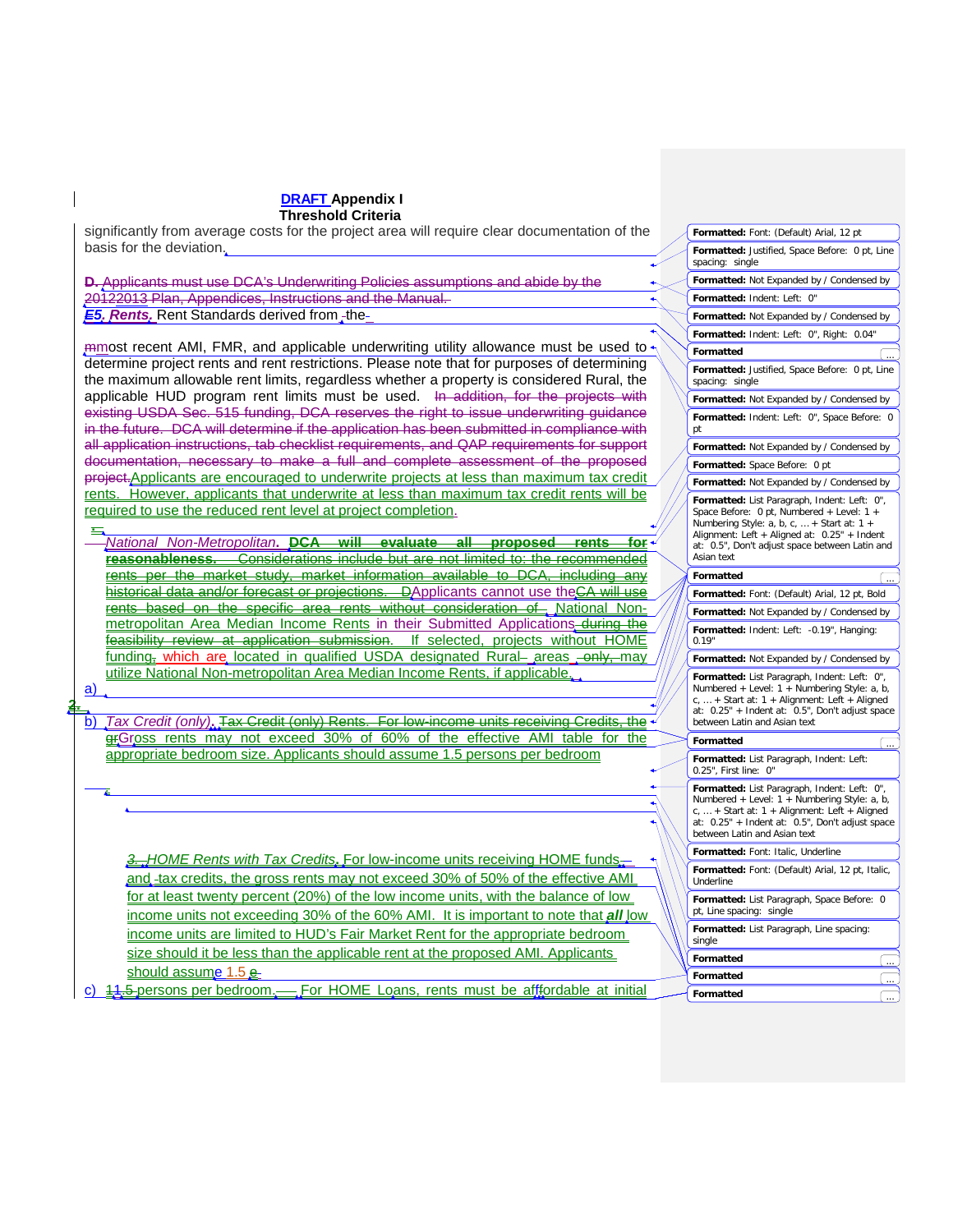| <b>DRAFT Appendix I</b>                                                                                                                                           |                                                                   |
|-------------------------------------------------------------------------------------------------------------------------------------------------------------------|-------------------------------------------------------------------|
| <b>Threshold Criteria</b>                                                                                                                                         |                                                                   |
| lease-up and must remain affordable over the term of the HOME Loan.                                                                                               | Formatted: Font:                                                  |
|                                                                                                                                                                   | Formatted: Font: (Default) Arial, 12 pt                           |
| Dwelling unit rents must conform to the LIHTC and/or the HOME regulation's gross rent                                                                             | Formatted: Justified, Space Before: 0 pt, Line                    |
| (contract rent and tenant UA) restrictions. Tenant UA must conform to the requirements                                                                            | spacing: single                                                   |
| set forth in the Plan and the Manual. In the event Credit, HOME, or other funds are                                                                               | Formatted: Indent: Left: 0"                                       |
| requested, the most restrictive gross rents will govern.                                                                                                          | Formatted                                                         |
| For Scattered Site projects, all units must meet the gross rent restrictions                                                                                      | Formatted: Font: (Default) Arial, 12 pt                           |
|                                                                                                                                                                   | Formatted: Justified, Space Before: 0 pt, Line<br>spacing: single |
|                                                                                                                                                                   | Formatted: Indent: Left: 0", Space Before: 0                      |
| <b>F6. Operating Utility Allowance (UA).</b> Applicants must establish utility allowances for                                                                     | pt                                                                |
| the property prior to placing the first building in service through the compliance period or                                                                      | <b>Formatted</b>                                                  |
| through the period of affordability. In Georgia, the following methods may be used:                                                                               | Formatted: Space Before: 0 pt                                     |
|                                                                                                                                                                   | Formatted: Justified, Space Before: 0 pt, Line                    |
| 4. USDA-Assisted Buildings. If a building receives assistance from the USDA +                                                                                     | spacing: single                                                   |
| (formerly called the Farmer's Home Administration, or FmHA), the USDA-prescribed                                                                                  | Formatted: Font: Italic                                           |
| utility allowance applies to all rent-restricted units in the building. The USDA-                                                                                 | Formatted: Indent: Left: 0"                                       |
| approved allowance applies even if the building is assisted by any other program or                                                                               | Formatted                                                         |
| agency. Examples of USDA assistance include assistance provided under the USDA                                                                                    | Formatted: Justified, Space Before: 0 pt, Line<br>spacing: single |
| Section 515 rural rental loan program and USDA rental assistance. Projects funded                                                                                 | Formatted                                                         |
| with USDA 538 loan guarantee must use the DCA Utility allowance. A<br>515 rural rental loan program and USDA rental assistance. Projects funded with USDA         | Formatted                                                         |
| 538 loan guarantee must use the DCA Utility allowance.                                                                                                            | Formatted                                                         |
| a)                                                                                                                                                                | $\ddotsc$<br><b>Formatted</b>                                     |
|                                                                                                                                                                   | Formatted: Font:                                                  |
| b) $2$ . Buildings with USDA-Assisted Tenants. If any resident of a building receives                                                                             | Formatted                                                         |
| USDA rental assistance, the USDA-approved utility allowance applies to all rent-                                                                                  | Formatted: Font: (Default) +Body, 11 pt                           |
| restricted units in the building. This is even the case if residents of some units receive                                                                        | Formatted                                                         |
| rental assistance from the U.S. Department of Housing and Urban Development                                                                                       | $\ddot{\phantom{0}}$<br>Formatted                                 |
| (HUD).                                                                                                                                                            |                                                                   |
|                                                                                                                                                                   | <b>Formatted</b><br>$\overline{\mathcal{L}}$                      |
| c) 3. HUD-Regulated Buildings. If neither a building nor any resident in the building                                                                             | Formatted<br>$\overline{\phantom{a}}$                             |
| receives USDA assistance, and HUD annually reviews the rents and utility allowances                                                                               | Formatted                                                         |
| for the property (such as for Section 8 and Section 236 projects), the HUD-prescribed                                                                             |                                                                   |
| utility allowance is used. This rule doesn't apply to buildings that have only FHA-                                                                               |                                                                   |
| insured mortgages.                                                                                                                                                | Formatted                                                         |
|                                                                                                                                                                   | Formatted                                                         |
| d) 4. Other Buildings. If a building is neither an USDA-assisted nor HUD-regulated                                                                                | Formatted                                                         |
| property, and no tenant in the building receives USDA rental assistance, there are two<br>possible methods for establishing the utility allowance. These include: | Formatted                                                         |
|                                                                                                                                                                   | Formatted: Not Expanded by / Condensed by                         |
| ae1) The utility allowance established by the Public Housing Agency (PHA) that +                                                                                  | Formatted: Indent: Left: 0.25"                                    |
| administers the Section 8 Program in the locality where the property is located.                                                                                  | Formatted: Not Expanded by / Condensed by                         |
| However, the electric allowances may be calculated as outlined in b) below.                                                                                       | Formatted: Not Expanded by / Condensed by                         |
|                                                                                                                                                                   | Formatted                                                         |
| HUD Utility Schedule Model, or Local Utility Provider Estimates/Estimates Based<br>H2                                                                             | Formatted<br>$\cdots$                                             |
|                                                                                                                                                                   | Formatted: Font: Italic, Underline                                |

 $\overline{\phantom{a}}$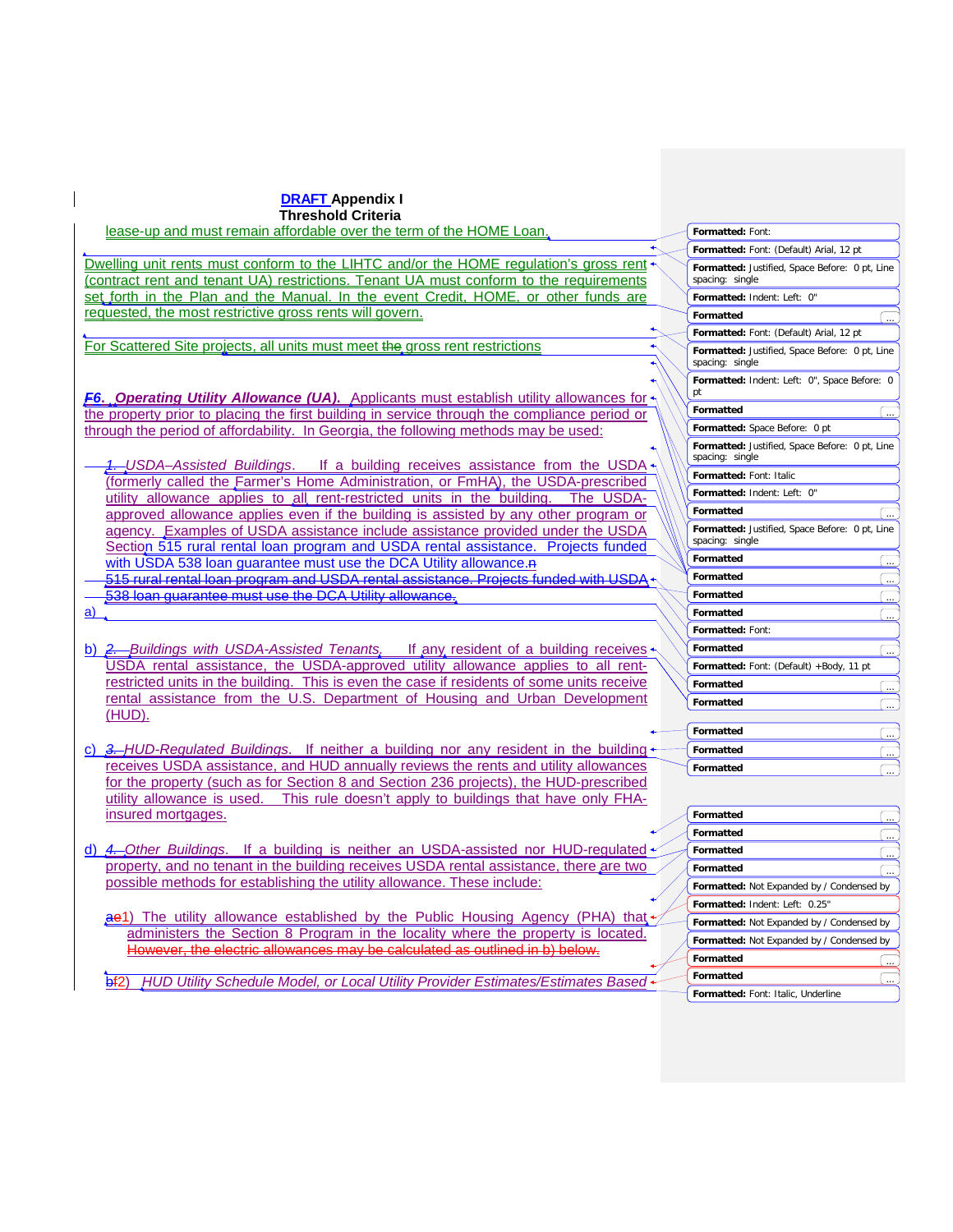*on Actual Usage, or Energy Consumption and Analysis Model* (licensed engineer or qualified professions providing this model must be approved by DCA prior to submission of the Model).

**Applications submitted under the 2013 QAP must use the PHA utility allowance set forth in section (a) in their pro forma**. Additionally, rents and Utility Allowances must be effective for the same year. (If HUD releases 2013 rents early, but Utility Allowances too late to reflect in the Market Study and/or revise the application, then 2012 rents AND 2012 Utility Allowances should be shown in the Application. However, if the project falls within the jurisdiction of a Section 8 Administrator that has both 2013 rents and 2013 Utility Allowances published in time for the Market Analyst to review and to be reflected in the Application, then 2013 figures may be utilized.)

On July 29, 2008, the IRS issued amendments to the utility allowance regulations. This regulation does not include Internet, cable and phone service under the definition of "utility". On May 5, 2009, the IRS released Notice 2009-44 to clarify that utility costs paid by a tenant based on actual consumption in a sub-metered rent-restricted unit are treated as paid directly by the tenant for purposes of IRC  $42(q)(2)(B)(ii)$ , which requires that the rent for low income units include a utility allowance if the tenant pays the utilities. Additional guidance may also be found in the "8823 Guide".

**G7. PBRA.** Projects that have at least tenleast ten years remaining from the Application submission deadline for PBRA will be underwritten utilizing Section 8 rents. Additionally, projects that have a renewal commitment assuring PBRA for at least 10 years from the Application submission deadlineer have an expiring commitment and have received commitment for renewal (such that the combination of the remaining term plus the ren term is not less than 10 years from the Application submission deadline) will be underwritten utilizing Section 8 rents. However, projects with a commitment for PBRA that is less than ten years, for which a renewed contract is not possible, will be underwritten withinat the maximum tax credit rents and/or HOME rents, as applicable.

*H8. Deferred Developer Fee*. Any owner's equity shown in the Application, excluding the general partner's contribution required by the Limited Partnership Agreement will be included as a source of funding in the calculation of Credit. This policy will apply at application, carryover, and final allocation. A developer should either take the deferred Developer Fee in the form of a note, or incorporate the deferred Developer Fee into the limited partnership agreement along with a detailed repayment schedule and specific terms. Deferred Developer fee must be payable within fifteen years from available cash flow. The deferred portion cannot exceed 50% of the total amount of Developer Fee at initial application.

For purposes of- - calculating the project's annual debt service coverage ratio, the deferred Developer's Fee will not be included as debt service.

For purposes of calculation DCA will consider the terms and conditions contained in the debt and equity commitments in determining the project's debt service coverage and its

**Formatted:** Not Expanded by / Condensed by

**Formatted:** Not Expanded by / Condensed by **Formatted:** Justified, Space Before: 0 pt, Line spacing: single

**Formatted:** Font: Bold, Not Expanded by / Condensed by

**Formatted:** Indent: Left: 0", Right: -0.02" **Formatted:** Font: Not Bold

**Formatted:** Justified, Right: -0.02", Space Before: 0 pt, Line spacing: single **Formatted:** Indent: Left: 0", Right: -0.02" **Formatted:** Not Expanded by / Condensed by

## **Formatted:** Not Expanded by / Condensed by

| Formatted: Not Expanded by / Condensed by                         |
|-------------------------------------------------------------------|
| Formatted: Indent: Left: 0", Right: -0.02",<br>Space Before: 0 pt |
| <b>Formatted: Font: Italic</b>                                    |
| Formatted: Indent: Left: 0", Right: -0.02"                        |
| Formatted: Font: Italic, No underline                             |
| <b>Formatted: Font: Italic</b>                                    |
| Formatted: Underline, Not Expanded by /<br>Condensed by           |
| Formatted: Not Expanded by / Condensed by                         |
| <b>Formatted:</b> Not Expanded by / Condensed by                  |
| <b>Formatted:</b> Not Expanded by / Condensed by                  |
| <b>Formatted:</b> Not Expanded by / Condensed by                  |
| Formatted: Not Expanded by / Condensed by                         |
| Formatted: Not Expanded by / Condensed by                         |
| Formatted: No underline, Underline color:<br>Auto                 |

**Formatted:** Justified, Space Before: 0 pt, Line spacing: single **Formatted:** Indent: Left: 0" **Formatted:** Not Expanded by / Condensed by **Formatted:** Justified, Space Before: 0 pt, Line spacing: single **Formatted:** Indent: Left: 0"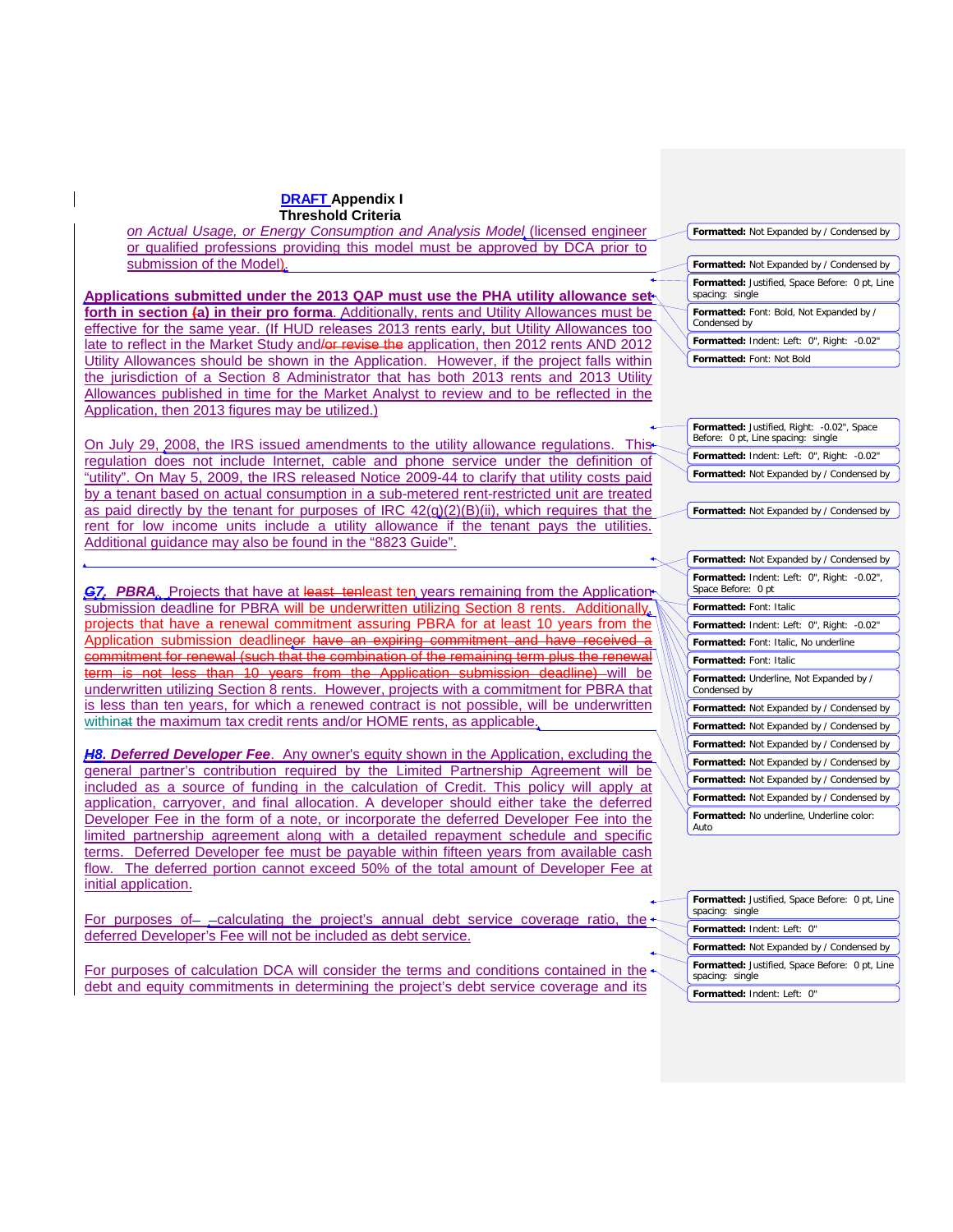**DRAFT Appendix I Threshold Criteria** ability to pay the deferred Developer's Fee within 15 years.

*I9 E. DCA may request applicants to clarify issues related to project feasibility during its Threshold Review. In response to such clarification requests, the Applicant can only submit documents that were in existence prior to Application Submission day with the exception of final commitments for government sources under consideration at the time of Application submission. Please note that DCA requires that Applications must be complete when submitted. Applicants cannot submit updated applications or new documents after that time. Applications that contain a significant number of missing or incomplete documents will be returned to the Applicant and be deemed a threshold failure. F. Total development cost may be decreased or increased during DCA's review if it is determined that line items are not reasonable or do not accurately reflect the supporting documents. Development budget adjustments during threshold review must be covered by deferred developer fee and not by new financing sources. Applicants may not request that one line item be reduced in order to increase or add an additional line item during the threshold clarification period. Credits will be adjusted accordingly for each adjustment. G. Projects that have at least a ten years commitment remaining from the Application submission deadline for PBRA, or projects withhave an expiring commitment whichand have received a commitment for renewal (such that the combination of the remaining term plus the renewal term is not less than 10 years from the Application submission deadline) will be underwritten utilizing Section 8 rents. However, projects with a commitment for PBRA that is less than ten years, for which a renewed contract is not possible, will be underwritten at the maximum tax credit rents and/or HOME rents, as applicable. H. DCA may require documentation not specifically included in the minimum documentation requirements established in the Plan to verify the reasonableness of development and operating assumptions. DCA is under no duty to clarify or correct Application errors. I. Applicants are encouraged to underwrite projects at less than maximum tax credit rents. However, applicants that underwrite at less than maximum tax credit rents will be required to use the reduced rent level at project completion. J. Commitments* **1.** Original preliminary commitments for all financing must be submitted with the AApplication including but not limited to the following: Application including, but not limited to, the following: a) **Formatted:** Justified, Space Before: 0 pt, Line spacing: single **Formatted:** Font: Bold, Italic **Formatted:** Indent: Left: 0", Space Before: 0 pt **Formatted** ... **Formatted:** Justified, Space Before: 0 pt, Line spacing: single **Formatted:** Font: (Default) Arial, 12 pt, Italic, Not Expanded by / Condensed by **Formatted:** Indent: Left: 0" **Formatted:** Font: (Default) Arial, 12 pt, Bold, Italic **Formatted Formatted:** Justified, Space Before: 0 pt, Line spacing: single **Formatted:** Font: Italic **Formatted:** Indent: Left: 0" **Formatted** ... **Formatted:** Justified, Space Before: 0 pt, Line spacing: single **Formatted:** Font: Italic **Formatted:** Indent: Left: 0" **Formatted** ... **Formatted:** Justified, Space Before: 0 pt, Line spacing: single **Formatted:** Font: Italic **Formatted:** Indent: Left: 0" **Formatted:** Font: Bold, Italic **Formatted** ... **Formatted:** Font: Italic **Formatted:** Indent: Left: 0" **Formatted Formatted** ... **Formatted Formatted Formatted:** Font: Italic **Formatted Formatted:** Not Expanded by / Condensed by **Formatted Formatted:** Font: (Default) Arial, 12 pt **Formatted Formatted Formatted** ... **Formatted:** Font: (Default) +Body, 11 pt **Formatted**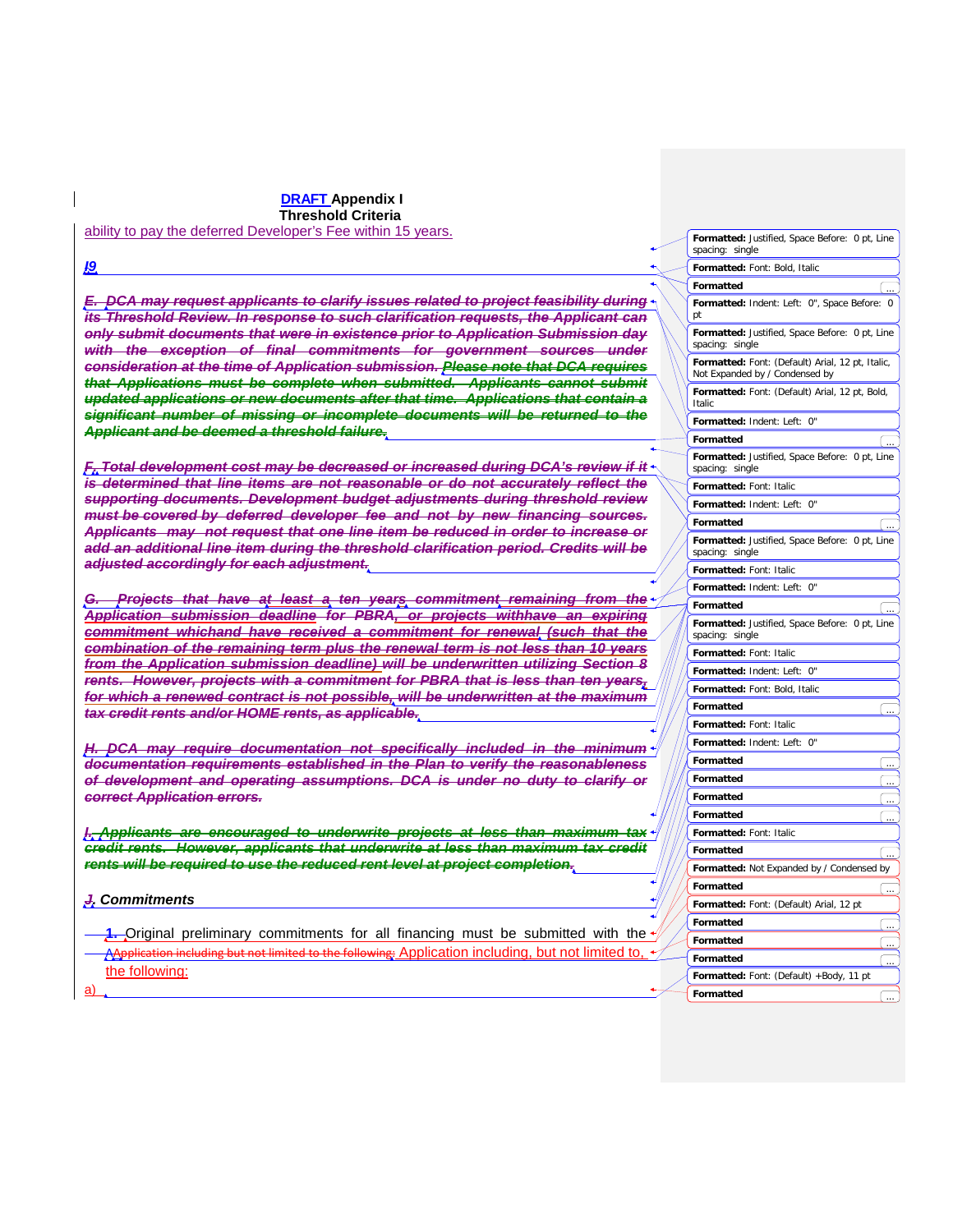|                                                                                          | Formatted        |  |
|------------------------------------------------------------------------------------------|------------------|--|
|                                                                                          | Formatted        |  |
| <b>DRAFT Appendix I</b>                                                                  | Formatted        |  |
| <b>Threshold Criteria</b>                                                                | Formatted        |  |
|                                                                                          | Formatted        |  |
|                                                                                          | Formatted        |  |
|                                                                                          | Formatted        |  |
|                                                                                          | Formatted        |  |
|                                                                                          | Formatted        |  |
| • a) Construction financing                                                              |                  |  |
| <b>b</b> ) Non-DCA permanent financing                                                   | Formatted        |  |
| • e-Bridge-loans, if applicable                                                          | Formatted        |  |
| <u>_d</u> ) Project Based Rental Assistance Agreements                                   | Formatted        |  |
| <b>e</b> ) Operating subsidy agreements                                                  | Formatted        |  |
| • f) Deferred Developer Fee                                                              | Formatted        |  |
| <b>g</b> )-Limited partner (Tax Credit) equity                                           | Formatted        |  |
| <b>A)</b> —HUD letters by an authorized official from the Multifamily Housing Division   | Formatted        |  |
| stating that the application is under serious consideration and Lender Preliminary       | Formatted        |  |
| Commitments for HUD assisted projects under 221 (d)(3) or 221 (d)(4) program,            | Formatted        |  |
| may be submitted with the Application but final MAP Invitations must be submitted        | Formatted        |  |
| by the deadline noted on Exhibit A DCA Pre-application and Pre-Award Deadlines           | Formatted        |  |
| and Fee Schedule.                                                                        | Formatted        |  |
| i) USDA Notice -to- Proceed (or equivalent) with Application Processing and              | Formatted        |  |
| Lender - Preliminary                                                                     | Formatted        |  |
| Commitment are required for loans to be guaranteed under the USDA Section 538            | Formatted        |  |
| -Guaranteed Rural Rental Housing Program.                                                | Formatted        |  |
| Any grants or other forms of assistance utilized during the construction                 | Formatted        |  |
| period, or utilized as permanent financing must be documented.                           | Formatted        |  |
| <b>k</b> ) Applications that include cost associated with Pre-development Financing must | Formatted        |  |
| provide copies of the loan documents (Note, Loan Agreement, Guarantees,                  | <b>Formatted</b> |  |
| Security Documents) if the loan has closed, or an original commitment from the           |                  |  |
| proposed lender.                                                                         | <b>Formatted</b> |  |
|                                                                                          | Formatted        |  |
| -Developer or general partner equity (financial statements to substantiate               | Formatted        |  |
| such equity must be included if such contribution exceeds or is in addition to the       | Formatted        |  |
| developer fee).                                                                          | Formatted        |  |
| Federal Home Loan AHP financing commitment from either the Federal Home                  | Formatted        |  |
| Loan Bank to the non-profit entity or to the ownership entity is required. If the        | Formatted        |  |
| commitment is-to-the-non-profit-entity,-then-the-non-profit-should-provide-a             | Formatted        |  |
| preliminary commitment to the Ownership entity.                                          | Formatted        |  |
| . <b>A)</b> Projects proposing the utilization of Historic Tax Credits must provide      | Formatted        |  |
| documentation of the National Historic designation for the subject project on or         | Formatted        |  |
| before the deadline noted on Exhibit A DCA Pre-application and Pre-Award                 | Formatted        |  |
| Deadlines and Fee Schedule.                                                              | Formatted        |  |
|                                                                                          | Formatted        |  |
| $\underline{b}$ ) 2. In the case of USDA, FHLB-AHP, or HUD loans which are under final   | Formatted        |  |
| consideration at the time of Application, but are not awarded funding, the Applicant     | Formatted        |  |
| may secure alternate financing provided revised Application documents are submitted      | Formatted        |  |
| to DCA on or before the date noted on Exhibit A DCA Pre-application and Pre-Award        |                  |  |
|                                                                                          | Formatted        |  |
|                                                                                          | Formatted        |  |

**Formatted**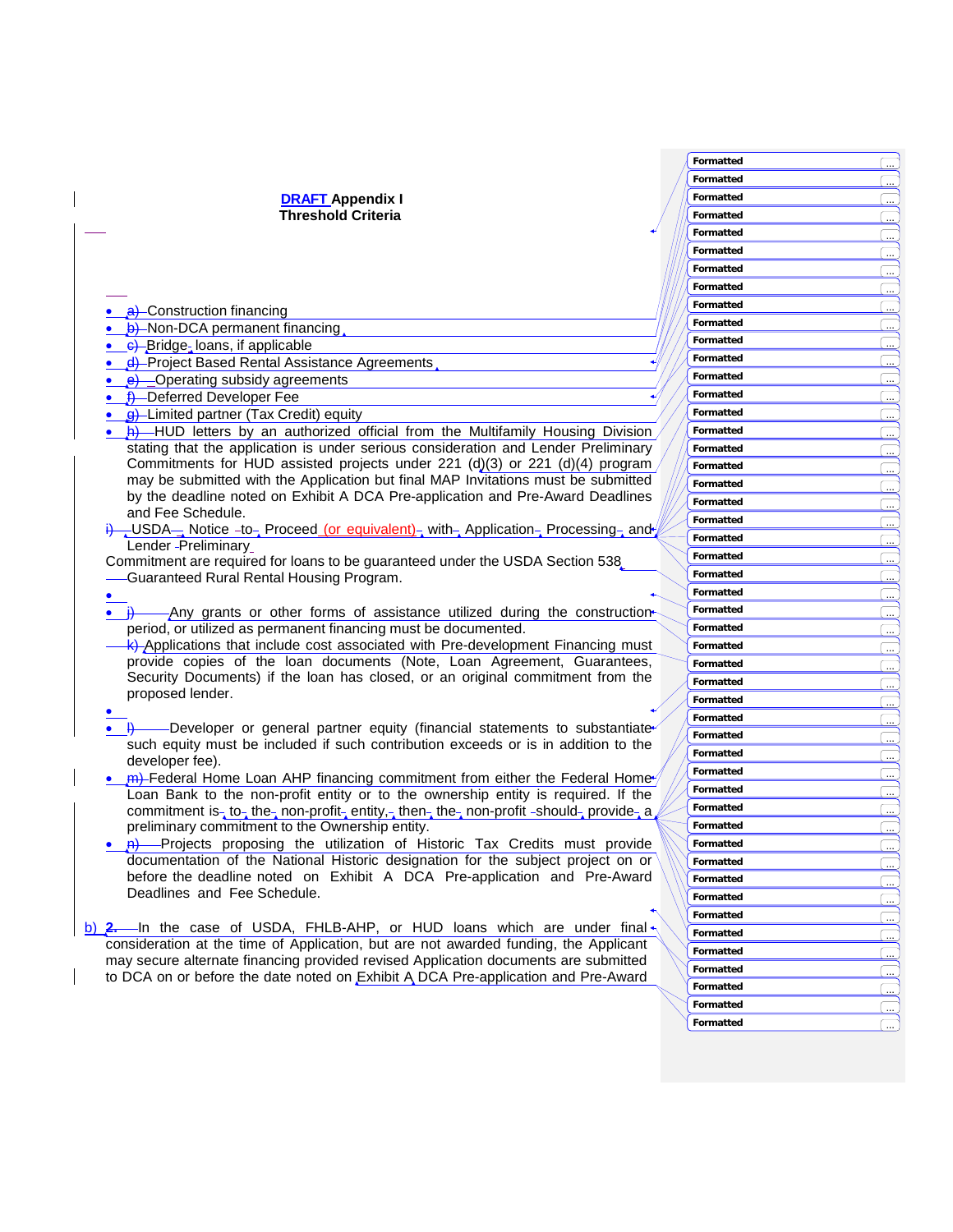Deadlines and Fee Schedule. Failure to provide the required documentation for USDA, FHLB-AHP, HUD alternative financing and/or the National Historic designation as stated above may deem render the application insufficient and the application may be subject to<sub>r</sub> Threshold failure.

The preliminary commitments must disclose, at minimum, the following:

• a) The purpose of the loan and use of proceeds,

**• b)** The property address,

• e) The-loan amount,

- $\bullet$  d) The interest rate applicable to the construction period. If the construction period rate is floating, the rate index, spread and the frequency of adjustment must be clearly identified,
- $\bullet$   $\bullet$ ) The interest rate applicable to the permanent period. If the interest rate is to be fixed at the time of funding, the rate index and credit spread must be clearly identified and the indicative rate as of the date of the preliminary commitment must be provided,
- $f$ ) All "add-ons" to the base interest rate, including but not limited to MIP, USDA annual guarantee fee, servicing fees, Ginnie Mae guarantee fees, trustee fees, issuer fees, must be clearly identified in the commitment letter,
- $\bullet$   $\bullet$ ). The general and specific terms and conditions of the loan,
- h) The amortization period and term of the loan,
- $\bullet$  i) All reserves by the lender/syndicator including, but not limited to, replacement reserve, operating deficit reserve, HUD required program reserves and USDA required program reserves,
- $\bullet$  ) In the case of a preliminary commitment from a tax credit syndicator to provide equity: the amount of the asset management fee, and whether or not the asset management fee will be increased annually; if increased, the rate of increase and the priority of payment of the Asset Management Fee,
- $k$ ) All financing and related conditions and fees, including but not limited to, loan origination fees, loan placement fees, mortgage insurance premiums (in case of HUD insured loans) and annual guarantee fees (in case of USDA 538 guaranteed loans),
- **I)** In the case of loans to be guaranteed under the USDA Section 538 Guaranteed Rural Rental Housing Program, the lender must specify if the annual USDA guarantee fee will be paid out of the Lenders principal and interest payments,
- m) Applicants that propose financing structures with government programs loans are responsible for correctly reflecting the terms of the loan,

*J10***K.** *Assumption of Existing Debt\**. The supporting documentation must disclose, at minimum, the following:

 $-$ A letter signed by an officer of the lender whose debt is being assumed which  $\cdot$ certifies, as of May 31, 20122013, (1) the original principal balance of the loan, (2) the current outstanding principal balance of the loan, (3) the current accrued and unpaid interest (4) the current effective interest rate applicable to the loan, (5) the original

| Formatted: Not Expanded by / Condensed by                                                                                                                                               |
|-----------------------------------------------------------------------------------------------------------------------------------------------------------------------------------------|
| Formatted: Not Expanded by / Condensed by                                                                                                                                               |
| Formatted: Justified, Space Before: 0 pt, Line<br>spacing: single                                                                                                                       |
| Formatted: Not Expanded by / Condensed by                                                                                                                                               |
| Formatted: Indent: Left: 0"                                                                                                                                                             |
| Formatted: List Paragraph, Justified, Indent:<br>Hanging: 0.13", Right: -0.02", Space Before:<br>0 pt, Line spacing: single, Bulleted + Level: 1<br>+ Aligned at: 0" + Indent at: 0.25" |
| Formatted: Not Expanded by / Condensed by                                                                                                                                               |
| Formatted: Justified, Indent: Hanging:<br>$0.13"$ .<br>Right: -0.02", Space Before: 0 pt, Line<br>spacing: single, Bulleted + Level: $1 +$ Aligned<br>at: 0" + Indent at: 0.25"         |
| Formatted: Not Expanded by / Condensed by                                                                                                                                               |
|                                                                                                                                                                                         |
| Formatted: Font: (Default) Arial, 12 pt                                                                                                                                                 |
| Formatted: Not Expanded by / Condensed by                                                                                                                                               |
| Formatted: Not Expanded by / Condensed by                                                                                                                                               |
| Formatted: Not Expanded by / Condensed by                                                                                                                                               |
| Formatted: Not Expanded by / Condensed by                                                                                                                                               |
| Formatted: Not Expanded by / Condensed by                                                                                                                                               |
| Formatted: Not Expanded by / Condensed by                                                                                                                                               |
| Formatted: Not Expanded by / Condensed by                                                                                                                                               |
| Formatted: Font: (Default) Arial, 12 pt                                                                                                                                                 |
| Formatted: Not Expanded by / Condensed by                                                                                                                                               |

**Formatted:** Not Expanded by / Condensed by

| Formatted: Not Expanded by / Condensed by                                                                                                                  |
|------------------------------------------------------------------------------------------------------------------------------------------------------------|
| Formatted: Justified, Space Before: 0 pt, Line<br>spacing: single                                                                                          |
| <b>Formatted: Font: Italic</b>                                                                                                                             |
| Formatted: Justified, Indent: Left: 0",<br>Hanging: 0.25"                                                                                                  |
| Formatted: No underline, Underline color:<br>Auto                                                                                                          |
| <b>Formatted:</b> Justified, Space Before: 0 pt, Line<br>spacing: single                                                                                   |
| Formatted: Not Expanded by / Condensed by                                                                                                                  |
| Formatted: List Paragraph, Numbered +<br>Level: $1 +$ Numbering Style: a, b, c,  + Start<br>at: 1 + Alignment: Left + Aligned at: 0" +<br>Indent at: 0.25" |
| Formatted: Not Expanded by / Condensed by                                                                                                                  |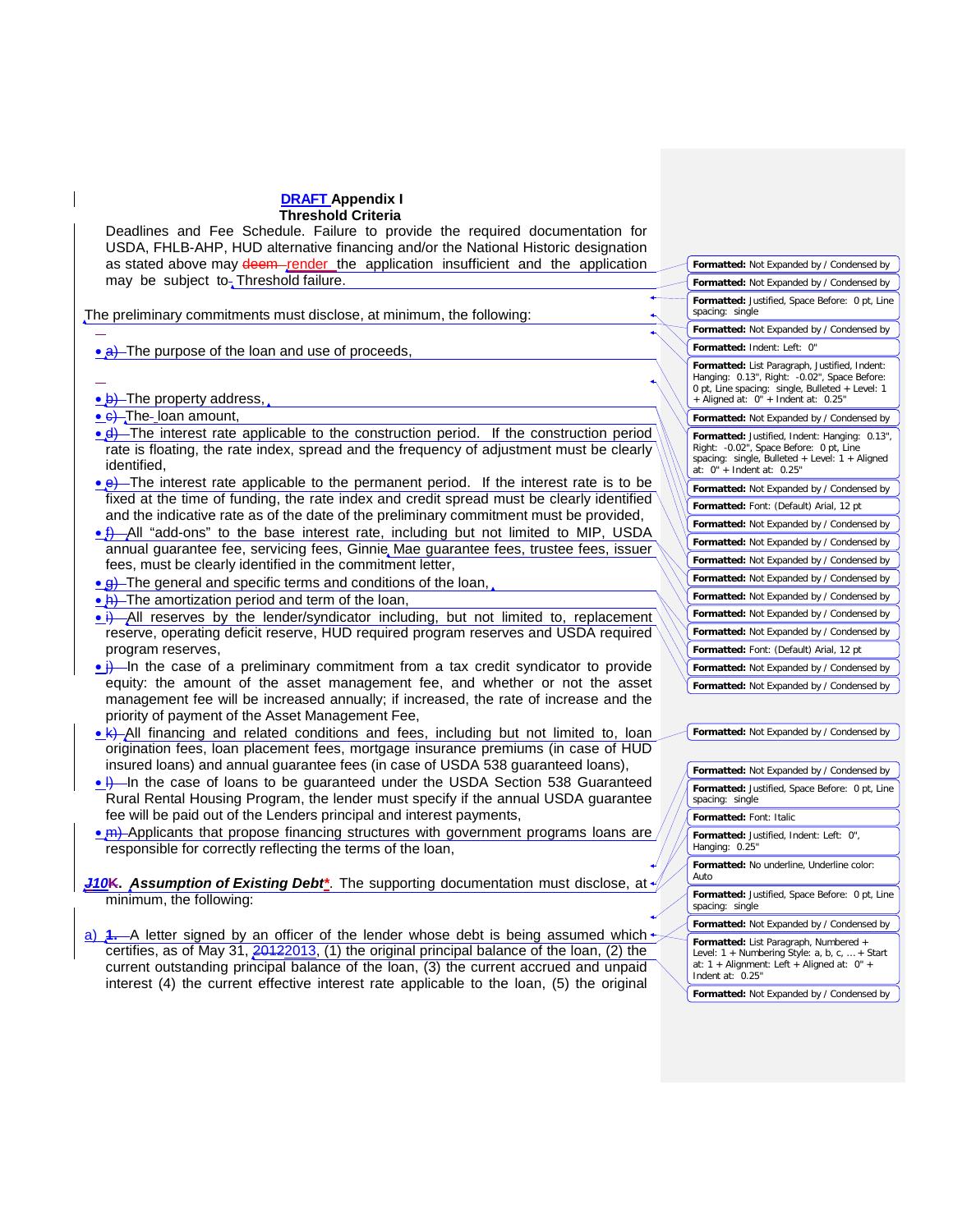date of the loan (6) the maturity date of the loan, (7) annual debt service (8) the amortization period applicable to the original loan, (9) that the loan is not currently in default, or if there exists an event of default, or an event that with the passage of time will constitute an event of default, all of the factual data pertinent to said default or said potential default and (10) that the loan has, or has not, been modified (if said loan has been modified and/or restructured in any way, copies of said modification/restructure documents must be provided), (11) the type and current balances of any outstanding reserve accounts b) 2. A copy of the original Promissory Note and any amendments and/or modification to said Promissory Note **3.** A copy of the original Loan Agreement and any amendments and/or modification to said Loan Agreement **4.** A copy of the original Mortgage, Deed to Secure Debt, Deed of Trust or such other  $\star$ security instrument providing security for the loan, and any amendments and/or modification to said security instruments **\*5.** (DCA requires that existing DCA HOME loans receiving 9% credits be paid in full) **L.** *Deferred Developer Fee*. Any owner's equity shown in the Application, excluding the general partner's contribution required by the Limited Partnership Agreement will be included as a source of funding in the calculation of Credit. This policy will apply at application, carryover, and final allocation. A developer should either take the deferred Developer Fee in the form of a note, or incorporate the deferred Developer Fee into the limited partnership agreement along with a detailed repayment schedule and specific terms. Deferred Developer fee must be payable within fifteen years from available cash flow. The deferred portion cannot exceed 50% of the total amount of Developer Fee at initial application. DCA will accept either method as long as the terms of the deferred Developer Fee meets the requirements as set forth in the Plan. For purposes of calculating the project's annual debt service coverage ratio, the deferred Developer's Fee will not be included as debt service. For purposes of calculation DCA will consider the terms and conditions contained in the debt and equity commitments in determining the project's debt service coverage and its ability to pay the deferred Developer's Fee within 15 years. For Scattered Site Projects, all units must be developed under one master plan of financing and considered as a single project by all funding sources. The requirements of this threshold category are applicable to the project as a whole**.** *B. DCA Analysis Oof Feasibility During Tthe Competitive Round* **Formatted:** Justified, Space Before: 0 pt, Line spacing: single, Numbered + Level: 1 + Numbering Style: a, b, c, … + Start at: 1 + Alignment: Left + Aligned at: 0" + Indent at:  $0.25"$ **Formatted:** Not Expanded by / Condensed by **Formatted:** List Paragraph, Space Before: 0 pt, Numbered + Level: 1 + Numbering Style: a, b, c, … + Start at: 1 + Alignment: Left + Aligned at: 0" + Indent at: 0.25" **Formatted:** Not Expanded by / Condensed by **Formatted:** List Paragraph, Right: 0.04", Numbered + Level: 1 + Numbering Style: a, b, c, … + Start at: 1 + Alignment: Left + Aligned at: 0" + Indent at: 0.25" **Formatted:** List Paragraph, Numbered + Level: 1 + Numbering Style: a, b, c, … + Start at: 1 + Alignment: Left + Aligned at: 0" + Indent at: 0.25" **Formatted:** Not Expanded by / Condensed by **Formatted:** List Paragraph, Right: 0.04", Numbered + Level: 1 + Numbering Style: a, b, c, … + Start at: 1 + Alignment: Left + Aligned at: 0" + Indent at: 0.25" **Formatted:** Font: (Default) Arial, 12 pt, Bold **Formatted:** List Paragraph, Right: 0.04", Numbered + Level: 1 + Numbering Style: a, b, + Start at: 1 + Alignment: Left + Aligned  $at: 0" + Indent at: 0.25"$ **Formatted:** List Paragraph, Indent: Left: 0.25", Right: 0.04" **Formatted:** Not Expanded by / Condensed by Formatted: Font: (Default) +Body, 11 pt **Formatted:** Justified, Space Before: 0 pt, Line spacing: single **Formatted:** Not Expanded by / Condensed by **Formatted:** Justified, Indent: Left: 0.08", Right: 0.04", Space Before: 0 pt, Line spacing: single **Formatted:** Right: 0.04" **Formatted** ... **Formatted:** Right: 0.04" **Formatted:** Justified, Right: 0.04", Space Before: 0 pt, Line spacing: single **Formatted:** Indent: Left: 0" **Formatted:** Justified, Space Before: 0 pt, Line spacing: single **Formatted Formatted:** Font: (Default) Arial, 12 pt, Bold, Italic, Underline **Formatted:** Not Expanded by / Condensed by **Formatted:** Indent: Left: 0"

c)

d)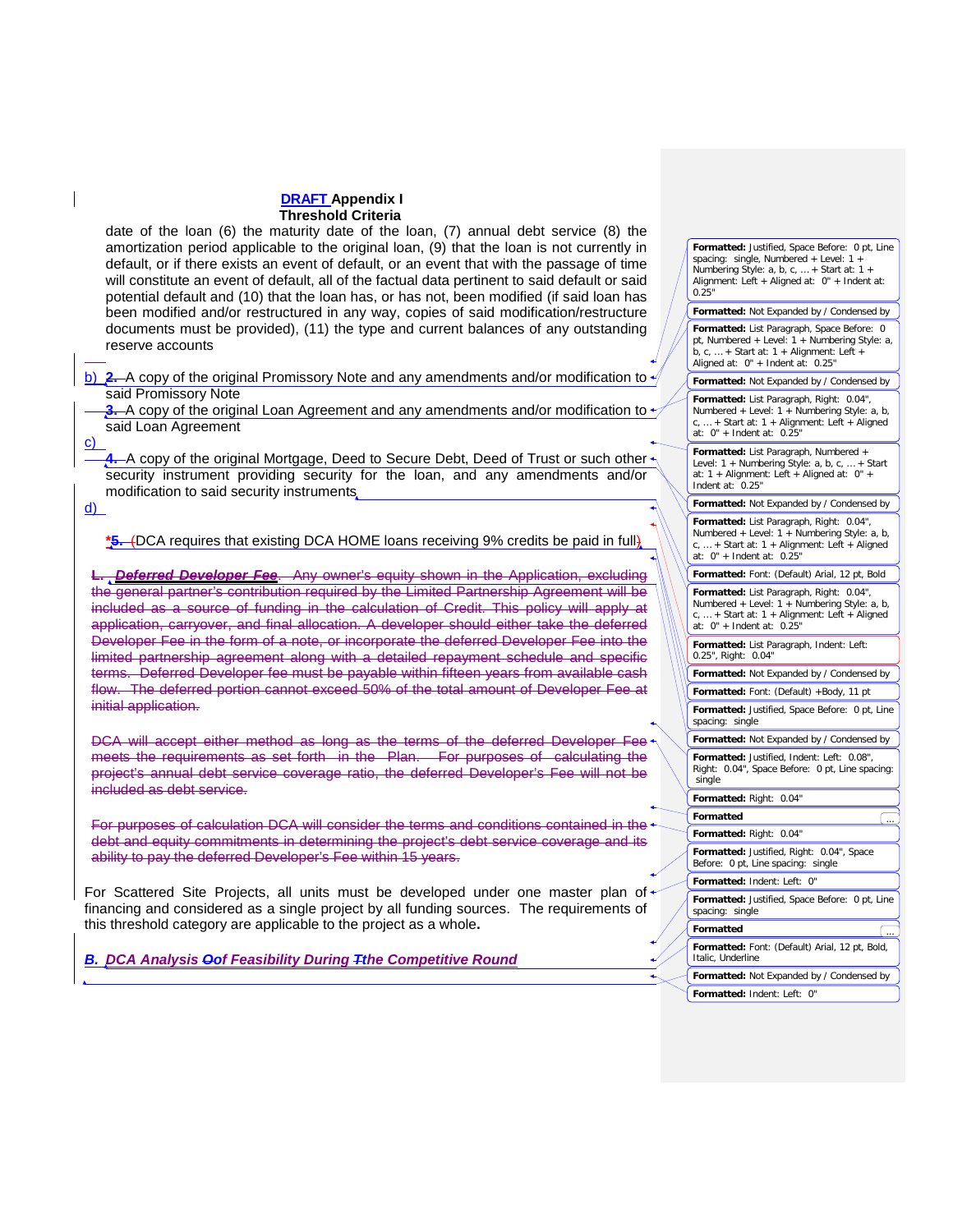DCA may request applicants to clarify issues related to project feasibility during its Threshold Review. In response to such clarification requests, the Applicant can only submit documents that were in existence prior to Application Submission day with the exception of final commitments for government sources under consideration at the time of Application submission. Any clarification information or documentation will not be utilized for purposes of scoring points.

**1.** *Total development cost may be decreased or increased during DCA's review if it is determined that line items are not reasonable or do not accurately reflect the supporting documents***.** Development budget adjustments during threshold review must be covered by deferred developer fee -and -not -by new -financing -sources. Applicants-, may-, not request that one line item be reduced in order to increase or add an additional line item during the threshold clarification period. Credits will be adjusted accordingly for each adjustment.

- a) DCA may make minor adjustments to a Core Application to ensure consistency with DCA requirements and supporting documents.
- b) Total development cost may be increased or decreased by DCA during DCA's review if it is determined that line items are not reasonable, do not accurately reflect information contained in supporting documents or as a result of the Applicant's response to a clarification request.
- c) Development costs may not be increased by the Applicant during DCA's review.
- d) Minor adjustments in the development budget made by DCA which result in increases in line items may be allowed with commensurate decrease of developer's fee (i.e. only the developer fee may be utilized to cover increases in line item of development costs).
- e) Credits may be adjusted downward as a result of financial adjustment(s).
- f) Credits will not be increased above the amount requested in the Application.
- g) DCA will not allow one line item be reduced in order to increase or add another line item during the threshold clarification period.
- **2.** *DCA will not make the following revisions during its analysis of feasibility***:**

## Unit count and bedroom type.

- b) -Rent structure (rents may be adjusted upward or downward by DCA to meet applicable program requirements but the number of
- 50%/60%/market units will not be adjusted). If rents are adjusted by DCA, the relevant debt coverage ratio and feasibility analysis must meet DCA's requirements after the adjustment.
- c) Operating expenses proposed by the Applicant will not be decreased to make the project feasible.
- d) New financing sources cannot be added (with the exception of DDF to fund any financing gap). Minor clarification of submitted financing sources may be allowed but will be considered an adjustment

**M.** *Gross Rent Restrictions*

| Formatted: Not Expanded by / Condensed by                                                                                                                                                     |    |
|-----------------------------------------------------------------------------------------------------------------------------------------------------------------------------------------------|----|
| Formatted: Font: Bold, Italic, Not Expanded<br>by / Condensed by                                                                                                                              |    |
| Formatted: List Paragraph, Indent: Left: 0",<br>First line: 0", Numbered + Level: 1 +<br>Numbering Style: 1, 2, 3,  + Start at: 1 +<br>Alignment: Left + Aligned at: 0" + Indent at:<br>0.25' |    |
| Formatted: Font: Bold                                                                                                                                                                         |    |
| Formatted: Not Expanded by / Condensed by                                                                                                                                                     |    |
| Formatted: Not Expanded by / Condensed by                                                                                                                                                     |    |
| Formatted: Not Expanded by / Condensed by                                                                                                                                                     |    |
| Formatted: Not Expanded by / Condensed by                                                                                                                                                     |    |
| Formatted: Not Expanded by / Condensed by                                                                                                                                                     |    |
| Formatted: Font: (Default) Arial, 12 pt                                                                                                                                                       |    |
| Formatted: Not Expanded by / Condensed by                                                                                                                                                     |    |
| Formatted: Not Expanded by / Condensed by                                                                                                                                                     |    |
| Formatted: Not Expanded by / Condensed by                                                                                                                                                     |    |
| Formatted: Line spacing: single, Numbered +<br>Level: 1 + Numbering Style: a, b, c,  + Start<br>at: 1 + Alignment: Left + Aligned at: 0" +<br>Indent at:<br>0.25"                             |    |
| Formatted: Not Expanded by / Condensed by                                                                                                                                                     |    |
| Formatted: Not Expanded by / Condensed by                                                                                                                                                     |    |
| Formatted: Right: - 0.02", Line spacing:<br>single, Numbered + Level: 1 + Numbering<br>Style: a, b, c,  + Start at: 1 + Alignment: Left<br>$+$ Aligned at: $0'' +$ Indent at: 0.25"           |    |
| Formatted                                                                                                                                                                                     |    |
| Formatted                                                                                                                                                                                     |    |
| Formatted                                                                                                                                                                                     |    |
| Formatted                                                                                                                                                                                     |    |
| Formatted                                                                                                                                                                                     |    |
| Formatted: Font: Bold                                                                                                                                                                         |    |
| Formatted: Not Expanded by / Condensed by                                                                                                                                                     |    |
| Formatted                                                                                                                                                                                     | ſ. |
| Formatted: Not Expanded by / Condensed by                                                                                                                                                     |    |
| Formatted: Not Expanded by / Condensed by                                                                                                                                                     |    |
| Formatted: Not Expanded by / Condensed by                                                                                                                                                     |    |
| Formatted                                                                                                                                                                                     |    |
| Formatted: Not Expanded by / Condensed by                                                                                                                                                     |    |
| Formatted: Not Expanded by / Condensed by                                                                                                                                                     |    |
| Formatted                                                                                                                                                                                     |    |
| Formatted: Not Expanded by / Condensed by                                                                                                                                                     |    |
| Formatted: Line spacing: single                                                                                                                                                               |    |
| Formatted                                                                                                                                                                                     |    |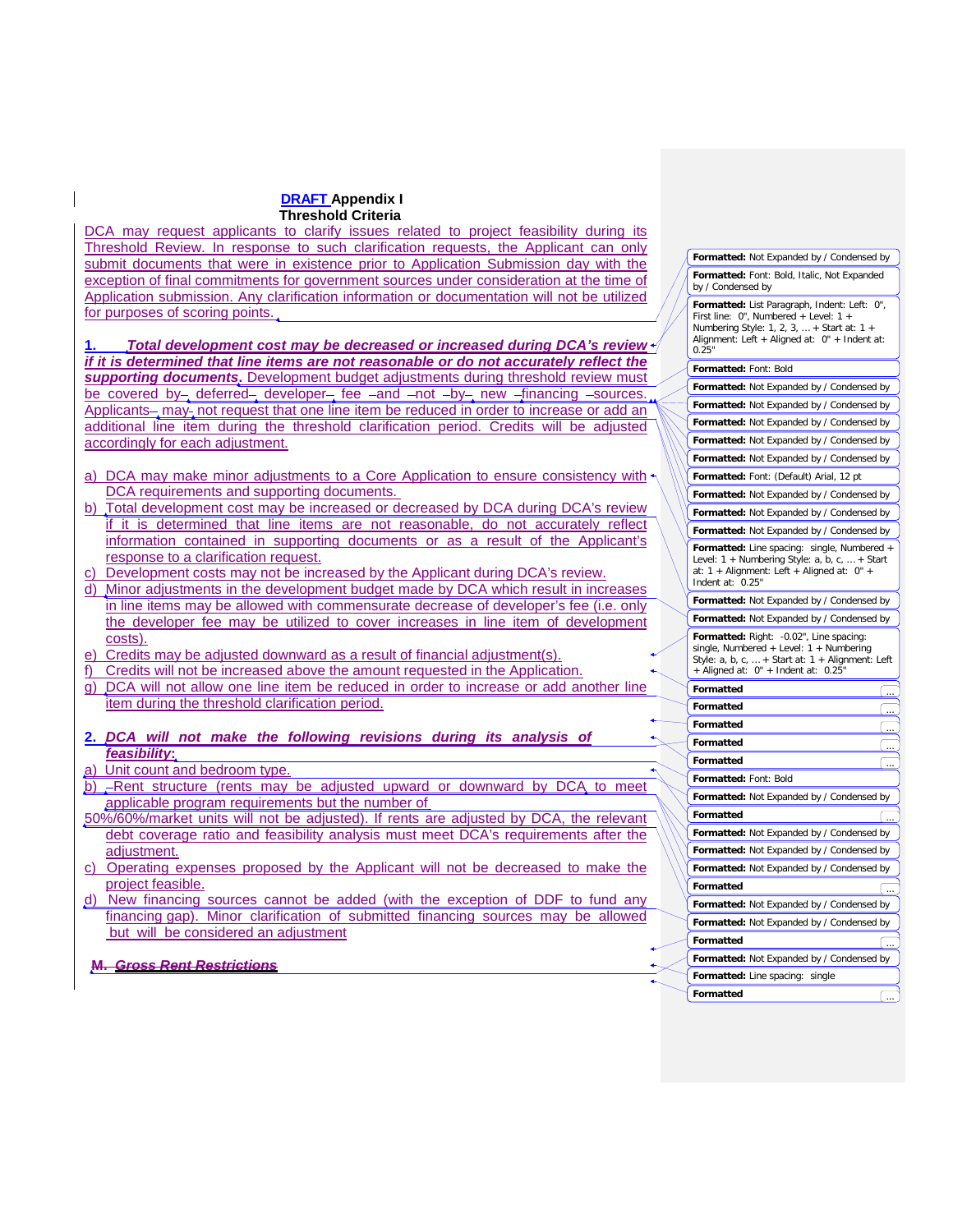**1. DCA will evaluate all proposed rents for reasonableness.** Considerations include but are not limited to: the recommended rents per the market study, market information available to DCA, including any historical data and/or forecast or projections. DCA will use rents based on the specific area rents without consideration of National Non-metropolitan Area Median Income Rents during the feasibility review at application submission. If selected, projects without HOME funding, located in qualified USDA designated Rural areas only, may utilize National Non-metropolitan Area Median Income Rents, if applicable. **Tax Credit (only) Rents.** For low-income units receiving Credits, the gross rents of may not exceed 30% of 60% of the effective AMI table for the appropriate bedroom size. Applicants should assume 1.5 persons per bedroom. **3. HOME Rents with Tax Credits.** For low-income units receiving HOME funds and tax credits, the gross rents may not exceed 30% of 50% of the effective AMI for at least twenty percent (20%) of the low income units, with the balance of low income units not exceeding 30% of the 60% AMI. It is important to note that *all* low income units are limited to HUD's Fair Market Rent for the appropriate bedroom size should it be less than the applicable rent at the proposed AMI. Applicants should assume .5 persons per bedroom.For HOME Loans, rents must be affordable at initial lease-up + and must remain affordable over the term of the HOME Loan. Dwelling unit rents must conform to the LIHTC and/or the HOME regulation's gross rent (contract rent and tenant UA) restrictions. Tenant UA must conform to the requirements set forth in the Plan and the Manual. In the event Credit, HOME, or other funds are requested, the most restrictive gross rents will govern. For Scattered Site projects, all units must meet the gross rent restrictions. N. *Cost Reasonableness* As required in Section 42 of the Internal Revenue Code, DCA will evaluate the Application's proposed costs in order to ensure that the housing tax credit dollar amount does not exceed the amount necessary for the financial feasibility of the project and its viability as a qualified low-income housing project throughout the credit period. Additionally, DCA will evaluate each project's total development costs to ensure the most efficient and responsible allocation of State resources. DCA's evaluation of a project's Cost Reasonableness will be based on the agency's **Formatted:** Not Expanded by / Condensed by **Formatted:** Space Before: 0 pt **Formatted:** Not Expanded by / Condensed by **Formatted:** Justified, Indent: Left: 0.08", Hanging: 0.25", Right: 0.04", Space Before: 0 pt, Line spacing: single **Formatted:** Not Expanded by / Condensed by **Formatted:** Right: 0.04" **Formatted:** Justified, Indent: Left: 0.08", Hanging: 0.25", Right: 0.04", Space Before: 0 pt, Line spacing: single **Formatted:** Not Expanded by / Condensed by **Formatted:** Indent: Left: 0.08", Right: 0.04", Space Before: 0 pt **Formatted:** Not Expanded by / Condensed by **Formatted:** Justified, Indent: Left: 0.08", Hanging: 0.25", Tab stops: Not at 2.51" **Formatted:** Justified, Space Before: 0 pt, Line spacing: single **Formatted:** Justified, Space After: 0 pt, Line spacing: single, Don't adjust space between Latin and Asian text **Formatted:** Justified, Space After: 0 pt, Line spacing: single

examination of all soft costs and hard costs, including variations in such costs within the<br>State DCA will also consider variations in costs due to project location, type of DCA will also consider variations in costs due to project location, type of construction, and population served. Additionally, DCA will compare proposed project costs to other Applications submitted in the funding round, certified cost data on existing Housing Credit developments in the State portfolio as well as to the actual costs of other non-luxury multifamily housing located in the same geographic areas.

Applications which do not demonstrate cost reasonableness will be ineligible for an allocation of credits.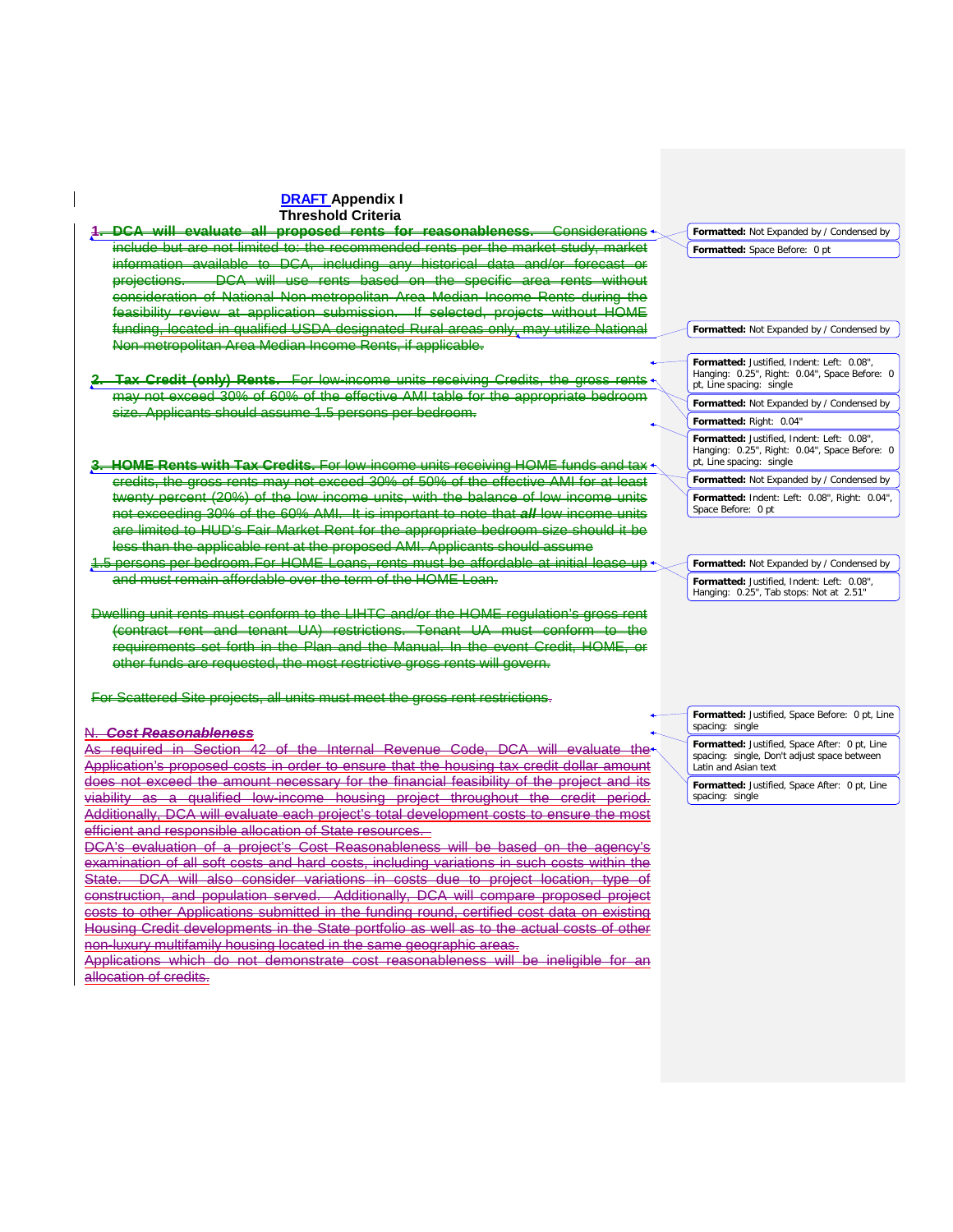## **II. II. COST LIMITS**

Regardless of the reasonableness of proposed project costs,  $\frac{1}{2}$  DCA has determined that it  $\frac{1}{2}$ will not fund projects that have costs that exceed DCA set cost limits. +**heThe 2013- per** unit costs -are as follows:for Tax Credit and HOME projects must not exceed the following:

**N.** *<u><i>Unit Cost Limitations*</u>. The per unit cost limits are intended to reflect a capital metal which would be approved as reasonable and necessary to develop project in the State of Georgia for purposes of determining tax credit allocations and developer fees. Projects that have estimated costs below these cost limits may still be determined to have costs that are not reasonable.

-maximum allowable developer fee will be calculated based on the allowable development cost utilizing the Base Per Unit Cost Limits. The maximum amount of tax credits allocated to a project will be calculated using these limits. DCA will not any requests for unit cost limit waivers at the pre-application or Application**.**

The **Base Per Unit Cost Limit** for both Tax Credit and HOME funding must not exceed the following:

|            | <b>New Construction</b>           | <b>Historic Rehabilitation</b>          |
|------------|-----------------------------------|-----------------------------------------|
|            | <b>New Construction and</b>       | <b>Historic Rehabilitation Projects</b> |
|            | <b>Acquisition/Rehabilitation</b> | that qualify for qualify for            |
|            | Acquisition/                      | under Historic Designations             |
| Unit Type  | <b>RehabilitationProjects</b>     | Cost Limit                              |
|            | $Cost$ $lim$ it                   |                                         |
| Efficiency | \$110,481                         | \$121,529                               |
| 1 Bedroom  | \$126,647                         | \$139,312                               |
| 2 Bedroom  | \$154,003                         | \$169,403                               |
| 3+ Bedroom | \$199,229                         | \$219,152                               |

Single family styled units must meet the cost limits for each unit. Projects that propose  $a^2$ combination of new construction and rehab cannot average the costs of the rehab and new construction. The increased limits for historic rehabilitation projects will only be applicable to that portion of the project that qualifies as a historic development.

2

The total development cost for the project at the time of the Application cannot exceed the DCA per unit cost limitations unless the Applicant obtains funding from a foundation

or other not-for-profit charitable organization in the amount equal to or greater than development cost that exceeds DCA's unit cost limitations, in which case a funding commitment letter from such foundation or charitable organization must be included in the Application and such funds must be included as part of the project sources of funds in the Application and final cost certification if applicable. In calculating the maximum of credits which can be allocated to the project, DCA will not include these funds in the gap calculation.

|   | Formatted              |           |
|---|------------------------|-----------|
|   | Formatted              |           |
|   | Formatted              |           |
|   |                        |           |
|   | Formatted              |           |
|   | Formatted              |           |
|   | Formatted              |           |
|   | Formatted              |           |
|   | Formatted              |           |
|   | Formatted              |           |
|   |                        |           |
|   | Formatted              |           |
| I | Formatted              |           |
|   | Formatted              |           |
| I | Formatted              |           |
|   | Formatted              |           |
|   |                        |           |
|   | Formatted              |           |
|   | Formatted              |           |
|   | Formatted              |           |
|   | <b>Formatted Table</b> |           |
|   | Formatted              |           |
|   | Formatted              |           |
|   |                        |           |
|   | Formatted              | .         |
|   | Formatted              |           |
|   | Formatted              |           |
|   | Formatted              |           |
|   | Formatted              |           |
|   |                        | .         |
|   | Formatted              |           |
|   | Formatted              |           |
|   | Formatted              |           |
|   | Formatted              |           |
|   | Formatted              |           |
|   |                        |           |
|   | Formatted              |           |
|   | Formatted              |           |
|   | Formatted              |           |
|   | Formatted              |           |
|   | Formatted              |           |
|   | Formatted              |           |
|   | Formatted              |           |
|   |                        |           |
|   | Formatted              |           |
|   | Formatted              |           |
|   | Formatted              |           |
|   | Formatted              | $\ddotsc$ |
|   | Formatted              |           |
|   | Formatted              |           |
|   |                        |           |
|   | Formatted              |           |
|   | Formatted              |           |
|   | <b>Formatted</b>       |           |
|   | Formatted              |           |
|   | Formatted              |           |
|   | Formatted              |           |
|   |                        |           |
|   | <b>Formatted</b>       |           |
|   | Formatted              |           |
|   | Formatted              |           |
|   | Formatted              |           |
|   | Formatted              |           |
|   |                        | .         |
|   | Formatted              |           |
|   | Formatted              |           |
|   | Formatted              |           |
|   | Formatted              |           |
|   | Formatted              |           |
|   | Formatted              |           |
|   |                        |           |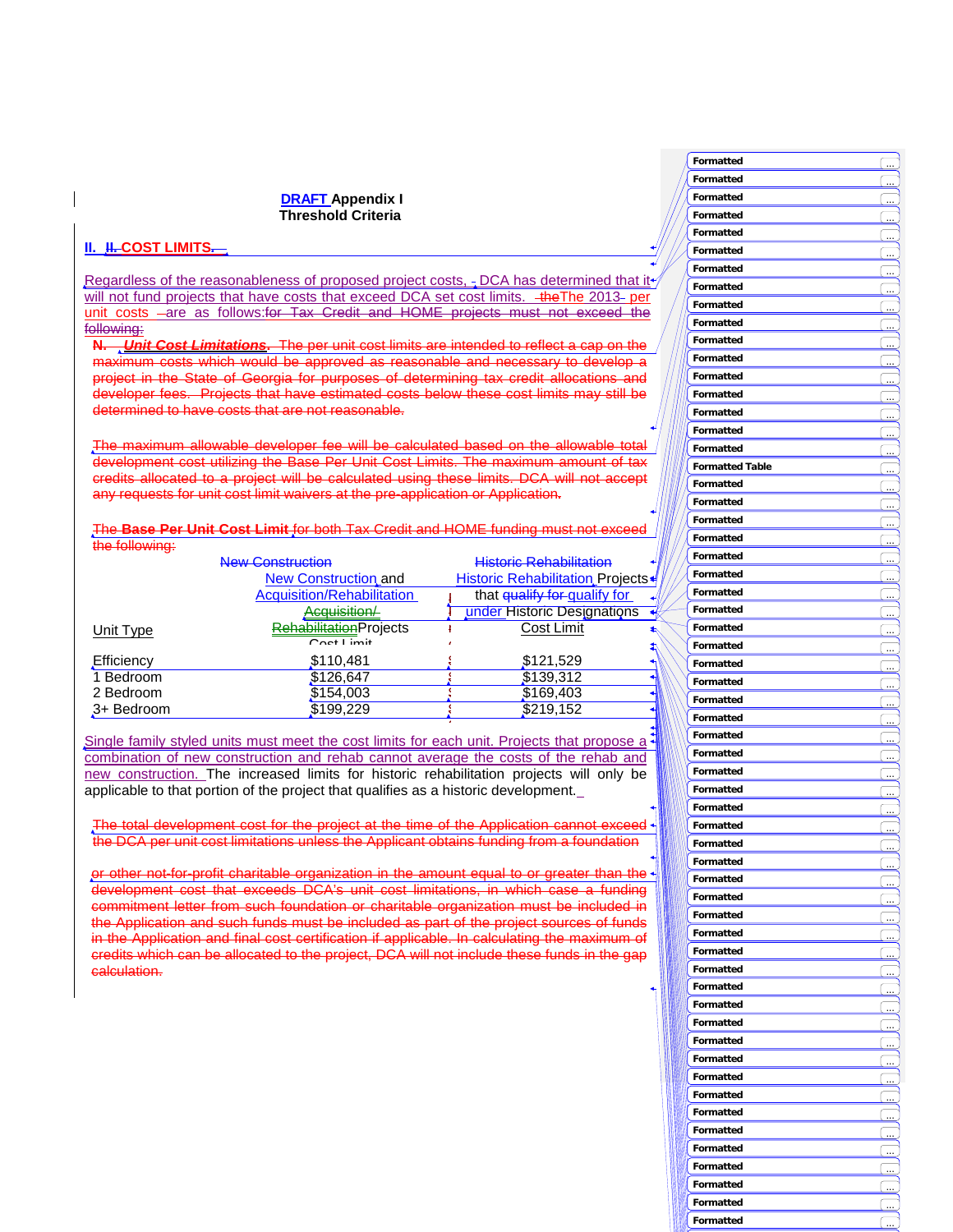For Scattered Site projects, all units must meet the per unit cost limitation requirements.

**O.** *Operating Utility Allowance (UA)***.** Applicants must establish utility allowances for the property prior to placing the first building in service through the compliance period or through the period of affordability. In Georgia, the following methods may be used:

**1.** *USDA–Assisted Buildings*. If a building receives assistance from the USDA (formerly called the Farmer's Home Administration, or FmHA), the USDA-prescribed utility allowance applies to all rent-restricted units in the building. The USDA-approved allowance applies even if the building is assisted by any other program or agency. Examples of USDA assistance include assistance provided under the USDA Section 515 rural rental loan program and USDA rental assistance. Projects funded with USDA 538 loan guarantee must use the DCA Utility allowance.

**2.** *Buildings with USDA-Assisted Tenants*. If any resident of a building receives USDA rental assistance, the USDA-approved utility allowance applies to all rentrestricted units in the building. This is even the case if residents of some units receive rental assistance from the U.S. Department of Housing and Urban Development (HUD).

**3.** *HUD-Regulated Buildings*. If neither a building nor any resident in the building receives USDA assistance, and HUD annually reviews the rents and utility allowances for the property (such as for Section 8 and Section 236 projects), the HUD-prescribed utility allowance is used. This rule doesn't apply to buildings that have only FHAinsured mortgages.

**4.** *Other Buildings*. If a building is neither an USDA-assisted nor HUD-regulated property, and no tenant in the building receives USDA rental assistance, there are two possible methods for establishing the utility allowance. These include:

a) The utility allowance established by the Public Housing Agency (PHA) that administers the Section 8 Program in the locality where the property is located. However, the electric allowances may be calculated as outlined in Section Bb) below. b) HUD Utility Schedule Model, or

c) Local Utility Provider Estimates/Estimates Based on Actual Usage, or d) Energy Consumption and Analysis Model (licensed engineer or qualified professions providing this model must be approved by DCA prior to submission of the Model.

**Please note that for purposes of underwriting the 20122013 Application, only method**

**(a) above will be accepted for purposes of completing the Application pro forma. Additionally, rents and Utility Allowances must be effective for the same year. (If HUD releases 2013 rents early, but Utility Allowances too late to reflect in the Market Study and/or revise the application, then 2012 rents AND 2012 Utility Allowances should be shown in the Application. However, if the project falls within the jurisdiction of a Section 8 Administrator that has both 2013 rents and 2013 Utility Allowances published in time for the Market Analyst to review and to** 

| Formatted: Justified, Space Before: 0 pt, Line<br>spacing: single |
|-------------------------------------------------------------------|
| Formatted: Not Expanded by / Condensed by                         |
| Formatted: Not Expanded by / Condensed by                         |
| Formatted: Justified, Space Before: 0 pt, Line<br>spacing: single |
| Formatted: Not Expanded by / Condensed by                         |
| Formatted: Not Expanded by / Condensed by                         |
| Formatted: Not Expanded by / Condensed by                         |
|                                                                   |
| Formatted: Not Expanded by / Condensed by                         |
| Formatted: Not Expanded by / Condensed by                         |
| Formatted: Justified, Space Before: 0 pt, Line<br>spacing: single |
| Formatted: Not Expanded by / Condensed by                         |
| Formatted: Not Expanded by / Condensed by                         |
| Formatted: Not Expanded by / Condensed by                         |
| Formatted: Justified, Space Before: 0 pt, Line<br>spacing: single |
| Formatted: Not Expanded by / Condensed by                         |

| Formatted: Justified, Space Before: 0 pt, Line<br>spacing: single |
|-------------------------------------------------------------------|
| Formatted: Not Expanded by / Condensed by                         |
| Formatted: Not Expanded by / Condensed by                         |
| Formatted: Justified, Space Before: 0 pt, Line<br>spacing: single |
| Formatted: Not Expanded by / Condensed by                         |
|                                                                   |
| Formatted: Not Expanded by / Condensed by                         |
| <b>Formatted: Right: 0.04"</b>                                    |

| Formatted: Right: 0.04"                                           |
|-------------------------------------------------------------------|
| Formatted: Not Expanded by / Condensed by                         |
| <b>Formatted:</b> Not Expanded by / Condensed by                  |
| Formatted: Indent: Left: 0.08", First line: 0",<br>Right: 0.04"   |
| Formatted: Justified, Space Before: 0 pt, Line<br>spacing: single |
| <b>Formatted:</b> Not Expanded by / Condensed by                  |
|                                                                   |
| Formatted: Space Before: 0 pt                                     |

**Formatted:** Not Expanded by / Condensed by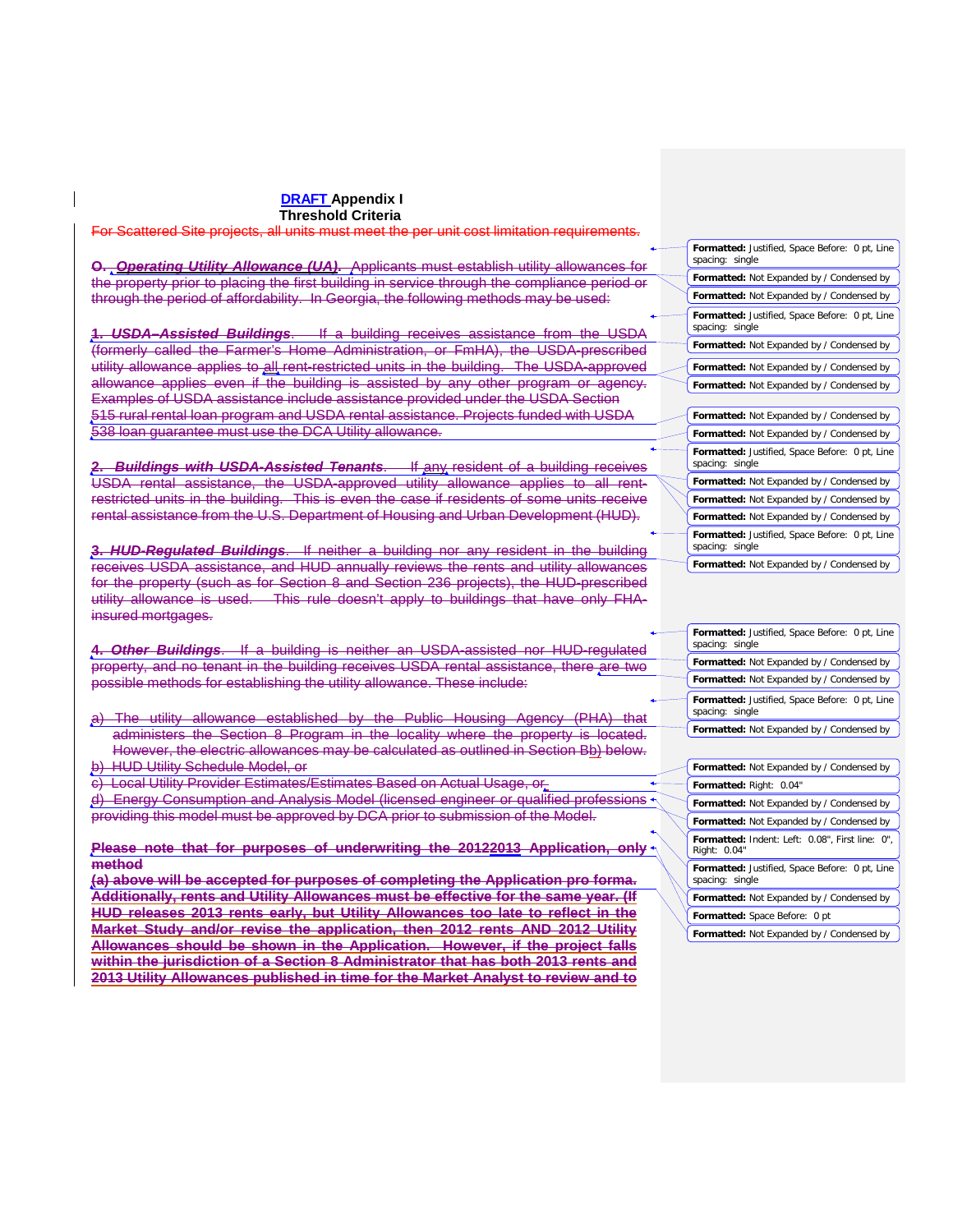#### **DRAFT Appendix I Threshold Criteria be reflected in the Application, then 2013 figures may be utilized.)**

On July 29, 200820092008, the IRS issued amendments to the utility allowance regulations. This regulation does not include Internet, cable and phone service under definition of "utility". On May 5, 200920102009, the IRS released Notice 200920102009-44 to clarify that utility costs paid by a tenant based on actual consumption in a sub-metered rent-restricted unit are treated as paid directly by the tenant for purposes of IRC 42(g)(2)(B)(ii), which requires that the rent for low income units include a utility allowance if the tenant pays the utilities. Additional guidance may also be found in the "8823 Guide".

## **III. TENANCY CHARACTERISTICS**

All Applicants must designate the proposed project as either a Family Project, or a Senior Project.

**Family Project**. A Family project is designed to foster development of housing for families and to encourage community activities from within the neighborhood.

- **B.** *Senior Project*. A Senior project meets one of the following requirements:
- 1. **Elderly:** It is ilntended for, and solely occupied by, individuals 62 years of age or older; **or**
- 2. Housing for Older Persons: It is ilntended and operated for occupancy by at least one individual 55 years of age or older per Unit, where at least 80% of the total housing Units are occupied by at least one individual who is 55 years of age or older; and where the Owner publishes and adheres to policies and procedures which demonstrate an intent by the owner and manager to provide housing for individuals 55 years of age or older

**C.** *Other*. Projects that have funding from a program which has a different tenancy definition than those set forth above should must contact DCA for instructions on this section no later than the Pre-Application deadline date. Projects that combine senior housing and special needs housing must meet all architectural requirements of senior housing.

## **IVII. REQUIRED SERVICES**

**A.** *Categories*. All Family Projects must include at least one (1) basic ongoing service from the following categories and Senior Projects must include two (2) basic ongoing services from two different categories below:

**Formatted:** Justified, Space Before: 0 pt, Line spacing: single **Formatted:** Not Expanded by / Condensed by **Formatted:** Not Expanded by / Condensed by **Formatted:** Not Expanded by / Condensed by **Formatted:** Justified, Space Before: 0 pt, Line spacing: single **Formatted:** Justified, Line spacing: single **Formatted:** Indent: Left: 0", Line spacing: single **Formatted:** Not Expanded by / Condensed by **Formatted:** Justified, Space Before: 0 pt, Line spacing: single **Formatted:** Not Expanded by / Condensed by **Formatted:** Indent: Left: 0", Space Before: 0 pt **Formatted:** Not Expanded by / Condensed by **Formatted:** Indent: Left: 0" **Formatted:** Justified, Space Before: 0 pt, Line spacing: single **Formatted:** Not Expanded by / Condensed by **Formatted:** Indent: Left: 0" **Formatted:** Justified, Space Before: 0 pt, Line spacing: single **Formatted:** Indent: Left: 0" **Formatted:** Not Expanded by / Condensed by **Formatted:** Justified, Space Before: 0 pt, Line spacing: single **Formatted Formatted** ... **Formatted:** Not Expanded by / Condensed by **Formatted:** Not Expanded by / Condensed by **Formatted** ... **Formatted:** Indent: Left: 0.13" **Formatted:** Not Expanded by / Condensed by **Formatted:** Not Expanded by / Condensed by **Formatted** ... **Formatted:** Indent: Left: 0" **Formatted:** Not Expanded by / Condensed by **Formatted:** Not Expanded by / Condensed by **Formatted** ... **Formatted:** Line spacing: single **Formatted Formatted:** Not Expanded by / Condensed by **Formatted Formatted**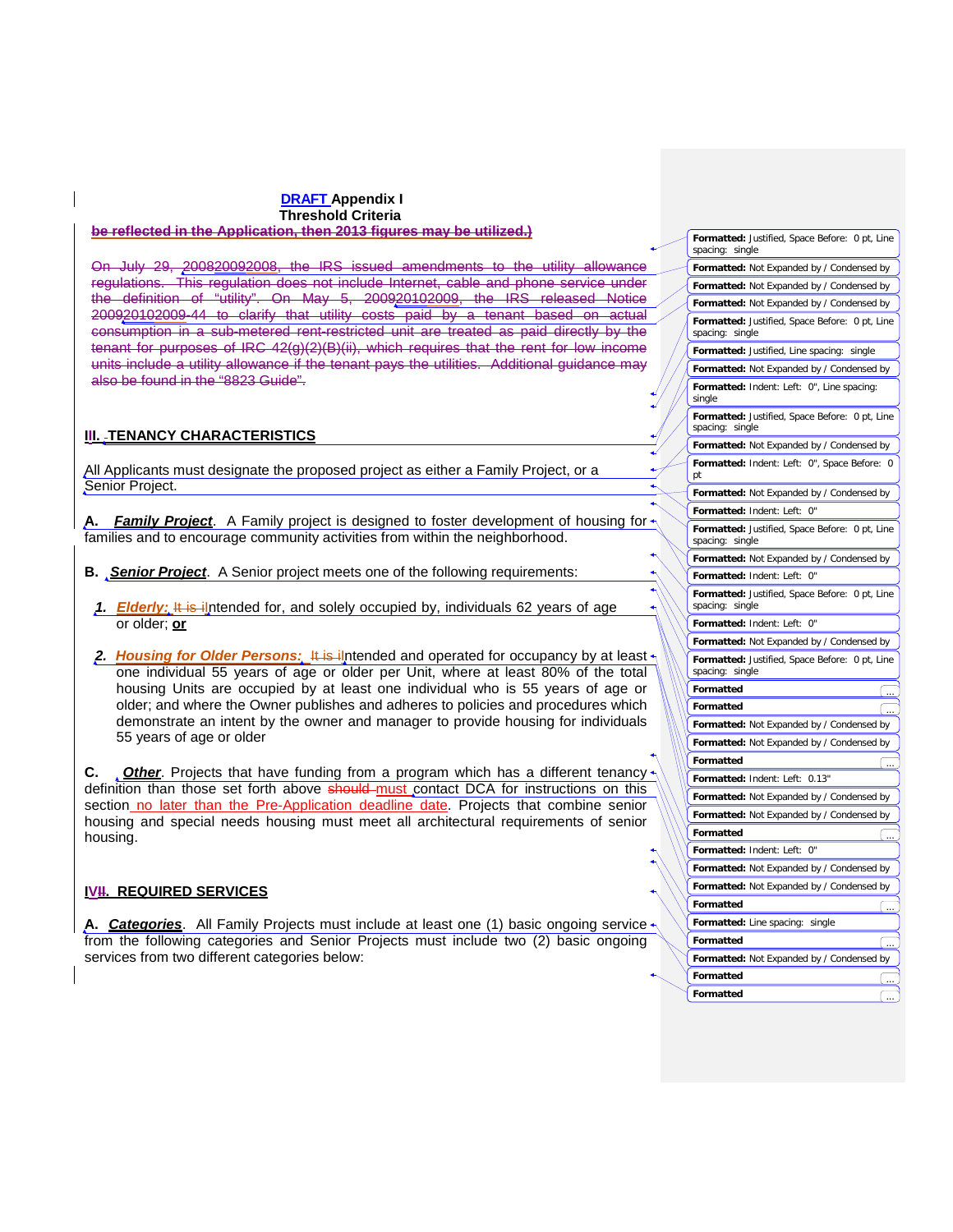| <b>DRAFT Appendix I</b>                                                                                                                                                           |                                                                                          |
|-----------------------------------------------------------------------------------------------------------------------------------------------------------------------------------|------------------------------------------------------------------------------------------|
| <b>Threshold Criteria</b>                                                                                                                                                         |                                                                                          |
| 1. Social and recreational programs planned and overseen by the project manager (semi- $\star$                                                                                    | Formatted: Not Expanded by / Condensed by                                                |
| monthly birthday parties/holiday dinners or parties/potluck dinners, movie nights, bingo,<br>etc); or                                                                             | Formatted: Indent: Left: 0", Hanging: 0.19"                                              |
| 2. -Semi-monthly classes conducted on site (example: arts and crafts, exercise,                                                                                                   | Formatted: Not Expanded by / Condensed by                                                |
| computer tutoring, gardening);                                                                                                                                                    |                                                                                          |
| 3. Other services as approved by DCA.                                                                                                                                             | Formatted: Indent: Left: 0", Hanging: 0.25",<br>Space Before: 0 pt, Line spacing: single |
|                                                                                                                                                                                   | Formatted: Not Expanded by / Condensed by                                                |
| Applicants must certify at Application Submission that they will designate the specific<br>services and meet the additional policies related to services. These required services | Formatted: Indent: Left: 0", Hanging: 0.25",<br>Space Before: 0 pt                       |
| must be identified in the Threshold Criteria Tab on the Core Application Form.                                                                                                    | Formatted: Indent: Left: 0", Hanging: 0.25",<br>Space Before: 0 pt, Line spacing: single |
|                                                                                                                                                                                   | Formatted: Not Expanded by / Condensed by                                                |
| <b>B. Additional Policies Related to Services</b>                                                                                                                                 | Formatted: Indent: Left: 0"                                                              |
| A final, binding contract for all proposed services must be submitted to the DCA                                                                                                  | Formatted: Indent: Left: 0", Hanging: 0.25",<br>Space Before: 0 pt, Line spacing: single |
| Compliance Manager before issuance of IRS form 8609.                                                                                                                              | Formatted: Indent: Left: 0", Space Before: 0<br>pt                                       |
| 1. Services must be committed for the Compliance Period or the Period of Affordability,                                                                                           | Formatted: Indent: Left: 0", Hanging: 0.25",<br>Space Before: 0 pt, Line spacing: single |
| whichever is greater.                                                                                                                                                             | Formatted: Not Expanded by / Condensed by                                                |
| 2. Services may be provided at a charge sufficient to cover the cost of the supportive                                                                                            | Formatted: Indent: Left: 0"                                                              |
| services only, but the services must be clearly optional to the tenants.                                                                                                          | Formatted: Not Expanded by / Condensed by                                                |
| 3. A full-time activities manager will be allowed in the operating budgets for those<br>properties that are 100 units or more in size.                                            |                                                                                          |
| 4. Temporary staffing during lease-up to handle activities set-up and sign-up will be                                                                                             | Formatted: Not Expanded by / Condensed by                                                |
| considered on a case-by-case basis.                                                                                                                                               | Formatted: Not Expanded by / Condensed by                                                |
| 5. Part-time (on a proportional basis) activity managers will be allowed in the operating                                                                                         |                                                                                          |
| budgets for smaller projects.                                                                                                                                                     | Formatted: Not Expanded by / Condensed by                                                |
| 6. Owners will be required to submit annual certifications and documentation regarding                                                                                            |                                                                                          |
| the ongoing provision of the supportive services.                                                                                                                                 | Formatted: Not Expanded by / Condensed by                                                |
| 7. For very small rural projects, Applicants may request a waiver of service                                                                                                      | Formatted: Not Expanded by / Condensed by                                                |
| requirements if there is insufficient participation in a service.                                                                                                                 |                                                                                          |
|                                                                                                                                                                                   | Formatted: Space Before: 0 pt, Line spacing:<br>single                                   |
|                                                                                                                                                                                   | Formatted: Line spacing: single                                                          |
| IV. MARKET FEASIBILITY (MARKET STUDY)                                                                                                                                             | Formatted: Indent: Left: 0", Line spacing:                                               |
|                                                                                                                                                                                   | single                                                                                   |
| Applicants must submit a market study, completed no more than 6 months prior to the                                                                                               | Formatted: Not Expanded by / Condensed by                                                |
| Application submission date., While DCA will use the conclusions of the analyst in                                                                                                | Formatted: Space Before: 0 pt, Line spacing:                                             |
| determining whether the project is marketable, DCA will not be bound by the opinion or                                                                                            | single                                                                                   |
| conclusions reached by the market analyst. DCA will review the market study, rent rolls                                                                                           | Formatted: Not Expanded by / Condensed by                                                |
| and project data of similar projects located in close proximity to the proposed project in                                                                                        | Formatted: Indent: Left: 0", Space Before: 0                                             |
| determining whether the project will be able to achieve the desired lease up to be                                                                                                | pt                                                                                       |
| feasible.by a DCA approved analyst showing that there is adequate market demand for                                                                                               | Formatted: Not Expanded by / Condensed by                                                |
| the project. The study must be prepared by a market analyst approved by DCA and                                                                                                   |                                                                                          |
| clearly state that there is sufficient demand for the project and the project will stabilize                                                                                      |                                                                                          |

within DCA requirements.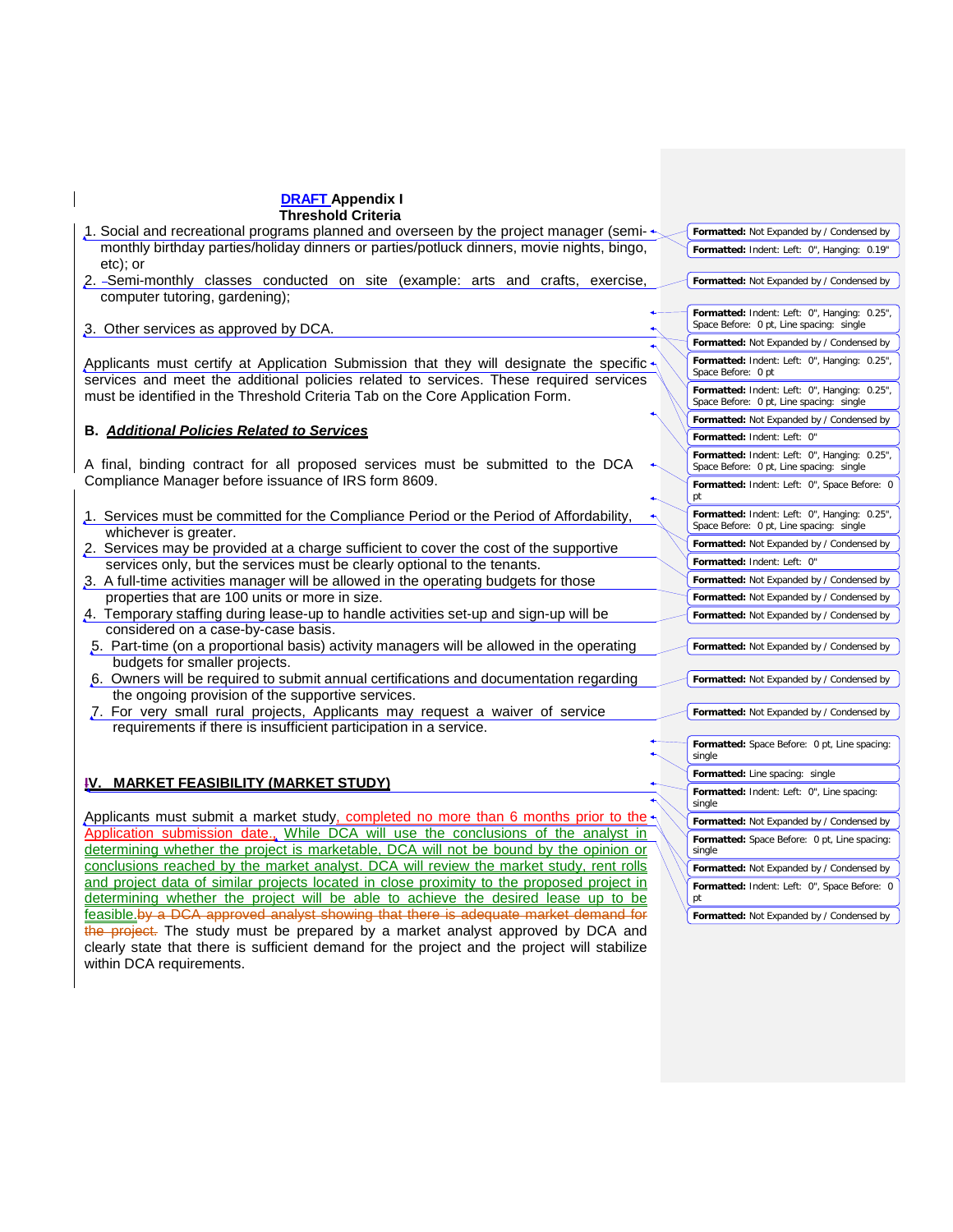The market study must be prepared in accordance with DCA guidelines and must be in the format required by the DCA Market Study Manual. It is the Applicant's responsibility to ensure that the mMarket studyies must accurately reflects the rental structure and unit mix of the proposed project, as reflected in the Application, and meets all DCA requirements.. It is applicant's responsibility to ensure that the market study accurately reflects the submitted application and meets all DCA requirements. The accuracy and outcomes of the Market study will be considered in the scoring of applications. While DCA will use the conclusions of the analyst in determining whether the project is marketable. DCA will not be bound by the opinion or conclusions reached by the market analyst. DCA will review the market study, rent rolls and project data of similar projects located in close proximity to the proposed project in determining whether the project will be able to achieve the desired lease up to be feasible.

DCA will also carefully analyze existing DCA projects located in close proximity to the proposed project to determine if selection of the project will have significant adverse financial impact on existing affordable housing inventory.

The following factors will generally be considered by DCA to be indicative of Market $\cdot$ feasibility for HOME, 4% tax exempt Bond projects, and 9% Tax Credit projects.

- 1. a) Market capture rates 30 percent or less for **all** 1 bedroom units, 30 percent or less for **all** 2 bedroom units, 40 percent or less for **all** 3 bedroom units and 50 percent or less for all 4 or more bedroom units in the project
- 2. b) In Rural areas (as defined), market capture rates of 35 percent or less for **all** 1 bedroom units, 35 percent or less for **all** 2 bedroom units, 40 percent or less for **all** 3 bedroom units and 50 percent or less for all 4 or more bedroom units in the project
- 3. c) The overall capture rate for **all** Tax Credit Units shall not exceed 30 percent for Urban Counties and 35 percent for Rural areas and the overall capture rate for **all**  Market Rate Units shall not exceed 30% for Urban Counties and 35% for Rural areas
- 4. d) Market capture rates for each AMI market segment type (i.e. 30%, 50%, 60% & market) for each **bedroom type** shall not exceed 70% for **all** bedroom types proposed in each segment
- $5.$  e) An absorption period less than 24 months to reach stabilized occupancy
- $f$ . Stabilized occupancy rate of 93% or above
- $\frac{g}{g}$  Unit mixes or target populations supported by the market
- $8.$   $\leftrightarrow$  No adverse impact to the occupancy and financial health of existing assisted rental housing properties in the market area. Assisted rental housing properties include those financed by Credits, USDA, HUD 202 or 811 (as appropriate), DCA or locally financed HOME properties, HTF, and HUD 221(d)(3) and 221 (d) (4) and other market rate FHA insured programs. DCA  $\frac{1}{2}$  does not consider public housing properties in the adverse impact determination

Competing proposed projects in the same geographic market area where, in part, location, unit mix, rent structure, market demand, and other factors favor one project compared to another;

Units with project based rental assistance

**Formatted:** Not Expanded by / Condensed by **Formatted:** Not Expanded by / Condensed by **Formatted:** Not Expanded by / Condensed by Formatted: Not Expanded by / Condensed by **Formatted:** Not Expanded by / Condensed by **Formatted:** Not Expanded by / Condensed by

**Formatted:** Space Before: 0 pt, Line spacing: single **Formatted:** Indent: Left: 0", Space Before: 0 pt **Formatted:** Space Before: 0 pt, Line spacing: single **Formatted:** Not Expanded by / Condensed by **Formatted:** Indent: Left: 0" **Formatted:** Space Before: 0 pt, Line spacing: single **Formatted:** Not Expanded by / Condensed by **Formatted:** List Paragraph, Indent: Left: 0", Numbered + Level: 1 + Numbering Style: 1, 2, + Start at: 1 + Alignment: Left + Aligned at: 0.08" + Indent at: 0.33" **Formatted:** Not Expanded by / Condensed by **Formatted:** Not Expanded by / Condensed by **Formatted:** Not Expanded by / Condensed by **Formatted:** Not Expanded by / Condensed by **Formatted:** Not Expanded by / Condensed by **Formatted:** Not Expanded by / Condensed by **Formatted:** Not Expanded by / Condensed by **Formatted:** Not Expanded by / Condensed by **Formatted:** Not Expanded by / Condensed by **Formatted:** Not Expanded by / Condensed by **Formatted:** Not Expanded by / Condensed by **Formatted:** Not Expanded by / Condensed by **Formatted:** Not Expanded by / Condensed by **Formatted:** Not Expanded by / Condensed by

**Formatted:** Not Expanded by / Condensed by **Formatted:** Not Expanded by / Condensed by **Formatted:** Not Expanded by / Condensed by **Formatted:** Not Expanded by / Condensed by **Formatted:** Not Expanded by / Condensed by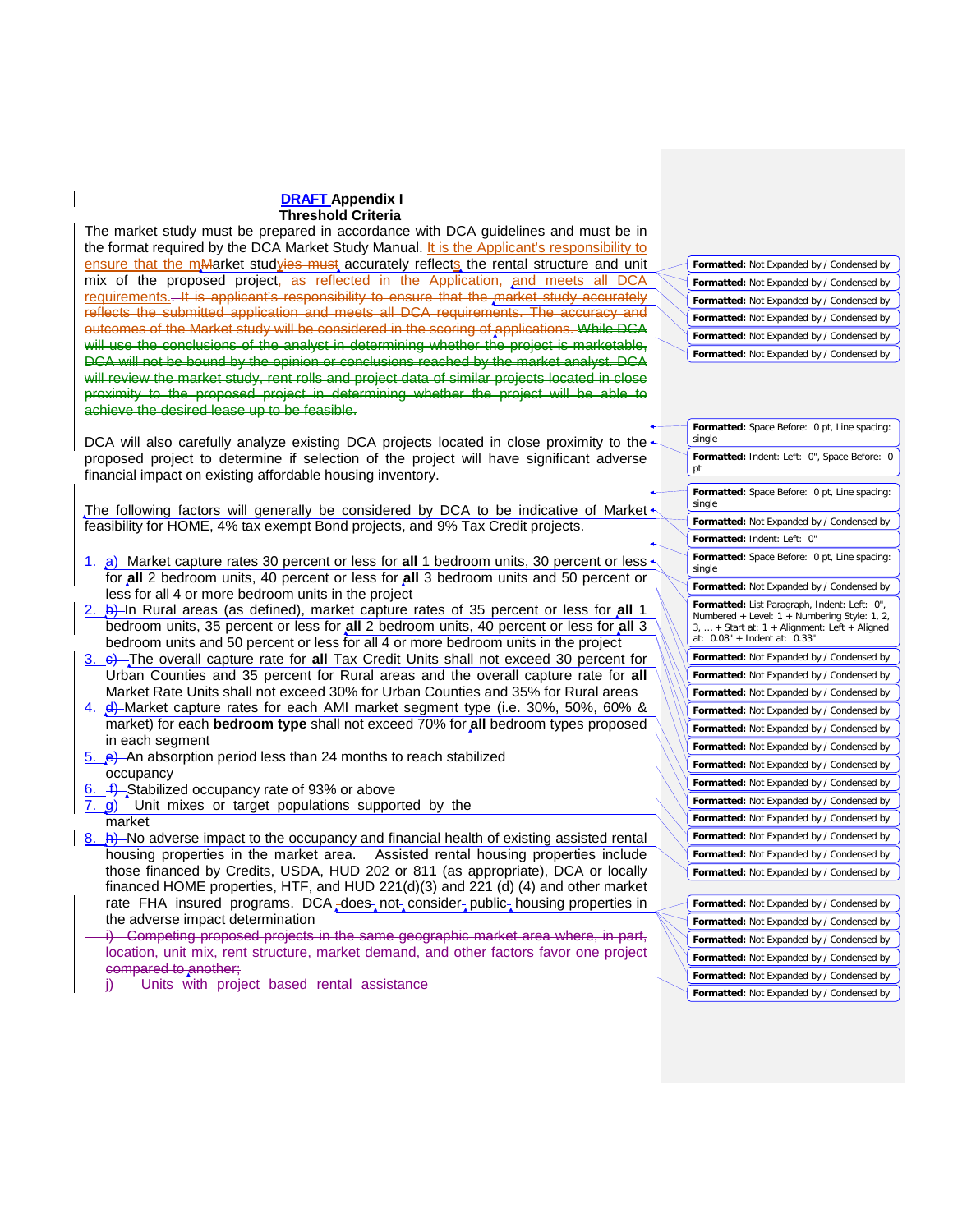| <b>DRAFT Appendix I</b>                                                                                                                                                       |                                                                                           |
|-------------------------------------------------------------------------------------------------------------------------------------------------------------------------------|-------------------------------------------------------------------------------------------|
| Threshold Criteria                                                                                                                                                            |                                                                                           |
| (PBRA)                                                                                                                                                                        |                                                                                           |
| 9. k) Ability of market rate units to lease at the projected-                                                                                                                 | Formatted: Not Expanded by / Condensed by                                                 |
| rents Strong overall market occupancy (greater than 90%)<br>I) All requirements as outlined in the Market Study-                                                              |                                                                                           |
| Guide.                                                                                                                                                                        | Formatted: Not Expanded by / Condensed by                                                 |
|                                                                                                                                                                               | Formatted: Space Before: 0 pt, Line spacing:                                              |
| For existing occupied properties that are going to be rehabilitated, market analysts shall $\star$                                                                            | single                                                                                    |
| consider retention of current occupants in their demand calculations. Retention is                                                                                            | Formatted: Indent: Left: 0"                                                               |
| measured by the number of tenants that are not rent burdened or over-income that are                                                                                          |                                                                                           |
| projected to reside at the property during and after the proposed renovations.                                                                                                | Formatted: Space Before: 0 pt, Line spacing:                                              |
|                                                                                                                                                                               | single                                                                                    |
| For Senior projects (Elderly and Housing for Older Persons), demand may include                                                                                               | Formatted: Indent: Left: 0"                                                               |
| residents from outside the market area, converting from homeownership and seniors<br>living with and/or supported by their children as documented by the market analyst. DCA, | Formatted: Not Expanded by / Condensed by                                                 |
| when necessary, may reserves the right, in its sole and absolute discretion, to                                                                                               | Formatted: Not Expanded by / Condensed by                                                 |
| independently evaluate the demand for additional affordable rental housing in the                                                                                             | Formatted: Space Before: 0 pt, Line spacing:<br>single                                    |
| geographic/market area.                                                                                                                                                       | Formatted: Indent: Left: 0", Space Before: 0                                              |
|                                                                                                                                                                               | pt                                                                                        |
| DCA's judgment will be the final determination. All requests for a DCA ordered market $\sim$                                                                                  | Formatted: Space Before: 0 pt, Line spacing:<br>single                                    |
| study for 4% tax credits submitted in May through September will need to have all                                                                                             | Formatted: Indent: Left: 0"                                                               |
| pending 9% tax credit applications considered in demand calculations.                                                                                                         | Formatted: Not Expanded by / Condensed by                                                 |
| DCA may, but is not required, to retain the services of its own market analyst to review $\gamma$                                                                             | Formatted: Space Before: 0 pt, Line spacing:                                              |
| the conclusions of the market study submitted by the applicant. For scattered site                                                                                            | single                                                                                    |
| projects, the market study requirements must be met for the project as a whole.                                                                                               | Formatted: Line spacing: single                                                           |
|                                                                                                                                                                               | Formatted: Not Expanded by / Condensed by                                                 |
|                                                                                                                                                                               | Formatted: Indent: Left: 0", Line spacing:<br>single                                      |
| <b>VI. APPRAISALS</b>                                                                                                                                                         | Formatted: Space Before: 0 pt, Line spacing:                                              |
|                                                                                                                                                                               | single                                                                                    |
| A. DCA Commissioned Appraisals                                                                                                                                                | Formatted: Not Expanded by / Condensed by                                                 |
|                                                                                                                                                                               | Formatted: Indent: Left: 0", Space Before: 0<br>pt, Line spacing: single                  |
| For all projects awarded HOME Loans, DCA will commission an appraisal prepared in                                                                                             | Formatted: Space Before: 0 pt, Line spacing:                                              |
| accordance -with -DCA policies. DCA's determination is final with respect to the<br>appraised value of the project. DCA may also commission an appraisal for a tax credit     | single                                                                                    |
| only project in order to confirm that the propossed purchase price is reasonable.                                                                                             | Formatted: Indent: Left: 0", Space Before: 0                                              |
|                                                                                                                                                                               | pt<br>Formatted: Not Expanded by / Condensed by                                           |
| HOME Applicants will be charged a fee equal to the cost of the appraisal report. The fee-                                                                                     |                                                                                           |
| will be due on the date specified in the HOME commitment letter. The commissioned                                                                                             | Formatted: Not Expanded by / Condensed by<br>Formatted: Space Before: 0 pt, Line spacing: |
| appraisal reports shall include the "as is" value, "as built/as complete" (encumbered), "as                                                                                   | single                                                                                    |
| built/ as complete " (unencumbered) values of the proposed subject property and, tax                                                                                          | Formatted: Indent: Left: 0"                                                               |
| credit value. The "as is" value shall delineate the value of the land and building. The                                                                                       | Formatted: Not Expanded by / Condensed by                                                 |
| appraisal- shall- conform- to- USPAP- standards.<br>The -appraisal- will- provide -an<br>estimate of the unrestricted market value (unencumbered) of the property at loan     | Formatted: Not Expanded by / Condensed by                                                 |
| maturity. The total hard cost of any project may not exceed 90% of the as completed                                                                                           | Formatted: Not Expanded by / Condensed by                                                 |
| unencumbered appraised value of the property. Upon completion of the commissioned                                                                                             | Formatted: Not Expanded by / Condensed by                                                 |
| appraisal, any project found not to meet this requirement will have their funding award                                                                                       | Formatted: Not Expanded by / Condensed by                                                 |
|                                                                                                                                                                               | Formatted: Not Expanded by / Condensed by                                                 |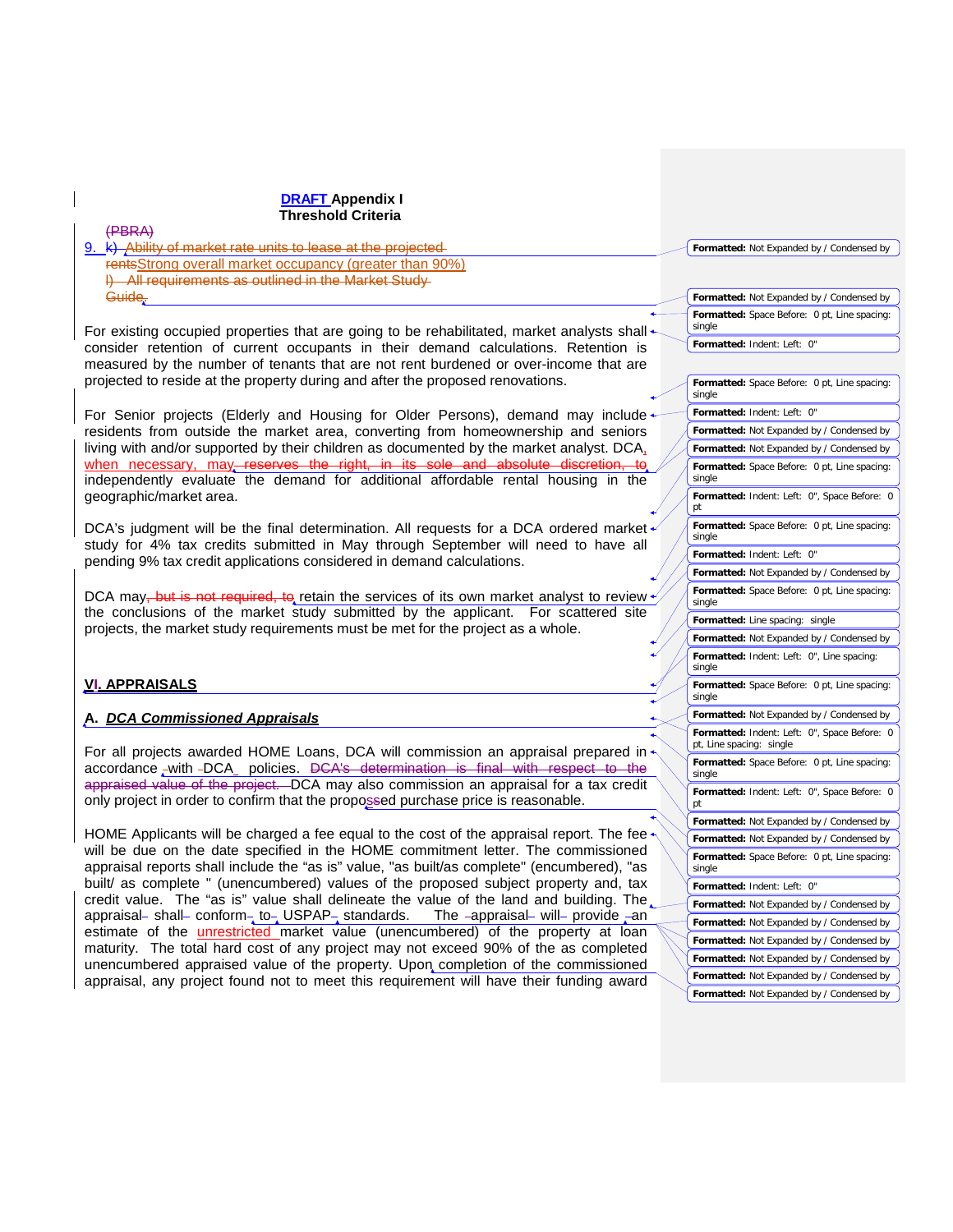costs to mitigate the hazard, the potential health risks, and other financial and public

revoked. The DCA appraisal may be assignable to other lenders. In instances where the senior lender obtains the appraisal, DCA will accept such appraisal as long as DCA's guideline requirements are met and DCA is given the right to rely on the appraisal by the appraiser. **B.** *Applicant Commissioned Appraisals* The effective date of Applicant Commissioned Appraisals must be within 6 months of Application submission. *1***.** *Identity of Interest.* DCA policy requires that the Applicant obtain an appraisal of the value of a property if there is an identity of interest between the buyer and the seller. This appraisal must be submitted with the Application. DCA will carefully scrutinize the sales price of land between related parties to ensure that the value has not been inflated. While the appraisal will be an indication of fair market value, DCA will consider tax values as well as actual sales price established as indicative of the value of a property. All property values shall associate a land value as well as a value for the improvements. The appraisal shall conform to USPAP standards. Properties which have been in the control of the Applicant or a related party for a period of three (3) years or less will generally be valued at the acquisition cost at the time the related party obtained initial site control. Properties that have been rezoned, subdivided or modified will not be deemed to be of higher value based on the actions taken by the Owner/ Applicant or any related party. For Scattered Site Projects, an appraisal establishing "as-is" value will be required for each non-contiguous parcel where an identity of interest exist between the buyer and seller. **2. Selected Projects.** DCA may also require that all tax credit only projects selected for funding provide an appraisal commissioned by a lender or a DCA approved appraiser on or before closing. This appraisal must support the purchase price as well as the value of the property upon completion. **VII. ENVIRONMENTAL REQUIREMENTS** Applicants should note that many of the environmental requirements from the QAP have been included in the Environmental Manual and are incorporated herein by reference. **A.** *General* On-site and off-site specific environmental concerns identified in an environmental study are to be considered in the context of the criticality of the housing to be provided. DCA shall consider the public benefits of the housing and then weigh the benefits against the **Formatted:** Space Before: 0 pt, Line spacing: single **Formatted:** Font: Not Bold **Formatted:** Indent: Left: 0", Line spacing: single **Formatted:** Space Before: 0 pt, Line spacing: single **Formatted:** Indent: Left: 0", Line spacing: single **Formatted:** Indent: Left: 0", Right: 0.03", Line spacing: single **Formatted:** Space Before: 0 pt, Line spacing: single **Formatted:** Not Expanded by / Condensed by **Formatted:** Indent: Left: 0", Space Before: 0 pt **Formatted:** Not Expanded by / Condensed by **Formatted:** Indent: Left: 0.25", Space Before: 0 pt, Line spacing: single **Formatted:** Not Expanded by / Condensed by **Formatted:** Indent: Left: 0.25", Space Before: 0 pt **Formatted:** Indent: Left: 0.25", Space Before: 0 pt, Line spacing: single **Formatted:** Indent: Left: 0.25" **Formatted:** Indent: Left: 0.25", Space Before: 0 pt, Line spacing: single **Formatted:** Not Expanded by / Condensed by **Formatted:** Indent: Left: 0" **Formatted:** Not Expanded by / Condensed by **Formatted:** Indent: Left: 0.25", Space Before: 0 pt, Line spacing: single **Formatted:** Line spacing: single **Formatted:** Not Expanded by / Condensed by **Formatted:** Indent: Left: 0", Line spacing: single **Formatted:** Space Before: 0 pt, Line spacing: single **Formatted:** Not Expanded by / Condensed by **Formatted:** Indent: Left: 0", Space Before: 0 pt **Formatted:** Space Before: 0 pt, Line spacing: single **Formatted:** Not Expanded by / Condensed by **Formatted:** Indent: Left: 0", Line spacing: single **Formatted:** Space Before: 0 pt, Line spacing: single

**Formatted:** Indent: Left: 0", Space Before: 0 pt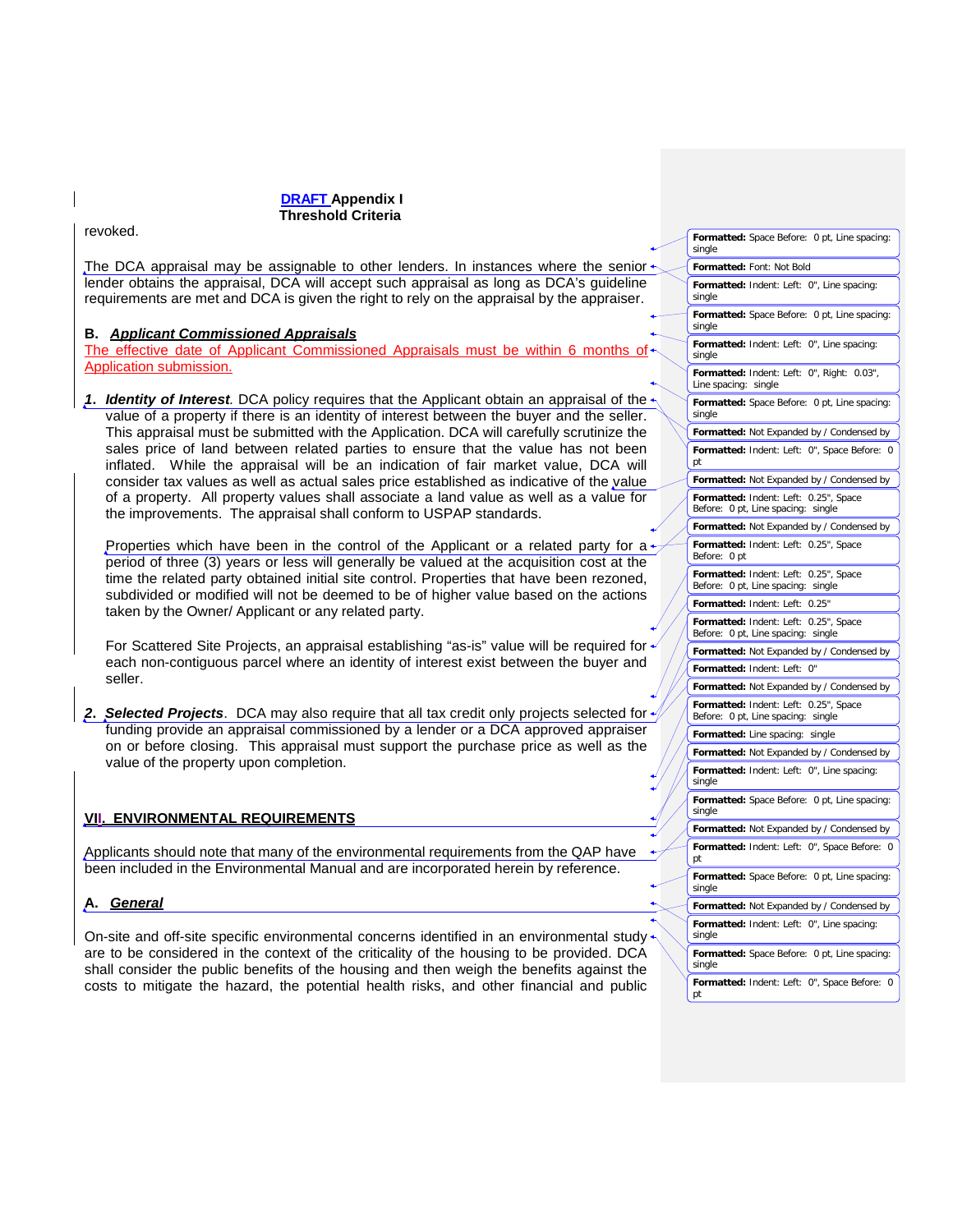|                                                                                                                                                                                 | Formatted        |  |
|---------------------------------------------------------------------------------------------------------------------------------------------------------------------------------|------------------|--|
|                                                                                                                                                                                 | Formatted        |  |
| <b>DRAFT Appendix I</b>                                                                                                                                                         | Formatted        |  |
| <b>Threshold Criteria</b>                                                                                                                                                       | Formatted        |  |
| policy implications. The project will not pass Threshold until all environmental matters are                                                                                    | Formatted        |  |
| resolved in a manner satisfactory to DCA, in its sole and absolute discretion.                                                                                                  | Formatted        |  |
|                                                                                                                                                                                 | Formatted        |  |
| For Scattered Site Projects, the environmental requirements must be met for each                                                                                                | Formatted        |  |
| noncontiguous parcel.                                                                                                                                                           | Formatted        |  |
|                                                                                                                                                                                 | Formatted        |  |
| <b>B.</b> Environmental Study                                                                                                                                                   | Formatted        |  |
|                                                                                                                                                                                 | Formatted        |  |
| Applicants must include a Phase I and all required Phase II environmental studies in the                                                                                        | Formatted        |  |
| These studies must be prepared in accordance with the DCA<br>Application.                                                                                                       | Formatted        |  |
| 20122013                                                                                                                                                                        | Formatted        |  |
| Environmental Manual. The Applicant and the Qualified Environmental Professional must<br>sign the environmental certification form and include it in the Application.           | Formatted        |  |
|                                                                                                                                                                                 | Formatted        |  |
|                                                                                                                                                                                 | Formatted        |  |
| The Phase I Environmental Study must fully address all recommendations of the $\psi$<br>consulting environmental engineerQualified Environmental Professional. If a Phase II is | Formatted        |  |
| recommended, all testing must be completed prior to Application Submission.                                                                                                     |                  |  |
|                                                                                                                                                                                 | Formatted        |  |
| The Phase I (and Phase II when recommended by the <b>Qualified</b> Environmental                                                                                                | Formatted        |  |
| Professional) Environmental Study must have been conducted within six (6) months of                                                                                             | Formatted        |  |
| the Application R                                                                                                                                                               | Formatted        |  |
|                                                                                                                                                                                 | Formatted        |  |
| Submission. If an Environmental Study was completed prior to this six-month period, a $\mathcal{N}$                                                                             | Formatted        |  |
| copy of this earlier Environmental Study (and any others that are available) must also be                                                                                       | Formatted        |  |
| included in the Application along with a new Environmental Study.                                                                                                               | Formatted        |  |
|                                                                                                                                                                                 | Formatted        |  |
| 1. Additional Standards. In addition to compliance with the standards developed by the $\sqrt{ }$                                                                               | Formatted        |  |
| American Society for Testing and Materials' ("ASTM") and set forth in the "Standard                                                                                             | Formatted        |  |
| Practice- for- Environmental- Site - Assessments, -Phase- I- Site- Assessment- Process",                                                                                        | Formatted        |  |
| ASTM 1527-05, DCA requires the following non-scope items be investigated:                                                                                                       | Formatted        |  |
|                                                                                                                                                                                 | <b>Formatted</b> |  |
| a) Flood Plains/Floodways                                                                                                                                                       | Formatted        |  |
| b) Wetlands<br>c) State waters/streams/buffers & setbacks                                                                                                                       | Formatted        |  |
| d) Lead based paint                                                                                                                                                             | Formatted        |  |
| e) Asbestos containing materials                                                                                                                                                | Formatted        |  |
| —Noise<br>Ĺ).                                                                                                                                                                   | Formatted        |  |
| g) Water leaks, mold and lead in drinking water                                                                                                                                 | Formatted        |  |
| h) PCBs                                                                                                                                                                         | Formatted        |  |
| -Radon                                                                                                                                                                          | Formatted        |  |
| Endangered species                                                                                                                                                              | Formatted        |  |
| k) Historic designation                                                                                                                                                         | Formatted        |  |
| Vapor intrusion screening                                                                                                                                                       | Formatted        |  |
|                                                                                                                                                                                 | Formatted        |  |
| 2. Additional Environmental Requirements for HOME/HUD funded Projects,                                                                                                          | Formatted        |  |
| including but not limited to PBRA. All developments utilizing HOME or HUD funds are                                                                                             | Formatted        |  |
|                                                                                                                                                                                 | Formatted        |  |
|                                                                                                                                                                                 | Formatted        |  |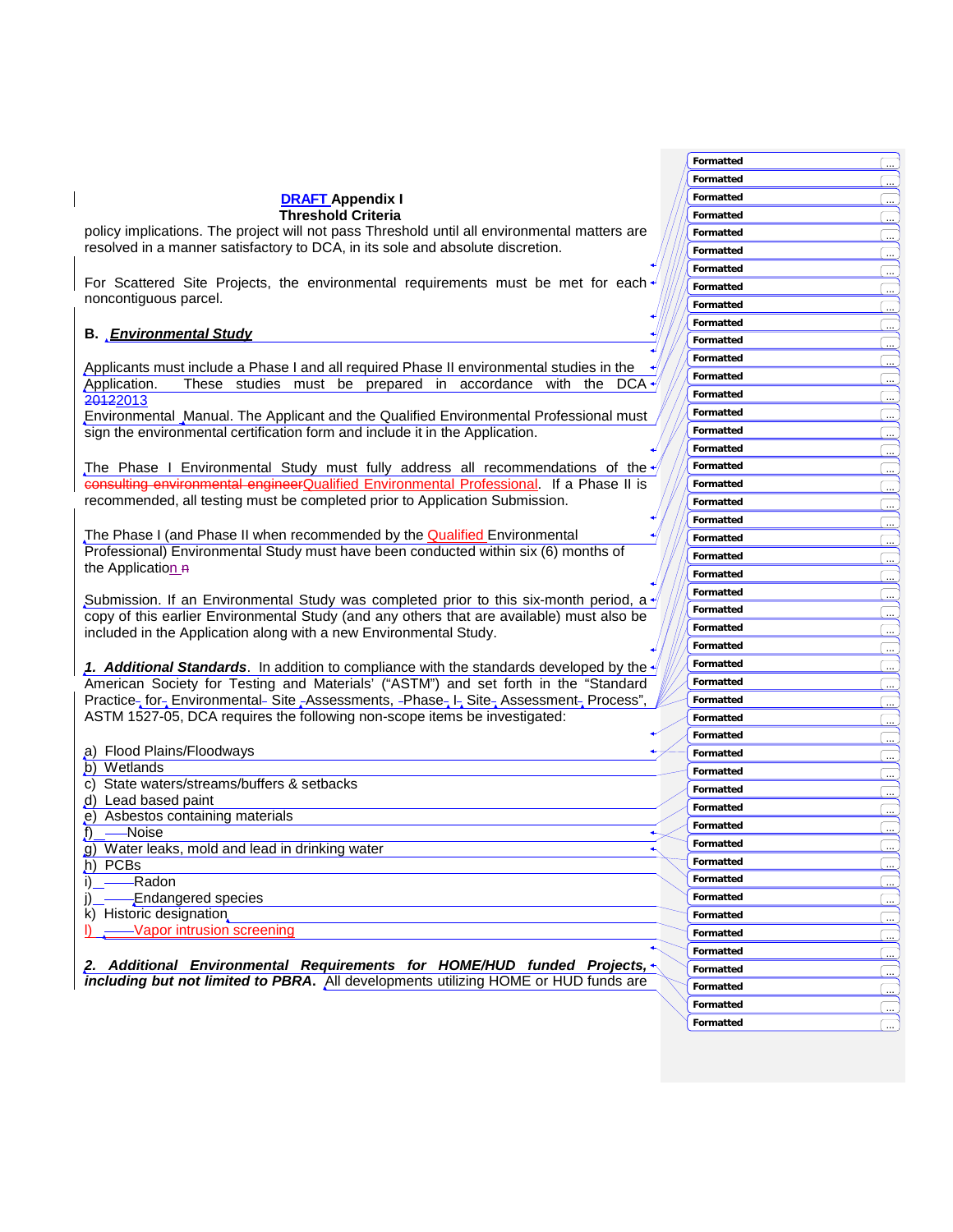required to assess the environmental effects of that activity in accordance with the provisions of the National Environmental Policy Act of 1969 (NEPA) and HUD regulations at 24 CFR Part 58. DCA requires applicants to conduct various activities required for the environmental review process-at HOME application, including a Phase I Environmental Assessment (EA), as outlined in the Environmental Manual.

The Applicant, as outlined in the HOME/HUD Environmental Questionnaire, must complete additional requirements for HOME/HUD funded projects including, but not limited to, the Eight-Step process and HUD publication procedures. Evidences of the commencement of the Eight Step process must be submitted no later than the date noted in Exhibit A DCA Pre-application Deadlines and Fee Schedule.

**a)** *Eight-Step Process*: Projects located within a flood hazard area or designated wetland are subject to Executive Order 11988 (Floodplain Management) and Executive Order 11990 (Protection of Wetlands) respectively. HUD's implementing regulations at 24 CFR Part 55 -- "Floodplain Management" prescribe measures for protecting floodplains, and when amended, for protecting wetlands. Under the provisions of these Executive Orders, HUD must avoid financial support for covered activities, unless it can demonstrate that there are no practicable alternatives outside the floodplain -or wetland. Therefore, if jurisdictional wetlands will be filled or impacted and/or construction and landscaping activities will occupy or modify a floodplain/floodway, documentation that the Eight-Step process has been followed as mandated by 24 C.F.R. §55.20 for wetlands and floodplains must be provided as

a part of the HOME and HUD Environmental Questionnaire. The decision making process for compliance with this part contains eight steps, including public notices and an examination of practicable alternatives. The steps to be followed in the decision making process are outlined in the 20122013 Environmental Manual. **Applicants should note that the 8-step process must be commenced prior to Application and completed no later than the date noted in Exhibit A DCA Preapplication Deadlines and Fee Schedule. The process also now has a new requirement regarding FEMA notification. Applicant is responsible for providing documentation to DCA upon completion of the process.**

**b)** *HUD Environmental Clearance & Publication Requirements*: DCA, as the responsible entity (RE) referred to in 24 CFR §58.43, Environmental Review Procedures for Entities Assuming HUD Responsibilities, is responsible for undertaking environmental reviews for proposed HOME projects. In this capacity, DCA must ensure that the environmental review process is satisfied before certain HUD funds are committed to specific projects. Therefore, when initial awards of HOME funds are announced, DCA will publish notices of its intent to allocate HOME funds in local newspapers in the proposed project's areas. After comments, if any, have been received, HUD will review the comments to determine if there has being a finding. Once that process is complete and there has been no finding, DCA will seek HUD's approval of its commitment of HOME funds to the proposed project. In order to ensure that the environmental review process is not challenged, Owners and/or Developer of proposed projects must, once applications are submitted, refrain from

**Formatted:** Space Before: 0 pt, Line spacing: single **Formatted:** Not Expanded by / Condensed by **Formatted:** Indent: Left: 0"

**Formatted:** Space Before: 0 pt, Line spacing: single

**Formatted:** Not Expanded by / Condensed by **Formatted:** Indent: Left: 0"

**Formatted:** Not Expanded by / Condensed by **Formatted:** Not Expanded by / Condensed by

**Formatted:** Indent: Left: 0.25", Space Before: 0 pt, Line spacing: single **Formatted:** Indent: Left: 0.25", Space Before: 0 pt **Formatted:** Not Expanded by / Condensed by

**Formatted:** Not Expanded by / Condensed by

**Formatted:** Indent: Left: 0.25", Space Before: 0 pt, Line spacing: single **Formatted:** Indent: Left: 0"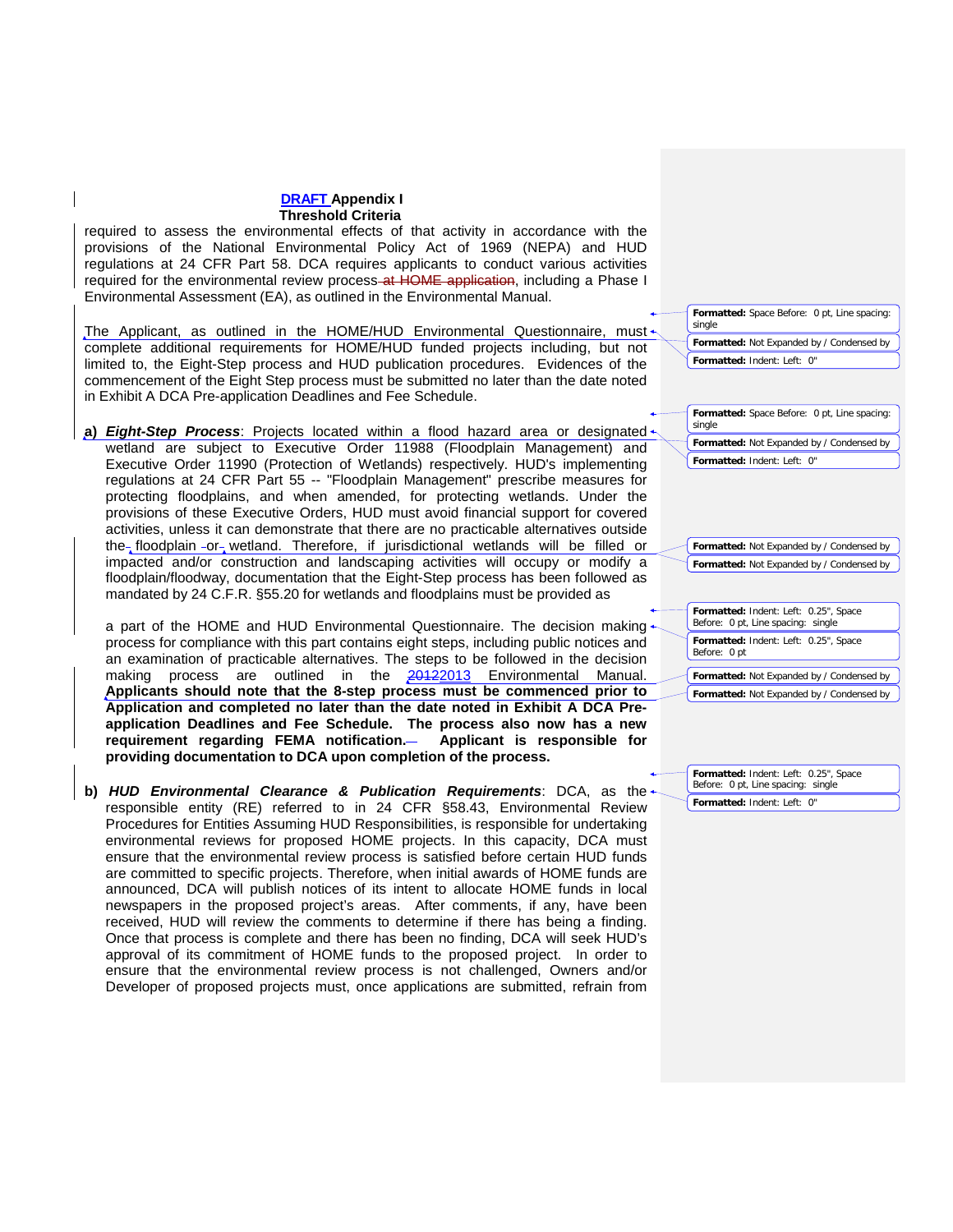undertaking activities that could have an adverse environmental impact prior to the receipt of an environmental clearance letter from DCA removing the stipulated conditions. Such activities include: acquiring, rehabilitating, converting, leasing, repairing, or constructing property. As a result, an Applicant can not commit or expend HUD or non-federal funds until the environmental review process has been completed.

For Scattered Site Projects, the environmental requirements must be met for each noncontiguous parcel.

## **VIII. SITE CONTROL**

Site control must be in the form of (1) a warranty deed that conveys title to the subject  $\cdot$ property to the current General Partner or proposed LP or 2) a legally binding contract to purchase the proposed project site in the name of the General Partner or proposed LP (or which provides for an assignment to the General Partner or proposed LP), or (3) a binding long-term ground lease or an option for a binding long-term ground lease, with a minimum term of forty-five (45) years. For competitive applications, contracts must be executed prior to Application Submission deadline, must include a discornablediscernible contract price, must be signed by the purchaser and seller, must include a legal description of the property and must provide legal control of the site to the proposed General Partner

or proposed LP at least through November 30,  $20122013$ . Site control must be in place through estimated bond closing date for a 4% tax credit project. A survey that matches the legal description is required to be submitted with the Application.

In the event the contract provides the Applicant with the option to renew the contract for specific periods of time, with the initial period ending prior to November 30, 20122013, the renewal option in such contract must be enforceable by the Applicant until November 30, 20122013. A copy of a recorded warranty deed or a fully executed contract must be submitted with the Application.

An Applicant may also show site control if selected through a federal government RFP process and can document that there is a reasonable certainty that the final site control documents will be finalized within a reasonable time after award. All Contr site control must meet the specifications set forth in the Manual.

For Scattered Site Projects, evidence of site control is required for each non-contiguous parcel.

**Formatted:** Indent: Left: 0" **Formatted:** Space Before: 0 pt, Line spacing: single **Formatted:** Line spacing: single **Formatted:** Not Expanded by / Condensed by **Formatted:** Indent: Left: 0", Line spacing: single **Formatted:** Space Before: 0 pt, Line spacing: single **Formatted:** Not Expanded by / Condensed by **Formatted:** Right: 0.04", Line spacing: single

**Formatted:** Space Before: 0 pt, Line spacing:

single

| рt     | Formatted: Indent: Left: 0", Space Before:<br>$\Omega$ |
|--------|--------------------------------------------------------|
| single | Formatted: Space Before: 0 pt, Line spacing:           |
|        | Formatted: Not Expanded by / Condensed by              |
| pt     | Formatted: Indent: Left: 0", Space Before: 0           |
| single | Formatted: Space Before: 0 pt, Line spacing:           |
|        | Formatted: Indent: Left: 0"                            |
|        | Formatted: Not Expanded by / Condensed by              |
|        | Formatted: Not Expanded by / Condensed by              |
|        | Formatted: Not Expanded by / Condensed by              |
|        | Formatted: Not Expanded by / Condensed by              |
| single | Formatted: Space Before: 0 pt, Line spacing:           |
|        | Formatted: Indent: Left: 0"                            |
| single | Formatted: Space Before: 0 pt, Line spacing:           |
|        | Formatted: Line spacing: single                        |
|        | Formatted: Not Expanded by / Condensed by              |
| single | Formatted: Indent: Left: 0", Line spacing:             |
|        | Formatted: Not Expanded by / Condensed by              |
| single | Formatted: Space Before: 0 pt, Line spacing:           |

**VIIIIX. SITE ACCESS**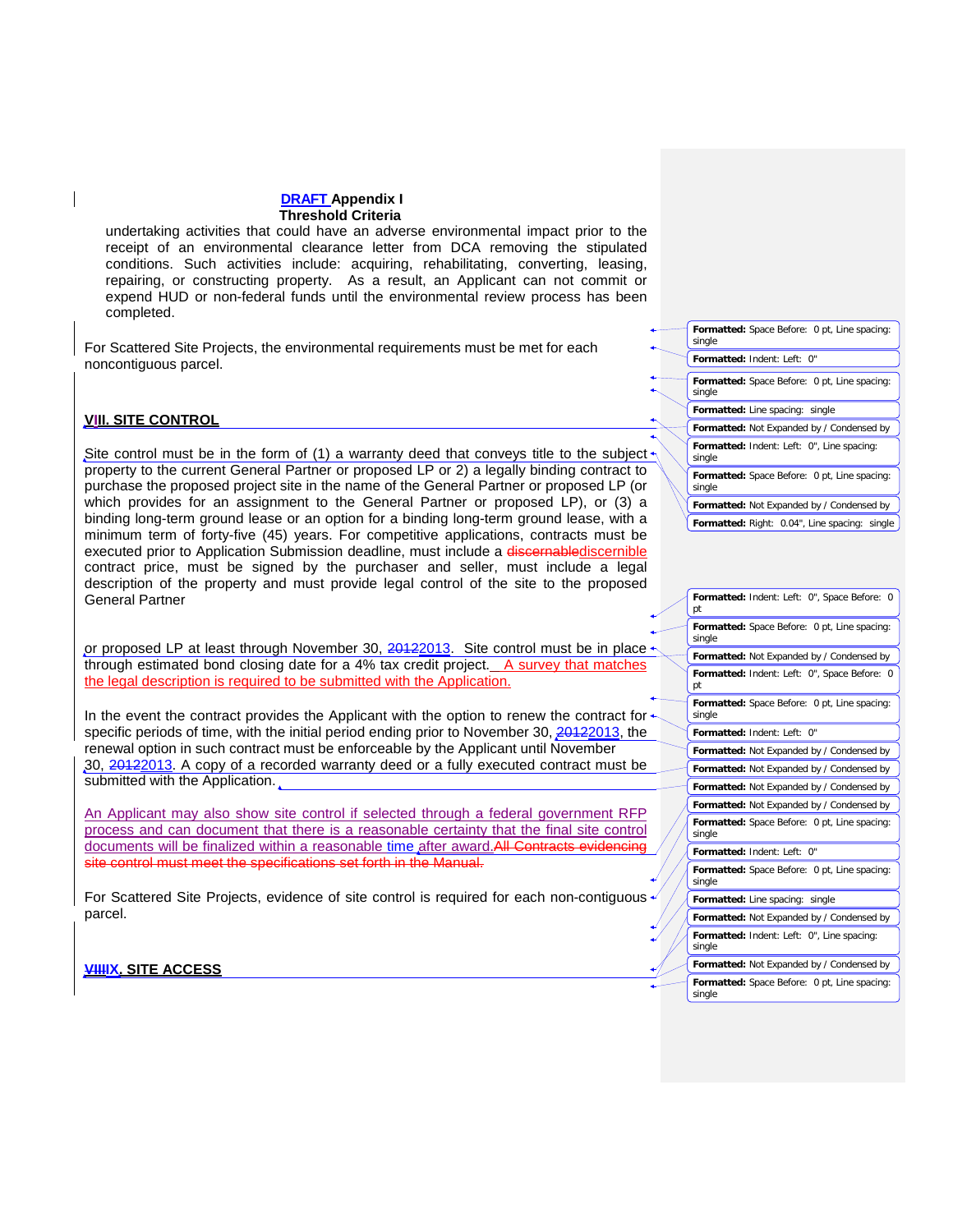All sites proposed for development must be legally accessible by paved roads. The  $\triangleleft$ Application must include the appropriate drawings, survey or other documentation that reflects such paved roads. If such paved roads are not in place at the time of the Application Submission, documentation evidencing a local commitment for funding and the timetable for completion of such paved road must be included in the Application. This restriction does not apply to private driveways accessing only the proposed project through property that is not part of a proposed site. However, if the use of such a private drive is proposed, site control of the private drive must be documented by proof of ownership or by a properly executed easement on the private drive, and the plans for paving the private drive, including associated development costs, must be adequately addressed in the Application.

For Scattered Site projects, each non-contiguous parcel must meet the above criteria.

#### **SITE. SITE ZONING**

Zoning must be in place on or before the Application Submission deadline. Zoning of the development site must conform to the site development plan and must be confirmed, in writing, by the authorized Local Government official. The letter from the authorized Local Government official must be included in the Application. The letter must include the zoning and land use classification of the property and be accompanied by a clear explanation of the requirements (copy of the applicable sections of the zoning ordinance for the stated classification) and all conditions of these zoning and land use classifications. If the project is requesting HOME or HUD funds, the Local Government official must also comment on whether the project will include the development of prime or unique farmland (Please see the HOME and HUD Environmental Guidance for additional information). If the Local Government does not have or enforce a zoning ordinance, the Applicant must include a letter from a local government official to that effect.

The Applicant must provide documentation that demonstrates that the site layout $\triangleleft$ conforms to any moratoriums, density, setbacks, or other imposed requirements of the Local Government. This documentation must be demonstrated on the Architectural Site Conceptual Development Plan either graphically or in written form.

It is the responsibility of the Applicant to ensure that all issues and questions surrounding the zoning and land use classification of a proposed site are clearly defined prior to Application Submission. Any unclear or unresolved issues of zoning and land use could result in Threshold failure of the Application.

For Scattered Site Projects, site zoning requirements must be met for each noncontiguous parcel.

**Formatted:** Space Before: 0 pt, Line spacing: single **Formatted:** Indent: Left: 0" **Formatted:** Space Before: 0 pt, Line spacing: single **Formatted:** Line spacing: single **Formatted:** Indent: Left: 0", Line spacing: single **Formatted:** Not Expanded by / Condensed by

**Formatted:** Not Expanded by / Condensed by **Formatted:** Indent: Left: 0", Space Before: 0

pt

pt

single

pt

single

single

**Formatted:** Space Before: 0 pt, Line spacing: single

**Formatted:** Indent: Left: 0", Space Before: 0

**Formatted:** Space Before: 0 pt, Line spacing:

**Formatted:** Not Expanded by / Condensed by **Formatted:** Indent: Left: 0", Space Before: 0

**Formatted:** Space Before: 0 pt, Line spacing:

**Formatted:** Line spacing: single

**Formatted:** Indent: Left: 0"

**Formatted:** Space Before: 0 pt, Line spacing: single **Formatted:** Indent: Left: 0"

**Formatted:** Space Before: 0 pt, Line spacing: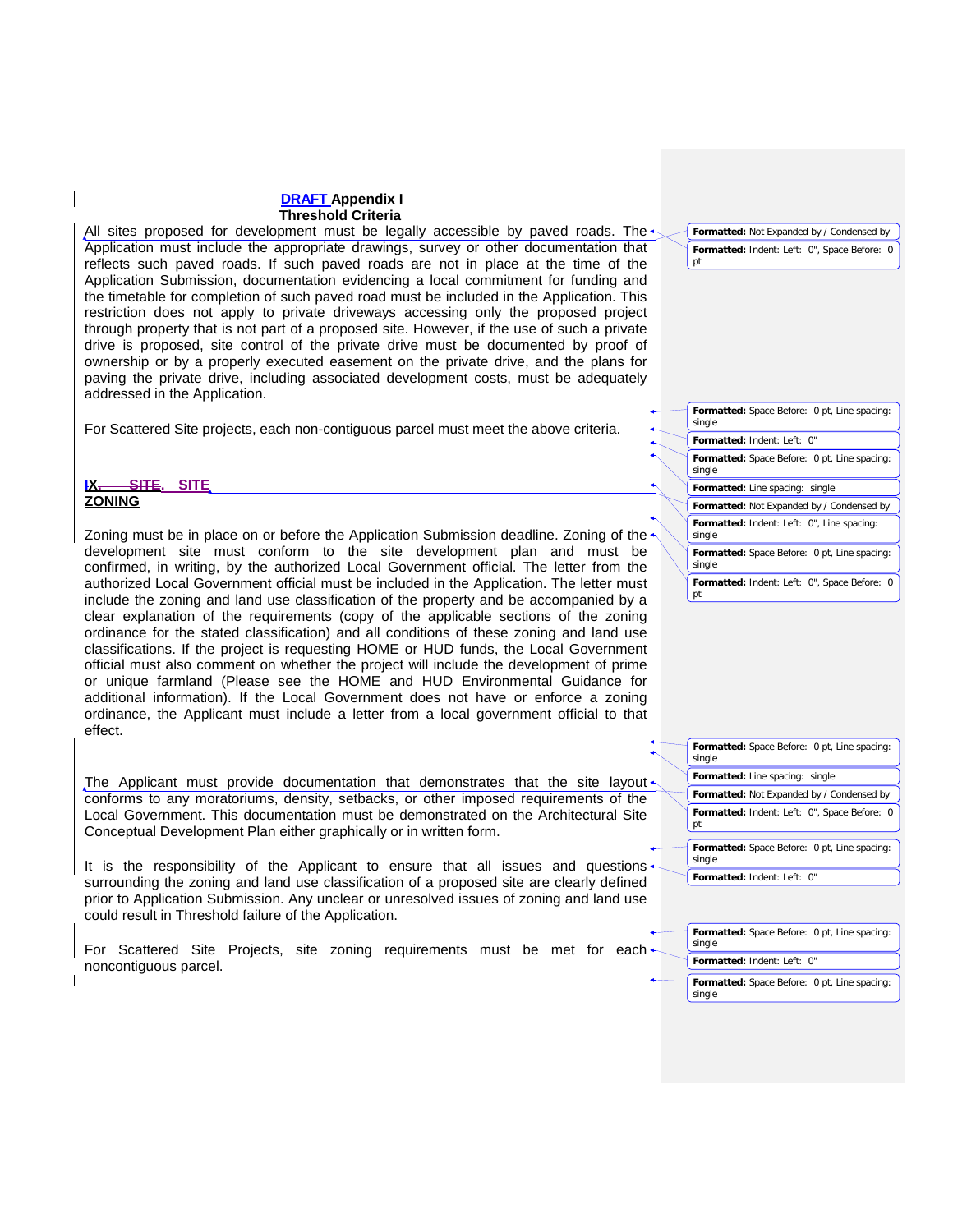## **XI. OPERATING UTILITIES**

Required project operating utilities (gas and electric service), as applicable, must be available to the proposed development site as of the Application Submission. To be considered "available" for the purposes of this section, all easements necessary for the utility providers to extend utilities to the property, and commitments from the utility providers to extend utilities to the property must be secured at the time of Application submission. Evidence of such easements and commitments from the utility provider must be included in the Application.

The Application must include a letter from the appropriate utility company confirming the availability and capacity of operating utilities at the proposed development site. The letters must be on letterhead and bear signatures from the appropriate utility companies. Any charges for the off-site extension of utility services are not eligible for funding as project costs under the funding resources in the Plan. The requirements for Operating Utilities must be met for each non-contiguous parcel or each non-contiguous multifamily property.

Operating utilities cannot be contingent on annexation of the property, improvement of infrastructure or funding to the utility provider from an outside source. Verification of the annexation and improvements must be submitted with the Application. Any unclear or unresolved issues regarding operating utilities may result in Threshold failure of the Application.

For Scattered Site Projects, a single letter will be accepted if it clearly demonstrates that operating utilities requirements must be met for each noncontiguous parcel has met must be met for each noncontiguous parcel has met operating utilities requirements.

## **XII. PUBLIC. PUBLIC WATER/SANITARY SEWER/STORM SEWER**

Public water and sewer service must be available at the proposed development site as of the Application Submission. To be considered "available" for the purposes of this section, all easements necessary for the water and sewer authorities to extend the existing water and sewer services to the project and commitments from the water and sewer authorities to extend the existing water and sewer services to the property must be secured at the time of Application Submission. Evidence of the easements and commitments from the water and sewer authorities must be included in the Application. A commitment can be subject only to conditions within the control of the Applicant. Letter(s) from the local public water and sewer authorities must document the availability and capacity of the existing public water and sewer service to the site. These letters from the appropriate public water and sewer authorities must be on letterhead and be included in the Application. Any charges for the extension of off-site services are not eligible for funding as project costs under the funding resources in the Plan. Public water and/or sewer availability cannot be contingent on the construction of a water/sewer system, annexation

**Formatted:** Line spacing: single

**Formatted:** Not Expanded by / Condensed by **Formatted:** Indent: Left: 0", Line spacing: single **Formatted:** Not Expanded by / Condensed by **Formatted:** Space Before: 0 pt, Line spacing: single

**Formatted:** Indent: Left: 0", Space Before: 0 pt

**Formatted:** Space Before: 0 pt, Line spacing: single **Formatted:** Not Expanded by / Condensed by **Formatted:** Indent: Left: 0"

**Formatted:** Space Before: 0 pt, Line spacing: single

**Formatted:** Indent: Left: 0"

**Formatted:** Space Before: 0 pt, Line spacing: single **Formatted:** Indent: Left: 0" **Formatted:** Not Expanded by / Condensed by **Formatted:** Space Before: 0 pt, Line spacing: single **Formatted:** Indent: Left: 0", Space Before: 0 pt, Line spacing: single **Formatted:** Not Expanded by / Condensed by **Formatted:** Not Expanded by / Condensed by **Formatted:** Not Expanded by / Condensed by **Formatted:** Space Before: 0 pt, Line spacing: single **Formatted:** Not Expanded by / Condensed by **Formatted:** Indent: Left: 0", Space Before: 0 pt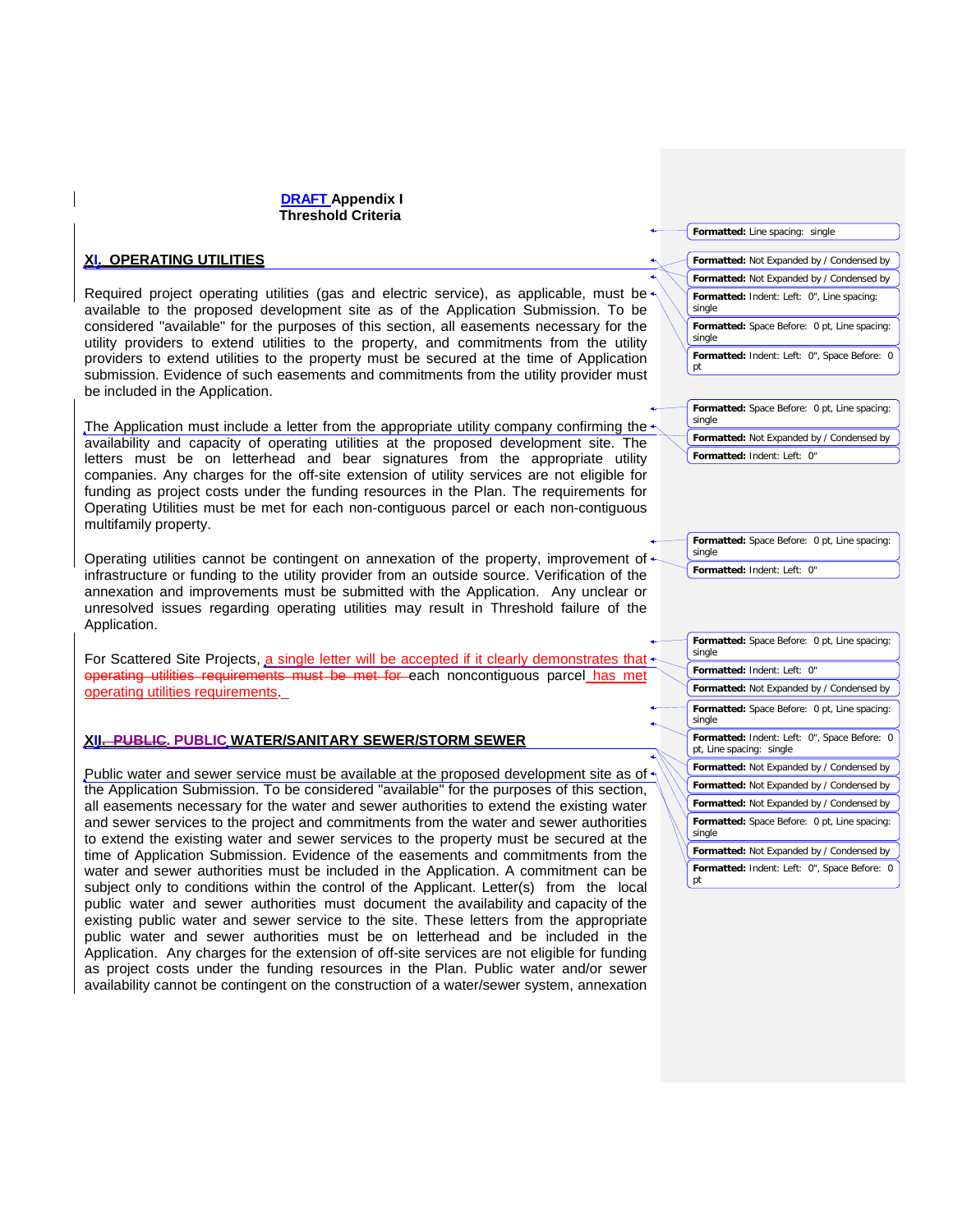of the property or funding to the utility provider from an outside source. Verification of the annexation and improvements must be submitted with the Application. Any unclear or unresolved issues regarding the public water/sanitary sewer/storm sewer may result in threshold failure of the Application.

Applicants may request a waiver of these requirements for the development of single family detached units located in rural areas where no existing public water or sewer systems are available. Waivers will only be considered where each single family home is served by a separate system. No shared systems will be permitted and the waiver request must be accompanied by an engineering report confirming the availability of water and the percolation of the soil. The report must provide an opinion on the suitability of the location to make these options a viable alternative.

For Scattered Site Projects, a single letter will be accepted if it clearly demonstrates that each noncontiguous parcel has met the Public Water/Sanitary Sewer/Storm Sewer requirements must be met for each noncontiguous parcel.

## **LOCAL. LOCAL GOVERNMENT SUPPORTGOVERNMENT SUPPORT AND COMMUNITY ENGAGEMENT**

No proposed project shall be entitled to receive a tax credit allocation unless the local government and residents of the community are notified and provided with a reasonable opportunity to comment on the proposed project. Local government support and community participation in the decision process are important to the long term sustainability of a project. DCA will consider the response of the local government in determining whether there is sufficient local government support to ensure the success of the proposed project. Local governments that oppose the funding of a project should provide the specific basis for the opposition. Local Government opposition that appears to be discriminatory or violate fair housing laws will not be grounds for failure of a project.

## *Documentation*

- **Evidence** Evidence Evidence of public meetings and presentations regarding the proposed project to local government and residents of the community
- Resolutions• Resolutions Resolutions of support or letters of support from local government officials (may be included but are not required)

DCA will give each local government an opportunity to comment on the project during the formal review process.

## **XIIIXIV. REQUIRED AMENITIES**

**Standard Site Amenities.** 

|  | Formatted: Space Before: 0 pt, Line spacing:<br>single |  |
|--|--------------------------------------------------------|--|
|  | Formatted: Not Expanded by / Condensed by              |  |
|  | Formatted: Indent: Left: 0"                            |  |
|  | Formatted: Space Before: 0 pt, Line spacing:<br>single |  |
|  | Formatted: Indent: Left: 0"                            |  |
|  | Formatted: Not Expanded by / Condensed by              |  |
|  | Formatted: Space Before: 0 pt, Line spacing:<br>single |  |
|  | <b>Formatted:</b> Line spacing: single                 |  |
|  | Formatted: Not Expanded by / Condensed by              |  |
|  | Formatted: Indent: Left: 0", Line spacing:<br>single   |  |
|  | Formatted: Not Expanded by / Condensed by              |  |
|  | Formatted: Not Expanded by / Condensed by              |  |
|  | Formatted                                              |  |
|  | Formatted                                              |  |
|  | Formatted                                              |  |
|  | Formatted: Font: Italic                                |  |
|  | Formatted                                              |  |
|  | Formatted                                              |  |
|  | Formatted: Font: (Default) Arial                       |  |
|  | Formatted: Not Expanded by / Condensed by              |  |
|  | Formatted: Font: (Default) Arial                       |  |
|  | Formatted                                              |  |
|  | Formatted: Not Expanded by / Condensed by              |  |
|  | Formatted: Not Expanded by / Condensed by              |  |
|  | Formatted: Font: (Default) Arial                       |  |
|  | Formatted: Font: (Default) Arial                       |  |
|  | Formatted                                              |  |
|  | Formatted: Not Expanded by / Condensed by              |  |
|  | Formatted: Not Expanded by / Condensed by              |  |
|  | Formatted: Font: (Default) Arial, 12 pt                |  |
|  | Formatted                                              |  |
|  | Formatted: Justified, Indent: Left: 0"                 |  |
|  | Formatted                                              |  |
|  | Formatted: Line spacing: single                        |  |
|  | Formatted: Not Expanded by / Condensed by              |  |
|  | Formatted                                              |  |
|  | Formatted: Not Expanded by / Condensed by              |  |
|  | Formatted                                              |  |
|  | Formatted: Not Expanded by / Condensed by              |  |
|  | Formatted                                              |  |
|  | Formatted                                              |  |
|  |                                                        |  |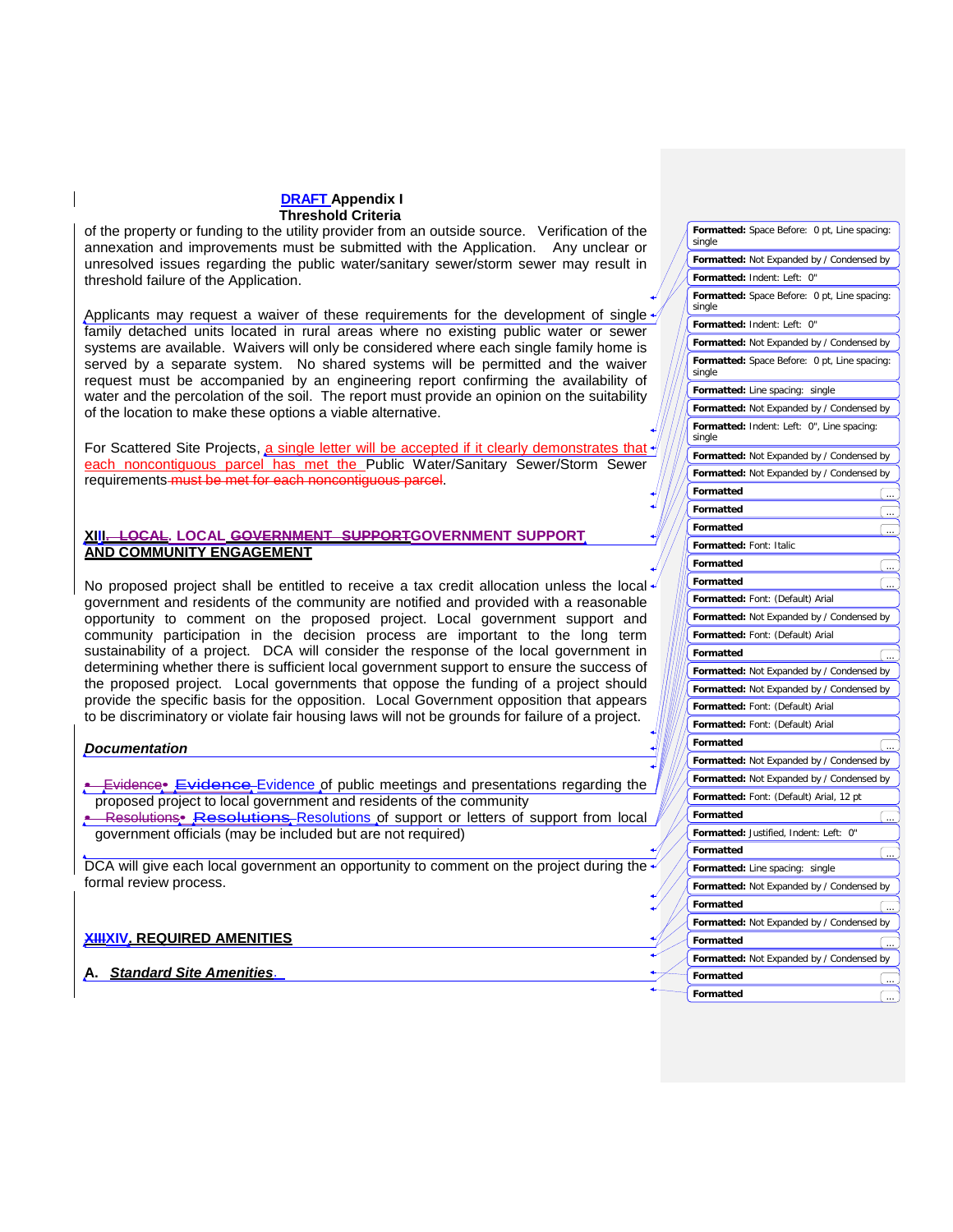|                                                                                                      | Formatted        |                         |
|------------------------------------------------------------------------------------------------------|------------------|-------------------------|
|                                                                                                      | Formatted        |                         |
| <b>Appendix I</b>                                                                                    | Formatted        |                         |
| <b>Threshold Criteria</b>                                                                            | Formatted        |                         |
| All properties must include the following on-site amenities:                                         | Formatted        |                         |
|                                                                                                      | Formatted        |                         |
| 1. A community room or building,                                                                     | Formatted        |                         |
| 2. _An exterior gathering area such as a gazebo or exterior covered porch located in a               |                  |                         |
| central area,                                                                                        | Formatted        |                         |
| 3. An on-site laundry (1 washer and 1 dryer per every 25 units) or washers and dryers                | Formatted        |                         |
| installed and maintained in every unit.                                                              | Formatted        |                         |
|                                                                                                      | Formatted        |                         |
| All the above amenities, with the exception of the on-site laundry, must be available to the $\cdot$ | <b>Formatted</b> |                         |
| tenants at no additional charge.                                                                     | Formatted        |                         |
|                                                                                                      | Formatted        |                         |
| A Phased Tax Credit project with a previously funded phase generally should not share                | Formatted        |                         |
| amenities.                                                                                           | Formatted        |                         |
|                                                                                                      | Formatted        |                         |
|                                                                                                      | Formatted        |                         |
| <b>B.</b> Additional Site Amenities.                                                                 | Formatted        |                         |
|                                                                                                      |                  |                         |
| All properties must include at least two, Additional Site Amenities for projects that have           | Formatted        |                         |
| 125 units or less.- Properties with more than 125 units must include at least four                   | Formatted        | $\ldots$                |
| <b>Additional Site Amenities.</b>                                                                    | Formatted        |                         |
|                                                                                                      | Formatted        |                         |
| All amenities must meet the criteria set forth in the Architectural Manual.                          | Formatted        |                         |
|                                                                                                      | Formatted        |                         |
| <b>Additional Amenity Pre-Approvals</b>                                                              | Formatted        |                         |
|                                                                                                      | Formatted        |                         |
| Additional amenities not contained in the Architectural Manual must be approved by DCA $\cdot$       | Formatted        |                         |
| prior to Application Submission. Applicants should submit a request for approval of                  | Formatted        |                         |
| additional amenities in accordance with Exhibit A DCA Pre-Application Deadlines and                  | Formatted        |                         |
| Fee Schedule. Requests for approval of additional amenities must include a detailed                  |                  |                         |
| description of the amenity following and must include justification of the appropriateness           | Formatted        | $\bar{z}$               |
| of the option for the targeted population.                                                           | Formatted        |                         |
|                                                                                                      | Formatted        |                         |
| C. Unit Amenities                                                                                    | Formatted        |                         |
|                                                                                                      | Formatted        |                         |
| All units must include the following:                                                                | Formatted        |                         |
|                                                                                                      | Formatted        |                         |
| 1. HVAC systems                                                                                      | Formatted        |                         |
| 2. Energy Star refrigerators                                                                         | Formatted        |                         |
| 3. Energy Star dishwashers                                                                           | Formatted        | $\ddot{\phantom{a}}$    |
| 4. Stoves                                                                                            | Formatted        |                         |
| 5. Powder-based stovetop fire suppression canisters installed above the range cook top,              | Formatted        | $\overline{\mathbf{r}}$ |
| or electronically controlled solid cover plates over stove top burners                               |                  |                         |
|                                                                                                      | Formatted        |                         |
| D. Additional Requirements and Amenities for Senior and Special Needs projects                       | Formatted        | $\ldots$                |
| (Elderly and Housing for Older Persons)                                                              | Formatted        |                         |
|                                                                                                      | Formatted        |                         |
| 1. Elevators must be installed for access to all units above the ground floor                        | Formatted        |                         |
|                                                                                                      | Formatted        | $\ldots$                |
|                                                                                                      | Formatted        |                         |
|                                                                                                      | Formatted        |                         |
|                                                                                                      | Formatted        |                         |
|                                                                                                      |                  |                         |

**Contract**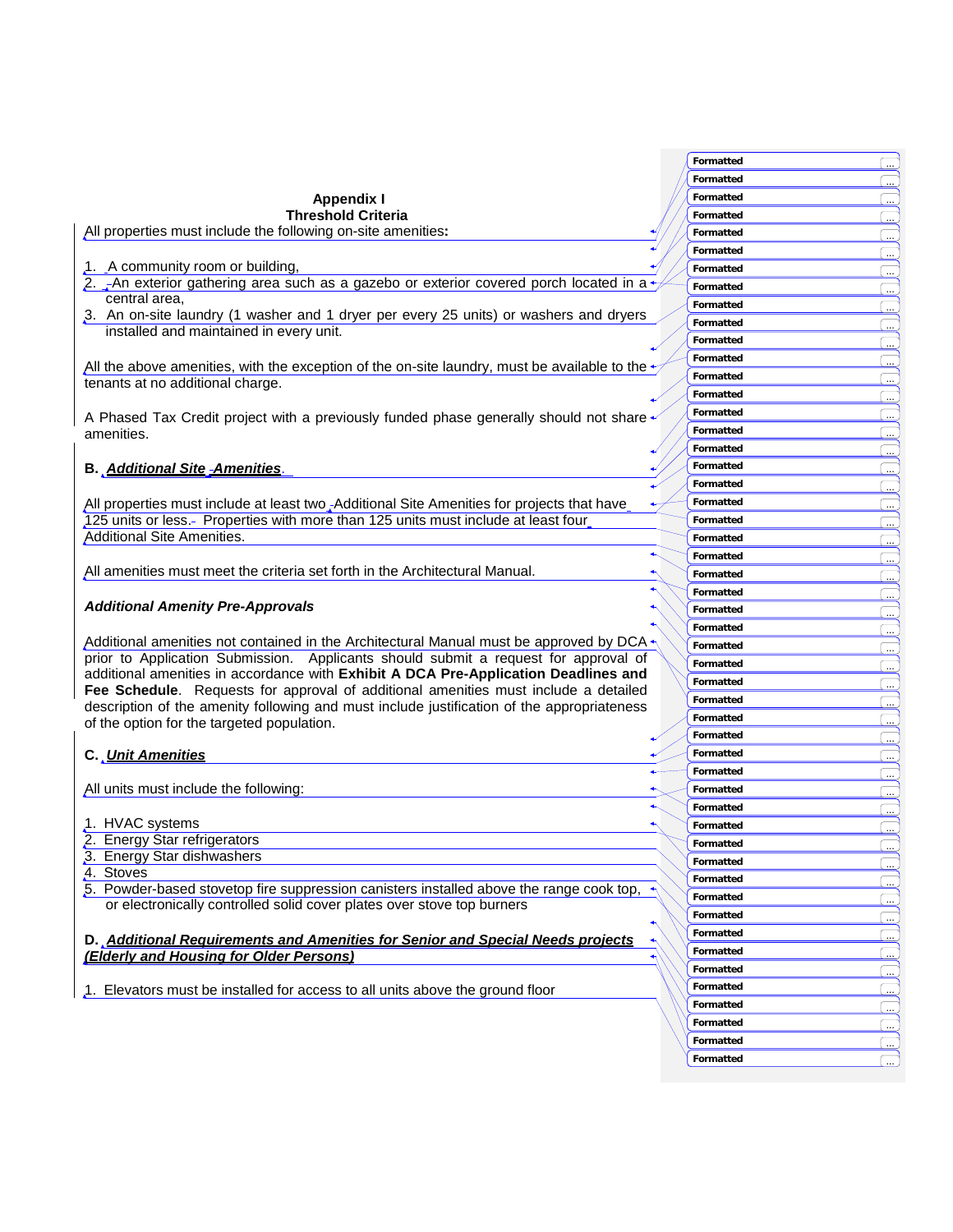| 2. Buildings more than two story construction must have interior furnished gathering $\sim$                                                                                 |  | Formatted: Not Expanded by / Condensed by                                |
|-----------------------------------------------------------------------------------------------------------------------------------------------------------------------------|--|--------------------------------------------------------------------------|
| areas in several locations in the lobbies and/or corridors                                                                                                                  |  | Formatted: Justified, Indent: Left: 0"                                   |
| 3. 100% of the units must be accessible and adaptable, as defined by the Fair Housing                                                                                       |  | Formatted: Not Expanded by / Condensed by                                |
| Amendments Act of 1988                                                                                                                                                      |  | Formatted: Justified, Indent: Left: 0",<br>Hanging: 0.25"                |
| Applicants must enter all selections in the Threshold Criteria tab on the Application                                                                                       |  | Formatted: Not Expanded by / Condensed by                                |
| Form.                                                                                                                                                                       |  | Formatted: Justified, Indent: Left: 0.25"                                |
| For Scattered Site Projects, required amenities must be met for each noncontiguous                                                                                          |  | Formatted: Justified, Space Before: 0 pt, Line<br>spacing: single        |
| parcel unless a waiver is granted by DCA.                                                                                                                                   |  | Formatted: Not Expanded by / Condensed by                                |
|                                                                                                                                                                             |  | Formatted: Justified, Indent: Left: 0"                                   |
|                                                                                                                                                                             |  | Formatted: Justified, Space Before: 0 pt, Line<br>spacing: single        |
| <b>XIV. REHABILITATION. REHABILITATION STANDARDS</b>                                                                                                                        |  | Formatted: Justified, Indent: Left: 0"                                   |
| A. Rehabilitation Construction Hard Costs                                                                                                                                   |  | Formatted: Space Before: 0 pt, Line spacing:<br>single                   |
|                                                                                                                                                                             |  | Formatted: Line spacing: single                                          |
| The Internal Revenue Code requires that all low-income units in a project receiving                                                                                         |  | Formatted: Not Expanded by / Condensed by                                |
| Credits remain rent-restricted and income-restricted for the 15-year Compliance Period                                                                                      |  | Formatted: Indent: Left: 0", Line spacing:                               |
| and for 15 years after the close of the Compliance Period. Projects that propose<br>rehabilitation must present a scope of work that will position the property to meet the |  | single                                                                   |
| entire extent of its statutory obligations._ <del>_ The Fannie Mae Expected Useful Life Tables</del>                                                                        |  | Formatted: Space Before: 0 pt, Line spacing:<br>single                   |
| should be used as guide to determine the components and systems that need to be                                                                                             |  | Formatted: Not Expanded by / Condensed by                                |
| replaced in order to meet the duration of all tax credit program obligations. It is                                                                                         |  | Formatted: Indent: Left: 0", Space Before: 0                             |
| expected that Aall work scopes will propose:                                                                                                                                |  | pt, Line spacing: single                                                 |
|                                                                                                                                                                             |  | Formatted                                                                |
| 1. A minimum per unit hard cost budget of \$25,000, excluding the construction of new $\star$                                                                               |  | Formatted: Not Expanded by / Condensed by                                |
| community buildings and community building additions.                                                                                                                       |  | Formatted                                                                |
| 2. A substantial gut rehabilitation where major systems are removed and replaced                                                                                            |  | Formatted: Not Expanded by / Condensed by                                |
| according to the Fannie Mae Expected Useful Life Table The replacement of any                                                                                               |  | Formatted                                                                |
| component of the building or site with a Remaining Useful Life, according to hFannie                                                                                        |  | Formatted: Not Expanded by / Condensed by                                |
| Mae Expected Useful Life Table Fannie Mae, of less than 15 years.                                                                                                           |  | Formatted: Justified, Indent: Left: 0"                                   |
| 3. The replacement of existing exterior stairs, breezeways, and handrails that have no                                                                                      |  | Formatted: Not Expanded by / Condensed by                                |
| roof cover with covered vertical circulation.                                                                                                                               |  | Formatted: Not Expanded by / Condensed by                                |
| 4. Compliance with the Georgia State Minimum Standard Codes and Life Safety Code                                                                                            |  | Formatted: Not Expanded by / Condensed by                                |
| for new construction regarding stairs, handrails, guardrails, smoke detectors, fire                                                                                         |  | Formatted                                                                |
| alarms, and unit fire separation (attic draft stops, fire separation, rated party walls and                                                                                 |  | Formatted: Not Expanded by / Condensed by                                |
| floor/ceiling components, and caulking of all penetrations in the fire assemblies). Life                                                                                    |  | Formatted                                                                |
| Safety items that do not meet current codes will not be 'grandfathered' in.                                                                                                 |  | Formatted: Not Expanded by / Condensed by                                |
| 5. Materially the same scope of work in all units.                                                                                                                          |  | Formatted                                                                |
| 6. Compliance with the Architectural Manual upon completion of work.                                                                                                        |  | Formatted: Not Expanded by / Condensed by                                |
| 7. Compliance with all current building codes upon completion of work.                                                                                                      |  | Formatted: Not Expanded by / Condensed by                                |
| Compliance with all DCA accessibility requirements upon completion of work. DCA $\star$<br>8.                                                                               |  |                                                                          |
| does not distinguish between new construction and rehabilitation in its accessibility                                                                                       |  | Formatted: Not Expanded by / Condensed by<br>Formatted: Indent: Left: 0" |
| requirements.                                                                                                                                                               |  | Formatted: Not Expanded by / Condensed by                                |
| 9. Compliance with UPCS upon completion of work.                                                                                                                            |  | Formatted: Indent: Left: 0", Hanging: 0.25"                              |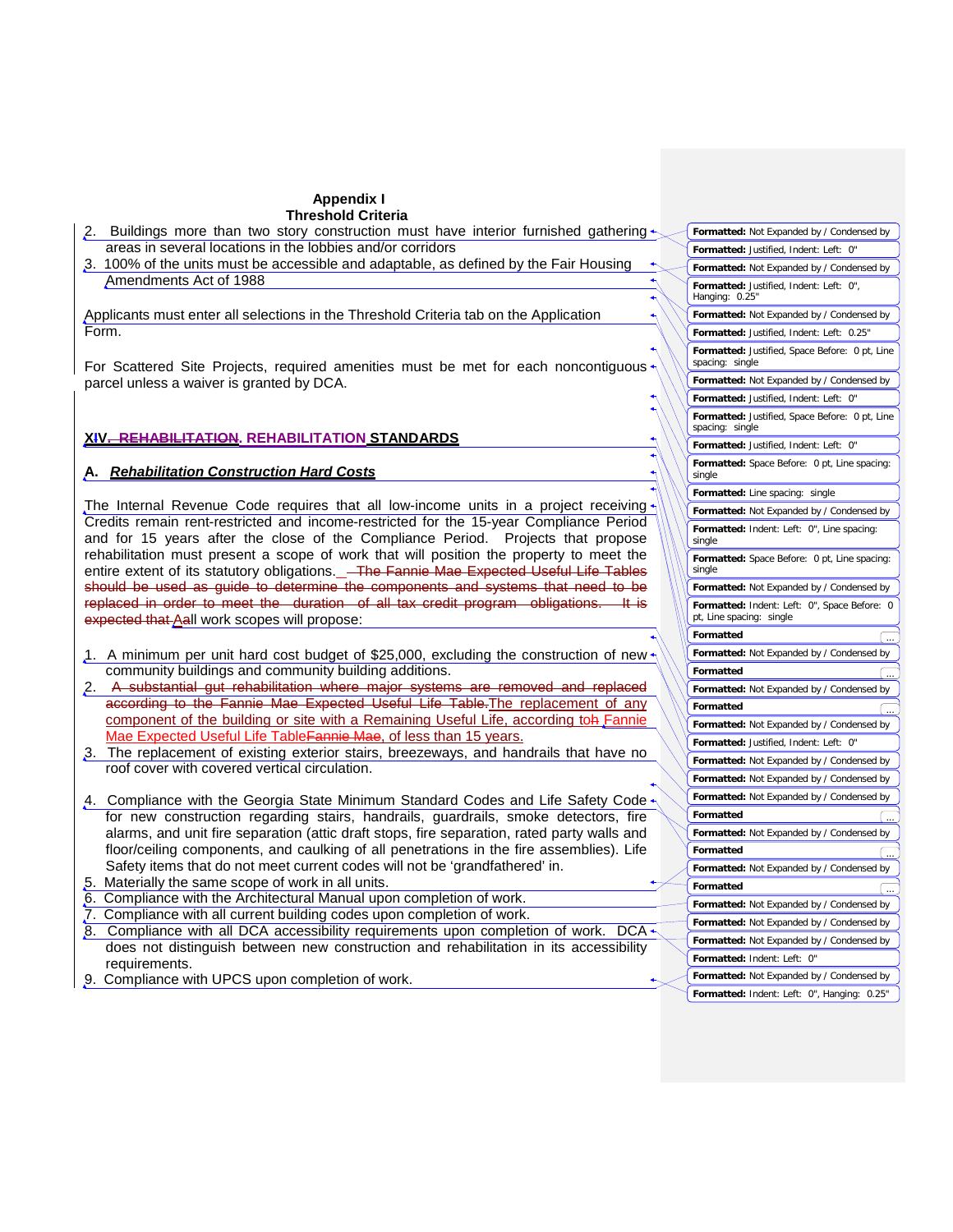DCA will review the type of construction and associated hard construction costs. Applications for the rehabilitation of a substandard property will not be funded if, in the opinion of DCA, the rehabilitation will not result in improved, safe and decent long-term housing, the proposed rehabilitation does not meet DCA standards, or if new construction would be more appropriate.

DCA may grant an architectural waiver to projects that will not meet the above requirements only if there is an overriding public policy or historic preservation need and the physical needs assessment clearly documents that the existing property does not require a comprehensive rehabilitation. A certification from the architect and, where applicable, the appropriately licensed project engineer (civil, structural, mechanical, plumbing, electrical)must also be provided documenting that the proposed work scope is sufficient to ensure that the completed project will be viable and meet the DCA useful life requirements. DCA may require as a condition of the waiver, that the financial pro forma clearly provide for the full funding of the capital replacement reserve. The capital reserve replacement must clearly schedule all component/system replacements required according to the Fannie Mae Expected Useful Life Table.

### . **B.** *Physical Needs Assessment*

For rehabilitation projects, a Physical Needs Assessment (PNA) and Capital Reserrve + Study completed by a DCA qualified consultant must be included in the Application, and prepared in accordance with instructions set forth in the Rehabilitation Guide in the Architectural Manual. Physical Needs Assessments are also required for adaptive reuse projects.

## **C.** *Rehabilitation Work Scope and Budget*

DCA's Rehabilitation Work Scope form A comprehensive work scope wwhich requires a  $\sim$ detailed construction budget with unit costs ith budgeted construction costs including must be included in the same tab with the Physical Needs Assessment. The work scope shall be presented in the format required in the Rehabilitation Guide of the Architectural Manual and will include materials quantities and line item costs. DCA will not allow material changes in the scope of work after tax credit award. If awarded, final construction documents must be submitted to DCA in accordance with the timelines outlined in

EExhibit A Pre-application and Pre-Award Deadlines and Fee Schedule that confirm the  $\gamma$ scope of work submitted with the Application.

DCA must be able to determine that the work scope addresses:

1. all immediate needs identified in the PNA

**Formatted:** Space Before: 0 pt, Line spacing: single

**Formatted:** Indent: Left: 0"

| Formatted: Space Before: 0 pt, Line spacing:<br>single                                                                              |
|-------------------------------------------------------------------------------------------------------------------------------------|
| Formatted: Justified, Right: 0.04", Space<br>Before: 0 pt, Line spacing: single, Don't adjust<br>space between Latin and Asian text |
| Formatted: Not Expanded by / Condensed by                                                                                           |
| Formatted: Not Expanded by / Condensed by                                                                                           |
| Formatted: Not Expanded by / Condensed by                                                                                           |

| Formatted: Indent: Left: 0"                                                     |
|---------------------------------------------------------------------------------|
| Formatted: Justified, Right: 0.04", Space<br>Before: 0 pt, Line spacing: single |
| Formatted: Indent: Left: 0", Line spacing:<br>single                            |
| Formatted: Not Expanded by / Condensed by                                       |
| Formatted: Space Before: 0 pt, Line spacing:<br>single                          |
| Formatted: Indent: Left: 0", Space Before: 0<br>рt                              |
| Formatted: Not Expanded by / Condensed by                                       |
| Formatted: Space Before: 0 pt, Line spacing:<br>single                          |
| Formatted: Indent: Left: 0", Right: 1.29",<br>Line spacing: single              |
| Formatted: Not Expanded by / Condensed by                                       |
| Formatted: Space Before: 0 pt, Line spacing:<br>single                          |
| Formatted: Indent: Left: 0", Space Before: 0<br>pt                              |
| Formatted: Not Expanded by / Condensed by                                       |
| Formatted: Font: 11 pt                                                          |
| Formatted: Justified, Space Before: 0 pt, Line<br>spacing: single               |
| Formatted: Not Expanded by / Condensed by                                       |
| Formatted: Justified, Indent: Left: 0", Space<br>Before: 0 pt                   |
| Formatted: Justified, Space Before: 0 pt, Line<br>spacing: single               |
| Formatted: Indent: Left: 0"                                                     |
| Formatted: Justified, Space Before: 0 pt, Line<br>spacing: single               |
| Formatted: Not Expanded by / Condensed by                                       |
| Formatted: Indent: Left: 0"                                                     |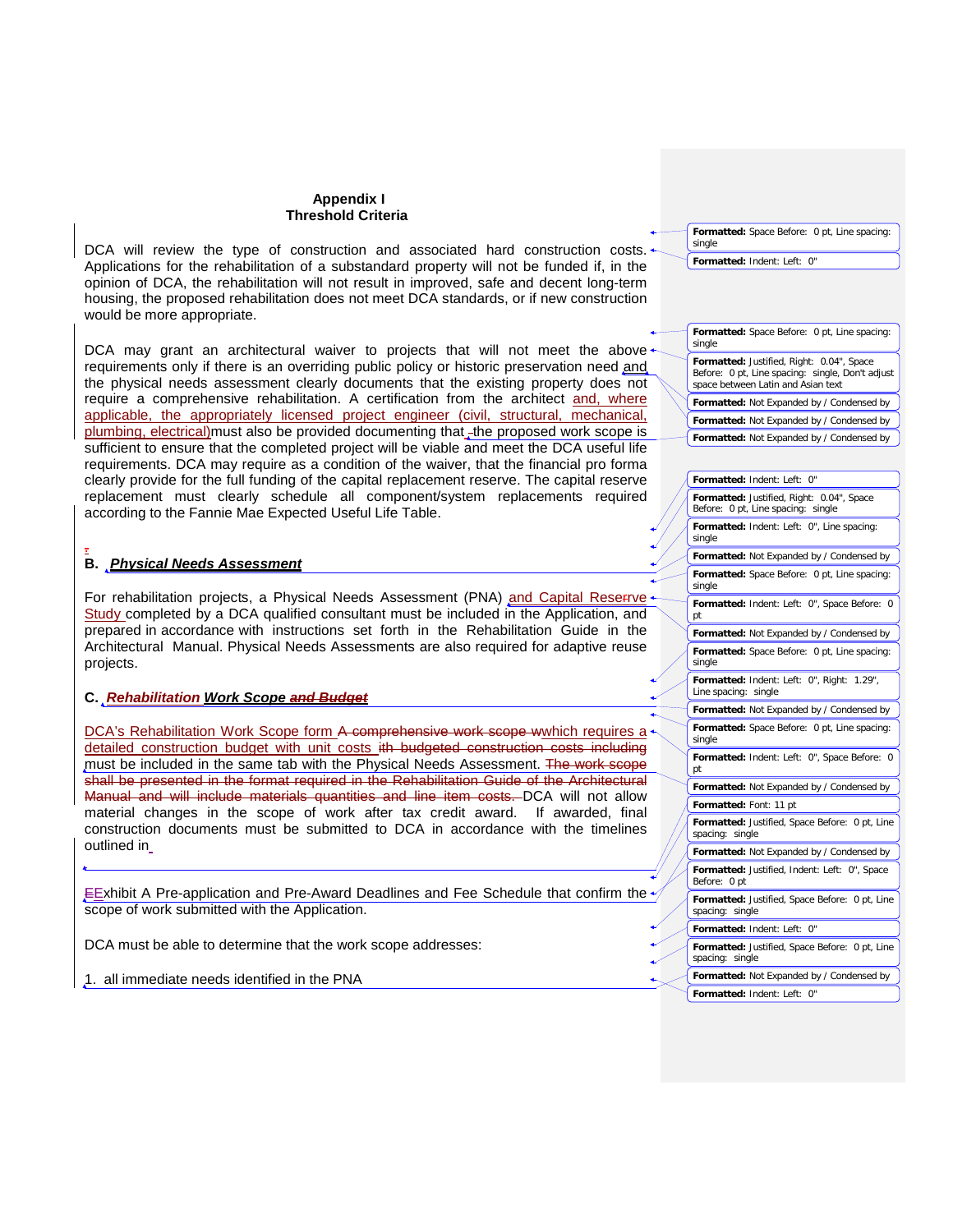| <b>Appendix I</b>                                                                                                                                                                                                                                                        |                                                                                 |
|--------------------------------------------------------------------------------------------------------------------------------------------------------------------------------------------------------------------------------------------------------------------------|---------------------------------------------------------------------------------|
| <b>Threshold Criteria</b>                                                                                                                                                                                                                                                |                                                                                 |
| 2. all application threshold and scoring requirements                                                                                                                                                                                                                    | Formatted: Not Expanded by / Condensed by                                       |
| 3. all applicable architectural and accessibility standards                                                                                                                                                                                                              | Formatted: Not Expanded by / Condensed by                                       |
| 4. all remediation issues identified in the Phase I Environmental Site Assessment                                                                                                                                                                                        | Formatted: Not Expanded by / Condensed by                                       |
|                                                                                                                                                                                                                                                                          |                                                                                 |
| In the event DCA determines that the PNA or work scope fails to address a major $\triangleleft$                                                                                                                                                                          | Formatted: Justified, Space Before: 0 pt, Line<br>spacing: single               |
| structural, Building Code, health, safety, marketing, accessibility, storm water retention,                                                                                                                                                                              | Formatted: Indent: Left: 0"                                                     |
| crawl space moisture, or other building system issue, DCA reserves the right to require<br>additional third party reports to investigate existing conditions and provide solutions or to<br>perform its own PNA and the Application may fail this Threshold requirement. |                                                                                 |
| For Scattered Site Projects, Physical Needs Assessment requirements must be met for                                                                                                                                                                                      | Formatted: Justified, Space Before: 0 pt, Line<br>spacing: single               |
| each noncontiguous parcel.                                                                                                                                                                                                                                               | Formatted: Justified, Indent: Left: 0"                                          |
|                                                                                                                                                                                                                                                                          | Formatted: Justified, Space Before: 0 pt, Line<br>spacing: single               |
|                                                                                                                                                                                                                                                                          | Formatted: Justified, Line spacing: single                                      |
| XVI, SITE INFORMATION AND CONCEPTUAL SITE DEVELOPMENT PLAN                                                                                                                                                                                                               | Formatted: Line spacing: single                                                 |
|                                                                                                                                                                                                                                                                          | Formatted: Not Expanded by / Condensed by                                       |
| A Conceptual Site Development Plan must be included in the Application, and prepared<br>in accordance with instructions set forth in the Architectural Manual. The Conceptual Site                                                                                       | Formatted: Indent: Left: 0", Line spacing:<br>single                            |
| Development Plan must be at least 11"x17" and include the following:                                                                                                                                                                                                     | Formatted: Not Expanded by / Condensed by                                       |
| A. Easements to be defined and indicated on plan;                                                                                                                                                                                                                        | Formatted: Space Before: 0 pt, Line spacing:<br>single                          |
| B. Topographic contours at appropriate vertical intervals;                                                                                                                                                                                                               | Formatted: Indent: Left: 0", Space Before: 0                                    |
| -C. Finish floor elevations of each building;                                                                                                                                                                                                                            | pt                                                                              |
| D. Wetlands, floodplains, and state waters located with areas of disturbance calculated<br>for the Wetlands including required buffer zones clearly delineated to reflect how they                                                                                       | Formatted: Space Before: 0 pt, Line spacing:<br>single                          |
| will impact the development of the site;                                                                                                                                                                                                                                 | Formatted: Not Expanded by / Condensed by                                       |
| E. Use of all adjacent properties clearly defined both graphically and in written form;                                                                                                                                                                                  | Formatted: Indent: Left: 0", Hanging: 0.25"                                     |
| -F. Zoning setbacks and restrictions graphically indicated;                                                                                                                                                                                                              | Formatted: Not Expanded by / Condensed by                                       |
| G. Indication of all existing structures, tanks, slabs and any other improvements existing                                                                                                                                                                               | Formatted: Indent: Left: 0"                                                     |
| on the property;                                                                                                                                                                                                                                                         | Formatted: Not Expanded by / Condensed by                                       |
| H. Indication of any other items, physical or otherwise that would affect the                                                                                                                                                                                            |                                                                                 |
| development of the subject property;                                                                                                                                                                                                                                     | Formatted: Indent: Left: 0", Hanging: 0.25"                                     |
| I. Indication of the entrance access to the property and a layout of all buildings, roads,                                                                                                                                                                               | Formatted: Indent: Left: 0"                                                     |
| and parking areas defined all site development amenities; and,<br>J. All site amenities indicated in the Scoring Criteria on the Application Form must be                                                                                                                |                                                                                 |
| located on the site plan;                                                                                                                                                                                                                                                |                                                                                 |
| K. All areas of tree and vegetation preservation must be defined.                                                                                                                                                                                                        |                                                                                 |
|                                                                                                                                                                                                                                                                          | Formatted: Not Expanded by / Condensed by                                       |
| DCA does not require an ALTA Survey for purposes                                                                                                                                                                                                                         | Formatted: Indent: Left: 0", Hanging: 0.25"                                     |
| development plan. DCA may require a boundary survey if the precise                                                                                                                                                                                                       | Formatted: Not Expanded by / Condensed by                                       |
| subject project is in question.                                                                                                                                                                                                                                          | Formatted: Space Before: 0 pt, Line spacing:<br>single                          |
| DCA does not require an ALTA Survey for purposes of developing the conceptual site                                                                                                                                                                                       | Formatted: Indent: Left: 0", Space Before: 0<br>pt                              |
| development plan. DCA may require a boundary survey if the precise location of the<br>subject project is in question.                                                                                                                                                    | Formatted: Justified, Right: 0.04", Space<br>Before: 0 pt, Line spacing: single |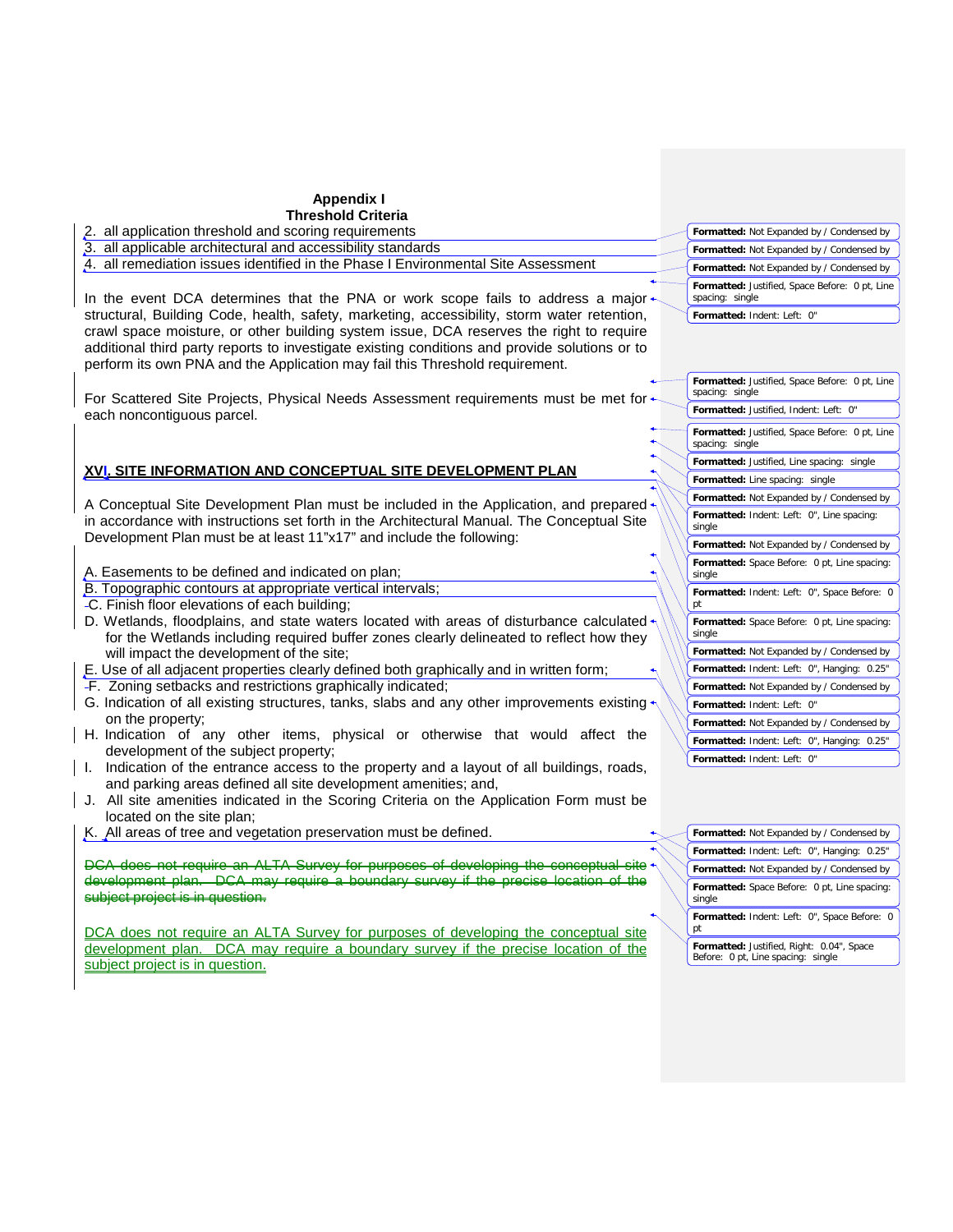Waivers for variances from any architectural standard in the Architectural Manual must be  $\rightarrow$ submitted to DCA prior to the Application Submittal in accordance with Exhibit A DCA Pre-application and Pre-Award Deadlines and Fee Schedule.

For Scattered Site Projects, Site Information and Conceptual Site Development Plan $\leftarrow$ requirements must be met for each noncontiguous parcel unless a waiver is granted by DCA.

## **XVII. BUILDING SUSTAINABILITY**

All completed properties must achieve a minimum standard for energy efficiency and  $\sim$ sustainable building practices. At minimum, all units at all projects must comply with the following**.** (Historic properties may apply for an exemption when compliance means loss of historic character-defining features and finishes)

**A.** *Compliance with Georgia State Minimum Standard Energy Code (International Energy Conservation Code with Georgia State Supplements and Amendments) in effect at the time of permit issuance2009 International Energy Conservation*  **Code (IECC) with Georgia State Supplements and Amendments.** compliance must be submitted with the construction documents as required in Exhibit A DCA Pre- application and Pre-Award Deadlines and Fee Schedule and prior to release of

8609s, as applicable.

**B. B.** Measured duct and building envelope leakage. Verification by certified HERS rater of a HVAC system duct leakage rate and dwelling unit air infiltration rate that meets or exceeds the Energy Star Qualified Homes, Version 3 National Program Requirements for the appropriate project specific climate zone (the duct leakage rate for all climate zones in Georgia is  $<$  4 cfm/100 square feet; dwelling unit air infiltration rate to outdoors for climate zone 2 is an ACH 50 of 6 and for climate zones 3 and 4 is an ACH 50 of 5). Verification testing must follow the Energy Star testing protocol. If the project is not seeking a green building certification, test reports If the project is not seeking a green building certification, test reports verifying compliance must be submitted at either the LIHTC final certification or HOME Loan final construction draw, whichever comes first. Projects that plan to utilize Packaged Terminal Air Conditioners (PTAC's) or ductless mini-splits for all units are exempt from the duct leakage requirement.

**C. C.** *Bathroom fans*. Comply with Energy Star specifications for sound level and minimum efficiency based on CFM size. Fans must be wired with a light and equipped with either a humidistat OR a timer that ensures that the fan operates for a minimum of 10 minutes once the light has been switched off

#### Connect fans to the light switch or provide fans with motion sensor.

**D. D.** Lighting. Install fluorescent lights for at least 80% (by fixture count) of the ← required indoor lighting. Required lighting includes kitchens, dining rooms, living/family rooms, bathrooms, hallways, stairways, entrances/foyers, bedrooms, garages, utility

| Formatted: Not Expanded by / Condensed by                                                                                                                     |  |  |  |
|---------------------------------------------------------------------------------------------------------------------------------------------------------------|--|--|--|
| Formatted: Indent: Left: 0"                                                                                                                                   |  |  |  |
|                                                                                                                                                               |  |  |  |
| Formatted: Space Before: 0 pt, Line spacing:<br>single                                                                                                        |  |  |  |
| Formatted: Indent: Left: 0"                                                                                                                                   |  |  |  |
| Formatted: Space Before: 0 pt, Line spacing:<br>single                                                                                                        |  |  |  |
| Formatted: Line spacing:<br>single                                                                                                                            |  |  |  |
| Formatted: Not Expanded by / Condensed by                                                                                                                     |  |  |  |
| Formatted: Indent: Left: 0", Line spacing:<br>single                                                                                                          |  |  |  |
| Formatted: Not Expanded by / Condensed by                                                                                                                     |  |  |  |
| Formatted: Space Before: 0 pt, Line spacing:<br>single                                                                                                        |  |  |  |
| Formatted: Not Expanded by / Condensed by                                                                                                                     |  |  |  |
| Formatted: Indent: Left: 0", Space Before: 0<br>рt                                                                                                            |  |  |  |
| Formatted: Not Expanded by / Condensed by                                                                                                                     |  |  |  |
| Formatted: Space Before: 0 pt, Line spacing:<br>single                                                                                                        |  |  |  |
| Formatted: Not Expanded by / Condensed by                                                                                                                     |  |  |  |
| Formatted: Indent: Left: 0"                                                                                                                                   |  |  |  |
| Formatted: Not Expanded by / Condensed by                                                                                                                     |  |  |  |
| Formatted: Not Expanded by / Condensed by                                                                                                                     |  |  |  |
| Formatted: Not Expanded by / Condensed by                                                                                                                     |  |  |  |
| Formatted: Justified, Indent: Left: 0",<br>Hanging: 0.25", Right: 0.04"                                                                                       |  |  |  |
| Formatted: List Paragraph, Numbered +<br>Level: $1 +$ Numbering Style: A, B, C,  + Start<br>at: 2 + Alignment: Left + Aligned at: 0" +<br>Indent at:<br>0.25" |  |  |  |
| Formatted: Not Expanded by / Condensed by                                                                                                                     |  |  |  |
| Formatted: No underline, Underline color:<br>Auto                                                                                                             |  |  |  |
| Formatted: Not Expanded by / Condensed by                                                                                                                     |  |  |  |
| Formatted: Font: (Default) Arial, 12 pt                                                                                                                       |  |  |  |
| Formatted: List Paragraph, Indent: Left:<br>0.25", First line: 0"                                                                                             |  |  |  |
| Formatted: Font: 12 pt                                                                                                                                        |  |  |  |
| Formatted: Numbered + Level: 1<br>Numbering Style: A, B, C,  + Start at: 2 +<br>Alignment: Left + Aligned at: 0" + Indent at:<br>0.25"                        |  |  |  |
| Formatted: Indent: Left: 0", First line:<br>0"                                                                                                                |  |  |  |
| Formatted: Indent: Left:<br>0"                                                                                                                                |  |  |  |
| Formatted                                                                                                                                                     |  |  |  |
| Formatted: Not Expanded by / Condensed by                                                                                                                     |  |  |  |
| Formatted: Font: (Default) Arial, 12 pt                                                                                                                       |  |  |  |
|                                                                                                                                                               |  |  |  |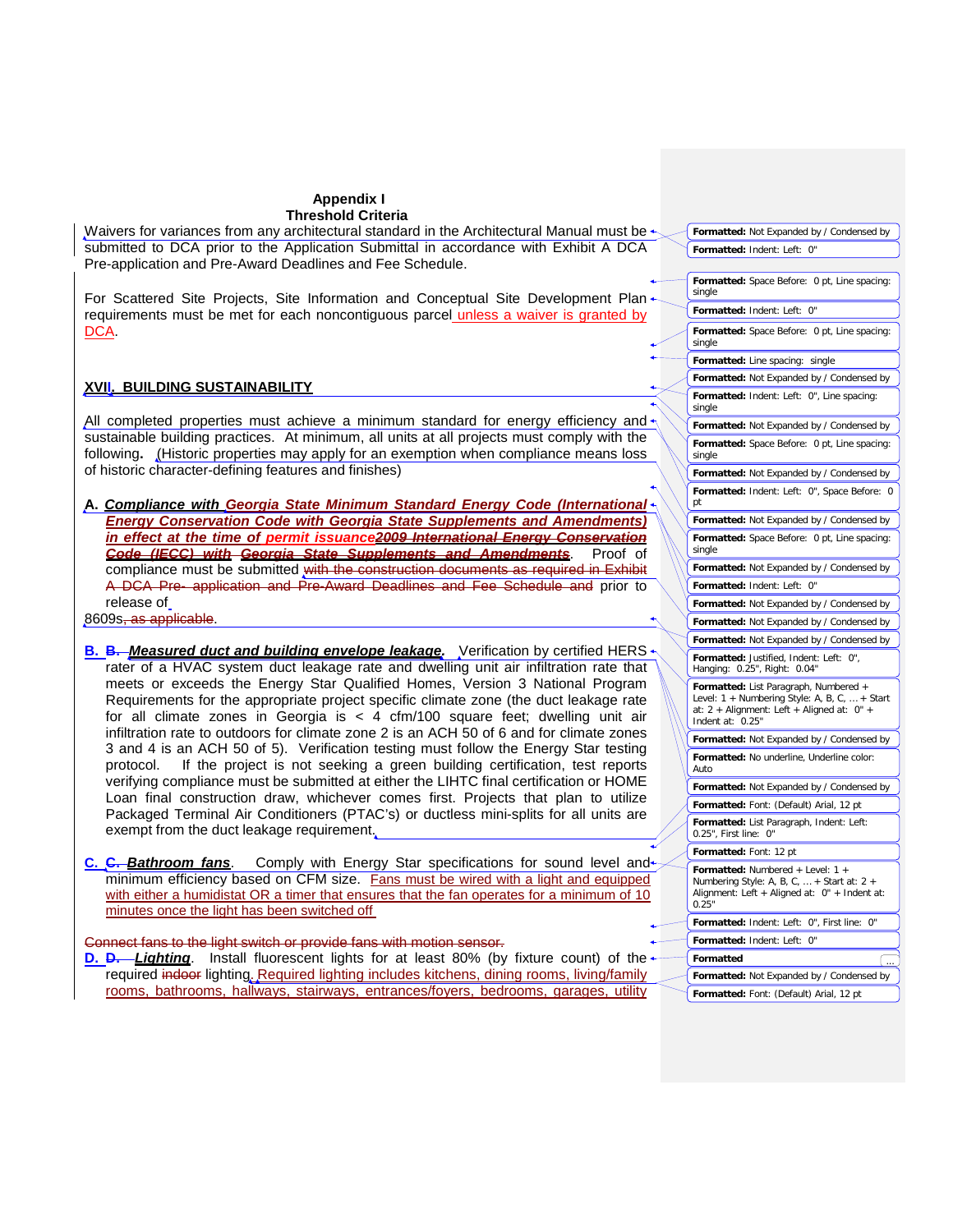#### **Appendix I Threshold Criteria** rooms and outdoor fixtures mounted on the building.

- **E. E.** *Plumbing fixtures*. In all units: shower heads <2.025 gpm, bathroom faucets < 1.5 gpm, kitchen faucets < 2.0 gpm, toilets ≤ 1.28 gpf
- **F.** F<sub>*r*</sub>-Low VOC wall and floor finishes. Maximum VOC levels of -50 grams/liter for walland 100 grams/liter for floor finishes.
- **G.** *Water heaters*. Comply with Energy Star Qualified Homes, Version 3 National Program Requirements for Efficiency Factor.
- **H.** *Energy Star appliances* (refrigerators, dishwashers, washing machines) provided by owners in units

The final construction documents must clearly indicate all components of the building envelope and all materials and equipment that meet these requirements. Refer to the Architectural Manual for additional information on basic design, appliances, and equipment.

# **XVIII. ACCESSIBILITY STANDARDS**

- **A.** *All projects funded under the Plan must meet the following accessibility standards at the time of project completion***:**
- All projects that receive allocations or funding under the Plan must comply with all applicable Federal and State accessibility laws including but not limited to: The Fair Housing Amendments Act of 1988, Americans with Disabilities Act, Section 504 of the Rehabilitation Act of 1973, Georgia Fair Housing Law and Georgia Access Law as set forth in the 2013 Accessibility Manual. When two or more accessibility standards apply, the applicant is required to follow and apply both standards so that a maximum accessibility is obtained, and
- 2. All applicable DCA accessibility requirements detailed in the 2013 Architectural and Accessibility Manuals.
- **B.** *Regardless of whether a project anticipates using federal funds as a funding source, all proposed projects must include the following DCA requirements:*
- At least 5% of the total units (but no less than one unit) must be equipped for the mobility disabled, including wheelchair restricted residents. Roll-in showers must be incorporated into 40% of the mobility equipped units (but no fewer than one unit); and 2. At least an additional 2% of the total units (but no less than one unit) must be equipped
- for hearing and sight-impaired residents.
- 3. DCA does not distinguish between new construction and rehabilitation regarding accessibility requirements. This may include moving partitions to accommodate

| Formatted: List Paragraph, Indent: Left:<br>0.25", First line: 0"                                                                                        |  |  |  |  |
|----------------------------------------------------------------------------------------------------------------------------------------------------------|--|--|--|--|
| Formatted: Not Expanded by / Condensed by                                                                                                                |  |  |  |  |
| Formatted: Not Expanded by / Condensed by                                                                                                                |  |  |  |  |
| Formatted: List Paragraph, Numbered +<br>Level: 1 + Numbering Style: A, B, C,  + Start<br>at: 2 + Alignment: Left + Aligned at: 0" +<br>Indent at: 0.25" |  |  |  |  |
| Formatted: Font: (Default) Arial, 12 pt                                                                                                                  |  |  |  |  |
| Formatted: Indent: Left: 0", First line:<br>0"                                                                                                           |  |  |  |  |
| Formatted: Font: 12 pt, Not Italic                                                                                                                       |  |  |  |  |
| Formatted: Numbered + Level: 1 +<br>Numbering Style: A, B, C,  + Start at: 2 +<br>Alignment: Left + Aligned at: 0" + Indent at:<br>0.25"                 |  |  |  |  |
| Formatted: Font: 12 pt                                                                                                                                   |  |  |  |  |
| Formatted: Font: 12 pt, No underline,<br>Underline color: Auto                                                                                           |  |  |  |  |
| Formatted: No underline                                                                                                                                  |  |  |  |  |
| Formatted: Font: 12 pt, Not Bold, Not Italic,<br>No underline                                                                                            |  |  |  |  |
| Formatted: Font: Not Bold, Not Italic, No<br>underline                                                                                                   |  |  |  |  |
| Formatted: Font: 12 pt, Not Bold, Not Italic,<br>No underline                                                                                            |  |  |  |  |
| Formatted: Indent: Left: 0", First line: 0"                                                                                                              |  |  |  |  |
| Formatted: Indent: Left: 0", Hanging: 0.25"                                                                                                              |  |  |  |  |
| <b>Formatted:</b> Not Expanded by / Condensed by                                                                                                         |  |  |  |  |
| Formatted: Not Expanded by / Condensed by                                                                                                                |  |  |  |  |
| Formatted: Indent: Left: 0.25", Right:<br>-0.01", Line spacing:<br>single                                                                                |  |  |  |  |
| Formatted: Indent: Left: 0.25"                                                                                                                           |  |  |  |  |
| Formatted: Indent: Left: 0.25", Right:<br>-0.01", Line spacing: single                                                                                   |  |  |  |  |
| Formatted: Indent: Left: 0", Hanging:<br>0.25"                                                                                                           |  |  |  |  |
| Formatted: Justified, Right: 0.04", Line<br>spacing: single                                                                                              |  |  |  |  |
| Formatted: Indent: Left: 0", Hanging: 0.25",<br>Tab stops: Not at 0.43"                                                                                  |  |  |  |  |
| Formatted: Indent: Left: 0", Hanging: 0.25"                                                                                                              |  |  |  |  |
| Formatted: Indent: Left: 0"                                                                                                                              |  |  |  |  |
| Formatted: Justified, Indent: Left:<br>0",<br>Hanging: 0.25"                                                                                             |  |  |  |  |
| Formatted: Indent: Left:<br>0", Hanging:<br>0.25"                                                                                                        |  |  |  |  |
| Formatted: Indent: Left:<br>0"                                                                                                                           |  |  |  |  |
| Formatted: Justified, Indent: Left: 0",<br>0.25", Right: 0.04", Line spacing:<br>Hanging:<br>single                                                      |  |  |  |  |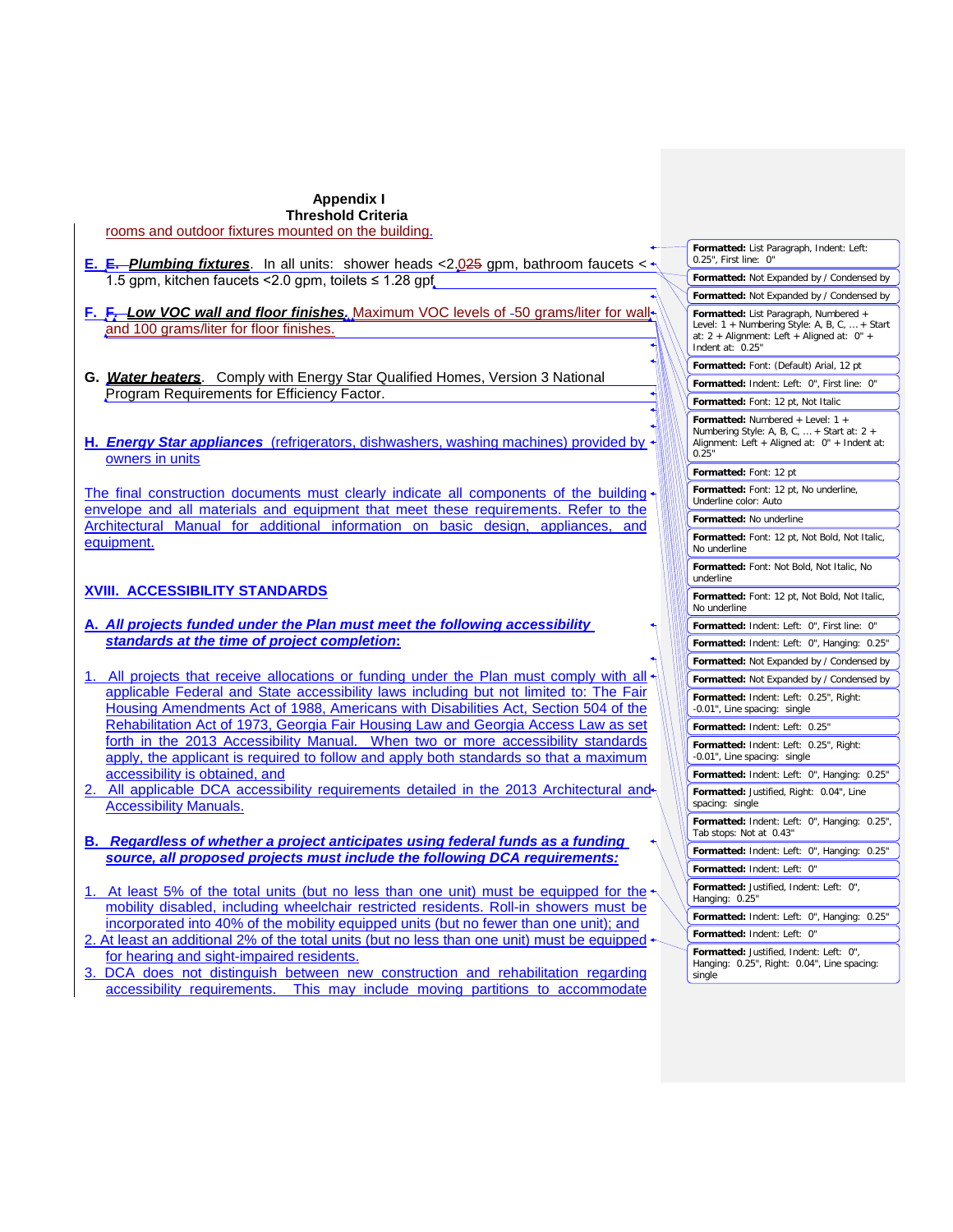required clearances.

The same unit cannot be used to satisfy the 5% and 2% requirement.

**C.** *Each project selected for allocation is required to retain a DCA Qualified consultant to monitor the project for accessibility compliance.* The consultants must perform a pre-construction plan review and inspect the project at least 3 times during construction to monitor grading operations, framing, and final compliance. DCA must be copied on all reviews/reports.

Any exemptions to the applicable federal, state and local accessibility laws must be supported by a legal opinion that supports such exemptions. In addition, DCA will review requests for exemptions from the DCA Accessibility Standards set forth in the Accessibility Standards section of the Application Manual.

For Scattered Site Projects, the 5% and 2% requirements are applicable to the project as  $\cdot$ a whole; however, distribution of the units must be across the non-contiguous parcels.

## **XIX. ARCHITECTURAL DESIGN & QUALITY STANDARDS**

All applications must meet the Architectural Standards contained in the Architectural Manual for quality and longevity. The standards are intended to promote the integration of new construction/rehabilitation into the existing community and to promote sustainable design and the protection of resources. The marketability of the property and appearance of the site are important components in the final product.

## **A.** *Constructed and Rehabilitation Construction Hard Costs*

DCA will review the type of construction and associated hard construction costs. Applications for the rehabilitation of a substandard property will not be funded if, in the opinion of DCA, the rehabilitation will not result in improved, safe and decent long-term housing, the proposed rehabilitation does not meet DCA standards, or if new construction would be more appropriate. A similar review of project financial feasibility and economic viability will be conducted for all Applications proposing new construction to ensure that each project's construction hard costs will produce high quality housing for the targeted tenant market**.**

**H.** *Energy Star appliances* (refrigerators, dishwashers, washing machines provided by owners in units

The final construction documents must clearly indicate all components of the building envelope and all materials and equipment that meet these requirements. Refer to the Architectural Manual for additional information on basic design, appliances,

**Formatted:** Indent: Left: 0", Hanging: 0.25", Right: 0.04", Space Before: 0 pt, Line spacing: single

**Formatted:** Indent: Left: 0", Right: 0.04", Space Before: 0 pt

**Formatted:** Not Expanded by / Condensed by

**Formatted:** Not Expanded by / Condensed by **Formatted:** Indent: Left: 0", Hanging: 0.25", Right: 0.04", Space Before: 0 pt, Line spacing: single

**Formatted:** Not Expanded by / Condensed by

**Formatted:** Justified, Right: 0.04", Line

**Formatted:** Right: 0.04"

spacing: single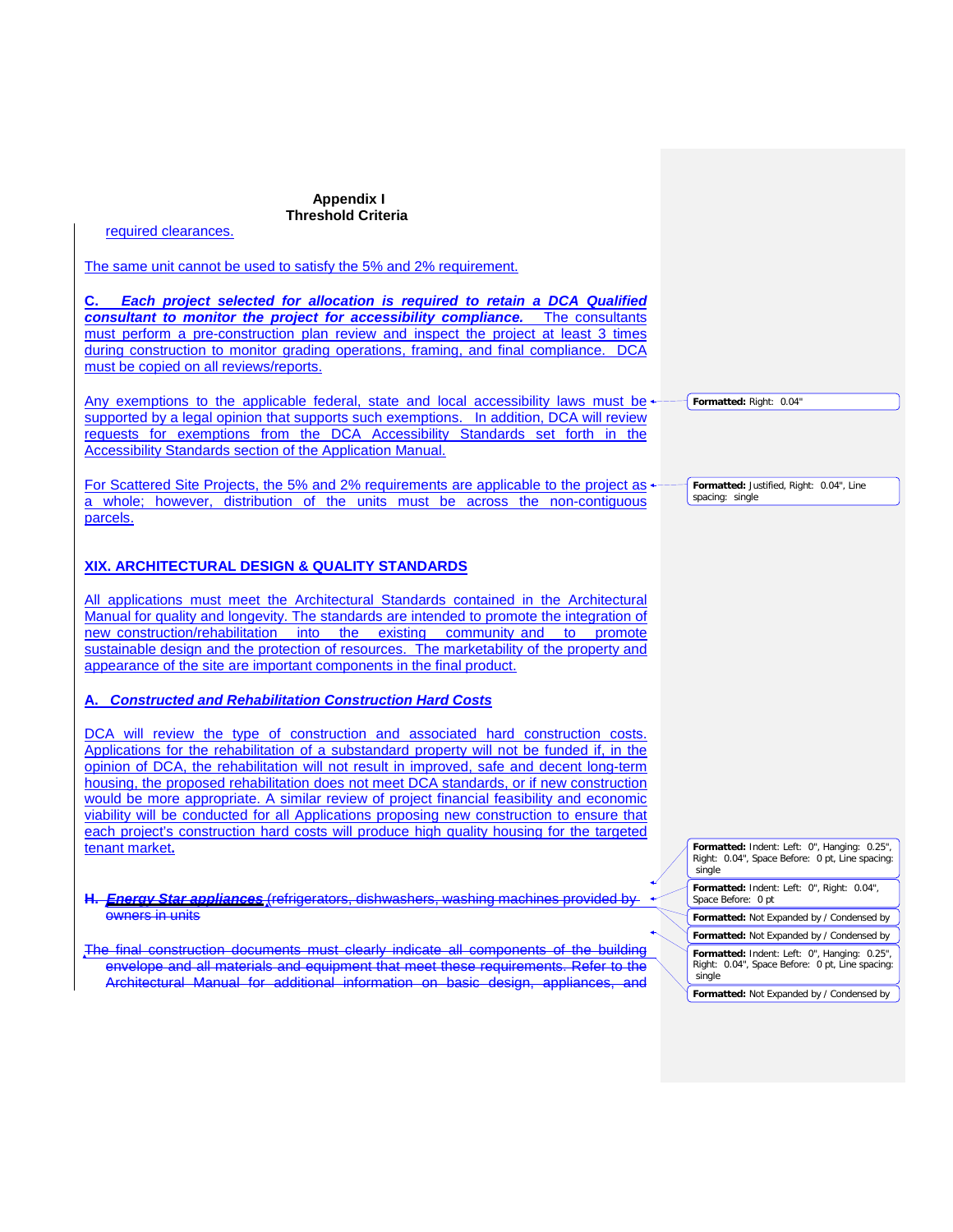| eauipment                                                                                                                                                                 |                                                                  |
|---------------------------------------------------------------------------------------------------------------------------------------------------------------------------|------------------------------------------------------------------|
|                                                                                                                                                                           |                                                                  |
| <b>ACCESSIBILITY STANDARDS</b>                                                                                                                                            | Formatted: Not Expanded by / Condensed by                        |
| <u>All projects funded under the Plan must meet the  followingthe following </u>                                                                                          | Formatted: Not Expanded by / Condensed by                        |
| accessibility standards at the time of project completion:                                                                                                                | Formatted: Not Expanded by / Condensed by                        |
|                                                                                                                                                                           | Formatted: Not Expanded by / Condensed by                        |
| All projects that receive allocations or funding under the Plan must comply with all $\cdot$                                                                              | Formatted: Not Expanded by / Condensed by                        |
| applicable Federal and State accessibility laws including but not limited to: Th<br>Housing Amendments Act of 1988, Americans with Disabilities Act, Section 504 of the   | Formatted: Indent: Left: 0", Right: 0.04"                        |
| Rehabilitation Act of 1973, Georgia Fair Housing Law and Georgia Access Law                                                                                               | Formatted: Not Expanded by / Condensed by                        |
| forth in the 2012 Accessibility Manual. When two or more accessibility standards<br>apply, the applicant is required to follow and apply both standards so that a maximum | Formatted: Indent: Left: 0", Hanging: 0.25",<br>Right: 0.04"     |
| <del>accessibility is obtained, and</del>                                                                                                                                 | Formatted: Not Expanded by / Condensed by                        |
| All applicable DCA accessibility requirements detailed in the 2012 Architectural and                                                                                      | Formatted: Not Expanded by / Condensed by                        |
| <b>Accessibility Manuals.</b>                                                                                                                                             | Formatted: Not Expanded by / Condensed by                        |
| <del>Regardless of whether a project anticipates using federal funds as a funding</del>                                                                                   | Formatted: Indent: Left: 0", Right: 0.04",<br>Space Before: 0 pt |
| source, all proposed projects must include the following DCA requirements                                                                                                 | Formatted: Not Expanded by / Condensed by                        |
|                                                                                                                                                                           | Formatted: Not Expanded by / Condensed by                        |
| <u>At least 5% of the total units (but no less than one unit) must be equipped for the </u>                                                                               | Formatted: Indent: Left: 0", Right: 0.04"                        |
| mobility disabled, including wheelchair restricted residents. Roll-in showers must be                                                                                     | Formatted: Not Expanded by / Condensed by                        |
| incorporated into 402% of the mobility equipped se units (but no fewer than one unit).<br>and                                                                             | Formatted: Space Before: 0 pt, Line spacing:<br>single           |
| 2. At least an additional 2% of the total units (but no less than one unit) must be equipped                                                                              | Formatted: Not Expanded by / Condensed by                        |
| for hearing and sight-impaired residents.                                                                                                                                 | Formatted: Indent: Left: 0"                                      |
| does not distinguish between new construction and rehabilitation regarding<br><del>DCA</del>                                                                              | Formatted: Space Before: 0 pt, Line spacing:                     |
| accessibility requirements.<br>may include<br><del>This.</del><br><del>moving</del>                                                                                       | single<br>Formatted: Indent: Left: 0"                            |
| required clearances.                                                                                                                                                      | Formatted: Not Expanded by / Condensed by                        |
| The same unit cannot be used to satisfy the 5% and 2% requirement.                                                                                                        | Formatted: Not Expanded by / Condensed by                        |
|                                                                                                                                                                           | Formatted: Not Expanded by / Condensed by                        |
| Each project selected for allocation is required to<br>retain a DCA<br><b>Qualified</b>                                                                                   | Formatted: Space Before: 0 pt, Line spacing:<br>single           |
| consultant to monitor the project for accessibility compliance<br>The consultants<br><u>times</u>                                                                         | Formatted: Not Expanded by / Condensed by                        |
| perform a pre-construction plan review and inspect the project at least 3<br>during construction to monitor grading operations, framing, and final compliance             | Formatted: Indent: Left: 0"                                      |
| must be copied on all reviews/reports.                                                                                                                                    | Formatted: Space Before: 0 pt, Line spacing:                     |
|                                                                                                                                                                           | single                                                           |
| Any exemptions to the applicable federal, state and local accessibility laws must be                                                                                      | Formatted: Not Expanded by / Condensed by                        |
| supported by a legal opinion that supports such exemptions. In addition, DCA will                                                                                         | Formatted: Indent: Left: 0", Space Before: 0<br>pt               |
| review requests for exemptions from the DCA Accessibility Standards set forth in the                                                                                      | Formatted: Not Expanded by / Condensed by                        |
| <b>Accessibility Standards section of the Application Manual.</b>                                                                                                         | Formatted: Indent: Left: 0"                                      |
| For Scattered Site Projects, the 5% and 2% requirements are applicable                                                                                                    | Formatted: Space Before: 0 pt, Line spacing:<br>single           |
|                                                                                                                                                                           | Formatted: Indent: Left: 0"                                      |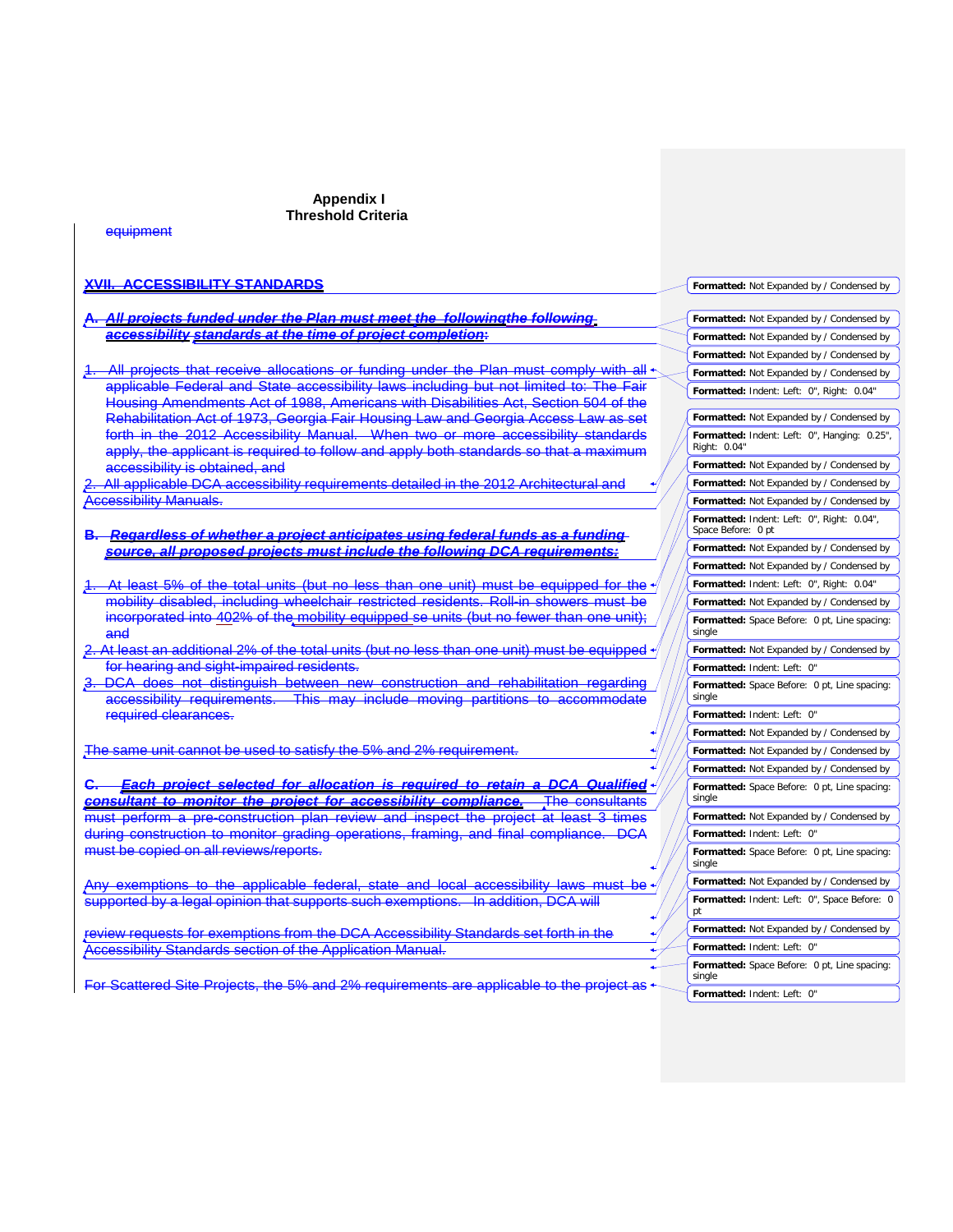whole; however, distribution of the units must be across the non-contiguous parcels.

# **XVIII. ARCHITECTURAL DESIGN & QUALITY STANDARDS**

applications must meet the Architectural Standards contained in the Manual for quality and longevity. The standards are intended to promote the integration of constructionnew construction/rehabilitation into the existing andcommunity and to promote sustainable design and the protection of resources. The marketability of the property and appearance of the site are important components in the final product.

# **A.** *Constructed and Rehabilitation Construction Hard Costs*

DCA will review the type of construction and associated hard construction costs. Applications for the rehabilitation of a substandard property will not be funded if, in the opinion of DCA, the rehabilitation will not result in improved, safe and decent long-term housing, the proposed rehabilitation does not meet DCA standards, or if new construction would be more appropriate. A similar review of project financial feasibility and economic viability will be conducted for all Applications proposing new construction to ensure that each project's construction hard costs will produce high quality housing for the targeted tenant market**.**

#### **B.** *Standard Design Options for All Projects*

Projects must choose from the standard design options as detailed below and enter each  $\sim$ selection in the Threshold Criteria tab of the Application.

#### **1***. Exterior Wall Finishes*

Select and enter in the Threshold Criteria tab of the Application **one**Application one category from this list:

- a) Exterior wall faces must have an excess of 40% brick or stone on each of the total  $\star$ wall surfaces. This is applicable to all sides of the buildings including the front wall face, each side's wall face and the rear wall face of the buildings. On all exterior walls the brick/stone must extend to all areas of grass, landscaping and other areas of soil or mulch.
- b) For the rehabilitation of buildings that are eligible for historic preservation credits, maintain and, if necessary, replace with matching materials, the existing or original exterior finish surfaces including the front wall face, rear wall face and both side wall faces.
- **D R A F T - 2013 Qualified Allocation Plan – Threshold Page 7 of 5238** c) For the rehabilitation of buildings that do not have existing brick or stone in excess of 40% (and are not eligible for historic credits), replace and upgrade the existing exterior finish surfaces on all wall faces including the front wall face, rear wall face

|  | Formatted: Space Before: 0 pt, Line spacing:<br>single                         |
|--|--------------------------------------------------------------------------------|
|  | Formatted: Line spacing: single                                                |
|  | Formatted: Not Expanded by / Condensed by                                      |
|  | Formatted: Indent: Left: 0", Line spacing:<br>single                           |
|  | Formatted: Space Before: 0 pt, Line spacing:<br>single                         |
|  | Formatted: Not Expanded by / Condensed by                                      |
|  | Formatted: Indent: Left: 0", Space Before: 0<br>рt                             |
|  | Formatted: Space Before: 0 pt, Line spacing:<br>single                         |
|  | Formatted: Not Expanded by / Condensed by                                      |
|  | Formatted: Indent: Left: 0", Line spacing:<br>single                           |
|  | Formatted: Space Before: 0 pt, Line spacing:<br>single                         |
|  | Formatted: Indent: Left: 0", Space Before: 0<br>рt                             |
|  |                                                                                |
|  | Formatted: Space Before: 0 pt, Line spacing:<br>single                         |
|  | Formatted: Indent: Left: 0", Line spacing:<br>single                           |
|  | Formatted: Not Expanded by / Condensed by                                      |
|  | Formatted: Space Before: 0 pt, Line spacing:<br>single                         |
|  | Formatted: Not Expanded by / Condensed by                                      |
|  | Formatted: Indent: Left: 0", Space Before: 0<br>рt                             |
|  | Formatted: Space Before: 0 pt, Line spacing:<br>single                         |
|  | Formatted: Not Expanded by / Condensed by                                      |
|  | Formatted: Indent: Left: 0"                                                    |
|  | Formatted: Right:<br>-0.01", Space Before:<br>0<br>pt, Line spacing:<br>single |
|  | Formatted: Not Expanded by / Condensed by                                      |
|  | Formatted: Indent: Left:<br>0"                                                 |
|  | Formatted: Not Expanded by / Condensed by                                      |
|  | Formatted: Space Before: 0 pt, Line spacing:<br>single                         |
|  | Formatted: Not Expanded by / Condensed by                                      |
|  | Formatted: Indent: Left: 0"                                                    |
|  | Formatted: Not Expanded by / Condensed by                                      |
|  | Formatted: Font: (Default) Arial, Bold                                         |
|  | Formatted: Font: (Default) Arial, Bold                                         |
|  |                                                                                |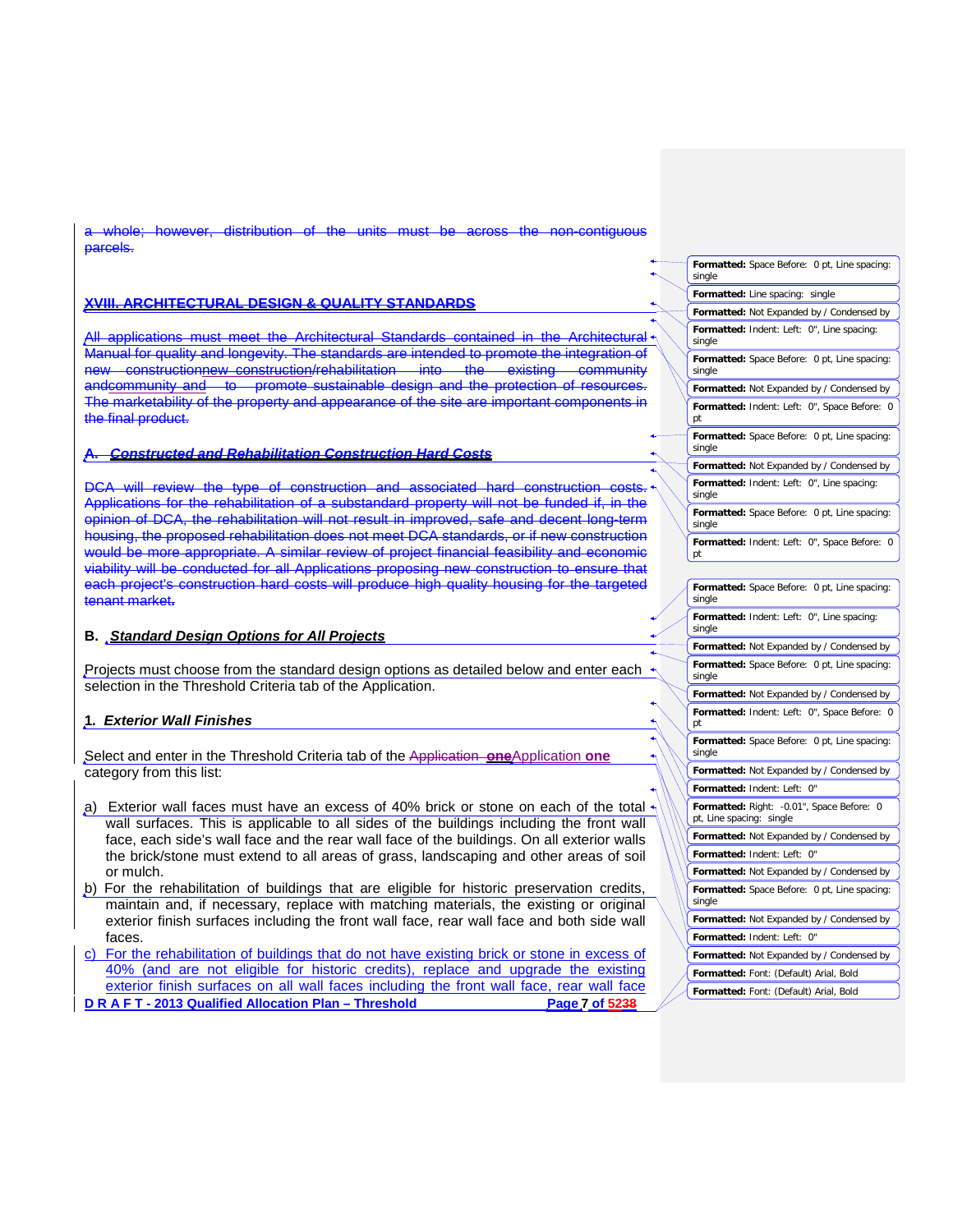| and both side wall faces with brick or a product that provides a 40 year warranty.<br>d) For single family units, the total building envelope shall have 35% minimum brick         |                                                                                    |
|------------------------------------------------------------------------------------------------------------------------------------------------------------------------------------|------------------------------------------------------------------------------------|
| coverage; remaining 65% must be fiber cement siding or other 40 year warranty                                                                                                      |                                                                                    |
| product.                                                                                                                                                                           |                                                                                    |
|                                                                                                                                                                                    |                                                                                    |
| 2. Major Building Component Materials and Upgrades                                                                                                                                 | Formatted: Indent: Left: 0"                                                        |
| For all construction types major building component materials may be upgraded from the                                                                                             | Formatted: Indent: Left: 0"                                                        |
| minimums as delineated in the Architectural Manual. Select one from the following list                                                                                             |                                                                                    |
| and enter in the Threshold Criteria tab of the Application:                                                                                                                        |                                                                                    |
|                                                                                                                                                                                    |                                                                                    |
| a) Fiber cement siding or other 40 year warranty product installed on all exterior wall                                                                                            |                                                                                    |
| surfaces not already required to be brick (Rehabilitation projects that do not propose                                                                                             | Formatted: Space Before: 0 pt, Line spacing:                                       |
| adding 40% brick or maintaining existing 40% brick are not eligible for this option.)<br>b) Upgraded roofing shingles, or roofing materials (warranty 30 years or greater)         | single                                                                             |
|                                                                                                                                                                                    | Formatted: Left: 0.92", Right: 0.92", Top:<br>0.88", Bottom: 0.97", Section start: |
| For the rehabilitation of buildings that do not have existing brick or stone in excess of                                                                                          | Continuous, Header distance from edge: 0.52",                                      |
| 40% (and are not eligible for historic credits), replace and upgrade the existing                                                                                                  | Footer distance from edge: 0.84"                                                   |
| exterior finish surfaces on all wall faces including the front wall face, rear wall face                                                                                           | Formatted: Space Before: 0 pt                                                      |
| and both side wall faces with brick or a product that provides a 40 year warranty.                                                                                                 | Formatted: Not Expanded by / Condensed by                                          |
| For single family units, the total building envelope shall have 35% minimum brick<br>coverage; remaining 65% must be fiber cement siding or other 40 year warranty                 | Formatted: Space Before: 0 pt, Line spacing:<br>single                             |
| product.                                                                                                                                                                           | Formatted: Line spacing: single                                                    |
|                                                                                                                                                                                    | Formatted: Not Expanded by / Condensed by                                          |
|                                                                                                                                                                                    | Formatted: Space Before: 0 pt, Line spacing:<br>single                             |
| <b>Major Building Component Materials and Upgrades</b>                                                                                                                             | Formatted: Not Expanded by / Condensed by                                          |
|                                                                                                                                                                                    | Formatted: Not Expanded by / Condensed by                                          |
| For all construction types major building component materials may be upgraded from                                                                                                 | Formatted: Space Before: 0 pt, Line spacing:                                       |
| the minimums as delineated in the Architectural Manual. Select one Select one from the                                                                                             | single                                                                             |
| following list and enter in the Threshold Criteria tab of the Application:                                                                                                         | Formatted: Not Expanded by / Condensed by                                          |
| Fiber cement siding or other 40 year warranty product installed on all exterior wall                                                                                               | Formatted: Not Expanded by / Condensed by                                          |
| surfaces not already required to be brick (Rehabilitation projects that do not propose                                                                                             | Formatted: Space Before: 0 pt, Line spacing:<br>single                             |
| adding 40% brick or maintaining existing 40% brick are not eligible for this option.)                                                                                              | Formatted: Indent: Left: 0"                                                        |
| Upgraded roofing shingles, or roofing materials (warranty 30 years or greater)                                                                                                     | Formatted: Space Before: 0 pt, Line spacing:                                       |
|                                                                                                                                                                                    | single<br>Formatted: Line spacing: single                                          |
| Consideration will be given to additional design options not listed above if proposed by<br>the Applicant prior to the Application Submittal in accordance with Exhibit A DCA Pre- | Formatted: Not Expanded by / Condensed by                                          |
| application and Pre-Award Deadlines and Fee Schedule. Proposals must include a                                                                                                     | Formatted: Indent: Left: 0", Space Before: 0                                       |
| detailed description of the design option and justification of the appropriateness of the                                                                                          | pt, Line spacing: single                                                           |
| option for the targeted population.                                                                                                                                                | Formatted: Space Before: 0 pt, Line spacing:<br>single                             |
|                                                                                                                                                                                    | Formatted: Not Expanded by / Condensed by                                          |
| XIX. QUALIFICATIONS FOR PROJECT PARTICIPANTS (Performance)                                                                                                                         | Formatted: Indent: Left: 0", Space Before: 0<br>pt, Line spacing: single           |
|                                                                                                                                                                                    | Formatted: Font: (Default) Arial, Bold                                             |
| A. Overview of Qualification Requirements                                                                                                                                          | Formatted: Font: (Default) Arial, Bold                                             |
| DRAFT-2013 Qualified Allocation Plan - Threshold<br>Page 8 of 5238                                                                                                                 |                                                                                    |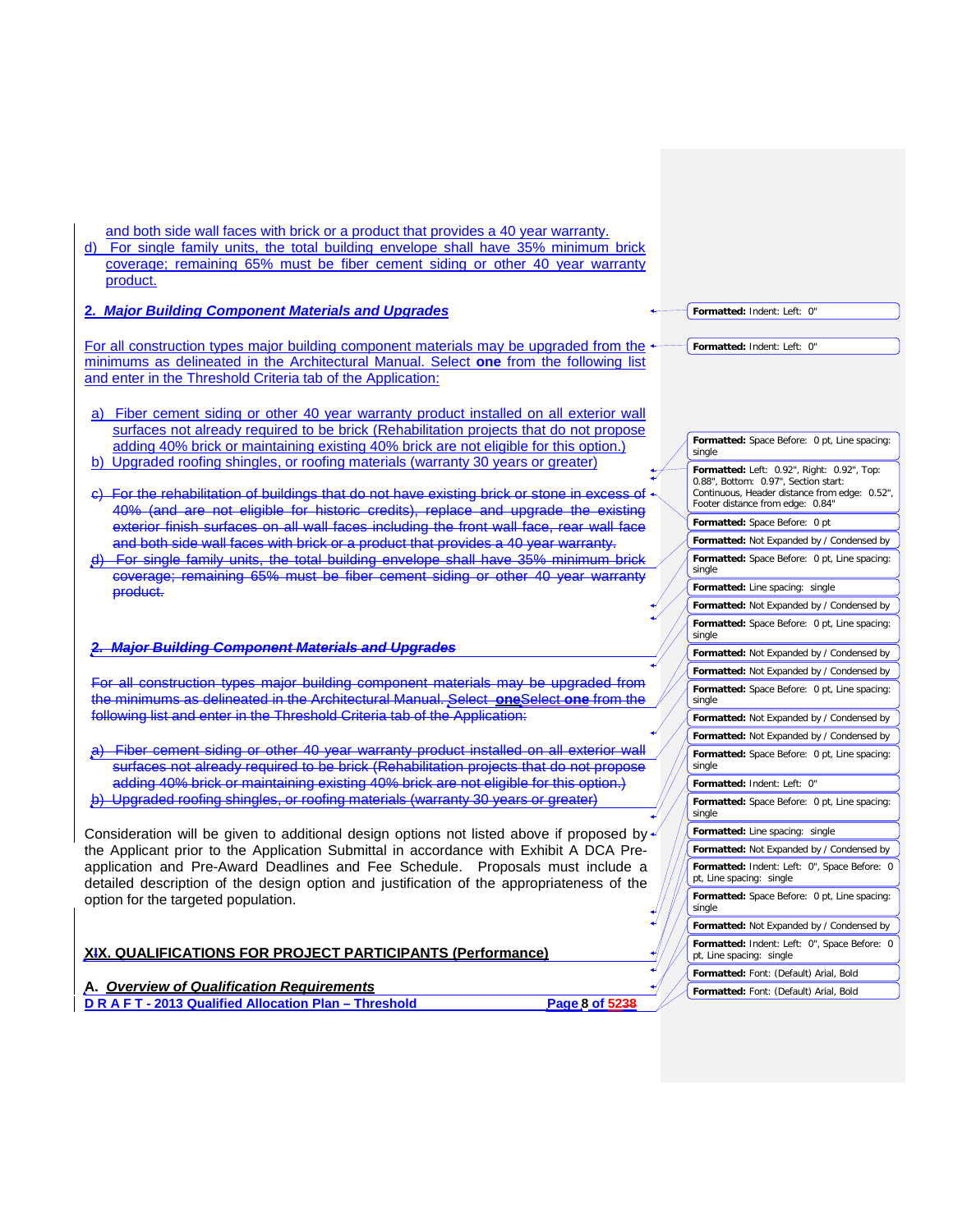**D R A F T - 2013 Qualified Allocation Plan – Threshold Page 9 of 5238 Formatted:** Font: (Default) Arial, Bold **Formatted:** Font: (Default) Arial, Bold Each Project team (general partner and developer, or the principal(s) thereof) must demonstrate the qualifications necessary to successfully own, develop and operate the proposed taxproposed - credittax - projectcredit project. DCA willDCA - undertakewill aundertake comprehensivea reviewcomprehensive ofreview theof the proposed Project team as a whole to determine that it has the financial capacity, credit history, technical skill, and performance history to successfully own and develop a tax credit project that receives an allocation of credits under the 20122013 Qualified Allocation Plan. While DCA recognizes the importance of developing capacity in the development community, current economic conditions require that Project teams as a whole demonstrate proven ability to develop a project concept and financing structure, complete a competitive application for tax credits, obtain financing and syndicator commitments quickly, close on the financing, negotiate and contract with general contractors for the construction or rehabilitation of the project, oversee construction, comply with tax credit program regulations, meet statutory deadlines and successfully lease up and operate the completed project.  $-$  - For purposes of reviewing the qualifications of the proposed Project team, DCA will review the proposed project team's experience and capacity to perform all of these functions. Further, DCA discourages the structuring of projects solely for the purpose of points. DCA will look beyond the submitted documentation to determine the real parties involved in the owner and development organizational entities for each proposed project. **1.** *Full Disclosure* **- DCA requires full disclosure of who is involved in a proposed tax credit development. The following are the rules of disclosures for this category.** a) DCA requires complete disclosure of **all** entities and individuals in the Project team organizational structures. b) DCA may require complete disclosure of all real estate and commercial loans for the project team through the submission of a complete and accurate real estate properties disclosure. c) Any relationship between individuals or entities of the Project team that could constitute a conflict of interest or identity of interest between the parties must be disclosed. d) Complete organizational charts must be submitted for the Owner and Developer entity that clearly show all principals down to individuals involved in the ownership and development of the project. Please note that no change to the project owner/developer structure can be made without the express consent of DCA. e) **All** Development fee sharing arrangements must be disclosed. DCA considers all individuals or entities that receive a portion of the Development fee to be part of the Development structure. All Guarantor agreements must be disclosed. DCA may determine that a Guarantor is actually a real party in interest to either the General Partner and/or Developer entities g) **All** consulting agreements - direct or indirect, paid or unpaid - shall be disclosed. DCA will review the amount of consulting fee to determine if a consultant is a real party in interest to either the General Partner and/or Developer entities. h) Any Project team member that has withdrawn or been involuntarily removed from a HOME or Tax Credit project in the last thirty-six months must disclose this **Formatted:** Space Before: 0 pt, Line spacing: single **Formatted:** Not Expanded by / Condensed by **Formatted:** Not Expanded by / Condensed by **Formatted:** Not Expanded by / Condensed by **Formatted:** Not Expanded by / Condensed by **Formatted:** Not Expanded by / Condensed by **Formatted:** Not Expanded by / Condensed by **Formatted:** Not Expanded by / Condensed by **Formatted:** Not Expanded by / Condensed by **Formatted:** Not Expanded by / Condensed by **Formatted:** Not Expanded by / Condensed by **Formatted:** Not Expanded by / Condensed by **Formatted:** Indent: Left: 0" **Formatted:** Indent: Left: 0" **Formatted:** Justified, Indent: Left: 0" Hanging: 0.25", Right: 0.04" **Formatted:** Indent: Left: 0"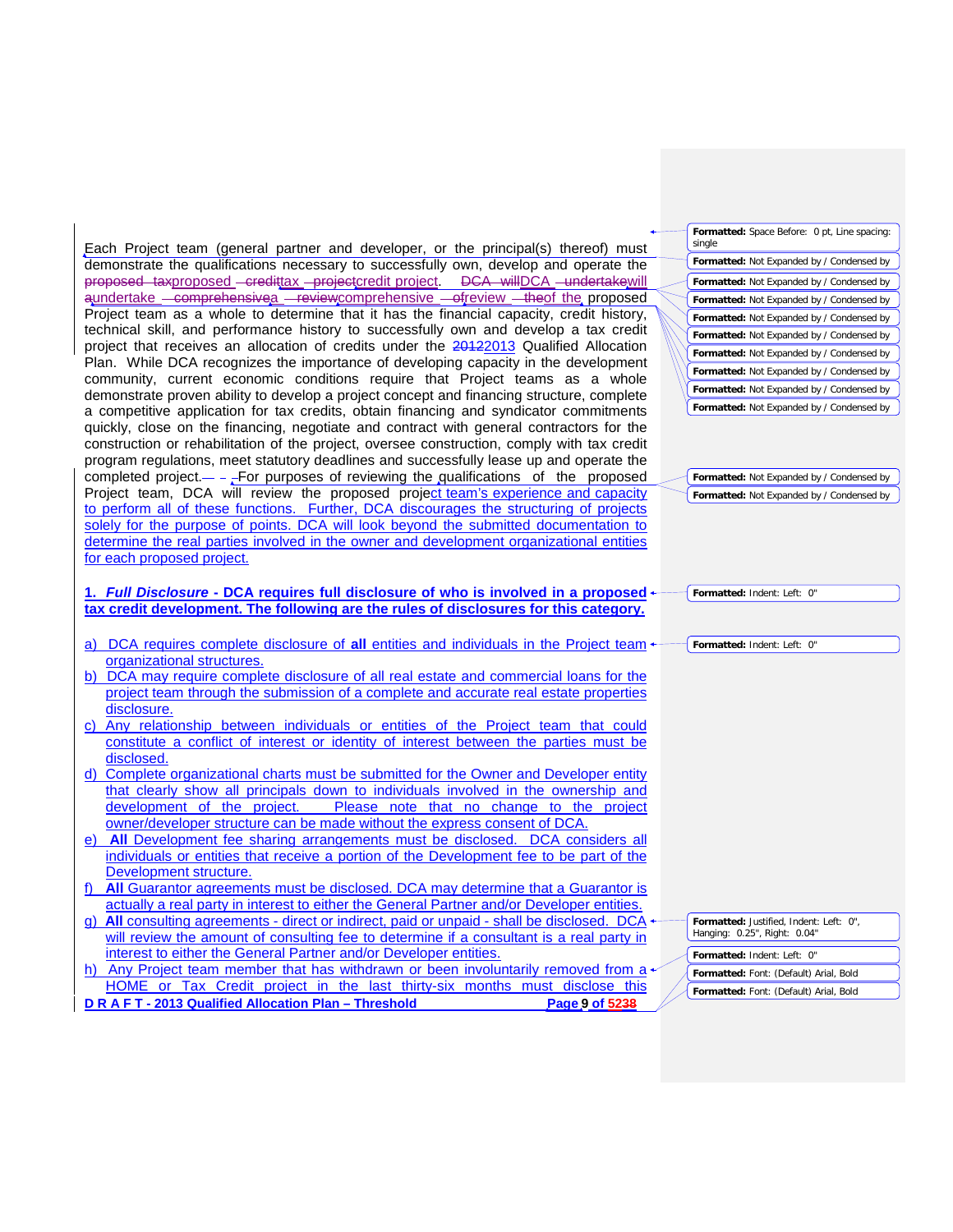| information to DCA as part of its eligibility submission.<br>All pending litigation.                                                                       | Formatted: Indent: Left: 0", Hanging: 0.25"                           |
|------------------------------------------------------------------------------------------------------------------------------------------------------------|-----------------------------------------------------------------------|
| Significant non performance in a government program must be disclosed.                                                                                     |                                                                       |
| k) Any Project team member that has an adverse credit history including but not limited                                                                    | Formatted: Indent: Left: 0"                                           |
| to a default in the payment of any commercial or personal loan must disclose that                                                                          |                                                                       |
| information.                                                                                                                                               |                                                                       |
| <b>Principal</b> shall generally be defined as an individual who has at least a direct ownership of                                                        | Formatted: Indent: Left: 0"                                           |
| interest in the general partner or developer entity and who materially participates in the                                                                 |                                                                       |
| ownership, development and operation of the project through regular, continuous and                                                                        |                                                                       |
| substantial involvement. For purposes of a non-profit entity, DCA will consider the                                                                        |                                                                       |
| executive director as a principal.                                                                                                                         | Formatted: Right: 0.04", Line spacing: single                         |
| In the event a Project team undergoes a personnel change which results in the                                                                              |                                                                       |
| departure of key experienced staff, DCA at its discretion, may determine that previous                                                                     |                                                                       |
| projects owned and developed under the direct supervision of the departed staff will not                                                                   |                                                                       |
| be considered in this analysis.                                                                                                                            |                                                                       |
|                                                                                                                                                            |                                                                       |
| 2. Adverse Circumstances                                                                                                                                   | Formatted: Indent: Left: 0"                                           |
| In the event that DCA determines that there are adverse conditionscircumstances which                                                                      | Formatted: Indent: Left: 0"                                           |
| may affect any of the Project Team members as a result of their credit history or past                                                                     |                                                                       |
| involvement in real estate development, DCA may determine that a Project Team is not                                                                       |                                                                       |
| qualified. For purposes of determining whether adverse conditionscircumstances will                                                                        |                                                                       |
| affect the qualifications of a project team, DCA may look beyond the principals to those<br>within the sphere of influence as that term is defined by HUD. |                                                                       |
|                                                                                                                                                            |                                                                       |
| a) Examples of Adverse Circumstances. The following are some, but not all adverse                                                                          | Formatted: Indent: Left: 0"                                           |
| circumstances that may affect the ability of a team to qualify for funding.                                                                                |                                                                       |
|                                                                                                                                                            |                                                                       |
| • Affordable Housing properties that have significant physical conditions or uncured<br>Level 3 UPCS violations or life safety issues                      | Formatted: Indent: Left: 0.25", Hanging:<br>0.25"                     |
| • Outstanding flags in HUD's national 2530 National Participation                                                                                          | Formatted: Indent: Left: 0.44"                                        |
| • Projects awarded tax credits in 2011 or earlier for which the construction financing                                                                     | Formatted: Indent: Left: 0.25", Hanging:                              |
| or equity investment has not closed by the 2013 Application submission deadline;                                                                           | 0.25"<br>Formatted: Indent: Left: 0.25", Hanging:                     |
| • Adverse Credit history including bankruptcy, foreclosure or litigation.                                                                                  | 0.19"                                                                 |
| Mortgage default or arrearage of three months or more within the last five years on                                                                        | Formatted: Indent: Left: 0.25", Hanging:                              |
| any multifamily housing project.<br>· Ineligible to participate in any government funding program.                                                         | 0.25"<br>Formatted: Indent: Left: 0.25", Hanging:                     |
| <b>Project Failure or closure</b>                                                                                                                          | 0.19"                                                                 |
| The foreclosure of a property that is encumbered by a DCA HOME loan will be                                                                                | Formatted: Indent: Left: 0.25", Hanging:                              |
| considered a serious adverse condition.<br>Foreclosure that occurs prior to                                                                                | 0.25"<br>Formatted: Justified, Indent: Hanging: 0.25"                 |
| completion of the statutory period of affordability may be grounds for debarment                                                                           |                                                                       |
| from DCA funding processes                                                                                                                                 | Formatted: Indent: Left: 0.25", Hanging:<br>0.25", Space Before: 0 pt |
| Low occupancy at more than one property. (85% or less)                                                                                                     | Formatted: Font: (Default) Arial, Bold                                |
| eŧ                                                                                                                                                         | Formatted: Font: (Default) Arial, Bold                                |
| DRAFT-2013 Qualified Allocation Plan - Threshold<br>Page 10 of 5238                                                                                        |                                                                       |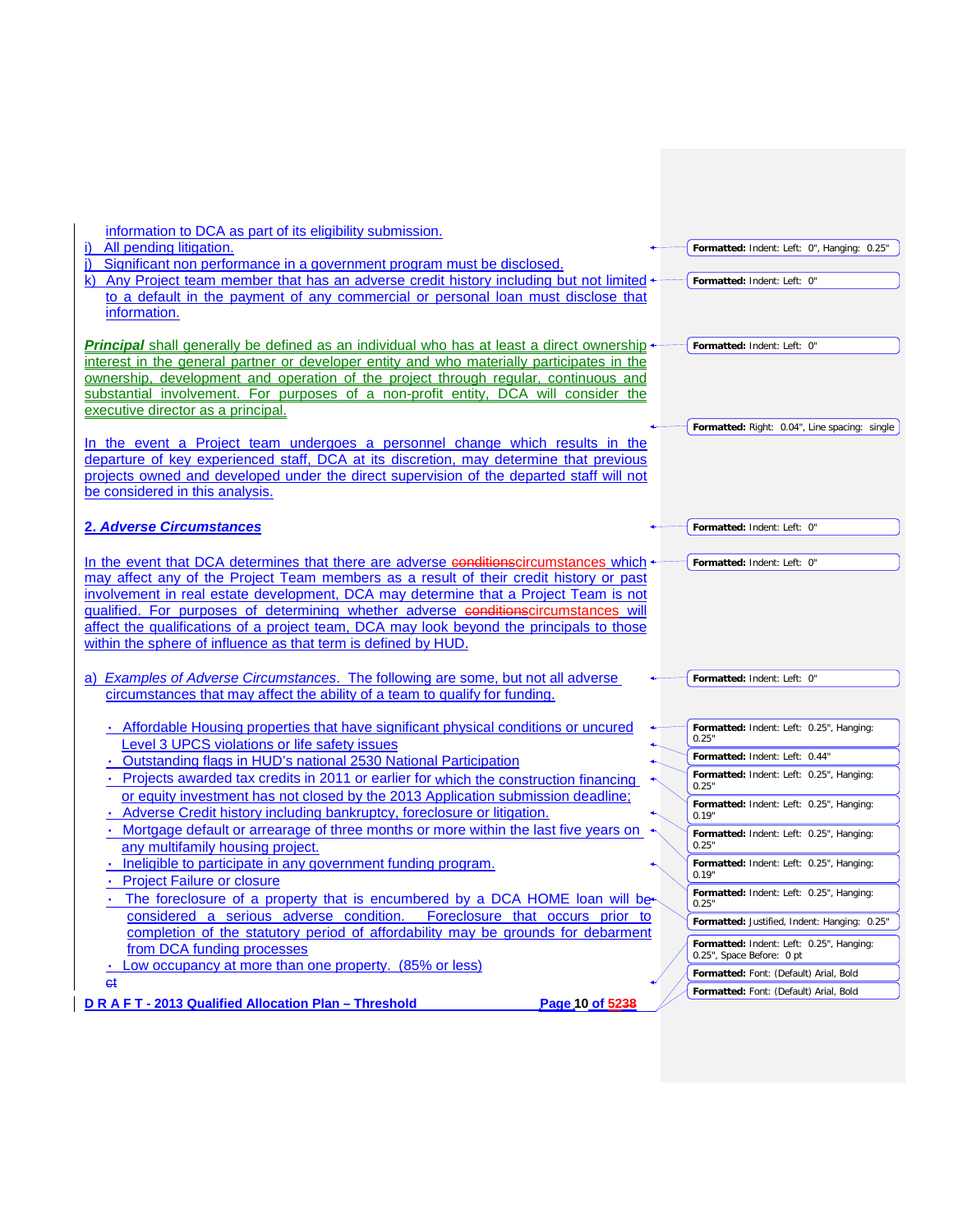| • Failure to utilize allocated credits                                                                                                                                  | Formatted: Indent: Hanging: 0.25"                                                           |
|-------------------------------------------------------------------------------------------------------------------------------------------------------------------------|---------------------------------------------------------------------------------------------|
| team's experience and capacity to perform all of these functions.<br><del>Further, DCA</del>                                                                            | Formatted: Indent: Left: 0.31", Hanging:<br>0.19", Space Before: 0 pt, Line spacing: single |
| discourages the structuring of projects solely for the purpose of points. DCA will<br>look beyond the submitted documentation to determine the real parties involved in | Formatted: Indent: Left: 0.31", Hanging:<br>0.19", Space Before: 0 pt                       |
| the owner and development organizational entities for each proposed project.                                                                                            |                                                                                             |
|                                                                                                                                                                         | Formatted: Indent: Left: 0.31", Hanging:                                                    |
|                                                                                                                                                                         | 0.19", Space Before: 0 pt, Line spacing: single                                             |
| <del>Full Disclosure - DCA requires full disclosure of who is involved in a</del><br>proposed tax credit development. The following are the rules of disclosures        | Formatted: Not Expanded by / Condensed by                                                   |
| for this category.                                                                                                                                                      | Formatted: Indent: Left: 0.31", Hanging:<br>0.19"                                           |
| DCA requires complete disclosure of all entities and individuals in the Project                                                                                         | Formatted: Indent: Left: 0.31", Hanging:<br>0.19", Space Before: 0 pt, Line spacing: single |
| team organizational structures.                                                                                                                                         | Formatted: Not Expanded by / Condensed by                                                   |
| DCA may require complete disclosure of all real estate and commercial loans for                                                                                         | Formatted: Indent: Left: 0.31", Hanging:                                                    |
| the project team through the submission of a complete and accurate real estate<br>properties disclosure.                                                                | 0.19"                                                                                       |
| Any relationship between individuals or entities of the Project team that could                                                                                         | Formatted: Not Expanded by / Condensed by                                                   |
| constitute a conflict of interest or identity of interest between the parties must be<br>disclosed.                                                                     |                                                                                             |
| d) Complete organizational charts must be submitted for the Owner and Developer                                                                                         | Formatted: Not Expanded by / Condensed by                                                   |
| entity that clearly show all principals down to individuals involved in the ownership                                                                                   |                                                                                             |
| and development of the project.<br>Please note that no change to the project                                                                                            |                                                                                             |
| owner/developer structure can be made without the express consent of DCA.                                                                                               |                                                                                             |
| e) All Development fee sharing arrangements must be disclosed. DCA considers all                                                                                        | Formatted: Not Expanded by / Condensed by                                                   |
| individuals or entities that receive a portion of the Development fee to be part of                                                                                     |                                                                                             |
| the Development structure.                                                                                                                                              |                                                                                             |
| All Guarantor agreements must be disclosed. DCA may determine that                                                                                                      | Formatted: Not Expanded by / Condensed by                                                   |
| Guarantor is actually a real party in interest to either the General Partner and/or                                                                                     | Formatted: Not Expanded by / Condensed by                                                   |
| Developer entities.                                                                                                                                                     |                                                                                             |
| <b>All consulting agreements - direct or indirect, paid or unpaid - shall be disclosed.</b><br><del>g)</del>                                                            | Formatted: Not Expanded by / Condensed by                                                   |
| DCA will review the amount of consulting fee to determine if a consultant is a real<br>party in interest to either the General Partner and/or Developer entities.       |                                                                                             |
| h) Any Project team member that has withdrawn or been involuntarily removed from                                                                                        | Formatted: Not Expanded by / Condensed by                                                   |
| a HOME or Tax Credit project in the last thirty-six months must disclose                                                                                                |                                                                                             |
| this information to DCA as part of its eligibility submission.                                                                                                          |                                                                                             |
| iii)<br><del>All pending</del>                                                                                                                                          |                                                                                             |
| litigation.                                                                                                                                                             |                                                                                             |
| <u>Significant non performance in a government program must be</u>                                                                                                      |                                                                                             |
| disclosed.                                                                                                                                                              |                                                                                             |
| Any Project team member that has an adverse credit history including but not                                                                                            |                                                                                             |
| default in the payment of any commercial or personal loan must<br>limited to a                                                                                          |                                                                                             |
| disclose that information.                                                                                                                                              | Formatted: Indent: Left: 0.31", Hanging:<br>0.19", Space Before: 0 pt, Line spacing: single |
|                                                                                                                                                                         | Formatted: Not Expanded by / Condensed by                                                   |
| <b>Principal</b> shall generally be defined as an individual who has at<br><del>–least</del><br>-a                                                                      | Formatted: Indent: Left: 0.31", Hanging:                                                    |
| interest in the general partner or developer entity and who materially<br>ewnership                                                                                     | 0.19'                                                                                       |
| participates in the ewnerchip, development and operation of the                                                                                                         | Formatted: Font: (Default) Arial, Bold                                                      |
| regular, continuous and cubstantial involvement. For purposes of a non-profit                                                                                           | Formatted: Font: (Default) Arial, Bold                                                      |
| D R A F T - 2013 Qualified Allocation Plan - Threshold<br>Page 11 of 5238                                                                                               |                                                                                             |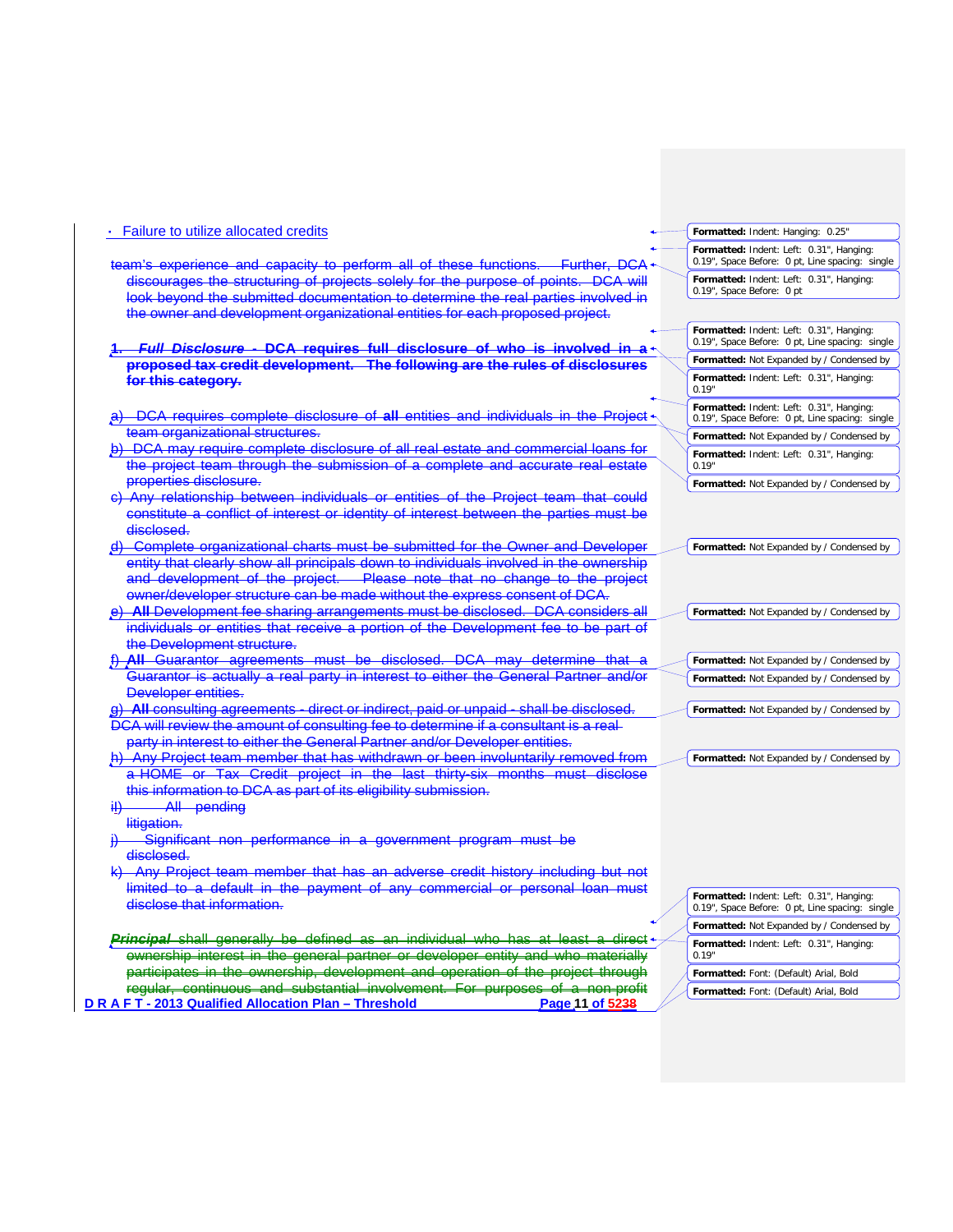In the event a Project team undergoes a personnel change which results the departure of key experienced staff, DCA at its discretion, may determine that previous projects owned and developed under the direct supervision of the departed staff will not be considered in this analysis.

**2.2.** *AdAdverse ConditionsCircumstances*

In the event that DCA determines that there are adverse conditions which may affect any of the Project Team members as a result of their credit history or past involvement in real estate development, DCA may determine that a Project Team is not qualified. For purposes of determining whether adverse conditions will affect the qualifications of a project team, DCA may look beyond the principals to those within the sphere of influence as that term is defined by HUD.

a) *Examples of ConditionsAdverse Circumstances*. The following are some, but not all adverse conditions circumstances that may affect the ability of a team to qualify for funding.

**·** Affordable Housing properties that have significant physical conditions or uncured vel 3 UPCS violations or life safety issues

**·** Outstanding flags in HUD's national 2530 National Participation

entity, DCA will consider the executive director as a principal.

**·** Projects awarded tax credits in 2010 or earlier (with or without ARRA funding) for which the construction financing or equity investment has not closed by the 2013-

Application submission deadline ;

**·** Adverse Credit history including bankruptcy, foreclosure or litigation.

**·** Mortgage default or arrearage of three months or more within the last five years on w multifamily housing project.

**·** Ineligible to participate in any government funding program.

**Project Failure or closure** 

**·** The foreclosure of a property that is encumbered by a DCA HOME loan will b e

considered a seriousa adverseserious conditionadverse condition. Foreclosure thatForeclosure occursthat prioroccurs toprior to completion of the statutory period of affordability may be grounds for debarment from

DCA funding processes

Low occupancy at more than one property. (85% or less) .

**·** Failure to utilize allocated credits

**b)** Examples of Conditions. The following are some, but not all conditions that may be imposed:

**·** Additional third party oversight of certain functions such as construction management.

**D R A F T - 2013 Q u a l ified Alloca t ion P lan – Thresho l**

**d Page 12 of 5 2 3 8**

**Formatted Formatted** 

**Formatted Formatted Formatted Formatted Formatted** 

**Formatted Formatted Formatted Formatted** ... **Formatted Formatted** 

**Formatted Formatted Formatted Formatted Formatted** 

**Formatted** ... **Formatted Formatted** ... **Formatted** 

**Formatted** ... **Formatted Formatted Formatted Formatted Formatted** ... **Formatted Formatted Formatted** ... **Formatted** 

**Formatted Formatted Formatted Formatted Formatted Formatted Formatted** 

**Formatted** ... **Formatted** ...

**Formatted** ...

**Formatted** ...

**Formatted** ...

**Formatted** *CON* **Formatted** ...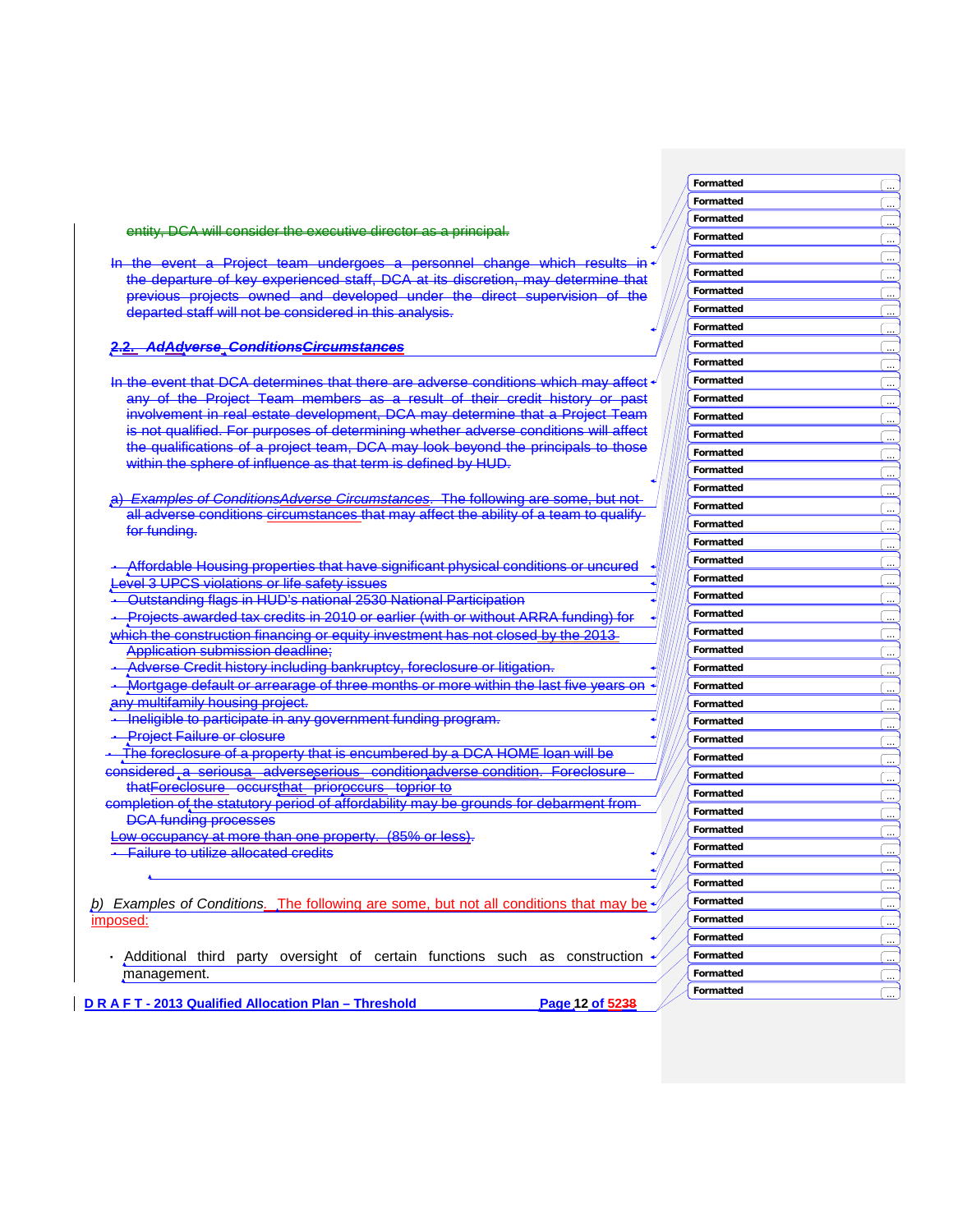**D R A F T - 2013 Qualified Allocation Plan – Threshold Page 13 of 5238 Formatted:** Font: (Default) Arial, Bold **Formatted:** Font: (Default) Arial, Bold **·** Front end analysis of proposed costs. **·** Evidence that projects not completed are proceeding as scheduled. **·** Reduced owner/developer caps **·** Limitations on size of proposed projects. **Limitations on ability to partner for purposes of meeting qualification requirements. ·** Consultant or Partnership Requirements. **·** Additional Documentation **B.** *Overview of Qualification Categories* After analysis of all submitted information, DCA will make a determination that a project team falls within one of the following categories: **1***. Qualified without Conditions* a) A Project Team that can -conclusively demonstrate \_- that they currently own andown and operate 5 (five) or more successful tax credit projects in or outside of Georgia in which they own a minimum 20% interest in the General Partner and Development entities will generally be deemed Qualified without Conditions if DCA determines that no adverse conditions affect any of the team members. Only projects which have been completed (including permanent loan conversion) after January 1, 2005 and which are currently 90% occupied will be counted towards the requisite 5-project minimum. The Project Team must have been involved in each of the five projects from the initial allocation of credits. b) A Project Team that can conclusively can conclusively demonstrate -that they currently own andown and operate 2 (two) or more successful tax credits projects in or outside of Georgia in which they own a minimum 20% interest in the General Partner and Development entities may be deemed qualified without conditions if DCA determines that no adverse conditions affect any of the team members. In making this determination, DCA will consider recent project history that reflects the ability to close equity deals, interests of less than 20% in tax credit projects where the team member has issued personal guarantees, and recent successful development experience. Only projects which have been completed after January 1, 2005 and which are currently 90% occupied will be considered. **2.** *Qualified with Conditions* A Project Team that cannot demonstrate that they meet the requirements to be deemed qualified without conditions or has experienced a material change in their key staff, organization structure or financial status, may be deemed qualified but subject to one or more of the conditions as determined by DCA. Project teams that are deemed qualified to participate will generally fall within the following categories: a) The Project team has successfully developed multiple tax credit projects in the past, but does not currently own or operate the requisite number of projects. b) The Project team successfully developed and owns the requisite number of tax credit **Formatted:** Not Expanded by / Condensed by **Formatted:** Not Expanded by / Condensed by **Formatted:** Not Expanded by / Condensed by **Formatted:** Not Expanded by / Condensed by **Formatted:** Space Before: 0 pt, Line spacing: single **Formatted:** Indent: Left: 0", Space Before: 0 pt, Line spacing: single **Formatted:** Space Before: 0 pt, Line spacing: single **Formatted:** Not Expanded by / Condensed by **Formatted:** Indent: Left: 0", Space Before: 0 pt **Formatted:** Space Before: 0 pt, Line spacing: single **Formatted:** Not Expanded by / Condensed by **Formatted:** Indent: Left: 0" **Formatted:** Space Before: 0 pt, Line spacing: single **Formatted:** Not Expanded by / Condensed by **Formatted:** Indent: Left: 0" **Formatted:** Not Expanded by / Condensed by **Formatted:** Space Before: 0 pt, Line spacing: single **Formatted:** Not Expanded by / Condensed by **Formatted:** Indent: Left: 0" **Formatted:** Not Expanded by / Condensed by **Formatted:** Not Expanded by / Condensed by **Formatted:** Not Expanded by / Condensed by **Formatted:** Space Before: 0 pt, Line spacing: single **Formatted:** Not Expanded by / Condensed by **Formatted:** Indent: Left: 0" **Formatted:** Space Before: 0 pt, Line spacing: single **Formatted:** Indent: Left: -0.02" **Formatted:** Space Before: 0 pt, Line spacing: single **Formatted:** Not Expanded by / Condensed by **Formatted:** Indent: Left: 0" **Formatted:** Not Expanded by / Condensed by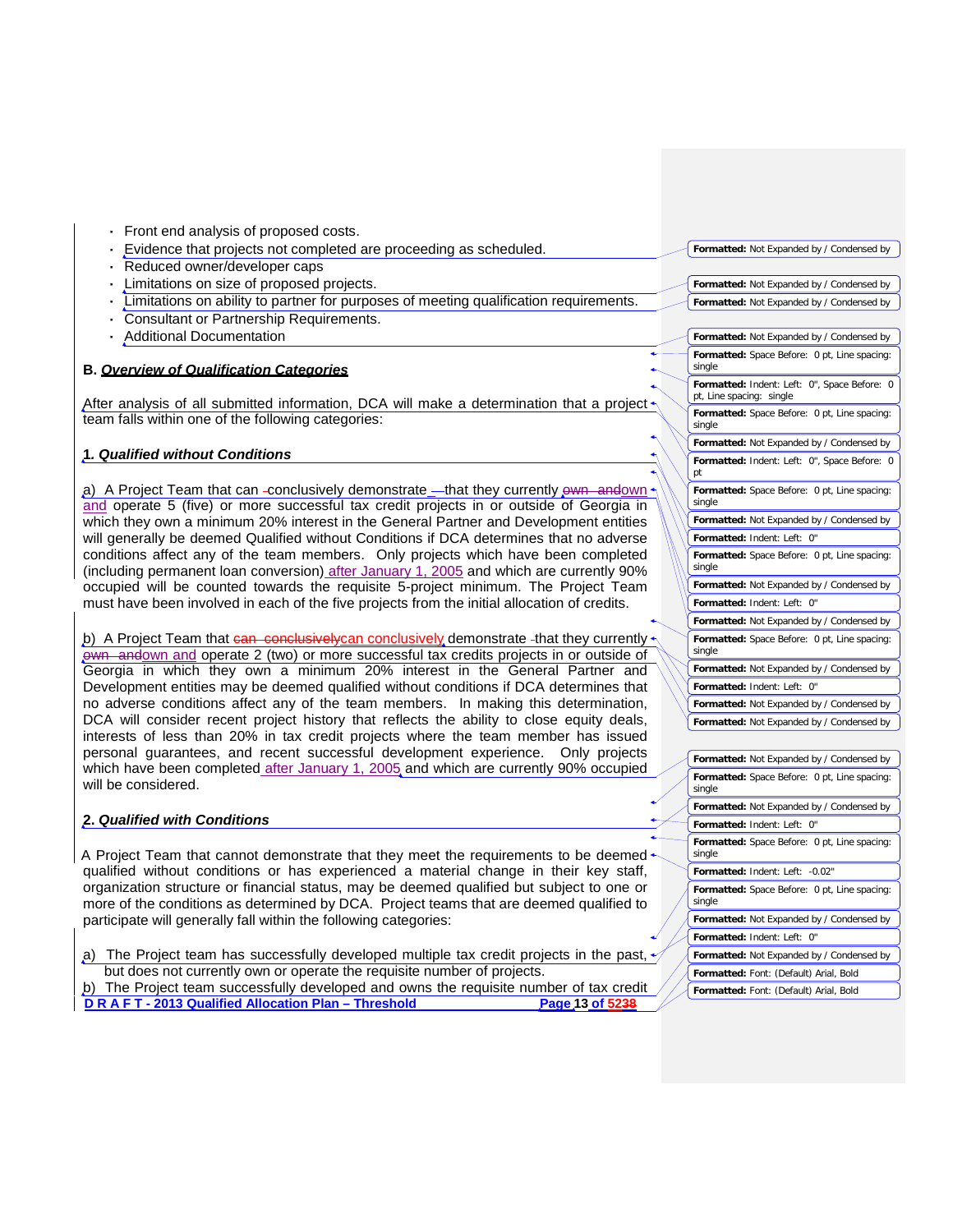projects, but does not have the required 20% interest in those projects.

- c) The Project team can demonstrate successful developer and ownership experience, but has one or more adverse conditions that might but will not conclusively affect the ability of the Team to complete the proposed project.
- d) The Project team has demonstrated successful developer and ownership experience, but has a material change in its key personnel or organization.

#### **3***. Not Qualified*

DCA reserves the right to determine that, in its sole and absolute discretion, a Project Team is not qualified to participate in the Tax Credit Round. That determination may be based on the proposed Project team's lack of capacity to successfully complete the proposed development due to the current condition or past performance of its portfolio of affordable housing projects. DCA may also consider projects in progress, prior performance in meeting construction commencement, projects with recaptured credits and completionand completion deadlines, as well as the number of outstanding incomplete DCAincomplete DCA- funded developments when determining qualifications and capacity. DCA may also determine that a proposed Project Team does not have sufficient credit history or financial strength to participate in the tax credit process.

# **C.** *Opptions for Non-qualified Entities*

# *1. Paartnering with a Qualified Without Conditions entity*

DCA generally encourages entities that have insufficient technical expertise and/or experience to partner with qualified entities to gain experience and capacity in the tax credit program.

# *2. Capacity Building for industry Industry*

# *professionalsProfessionals*

A Project Participant that has extensive experience in the tax credit industry but who does not have the requisite successful tax credit ownership and/or development experience may also be deemed qualified under a probationary designation with conditions. An ApplicantAn - seekingApplicant - aseeking - probationarya designationprobationary - mustdesignation - showmust - the show the following:

- a) Evidence of full time employment in the Tax credit industry for a minimum period of five years
- b) Evidence of material participation in the successful development of at least two Tax Credit projects during that period. (Ownership interest is not required)
- c) No participation in adverse development
- d) Complete) Complete resumeresumes
- e) Completed releaseCompleted release to allow DCA toDCA -performto -aperform personala creditpersonal credit check andcheck aand a criminal background check
- f) Business Plan which outlines how the Project Team will address different areas required for successful development of tax credit project.

**D R A F T - 2013 Qualified Allocation Plan – Threshold Page 14 of 5238**

**Formatted** ...

**Formatted** ...

**Formatted:** Not Expanded by / Condensed by **Formatted:** Space Before: 0 pt, Line spacing:

**Formatted:** Not Expanded by / Condensed by **Formatted:** Indent: Left: 0", Right: -0.02",

**Formatted:** Right: -0.02", Space Before: 0

**Formatted:** Indent: Left: 0", Right: -0.02" **Formatted:** Not Expanded by / Condensed by **Formatted:** Right: -0.02", Space Before: 0

**Formatted:** Indent: Left: 0", Right: -0.02",

**Formatted:** Not Expanded by / Condensed by **Formatted:** Right: -0.02", Space Before: 0

**Formatted:** Not Expanded by / Condensed by **Formatted:** Indent: Left: 0", Space Before: 0

**Formatted:** Space Before: 0 pt, Line spacing:

**Formatted:** Not Expanded by / Condensed by

**Formatted:** Indent: Left: 0.23", Hanging:

**Formatted:** Space Before: 0 pt, Line spacing:

**Formatted:** Not Expanded by / Condensed by

**Formatted:** Not Expanded by / Condensed by **Formatted:** Indent: Left: 0.25", Hanging:

**Formatted:** Not Expanded by / Condensed by **Formatted:** Justified, Indent: Left: 0.25", Hanging: 0.25", Right: 0.04"

**Formatted:** Indent: Left: 0.25", Hanging:

**Formatted:** Not Expanded by / Condensed by **Formatted:** Justified, Indent: Left: 0.25"

**Formatted:** Not Expanded by / Condensed by

single

Space Before: 0 pt

pt, Line spacing: single

pt, Line spacing: single

pt, Line spacing: single

**Formatted:** Indent: Left: 0.25"

**Formatted:** Indent: Left: 0"

**Formatted:** Indent: Left: 0.25"

pt **Formatted** ...

single

0.02" **Formatted** 

single

0.25"

0.25" **Formatted** 

**Formatted** 

Line spacing: single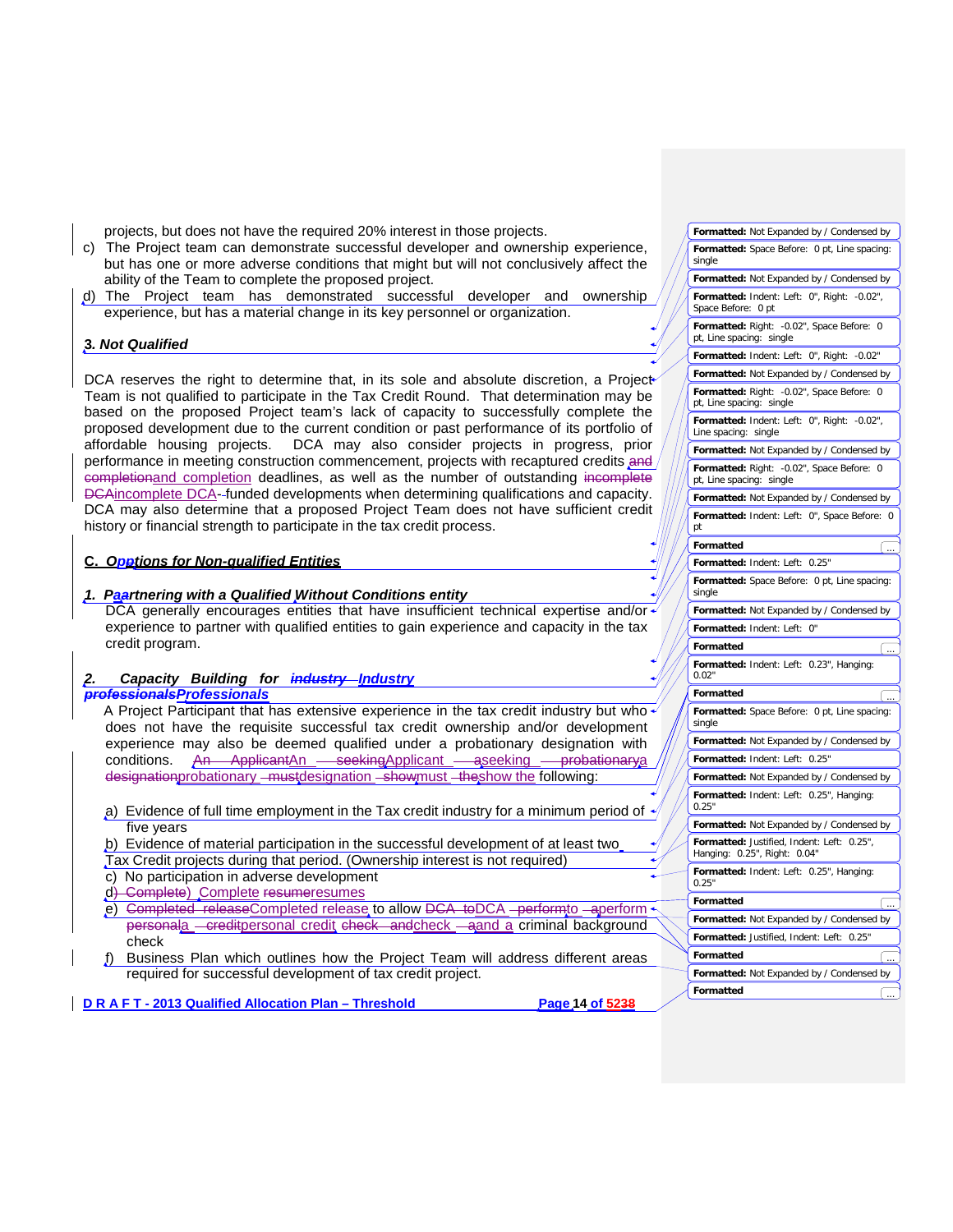| <b>Appendix I</b><br><b>Threshold Criteria</b>                                                                                                                                         |                                                              |
|----------------------------------------------------------------------------------------------------------------------------------------------------------------------------------------|--------------------------------------------------------------|
| g) Evidence of sufficient liquidity to attract syndication either through the assets of the<br>project team or through a guarantor may also be required.                               | Formatted: Not Expanded by / Condensed by                    |
| h) Narrative of proposed project and organizational structure                                                                                                                          | Formatted: Not Expanded by / Condensed by                    |
| Documentation of liquidity<br>4D                                                                                                                                                       | Formatted: Justified, Indent: Left: 0.25",<br>Hanging: 0.25" |
| If an Applicant granted probationary designation by DCA determines that a partner would -<br>increase the change of project success, DCA may but is not required to grant a waiver of  | Formatted: Space Before: 0 pt, Line spacing:<br>single       |
| project cap limitations for the proposed partner.                                                                                                                                      | Formatted: Indent: Left: 0"                                  |
|                                                                                                                                                                                        | Formatted: Not Expanded by / Condensed by                    |
| D. Management Company's Experience                                                                                                                                                     | Formatted: Line spacing: single                              |
|                                                                                                                                                                                        | Formatted: Indent: Left: 0"                                  |
| A proposed property management company can meet this Threshold criterion by<br>demonstrating successful property management experience as follows.                                     | Formatted: Indent: Left: 0"                                  |
|                                                                                                                                                                                        |                                                              |
| a) The proposed property management company must demonstrate prior experience in $\leftarrow$<br>the management of at least four (4) Tax Credit multifamily rental housing projects of | Formatted: Indent: Left: 0"                                  |
| similar size (number of dwelling units) to the proposed project.                                                                                                                       |                                                              |
| b) To be considered, the management company's experience with a project must                                                                                                           |                                                              |
| extend for at least two (2) years and include project lease up experience and                                                                                                          |                                                              |
| stabilization (90% occupancy within one year of placed in service date).                                                                                                               |                                                              |
| c) Only property management experience that occurred subsequent to January 1, 2002                                                                                                     |                                                              |
| will be considered under this criterion.                                                                                                                                               |                                                              |
| d) This Management Experience requirement may be met only through the experience of                                                                                                    |                                                              |
| the Management Company or through the experience of its principal(s).<br>e) Management companies must maintain a regional office located in GA or one of the                           |                                                              |
| contiguous states to GA.                                                                                                                                                               |                                                              |
|                                                                                                                                                                                        |                                                              |
| <b>XXI. COMPLIANCE HISTORY SUMMARY</b>                                                                                                                                                 | Formatted: Indent: Left: 0"                                  |
|                                                                                                                                                                                        |                                                              |
| A. Documentation. The principal and entities of each General Partner, Developer,                                                                                                       | Formatted: Indent: Left: 0", Don't adjust                    |
| Management Company and Project consultant (used to meet DCA experience                                                                                                                 | space between Latin and Asian text                           |
| requirements) must submit a complete and correct DCA Performance Workbook, as                                                                                                          |                                                              |
| required in the electronic core application. Each Compliance History Summary (CHS)                                                                                                     |                                                              |
| form must list all projects in which an entity or principal has participated in the ownership,                                                                                         |                                                              |
| development or management in the State of Georgia and in any other state. Compliance<br>audit detail should be completed for only the last three years.                                |                                                              |
|                                                                                                                                                                                        |                                                              |
| <b>B.</b> Additional Documentation.<br>In addition, the following documentation must be $\leftarrow$                                                                                   | Formatted: Indent: Left: 0"                                  |
| included in the application as detailed in the Performance Workbook:                                                                                                                   |                                                              |
| 1. Completed Compliance Questionnaire for each General Partner,<br>Developer, <                                                                                                        | Formatted: Indent: Left: 0"                                  |
| <b>Management Company and Project Consultant.</b>                                                                                                                                      | Formatted: Indent: Left: 0"                                  |
| 2. Organizational Chart                                                                                                                                                                | Formatted: Indent: Left: 0"                                  |
| 3. DCA Compliance history form executed by other State Housing Agencies pursuant to                                                                                                    | Formatted: Font: (Default) Arial, Bold                       |
| DCA instructions. In the event an Owner is unable to obtain documentation from                                                                                                         | Formatted: Font: (Default) Arial, Bold                       |
| Page 15 of 5238<br>D R A F T - 2013 Qualified Allocation Plan - Threshold                                                                                                              |                                                              |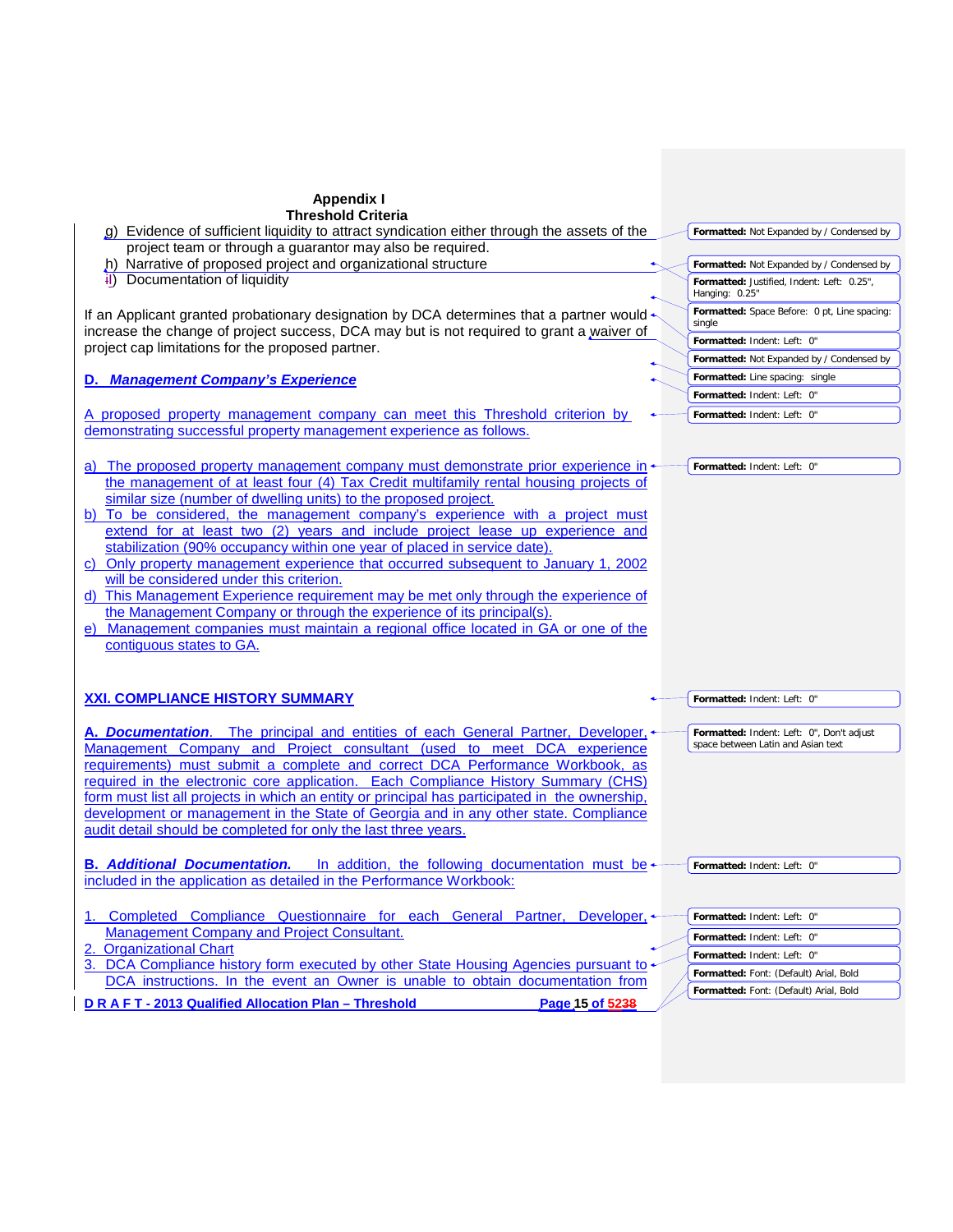| <b>Appendix I</b>                                                                                                                                                                   |                                             |
|-------------------------------------------------------------------------------------------------------------------------------------------------------------------------------------|---------------------------------------------|
| <b>Threshold Criteria</b>                                                                                                                                                           |                                             |
| another State Housing Agency, written documentation of the attempts should be                                                                                                       |                                             |
| submitted to DCA. DCA will contact the Agency directly to obtain the required                                                                                                       |                                             |
| information.                                                                                                                                                                        |                                             |
|                                                                                                                                                                                     |                                             |
| In the event an Applicant fails to provide correct and complete information, DCA may $\star$                                                                                        | Formatted: Indent: Left: 0"                 |
| request additional clarification. Clarifications may be utilized to decrease an Applicant's                                                                                         |                                             |
| Compliance History score, but will not be used to increase the score.                                                                                                               |                                             |
|                                                                                                                                                                                     | Formatted: Line spacing: single             |
| Note: Internal Revenue Service Form 8821 may be requested by DCA for any Project                                                                                                    | Formatted: Indent: Left: 0"                 |
| Participant listed on the Experience Summary or Organizational Chart at anytime during                                                                                              |                                             |
| DCA's review of a Project Participant's compliance history.                                                                                                                         |                                             |
|                                                                                                                                                                                     |                                             |
| <b>Owners/Developers and Managers of Tax Exempt Bond projects must also complete</b>                                                                                                | Formatted: Indent: Left: 0"                 |
| these forms. DCA will score each entity in accordance with the scoring requirements set<br>forth in Appendix II. Entities that do not meet DCA minimum scoring requirements will be |                                             |
| deemed to have not met this Threshold requirement.                                                                                                                                  |                                             |
|                                                                                                                                                                                     | Formatted: Line spacing: single             |
|                                                                                                                                                                                     |                                             |
| XXII. ELIGIBILITY FOR CREDIT UNDER THE NON-PROFIT SET ASIDE=                                                                                                                        | Formatted: Indent: Left: 0"                 |
|                                                                                                                                                                                     |                                             |
| To be eligible for Credit under the non-profit set aside:                                                                                                                           | Formatted: Indent: Left: 0"                 |
|                                                                                                                                                                                     |                                             |
| A. The organization must be a qualified non-profit, defined as a $501(c)(3)$ or $501(c)(4)$                                                                                         | Formatted: Indent: Left: 0"                 |
| organization, which is not affiliated with or controlled by a for-profit organization and                                                                                           |                                             |
| has included the fostering of low income housing as one of its tax-exempt purposes.                                                                                                 |                                             |
| B. The qualified non-profit(s) must materially participate in the project as described in                                                                                           | Formatted: Indent: Left: 0", Hanging: 0.25" |
| IRC Section 469(h).                                                                                                                                                                 | Formatted: Justified, Indent: Left: 0",     |
| C. The qualified non-profit(s) must own at least 51% of the general partner's interest in                                                                                           | Hanging: 0.25", Right: 0.04"                |
| the proposed project and be the managing general partner of the ownership entity.                                                                                                   | Formatted: Indent: Left: 0"                 |
| D. For purposes of this set aside, the term "qualified non-profit" includes any                                                                                                     |                                             |
| corporation if 100 percent of the stock of such corporation is held by one or more                                                                                                  |                                             |
| qualified non-profit organizations at all times during the period such corporation is in                                                                                            |                                             |
| existence.                                                                                                                                                                          |                                             |
| E. The non-profit must receive a percentage of the Developer Fee greater than or equal<br>to its percentage of its ownership interest.                                              |                                             |
| F. A copy of the general partnership joint venture agreement that indicates the non-                                                                                                |                                             |
| profit's general partnership interest and Developer Fee amount must be included in                                                                                                  |                                             |
| the Application.                                                                                                                                                                    |                                             |
|                                                                                                                                                                                     |                                             |
| Non-profit organizations applying for Credit under the non-profit set aside must include in $\rightarrow$                                                                           | Formatted: Indent: Left: 0"                 |
| the Application an opinion of a third party attorney who specializes in tax law on the non-                                                                                         |                                             |
| profit's current federal tax exempt qualification status in accordance with the prescribed                                                                                          |                                             |
| format contained in the Manual. If such an opinion has been previously obtained,<br>this                                                                                            |                                             |
| requirement may be satisfied by submitting the opinion with documentation                                                                                                           |                                             |
| demonstrating that the non-profit's bylaws have not changed since the legal opinion was                                                                                             |                                             |
| issued.                                                                                                                                                                             | Formatted: Font: (Default) Arial, Bold      |
|                                                                                                                                                                                     | Formatted: Font: (Default) Arial, Bold      |
| DRAFT-2013 Qualified Allocation Plan - Threshold<br>Page 16 of 5238                                                                                                                 |                                             |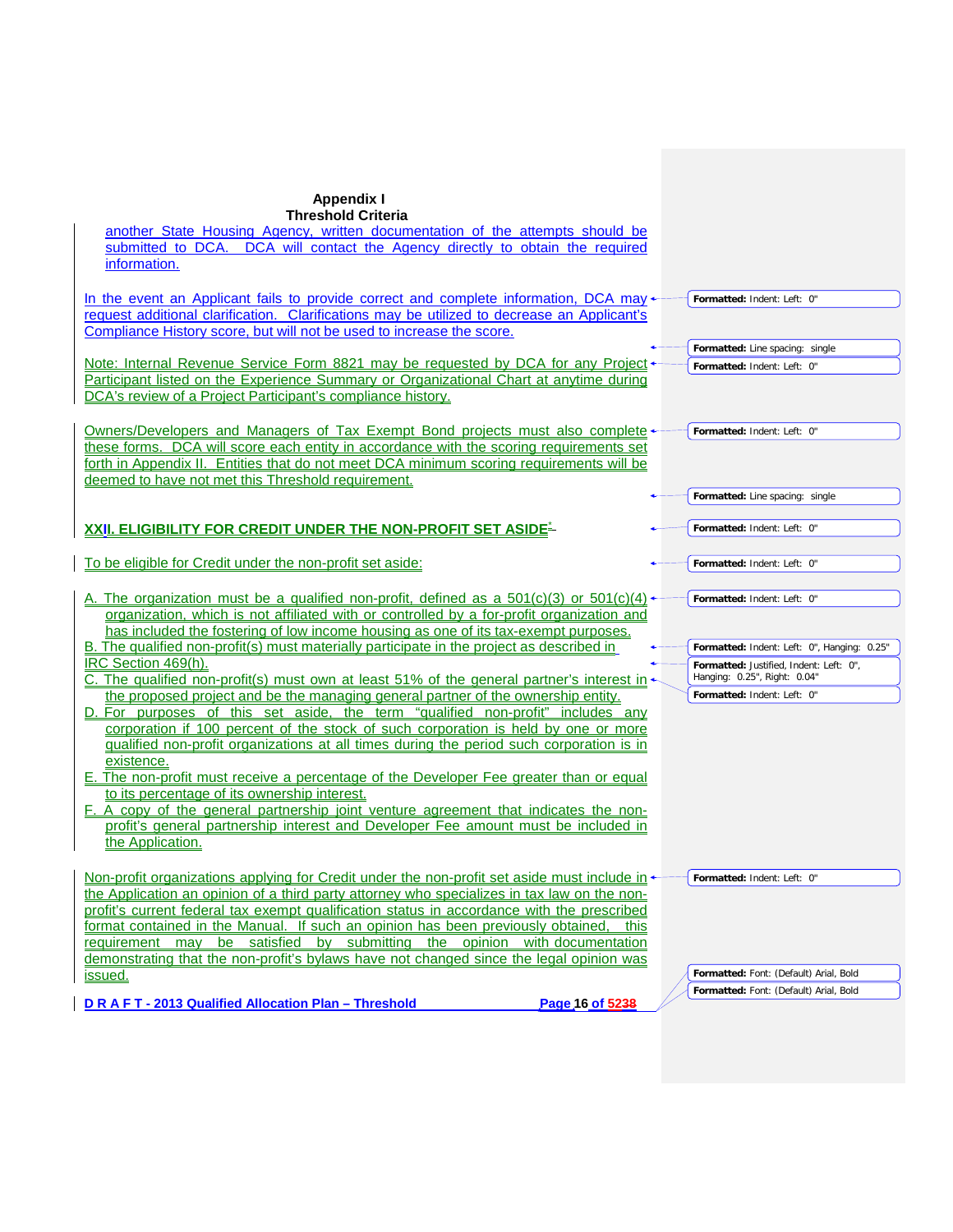# **Appendix I**

| Threshold Criteria                                                                                                                                                                                                                                                                                                                                                                                                                                                                                                                                                                                                                                                                                                                                                                                                                                                                                                                                                                                                                                                                                                                                                                                                                                                                                                                                                                                                                                        |                                                                      |
|-----------------------------------------------------------------------------------------------------------------------------------------------------------------------------------------------------------------------------------------------------------------------------------------------------------------------------------------------------------------------------------------------------------------------------------------------------------------------------------------------------------------------------------------------------------------------------------------------------------------------------------------------------------------------------------------------------------------------------------------------------------------------------------------------------------------------------------------------------------------------------------------------------------------------------------------------------------------------------------------------------------------------------------------------------------------------------------------------------------------------------------------------------------------------------------------------------------------------------------------------------------------------------------------------------------------------------------------------------------------------------------------------------------------------------------------------------------|----------------------------------------------------------------------|
| For Scattered Site projects, the eligibility for Non-profit Set aside requirements must be<br>met by the project as a whole.                                                                                                                                                                                                                                                                                                                                                                                                                                                                                                                                                                                                                                                                                                                                                                                                                                                                                                                                                                                                                                                                                                                                                                                                                                                                                                                              |                                                                      |
| <b>XXIII. ELIGIBILITY FOR CREDIT UNDER THE PRESERVATION SET ASIDE</b>                                                                                                                                                                                                                                                                                                                                                                                                                                                                                                                                                                                                                                                                                                                                                                                                                                                                                                                                                                                                                                                                                                                                                                                                                                                                                                                                                                                     | Formatted: Indent: Left: 0", Hanging: 0.25",<br>Line spacing: single |
|                                                                                                                                                                                                                                                                                                                                                                                                                                                                                                                                                                                                                                                                                                                                                                                                                                                                                                                                                                                                                                                                                                                                                                                                                                                                                                                                                                                                                                                           | Formatted: Indent: Left: 0"                                          |
| A. <b>Eligible</b> . The following existing affordable housing projects are eligible for inclusion<br>in this set aside:                                                                                                                                                                                                                                                                                                                                                                                                                                                                                                                                                                                                                                                                                                                                                                                                                                                                                                                                                                                                                                                                                                                                                                                                                                                                                                                                  | Formatted: Indent: Left: 0"                                          |
| 1. A project that has DCA HOME and has met the statutory period of affordability or will<br>meet the statutory period of affordability by December 31, 20132.<br>2. An existing tax credit property which has met or will meet the 15-year Compliance<br>Period prior to the earlier of the date of acquisition by the new development owner or<br>the end of the year of the carryover allocation.<br>3. Projects under development by a local public housing authority using replacement<br>housing factor (RHF) funds or a loan secured by the assets and/or capital funds of the<br>PHA as the primary source of financing.<br>4. Projects that have a project-based Section 8 contract but are eligible to opt out of that<br>contract with a one-year notice to tenants. To be eligible to opt out, the Contract must<br>be out of its original term and in a renewal period of 5 years or less.<br>5. Existing HUD 236 projects. The Interest Reduction Payment (IRP) must be decoupled<br>from the Section 236 agreement if housing credits are awarded (exceptions permitted<br>on case-by-case basis). The affordability requirements of the Section 236 agreement<br>must also be maintained for the property.<br>6. Any other affordable non-public housing project that has existing funding from HUD is<br>severely deteriorated and has been designated by HUD as a preservation project that<br>is in danger of losing its affordability. | Formatted: Indent: Left: 0"                                          |
| 7. Existing U.S. Department of Agriculture, Rural Development (RD) projects with Section<br>515 financing and project based rental assistance for at least fifty percent (50%) of the<br>units.                                                                                                                                                                                                                                                                                                                                                                                                                                                                                                                                                                                                                                                                                                                                                                                                                                                                                                                                                                                                                                                                                                                                                                                                                                                           | Formatted: Font: Not Bold                                            |
| <b>B.</b> <i>Ineligible</i> . DCA may determine that projects are lneligible for the set aside.<br>Examples include, but are not limited to, the following:                                                                                                                                                                                                                                                                                                                                                                                                                                                                                                                                                                                                                                                                                                                                                                                                                                                                                                                                                                                                                                                                                                                                                                                                                                                                                               | Formatted: Indent: Left: 0"                                          |
| 1. Outstanding or uncured major non-compliance issues<br>2. Functional obsolescence<br>3. Development will cause a 10% increase or greater in rents                                                                                                                                                                                                                                                                                                                                                                                                                                                                                                                                                                                                                                                                                                                                                                                                                                                                                                                                                                                                                                                                                                                                                                                                                                                                                                       | Formatted: Indent: Left: 0", Hanging: 0.25"                          |
| 4. Property is in substantially good condition and does not need immediate +<br>recapitalization<br>5. Poor condition of the property is the result of the willful deferral of maintenance by the<br>owner                                                                                                                                                                                                                                                                                                                                                                                                                                                                                                                                                                                                                                                                                                                                                                                                                                                                                                                                                                                                                                                                                                                                                                                                                                                | Formatted: Indent: Left: 0"                                          |
| 6. Development will result in a loss of low-income units                                                                                                                                                                                                                                                                                                                                                                                                                                                                                                                                                                                                                                                                                                                                                                                                                                                                                                                                                                                                                                                                                                                                                                                                                                                                                                                                                                                                  | Formatted: Indent: Left: 0", Hanging: 0.25"                          |
| 7. Units are not at risk of losing affordability if converted to market units<br>8. Primary purpose is to subsidize an ownership transfer                                                                                                                                                                                                                                                                                                                                                                                                                                                                                                                                                                                                                                                                                                                                                                                                                                                                                                                                                                                                                                                                                                                                                                                                                                                                                                                 | Formatted: Indent: Left: 0", Hanging: 0.25",<br>Line spacing: single |
|                                                                                                                                                                                                                                                                                                                                                                                                                                                                                                                                                                                                                                                                                                                                                                                                                                                                                                                                                                                                                                                                                                                                                                                                                                                                                                                                                                                                                                                           | Formatted: Font: (Default) Arial, Bold                               |
|                                                                                                                                                                                                                                                                                                                                                                                                                                                                                                                                                                                                                                                                                                                                                                                                                                                                                                                                                                                                                                                                                                                                                                                                                                                                                                                                                                                                                                                           | Formatted: Font: (Default) Arial, Bold                               |
| Page 17 of 5238<br>DRAFT-2013 Qualified Allocation Plan - Threshold                                                                                                                                                                                                                                                                                                                                                                                                                                                                                                                                                                                                                                                                                                                                                                                                                                                                                                                                                                                                                                                                                                                                                                                                                                                                                                                                                                                       |                                                                      |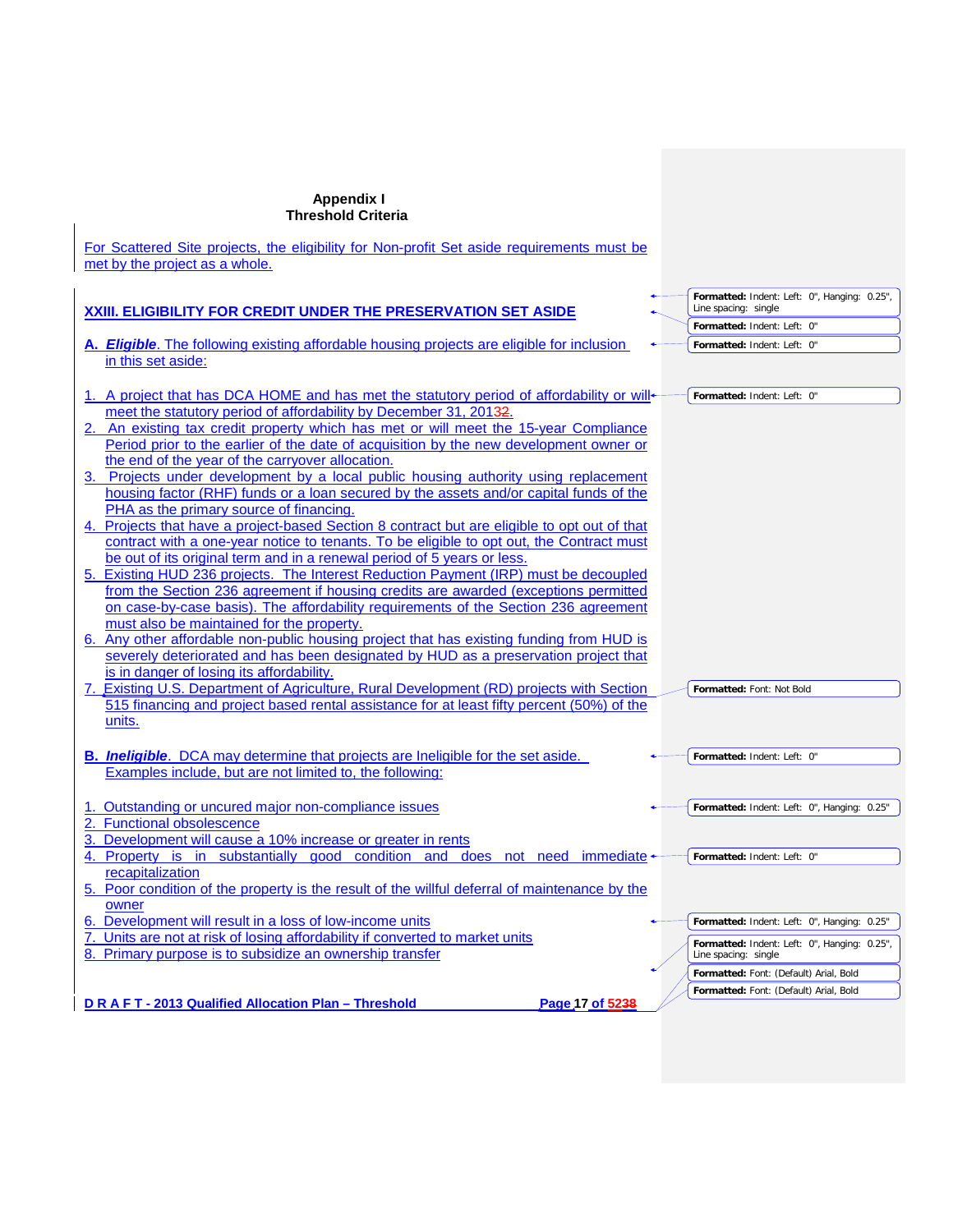| <b>Appendix I</b><br><b>Threshold Criteria</b><br>XXIV. ELIGIBILITY FOR HOME LOANS UNDER THE CHDO SET ASIDE                                                                                                                                                                                                                                                                                                                                                                                                                                                                                                                                                                                                                                                                                                                                                                                                                                                                                                                                                                                                                                       | Formatted: Indent: Left: 0"                                                      |
|---------------------------------------------------------------------------------------------------------------------------------------------------------------------------------------------------------------------------------------------------------------------------------------------------------------------------------------------------------------------------------------------------------------------------------------------------------------------------------------------------------------------------------------------------------------------------------------------------------------------------------------------------------------------------------------------------------------------------------------------------------------------------------------------------------------------------------------------------------------------------------------------------------------------------------------------------------------------------------------------------------------------------------------------------------------------------------------------------------------------------------------------------|----------------------------------------------------------------------------------|
| All non-profits that received an initial HOME commitment as a CHDO and are being<br>considered under the CHDO set aside are required to submit a copy of the State CHDO<br>pre-qualification/renewal letter in the Application. The CHDO must be either the sole<br>general partner of the ownership entity or the managing general partner of the<br>ownership entity. The CHDO must also exercise effective control of the project. In the<br>event the CHDO is a general partner with a for-profit or non-profit general partner, the<br>CHDO must own at least 51% of the general partnership interest. The CHDO (or a wholly<br>owned or controlled affiliate) must receive a percentage of the Developer Fee greater<br>than or equal to the percentage of ownership interest. All DCA communication with the<br>ownership entity will be with the CHDO managing general partner. A copy of the general<br>partnership/joint venture agreement indicating the CHDO's general partnership interest<br>and its share (or the share of the wholly owned and controlled affiliate) of the Developer<br>Fee must be included in the Application. | Formatted: Indent: Left: 0"                                                      |
| For Scattered Site projects, the eligibility for HOME CHDO set aside requirements must +<br>be met by the project as a whole.                                                                                                                                                                                                                                                                                                                                                                                                                                                                                                                                                                                                                                                                                                                                                                                                                                                                                                                                                                                                                     | Formatted: Indent: Left: 0"                                                      |
| <b>XXV. ADDITIONAL HUD REQUIREMENTS*</b>                                                                                                                                                                                                                                                                                                                                                                                                                                                                                                                                                                                                                                                                                                                                                                                                                                                                                                                                                                                                                                                                                                          | Formatted: Indent: Left: 0"                                                      |
| Projects which list HUD funds (HOME, 221 D (3) or D (4), HOPE VI, etc) as a source of +<br>construction and/or permanent financing, including PBRA, must meet additional Site and<br>Neighborhood Standards (24 CFR §92.202 and 24 CFR §983.6) and Environmental<br>Requirements as mandated by the HOME regulations. These requirements must be met<br>in accordance with instructions set forth in the HOME Manual and Environmental Manual.<br>However, applicants who have established agreements with HUD regarding different<br>standards of review for site and neighborhood must meet those established standards. A<br>copy of all documents relating to the different standards of review must be included with<br>the application.                                                                                                                                                                                                                                                                                                                                                                                                     | Formatted: Indent: Left: 0"                                                      |
| The December 16, 2011 published proposed changes to the HOME Rule are anticipated<br>to become effective prior to the start of 2013. If approval is delayed, DCA reserves the<br>right to make necessary changes to HOME related QAP provisions in light of the impact<br>of those changes.                                                                                                                                                                                                                                                                                                                                                                                                                                                                                                                                                                                                                                                                                                                                                                                                                                                       |                                                                                  |
| For Scattered Site projects, each non-contiguous parcel must meet the additional<br><b>HOME</b> requirements.                                                                                                                                                                                                                                                                                                                                                                                                                                                                                                                                                                                                                                                                                                                                                                                                                                                                                                                                                                                                                                     | Formatted: Indent: Left: 0"                                                      |
| <b>XXVI. REQUIRED LEGAL OPINIONS</b>                                                                                                                                                                                                                                                                                                                                                                                                                                                                                                                                                                                                                                                                                                                                                                                                                                                                                                                                                                                                                                                                                                              |                                                                                  |
| A. A legal opinion regarding the acquisition Credit eligibility is required for projects<br>involving acquisition and rehabilitation. If the project previously received Credits, the<br>legal opinion should include sufficient documentation for DCA to confirm that the<br>compliance period has ended.<br>DRAFT-2013 Qualified Allocation Plan - Threshold<br>Page 18 of 5238                                                                                                                                                                                                                                                                                                                                                                                                                                                                                                                                                                                                                                                                                                                                                                 | Formatted: Font: (Default) Arial, Bold<br>Formatted: Font: (Default) Arial, Bold |
|                                                                                                                                                                                                                                                                                                                                                                                                                                                                                                                                                                                                                                                                                                                                                                                                                                                                                                                                                                                                                                                                                                                                                   |                                                                                  |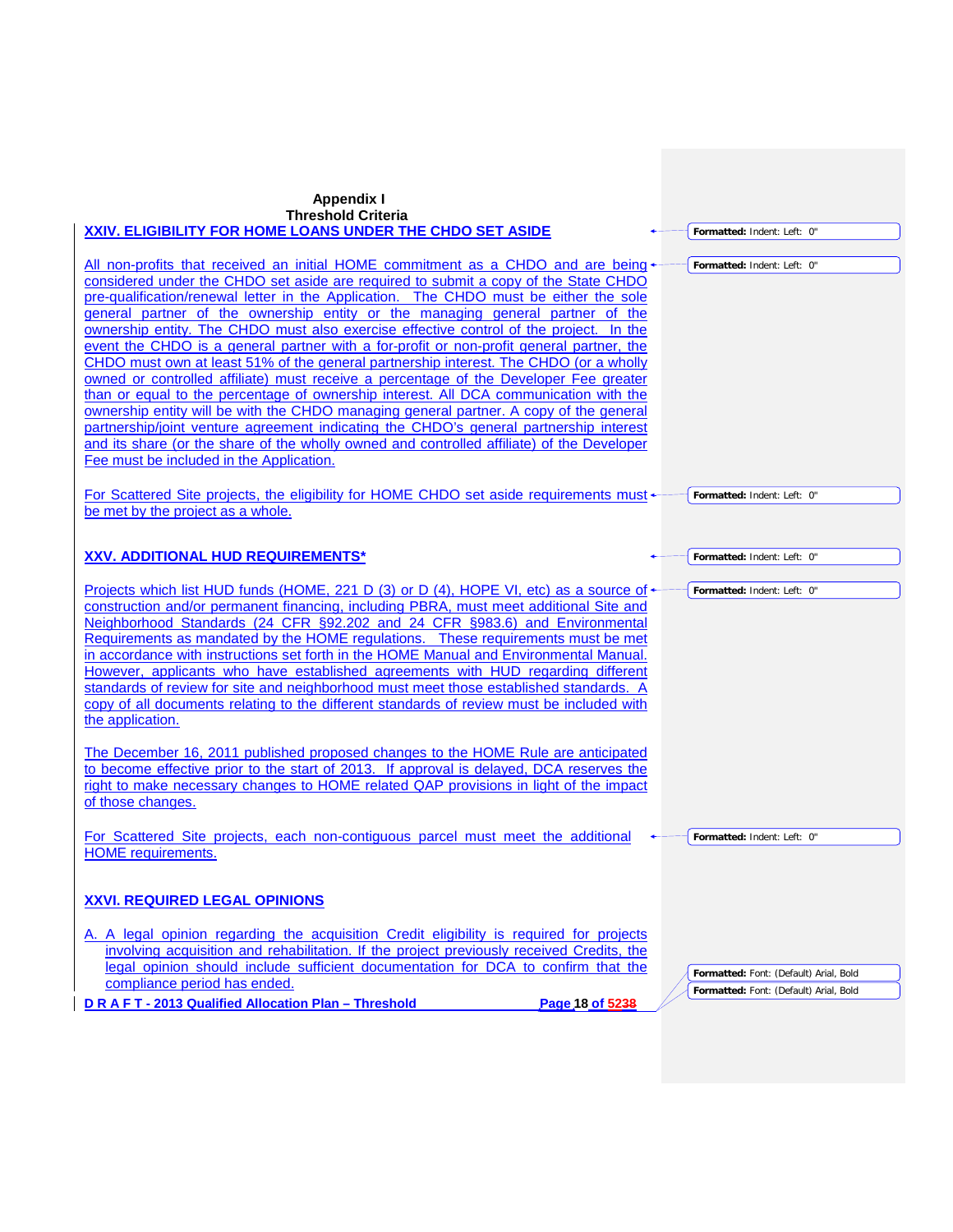# **Appendix I**

**Threshold Criteria**

B. A legal opinion regarding Credit eligibility is required for projects operated as assisted living facilities.

**D R A F T - 2013 Qualified Allocation Plan – Threshold Page 19 of 5238**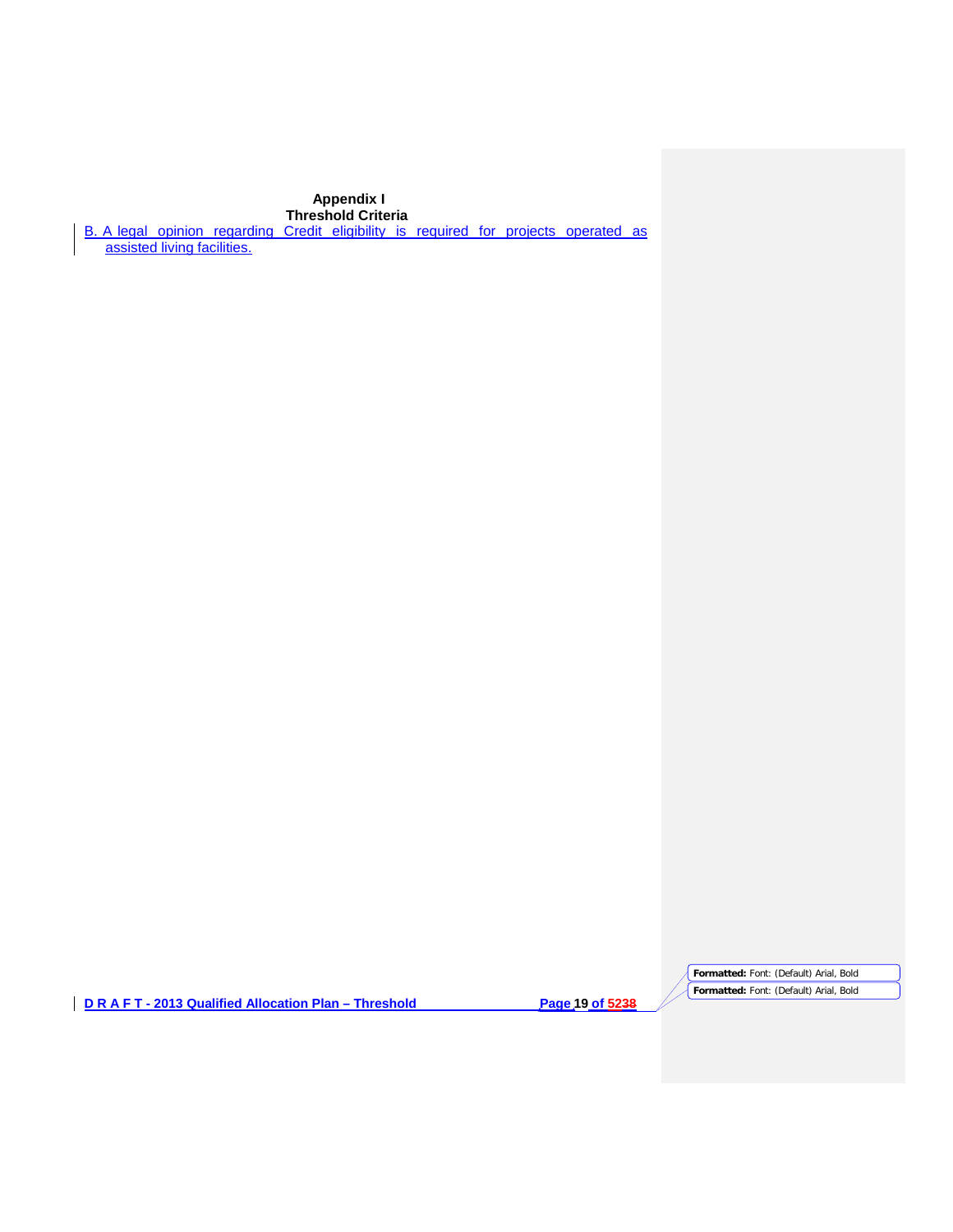|              | Appendix I                                                                                                                                                                 |                                                                                                        |
|--------------|----------------------------------------------------------------------------------------------------------------------------------------------------------------------------|--------------------------------------------------------------------------------------------------------|
|              | <b>Threshold Criteria</b>                                                                                                                                                  |                                                                                                        |
|              | D. Management Company's Experience                                                                                                                                         | Formatted: Space Before: 0 pt, Line spacing:<br>single                                                 |
|              |                                                                                                                                                                            | Formatted: Not Expanded by / Condensed by                                                              |
|              | A proposed property management company can meet this Threshold criterion by<br>demonstrating successful property management experience as follows.                         | Formatted: Indent: Left: 0", Space Before: 0                                                           |
|              |                                                                                                                                                                            | Formatted: Space Before: 0 pt, Line spacing:<br>single                                                 |
|              | The proposed property management company must demonstrate prior experience in the                                                                                          | Formatted: Indent: Left: 0"                                                                            |
|              | management of at least four (4) Tax Credit multifamily rental housing projects of similar<br>size (number of dwelling units) to the proposed project.                      | Formatted: Space Before: 0 pt, Line spacing:<br>single                                                 |
| $\Theta$     | To be considered, the management company's experience with a project must                                                                                                  | Formatted: Not Expanded by / Condensed by                                                              |
|              | extend for at least two (2) years and include project lease up experience and stabilization                                                                                | Formatted: Indent: Left: -0.25"                                                                        |
|              | (90% occupancy within one year of placed in service date).                                                                                                                 | Formatted: Not Expanded by / Condensed by                                                              |
| $\Theta$     | Only property management experience that occurred subsequent to January 1, 2002 will<br>be considered under this criterion.                                                |                                                                                                        |
| ₫            | This Management Experience requirement may be met only through the experience of the                                                                                       | Formatted: Not Expanded by / Condensed by                                                              |
|              | Management Company or through the experience of its principal(s).                                                                                                          |                                                                                                        |
| $\mathbf{e}$ | Management companies must maintain a regional office located in GA or one of the                                                                                           | Formatted: Not Expanded by / Condensed by                                                              |
|              | contiguous states to GA.                                                                                                                                                   | Formatted: Space Before: 0 pt, Line spacing:<br>single                                                 |
|              | <b>COMPLIANCE. COMPLIANCE HISTORY SUMMARY</b>                                                                                                                              | Formatted: Line spacing: single                                                                        |
|              |                                                                                                                                                                            | Formatted: Not Expanded by / Condensed by                                                              |
|              | A. Documentation. The principal and entities of each General Partner, Developer,                                                                                           | Formatted: Indent: Left: 0", Space Before: 0<br>pt, Line spacing: single                               |
|              | Management Company and Project consultant (used to meet DCA experience                                                                                                     | Formatted: Space Before: 0 pt, Line spacing:                                                           |
|              | requirements) must submit a complete and correct DCA Performance Workbook.<br>required in the electronic core application. Each Compliance History Summary (CHS)           | single                                                                                                 |
|              | form must list all projects in which an entity or principal has participated in the                                                                                        | Formatted: Not Expanded by / Condensed by                                                              |
|              | ewnership, development or management in the State of Georgia and in any other state.<br>Compliance audit detail should be completed for only the last three years.         | Formatted: Indent: Left: 0", Space Before: 0<br>pt, Don't adjust space between Latin and Asian<br>text |
|              |                                                                                                                                                                            | Formatted: Not Expanded by / Condensed by                                                              |
|              | <b>B. Additional Documentation.</b> In addition, the following documentation must be<br>included in the application as detailed in the Performance Workbook:               | Formatted: Space Before: 0 pt, Line spacing:<br>single                                                 |
|              |                                                                                                                                                                            | Formatted: Indent: Left: 0"                                                                            |
|              | 1. Completed Compliance Questionnaire for each General Partner, Developer, Management +                                                                                    | Formatted: Space Before: 0 pt, Line spacing:<br>single                                                 |
|              | <b>Company and Project Consultant.</b>                                                                                                                                     | Formatted: Not Expanded by / Condensed by                                                              |
|              | 2. Organizational Chart                                                                                                                                                    | Formatted: Indent: Left: -0.25"                                                                        |
| β.           | DCA Compliance history form executed by other State Housing Agencies pursuant to<br>DCA instructions. In the event an Owner is unable to obtain documentation from another | Formatted: Not Expanded by / Condensed by                                                              |
|              |                                                                                                                                                                            | Formatted: Not Expanded by / Condensed by                                                              |
|              | State Housing Agency, written documentation of the attempts should be submitted to<br>DCA. DCA will contact the Agency directly to obtain the required information.        |                                                                                                        |
|              |                                                                                                                                                                            | Formatted: Space Before: 0 pt, Line spacing:                                                           |
|              | event an Applicant fails to provide correct and complete information, DCA may                                                                                              | single                                                                                                 |
|              | uest additional clarification. Clarifications may be utilized to decrease an                                                                                               | Formatted: Indent: Left: 0"                                                                            |
|              | Compliance History score, but will not be used to increase the score.                                                                                                      |                                                                                                        |
|              |                                                                                                                                                                            |                                                                                                        |
|              |                                                                                                                                                                            | Formatted: Font: (Default) Arial, Bold                                                                 |
|              |                                                                                                                                                                            | Formatted: Font: (Default) Arial, Bold                                                                 |
|              | D R A F T - 2013 Qualified Allocation Plan - Threshold<br>Page 20 of 5238                                                                                                  |                                                                                                        |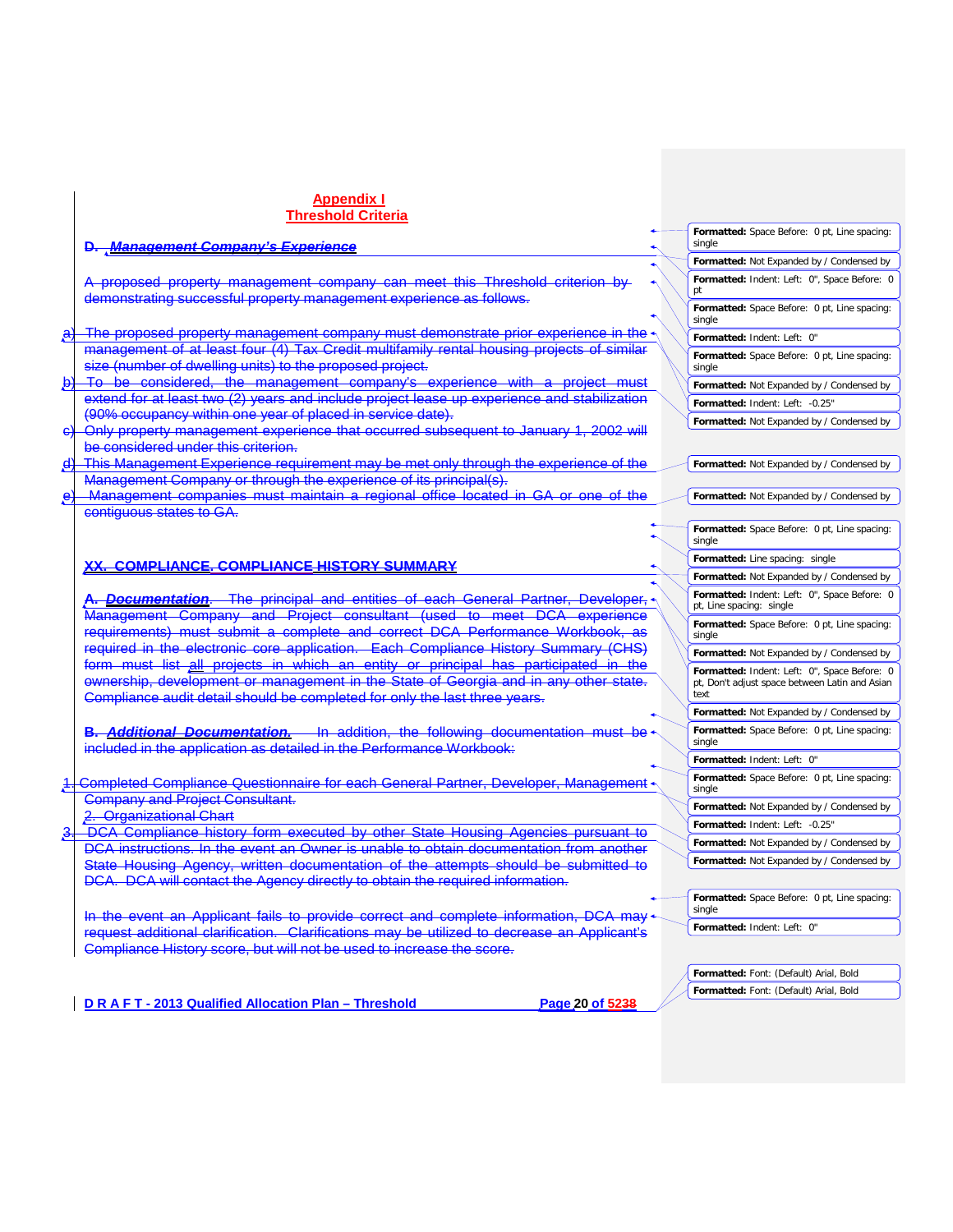Note: Internal Revenue Service Form 8821 may be requested by DCA for any Project<br>Participant listed on the Experience Summary or Organizational Chart at anytime during Participant listed on the Experience Summary or Organizational Chart DCA's review of a Project Participant's compliance history.

Owners/Developers and Managers of Tax Exempt Bond projects must also complete these forms. DCA will score each entity in accordance with the scoring requirements Appendix II. Entities that do not meet DCA minimum scoring requirements will be deemed to have not met this Threshold requirement.

# **XXI. ELIGIBILITY FOR CREDIT UNDER THE NON-PROFIT SET ASIDE**\*

To be eligible for Credit under the non-profit set aside:

The organization must be a qualified non-profit, defined as a  $504(e)(3)$  or organization, which is not affiliated with or controlled by a for-profit organization and has ided the fostering of low income housing as one of its tax-exempt The qualified non-profit(s) must materially participate in the project as described in IRC Section 469(h).

C. The qualified non-profit(s) must own at least 51% of the general partner's interest in the proposed project and be the managing general partner of the ownership entity.

D. For purposes of this set aside, the term "qualified non-profit" includes any corporation if 100 percent of the stock of such corporation is held by one or more qualified non-profit organizations at all times during the period such corporation is in existence.  $E$ . The non-profit must receive a percentage of the Developer Fee greater than or equal to its

percentage of its ownership interest. F. A copy of the general partnership joint venture agreement that indicates the non- profit's interest and Developer Fee amount must be included in Application.

Non-profit organizations applying for Credit under the Application an opinion of a third party attorney who profit's current federal tax exempt qualification status in accordance with the pres<br>fermat contained in the Manual. If such an opinion has been previously ebtained format contained in the Manual. If such an opinion<br>requirement may be satisfied by submitting requirement may be satisfied by submitting the opinion with documentation demonstrating that the non-profit's bylaws have not changed since the legal opinion was issued.

For Scattered Site projects, the eligibility for Non-profit Set aside requirements must be met by the project as a whole.

| <b>Formatted:</b> Space Before: 0 pt. Line spacing: |  |
|-----------------------------------------------------|--|
| single                                              |  |
| Formatted: Indent: Left: 0", Space Before: 0        |  |

**Formatted:** Justified, Right: 0.04", Space Before: 0 pt, Line spacing: single

pt

|        | <b>Formatted:</b> Not Expanded by / Condensed by    |
|--------|-----------------------------------------------------|
| single | <b>Formatted:</b> Space Before: 0 pt, Line spacing: |
|        | <b>Formatted:</b> Line spacing: single              |
| single | Formatted: Indent: Left: 0", Line spacing:          |
|        | Formatted: Not Expanded by / Condensed by           |
| single | <b>Formatted:</b> Space Before: 0 pt, Line spacing: |
|        | Formatted: Not Expanded by / Condensed by           |
| pt     | Formatted: Indent: Left: 0", Space Before: 0        |
| single | <b>Formatted:</b> Space Before: 0 pt, Line spacing: |
|        | <b>Formatted:</b> Not Expanded by / Condensed by    |
|        | Formatted: Indent: Left: -0.25"                     |
|        | Formatted: Not Expanded by / Condensed by           |

**Formatted:** Not Expanded by / Condensed by

**Formatted:** Space Before: 0 pt, Line spacing: single **Formatted:** Indent: Left: 0"

**Formatted:** Space Before: 0 pt, Line spacing: single

**Formatted:** Indent: Left: 0"

**Formatted:** Font: (Default) Arial, Bold **Formatted:** Font: (Default) Arial, Bold

**D R A F T - 2013 Qualified Allocation Plan – Threshold Page 21 of 5238**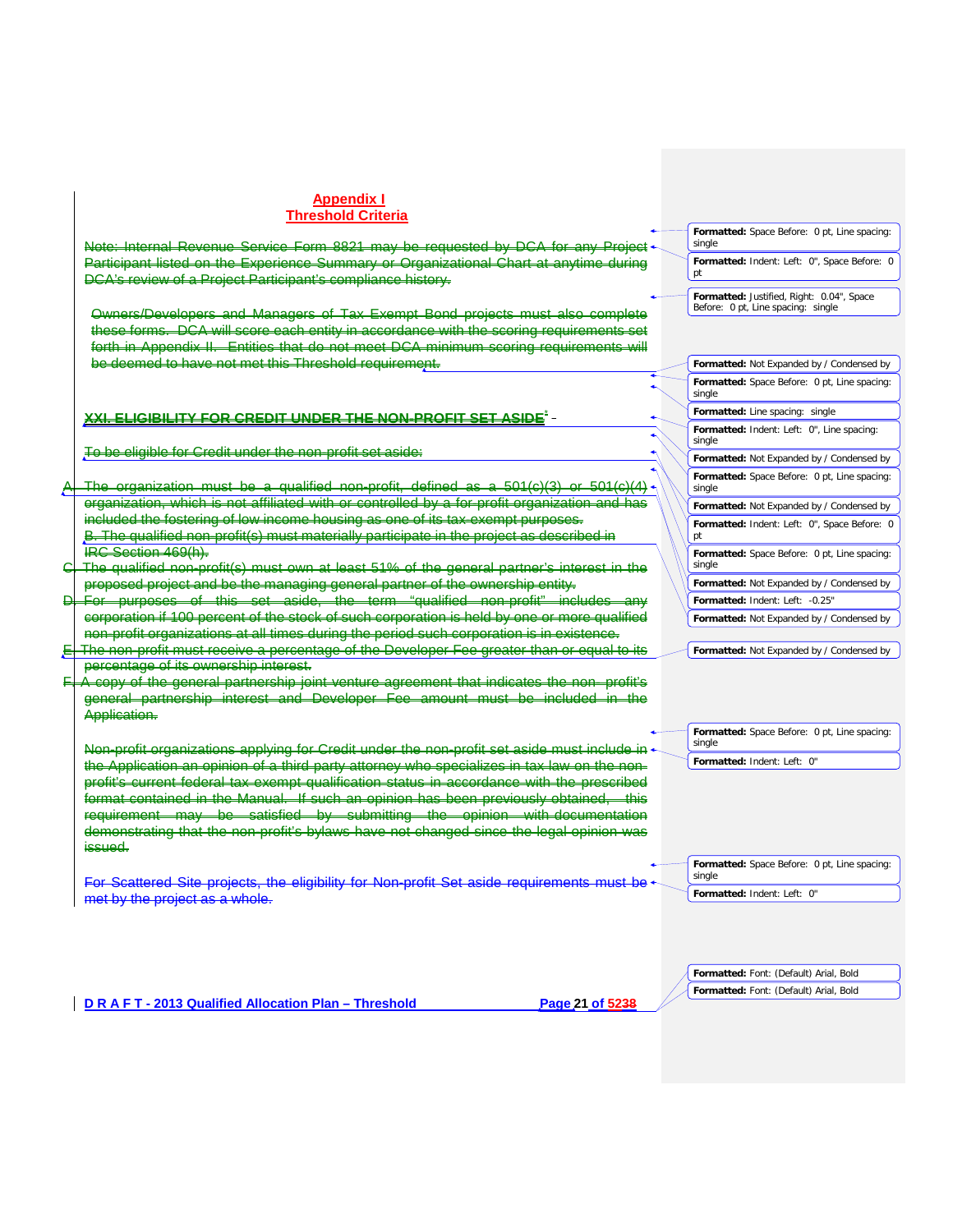| <u>XXII. ELIGIBILITY FOR CREDIT UNDER THE PRESERVATION SET ASIDE</u>                                                                                          | Formatted: Space Before: 0 pt, Line spacing:<br>single |
|---------------------------------------------------------------------------------------------------------------------------------------------------------------|--------------------------------------------------------|
|                                                                                                                                                               | Formatted: Not Expanded by / Condensed by              |
| Eligible. The following existing affordable housing projects are eligible for inclusion                                                                       | Formatted: Not Expanded by / Condensed by              |
| in this set aside:                                                                                                                                            | Formatted: Space Before: 0 pt                          |
|                                                                                                                                                               | Formatted: Space Before: 0 pt, Line spacing:<br>single |
| 1. A project that has DCA HOME and has met the statutory period of affordability or-<br>will meet the statutory period of affordability by December 31, 2012. | Formatted: Not Expanded by / Condensed by              |
| An existing tax credit property which has met or will meet the 15-year Compliance +                                                                           | Formatted: Indent: Left: 0.06", Hanging:               |
| Period prior to the earlier of the date of acquisition by the new development owner or                                                                        | 0.25", No bullets or numbering                         |
| the end of the year of the carryover allocation.                                                                                                              | Formatted: Not Expanded by / Condensed by              |
| 2.3. Projects under development by a local public housing authority using replacement                                                                         | Formatted: Indent: Left: 0.06"                         |
| housing factor (RHF) funds or a loan secured by the assets and/or capital funds of                                                                            | Formatted: Not Expanded by / Condensed by              |
| the PHA as the primary source of financing.                                                                                                                   |                                                        |
| <b>Projects that have a project-based Section 8 contract but are eligible to opt out of</b>                                                                   | Formatted: Not Expanded by / Condensed by              |
| that contract with a one-year notice to tenants. To be eligible to opt out, the Contract                                                                      | Formatted: Not Expanded by / Condensed by              |
| must be out of its original term and in a renewal period of 5 years or less.                                                                                  | Formatted: Not Expanded by / Condensed by              |
| Existing HUD, 236 projects. The Interest Reduction, Payment (IRP) must be<br><del>4.5.</del>                                                                  | Formatted: Not Expanded by / Condensed by              |
| decoupled from the Section 236 agreement if housing credits are awarded                                                                                       |                                                        |
| (exceptions permitted on case-by-case basis). The affordability requirements of the<br>Section 236 agreement must also be maintained for the property.        | Formatted: Not Expanded by / Condensed by              |
| Any other affordable non-public housing project that has existing funding from                                                                                | Formatted: Not Expanded by / Condensed by              |
| <del>HUD.HUD is severely deteriorated and has been designated by HUD as a</del>                                                                               | Formatted                                              |
| preservation project that is in danger of losing its affordability.                                                                                           | Formatted: Font: Not Bold                              |
| <u>Existing U.S. Department of Agriculture, Rural Development (RD) projects</u>                                                                               | Formatted                                              |
| <u>with Section 515 financing and project based rental assistance for at least fifty</u>                                                                      | Formatted: Not Expanded by / Condensed by              |
| percent (50%) of the units.                                                                                                                                   | Formatted: Not Expanded by / Condensed by              |
|                                                                                                                                                               | Formatted                                              |
|                                                                                                                                                               | Formatted: Not Expanded by / Condensed by              |
|                                                                                                                                                               | Formatted: Not Expanded by / Condensed by              |
| <b>B.</b> Incligible. DCA may determine in its sole discretion that projects are Incligible for                                                               | Formatted: Not Expanded by / Condensed by              |
| the set aside. Examples include, but are not limited to, for the following:                                                                                   | Formatted: Not Expanded by / Condensed by              |
|                                                                                                                                                               | Formatted: Not Expanded by / Condensed by              |
| Outstanding or uncured major non-compliance issues                                                                                                            | Formatted: Not Expanded by / Condensed by              |
| <b>Functional obsolescence</b>                                                                                                                                | Formatted: Not Expanded by / Condensed by              |
| Rehabilitation Development will cause a 10% increase or greater in rents                                                                                      | Formatted: Line spacing: single                        |
| <b>Property is in substantially good condition</b><br>immediate<br>and does<br>need<br>-not                                                                   | Formatted: Not Expanded by / Condensed by              |
| recapitalization                                                                                                                                              | Formatted: Not Expanded by / Condensed by              |
| Poor condition of the property is the result of the willful deferral of maintenance by the<br><b>OWNEF</b>                                                    | Formatted: Not Expanded by / Condensed by              |
| Rehabilitation Development will result in a loss of low-income units                                                                                          | Formatted: Line spacing: single                        |
| Units are not at risk of losing affordability if converted to market units                                                                                    | Formatted                                              |
| <u>8.  Primary purpose is to subsidize an ownership transfer</u>                                                                                              | Formatted: Line spacing: single                        |
|                                                                                                                                                               | Formatted: Not Expanded by / Condensed by              |
|                                                                                                                                                               | Formatted                                              |
| <u>XXIII. ELIGIBILITY FOR HOME LOANS UNDER THE CHDO SET ASIDE</u>                                                                                             | Formatted: Font: (Default) Arial, Bold                 |
|                                                                                                                                                               | Formatted: Font: (Default) Arial, Bold                 |
|                                                                                                                                                               |                                                        |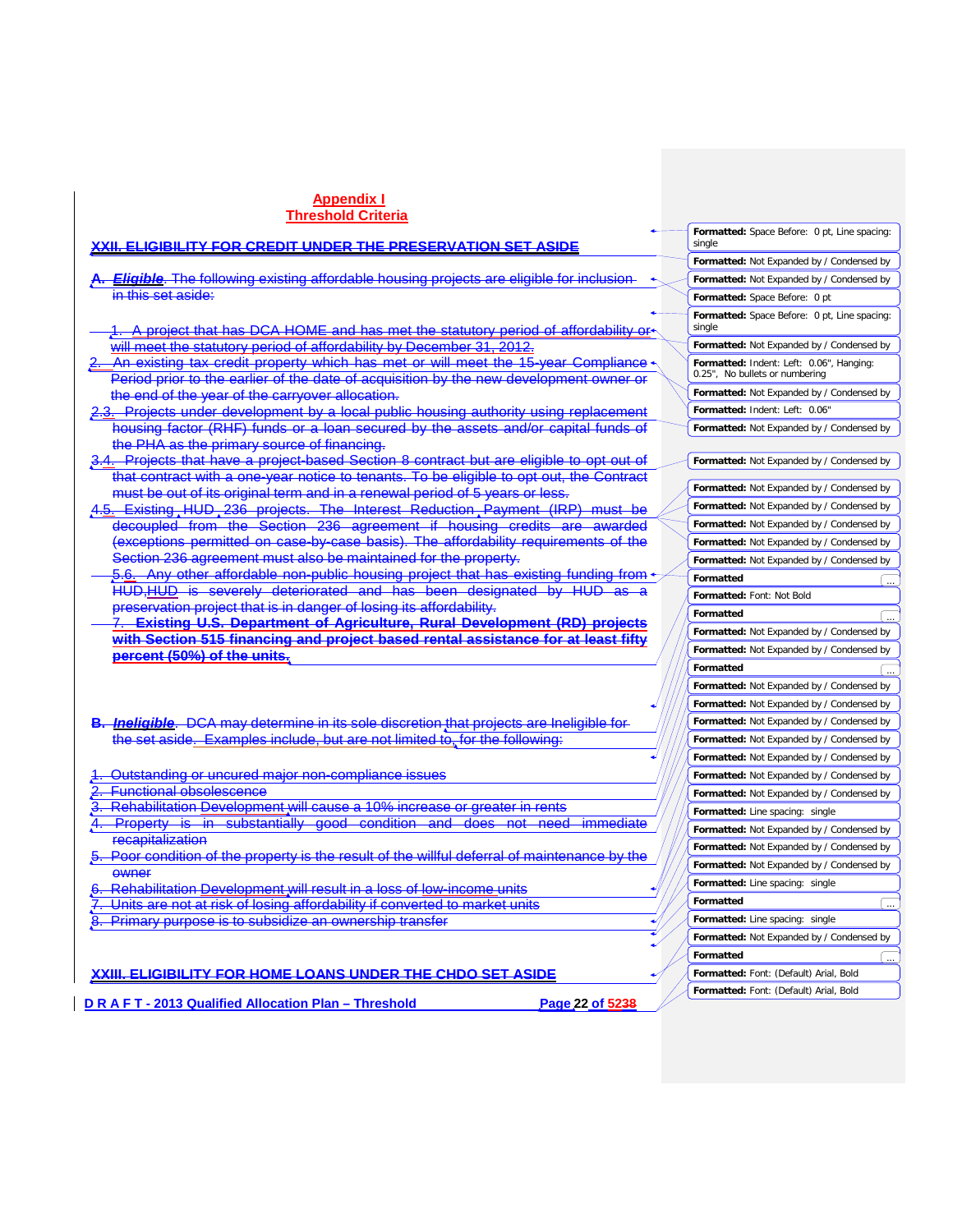All non-profits that received an initial HOME commitment as a CHDO and are being considered under the CHDO set aside are required to submit a copy of the State CHDO pre-qualification/renewal letter in the Application. The CHDO must be either the sole general partner of the ownership entity or the managing general partner of the ownership entity. The CHDO must also exercise effective control of the project. In the event the CHDO is a general partner with a for-profit or non-profit general partner, the CHDO must own at least 51% of the general partnership interest. The CHDO (or a

**Formatted:** Not Expanded by / Condensed by

**Formatted:** Space Before: 0 pt

**D R A F T - 2013 Qualified Allocation Plan – Threshold Page 23 of 5238**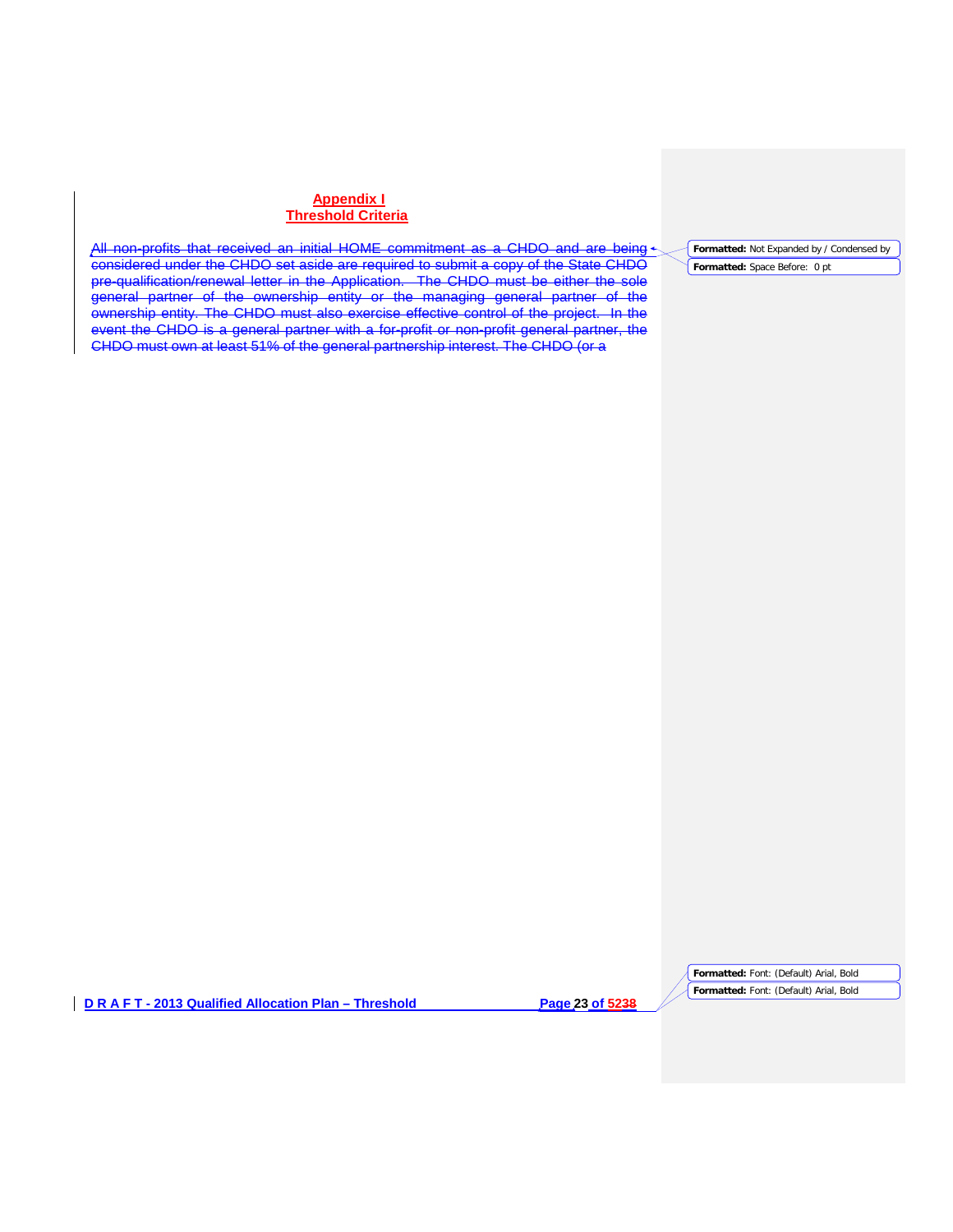wholly owned or controlled affiliate) must receive a percentage of the Developer Fee greater than or equal to the percentage of ownership interest. All DCA communication with the ownership entity will be with the CHDO managing general partner. A copy of the general partnership/joint venture agreement indicating the CHDO's general partnership interest and its share (or the share of the wholly owned and controlled affiliate) of the Developer Fee must be included in the Application.

For Scattered Site projects, the eligibility for HOME CHDO set aside requirements must be met by the project as a whole.

#### **XXIV. ADDITIONAL. ADDITIONAL HUD REQUIREMENTS\***

Projects which list HUD funds (HOME, 221 D(D (3) or D(D (4), HOPE VI, etc) as a r source of construction and/or permanent financing, including PBRA, must meet additional Site and Neighborhood Standards (24 CFR §92.202 and 24 CFR §983.6) and Environmental Requirements as mandated by the HOME regulations. These requirements must be met in accordance with instructions set forth in the HOME Manual and Environmental Manual. However, applicants who have established agreements with HUD regarding different standards of review for site and neighborhood must meet those established standards. A copy of all documents relating to the different standards of review must be included with the application.

The December 16, 2011 published proposed changes to the HOME Rule are anticipated to become effective prior to the start of 2013. If approval is delayed, DCA reserves the right to make necessary changes to HOME related QAP provisions in light of the impact of those changes.

For Scattered Site projects, each non-contiguous parcel must meet the additional HOME requirements.

# **XXV. REQUIRED LEGAL OPINIONS**

- opinion regarding the acquisition Credit eligibility is required for projects involving acquisition and rehabilitation. If the project previously received Credits, the legal opinion should include sufficient documentation for DCA to confirm that the compliance period has ended.
- B. A legal opinion regarding Credit eligibility is required for projects operated as sisted living facilities.
- **D R A F T - 2013 Qualified Allocation Plan – Threshold Page 24 of 5238** C. Non-profit organizations applying for Credit under the non-profit set aside must include in the Application an opinion of a third party attorney who specializes in tax law on the non-profit's current federal tax exempt qualification status in accordance with the prescribed format contained in the Manual. If such an opinion has been previously

**Formatted:** Space Before: 0 pt, Line spacing: single

**Formatted:** Not Expanded by / Condensed by **Formatted:** Space Before: 0 pt

**Formatted:** Space Before: 0 pt, Line spacing: single

**Formatted:** Space Before: 0 pt, Line spacing: single

**Formatted:** Line spacing: single

**Formatted:** Not Expanded by / Condensed by

**Formatted:** Not Expanded by / Condensed by

**Formatted:** Space Before: 0 pt, Line spacing: single

**Formatted:** Not Expanded by / Condensed by

**Formatted:** Space Before: 0 pt

**Formatted:** Not Expanded by / Condensed by

**Formatted:** Font: (Default) Arial, Bold **Formatted:** Font: (Default) Arial, Bold **Formatted:** Space Before: 0 pt, Line spacing: single **Formatted:** Space Before: 0 pt, Line spacing: single **Formatted:** Line spacing: single **Formatted:** Not Expanded by / Condensed by **Formatted:** Left, Indent: Left: 0", Right: 0", Line spacing: single **Formatted:** Space Before: 0 pt, Line spacing: single **Formatted:** Not Expanded by / Condensed by **Formatted:** Indent: Left: 0", Space Before: 0 pt **Formatted:** Not Expanded by / Condensed by **Formatted:** Indent: Left: 0" **Formatted:** Not Expanded by / Condensed by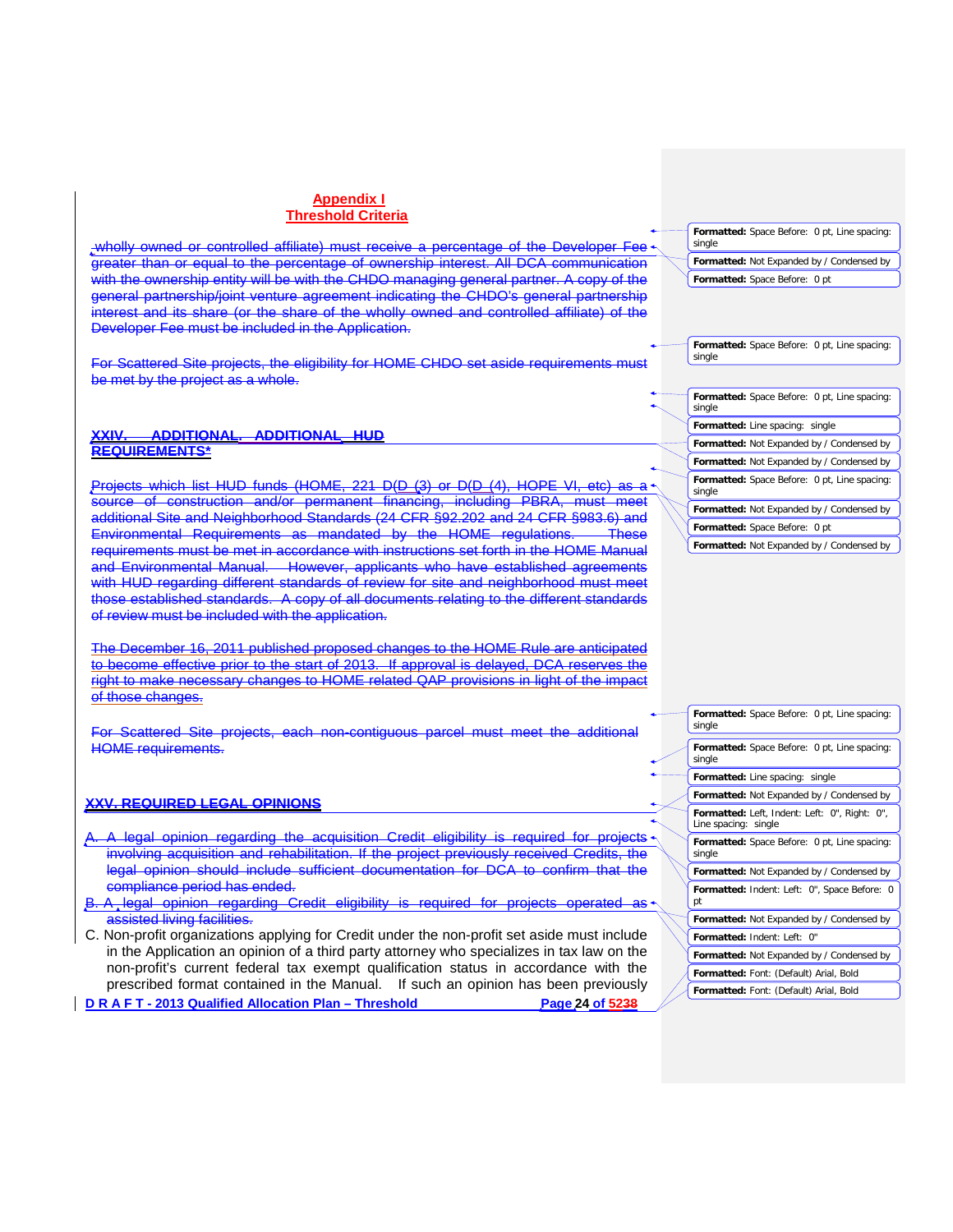| <b>Appendix I</b>                                                                                  |                                                               |
|----------------------------------------------------------------------------------------------------|---------------------------------------------------------------|
| <b>Threshold Criteria</b>                                                                          |                                                               |
| this requirement may be satisfied by<br>submitting<br>the<br>with<br>obtained.<br>opinion          |                                                               |
| documentation demonstrating that the non-profit's bylaws have not changed since the                | Formatted: Not Expanded by / Condensed by                     |
| legal opinion was issued.                                                                          |                                                               |
| D. A legal opinion is required for those projects involving scattered site developments.           | Formatted: Indent: Left: 0", Hanging: 0.25",<br>Right: -0.01" |
| The legal opinion should address the proposed site plan and must be included as part $\rightarrow$ | Formatted: Indent: Left: 0", Hanging: 0.25"                   |
| of the opinion.                                                                                    | Formatted: Not Expanded by / Condensed by                     |
|                                                                                                    | Formatted: Indent: Left: 0.25", Right: -0.01"                 |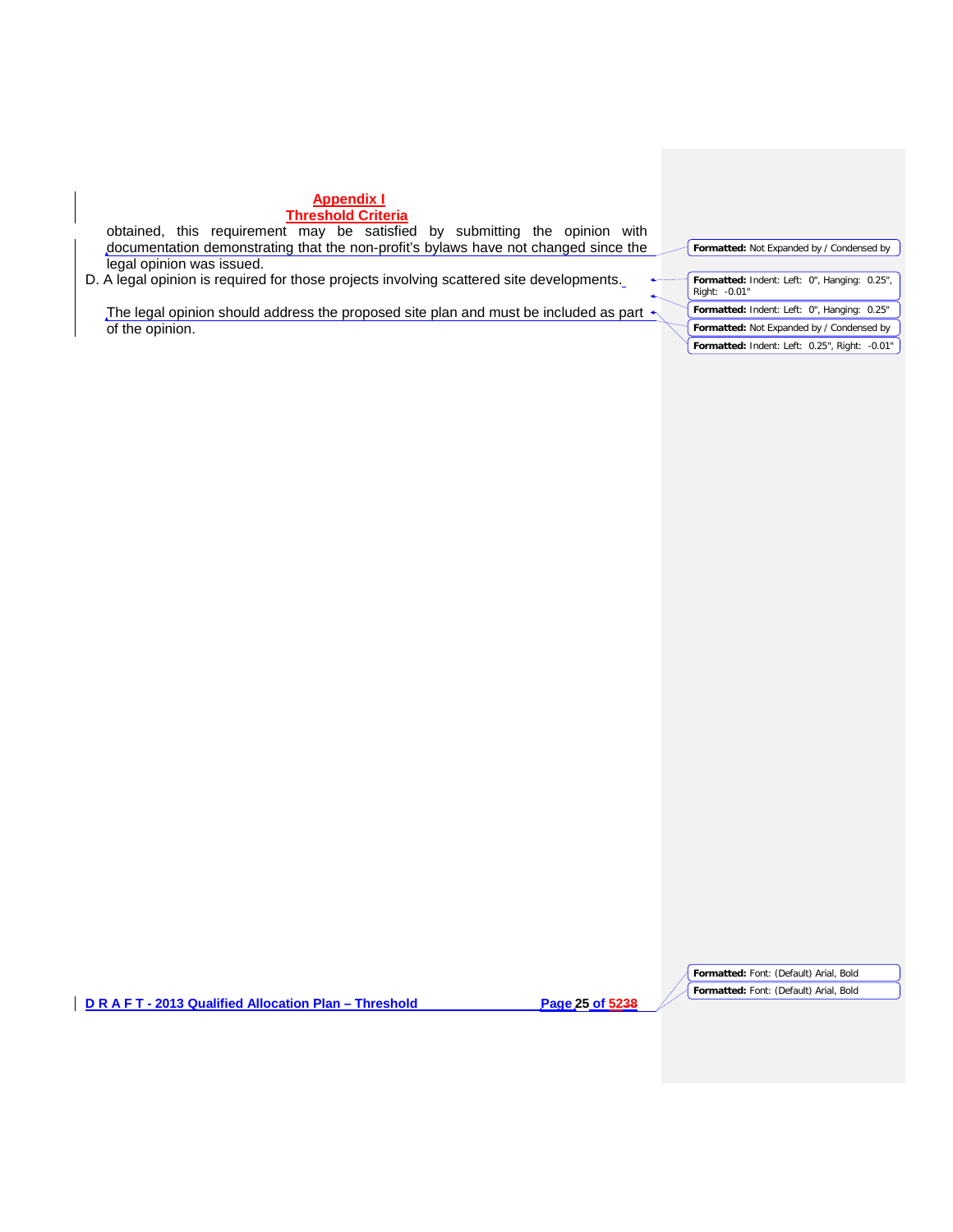For Scattered Site Projects, the non-contiguous parcel for which this criterion is applicable must meet the legal opinion requirements.

### **XXVI. GEORGIA HOUSING SEARCH**

Applicants applying and selected for funding under the Plan must accurately list all available affordable Housing Units funded by DCA on the Georgia Housing Search website. Georgia Housing Search is a DCA sponsored database that assists Georgia residents in locating available affordable housing units. Each listing must be updated and remain "active" as required by the system. This data base is maintained under the direction of the Georgia Emergency Management Office and under the authorization of the Governor's Office. The Georgia Disaster Relief Task Force also issuing Georgia Housing Search to facilitate the delivery and management of shelter and housing accommodation programs to support displaced citizens during a disaster. At this time, over 150,000 units are listed. This database should be utilized as a valuable tool for Managers in seeking tenants for low income housing tax credit properties. Georgia Housing search can be accessed through the following link:

#### http://www.georgiahousingSearch.org

# **XXVIII. RELOCATION. RELOCATION AND DISPLACEMENT OF TENANTS**

All projects, new construction and rehabilitation, must submit a DCA relocation survey which specifically addresses the development history and occupancy of the proposed project. Failure to complete the survey prior to Application Submissioncomplete **and submit the survey with the Application submission will result in a Threshold failure.**

For all HOME Loan and Credits projects, the completed and executed tenant household data forms must be submitted with the Application for every unit in each building to be rehabilitated. The Applicant is responsible for the accuracy of the information on the data forms. Applications for HOME Loans that require relocation of existing tenants due to rehabilitation work will be accepted only with a relocation plan (including a sufficient budget) that in the opinion of DCA meets the requirements of the Uniform Relocation Act and any other applicable laws.

**D R A F T - 2013 Qualified Allocation Plan – Threshold Page 26 of 5238** Funding sources other than the DCA HOME Loan must be used to finance the relocation costs. Applicants applying for Credits must disclose other funding sources<br>(HOMF, USDA 515, etc.) which may trigger URA or 104D requirements. When (HOME, USDA 515, etc.) which may trigger URA or 104D requirements. demolition of any structure occupied or vacant is involved it must be included as part of the relocation plan. For Credits projects, DCA will not allow permanent displacement of tenants, if avoidable. If the Applicant anticipates displacing tenants, the Applicant must include in the Application a detailed displacement plan, which sets forth the specifics of

| <b>Formatted:</b> Space Before: 0 pt, Line spacing:<br>single           |
|-------------------------------------------------------------------------|
| Formatted: Indent: Left: 0", Space Before: 0<br>рt                      |
| Formatted: Right: 0.04", Space Before: 0 pt,<br>Line spacing: single    |
| <b>Formatted:</b> Line spacing: single                                  |
| <b>Formatted:</b> Not Expanded by / Condensed by                        |
| Formatted: Indent: Left: 0", Line spacing:<br>single                    |
| Formatted: Right: -0.01", Space Before: 0<br>pt, Line spacing: single   |
| Formatted: Not Expanded by / Condensed by                               |
| Formatted: Left, Indent: Left: 0", Right:<br>-0.01", Space Before: 0 pt |

|                                                        | Formatted: Right: - 0.01", Space Before: 0<br>pt, Line spacing: single                                   |  |  |  |  |
|--------------------------------------------------------|----------------------------------------------------------------------------------------------------------|--|--|--|--|
|                                                        | Formatted: Font: 11 pt                                                                                   |  |  |  |  |
|                                                        | Formatted: Indent: Left: 0", Line spacing:<br>single, Don't adjust space between Latin and<br>Asian text |  |  |  |  |
|                                                        | Formatted: Space Before: 0 pt, Line spacing:<br>single                                                   |  |  |  |  |
|                                                        | Formatted: Line spacing: single                                                                          |  |  |  |  |
|                                                        | Formatted: Not Expanded by / Condensed by                                                                |  |  |  |  |
|                                                        | Formatted: Indent: Left: 0", Space Before: 0<br>pt, Line spacing: single                                 |  |  |  |  |
|                                                        | Formatted: Not Expanded by / Condensed by                                                                |  |  |  |  |
|                                                        | Formatted: Not Expanded by / Condensed by                                                                |  |  |  |  |
|                                                        | Formatted: Space Before: 0 pt, Line spacing:<br>single                                                   |  |  |  |  |
|                                                        | Formatted: Not Expanded by / Condensed by                                                                |  |  |  |  |
|                                                        | Formatted: Indent: Left: 0", Space Before: 0<br>pt                                                       |  |  |  |  |
|                                                        | Formatted: Not Expanded by / Condensed by                                                                |  |  |  |  |
|                                                        | Formatted: Space Before: 0 pt, Line spacing:<br>single                                                   |  |  |  |  |
|                                                        | Formatted: Indent: Left: 0"                                                                              |  |  |  |  |
| Formatted: Space Before: 0 pt, Line spacing:<br>single |                                                                                                          |  |  |  |  |
|                                                        | Formatted: Right: 0.04", Line spacing: single                                                            |  |  |  |  |
|                                                        |                                                                                                          |  |  |  |  |
|                                                        | Formatted: Font: (Default) Arial, Bold                                                                   |  |  |  |  |

**Formatted:** Font: (Default) Arial, Bold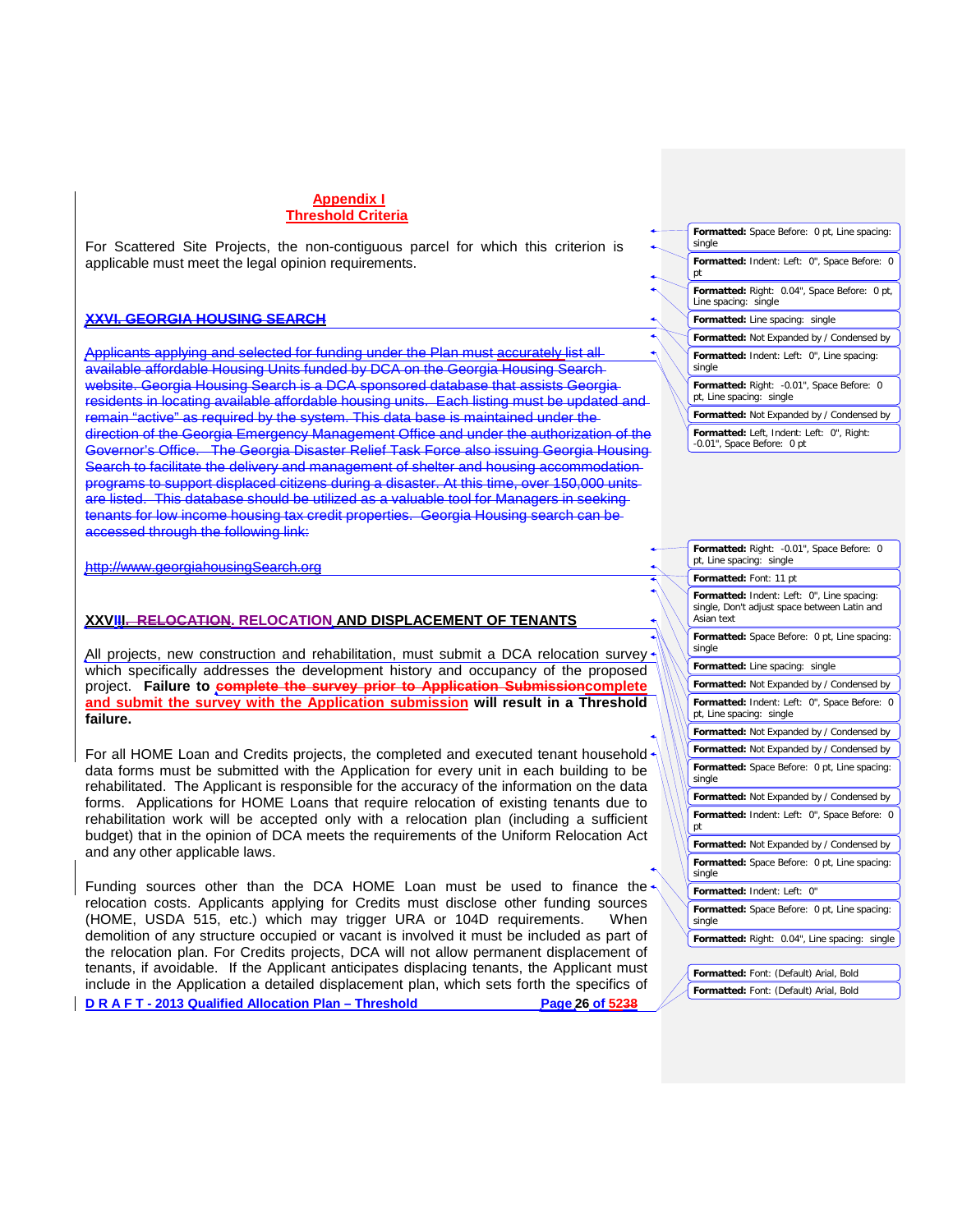# **Appendix I**

# **Threshold Criteria**

l.

the displacement, including a projected budget, and an explanation of efforts planned by the Applicant to mitigate the impact of the displacement. Any displacement of tenants

**D R A F T - 2013 Qualified Allocation Plan – Threshold Page 27 of 5238**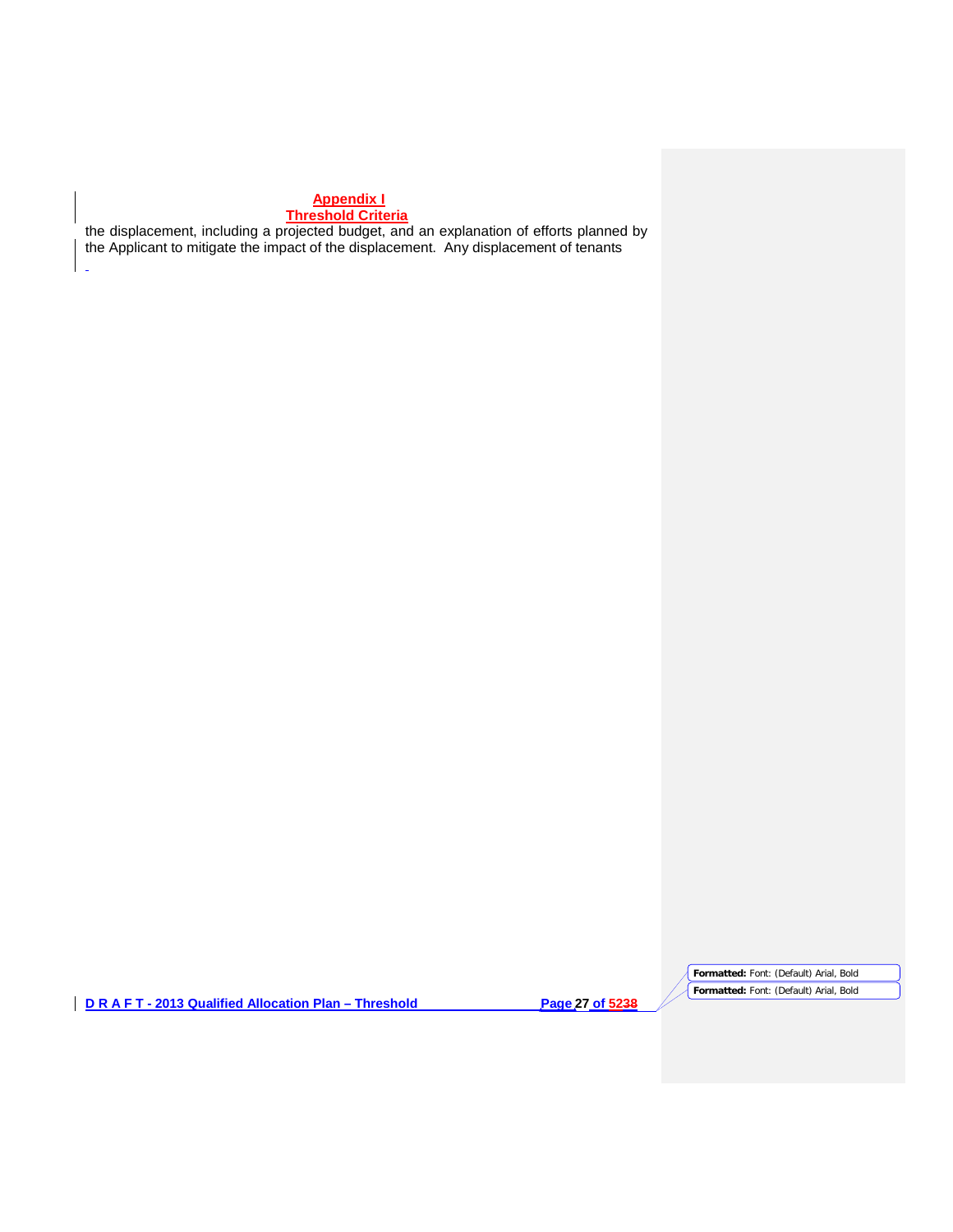|                                                                                                                                 | Formatted: Space Before: 0 pt, Line spacing:           |
|---------------------------------------------------------------------------------------------------------------------------------|--------------------------------------------------------|
| will bewill subjectbe to unlied - DCA'sto - prior DCA's - writtenprior - approvalwritten                                        | single                                                 |
| approval. - In instances in - where instances - tenants where - are tenants are temporary                                       | Formatted: Not Expanded by / Condensed by              |
| relocated in areas with limited replacement housing the plan must give detail phasing of                                        | Formatted                                              |
| rehabilitation process. To include projected start and end dates for each phase while                                           | Formatted: Indent: Left: 0", Space Before: 0           |
| detailing work to be performed on all units. Identify which units will require temporary                                        | pt                                                     |
| relocation more than 30 days and less than 30 days.                                                                             |                                                        |
|                                                                                                                                 | Formatted: Space Before: 0 pt, Line spacing:<br>single |
| If new projected rents create rent burden tenants, rents must remain affordable one year.                                       | Formatted: Indent: Left: 0"                            |
| after cost certification submission.                                                                                            |                                                        |
|                                                                                                                                 | Formatted: Space Before: 0 pt, Line spacing:<br>single |
| Applicants must include all documentation required in the DCA Relocation Manual at the $\textcolor{red}{\star}$                 | Formatted: Not Expanded by / Condensed by              |
| time of Application. All forms must be reflective of the current year version; previous years                                   | Formatted: Indent: Left: 0"                            |
| forms will not be accepted. DCA will review the development budget to insure that                                               |                                                        |
| sufficient cost have been included for relocation expenditures.                                                                 | Formatted: Space Before: 0 pt, Line spacing:           |
|                                                                                                                                 | single                                                 |
| In the event condemnation proceedings are pending against a proposed project, DCA's -                                           | Formatted: Indent: Left: 0"                            |
| relocation policies are applicable to all tenants residing at the property at the time of                                       | Formatted: Space Before: 0 pt, Line spacing:           |
| application.                                                                                                                    | single                                                 |
|                                                                                                                                 | Formatted: Not Expanded by / Condensed by              |
| Properties that have HOPE VI or other master relocation plans must submit those plans                                           | Formatted: Indent: Left: 0"                            |
| with their Application.                                                                                                         | Formatted: Space Before: 0 pt, Line spacing:<br>single |
|                                                                                                                                 | Formatted: Line spacing: single                        |
|                                                                                                                                 | Formatted: Not Expanded by / Condensed by              |
| <u>XXVIIII. MARKETING TO POPULATIONS WITH DISABILITIES OR THE HOMELESS</u>                                                      | Formatted: Indent: Left: 0", Line spacing:<br>single   |
| This section is designed to foster development of affordable housing units for tenants with $\cdot$                             | Formatted: Not Expanded by / Condensed by              |
| disabilities or homeless populations. All projects selected for funding (regardless of their                                    | Formatted: Space Before: 0 pt, Line spacing:           |
| tenancy) must demonstrate a willingness to initiate marketing of units to these                                                 | single                                                 |
| populations. Each project selected for an award of credits must prepare and submit a                                            | Formatted: Not Expanded by / Condensed by              |
| Marketing Plan outlining how the project will market units to tenants with special needs.                                       | Formatted: Indent: Left: 0", Space Before: 0           |
| The Plan must be submitted prior to issuance of 8609s. At a minimum, Marketing Plans                                            | pt                                                     |
| must include:                                                                                                                   | Formatted: Space Before: 0 pt, Line spacing:<br>single |
| A. The Marketing plan must incorporate outreach efforts to each service provider, +                                             | Formatted: Not Expanded by / Condensed by              |
| homeless shelter or local disability advocacy organization in the county in which the                                           | Formatted: Indent: Left: 0", Hanging: 0.25",           |
| project is located. The Georgia Homeless Assistance Directory should be used as the                                             | Don't adjust space between Latin and Asian             |
| contralthe -resourcecentral -toresource -identify to -suchidentify -providers such                                              | Formatted                                              |
| locallyproviders locally. The Directory The - may Directory - bemay be accessed at                                              | Formatted: Indent: Left: 0", Hanging: 0.25"            |
| http://www.georgiaplanning.com/shelters/                                                                                        | Formatted: Not Expanded by / Condensed by              |
|                                                                                                                                 | Formatted                                              |
| B. B. Affirmatively market to persons with disabilities and the                                                                 | Formatted: Font: (Default) Arial, 12 pt                |
| homeless.                                                                                                                       | Formatted                                              |
|                                                                                                                                 | Formatted: Indent: Left: 0", Hanging: 0.25"            |
| establishMust<br><del>and</del> establish<br><del>maintain</del> and<br>C. <del>Must</del><br><del>relationships</del> maintain | Formatted                                              |
| betweenrelationships - the between - management the - agent management - and agent                                              |                                                        |
| DRAFT-2013 Qualified Allocation Plan - Threshold<br>Page 28 of 5238                                                             | Formatted                                              |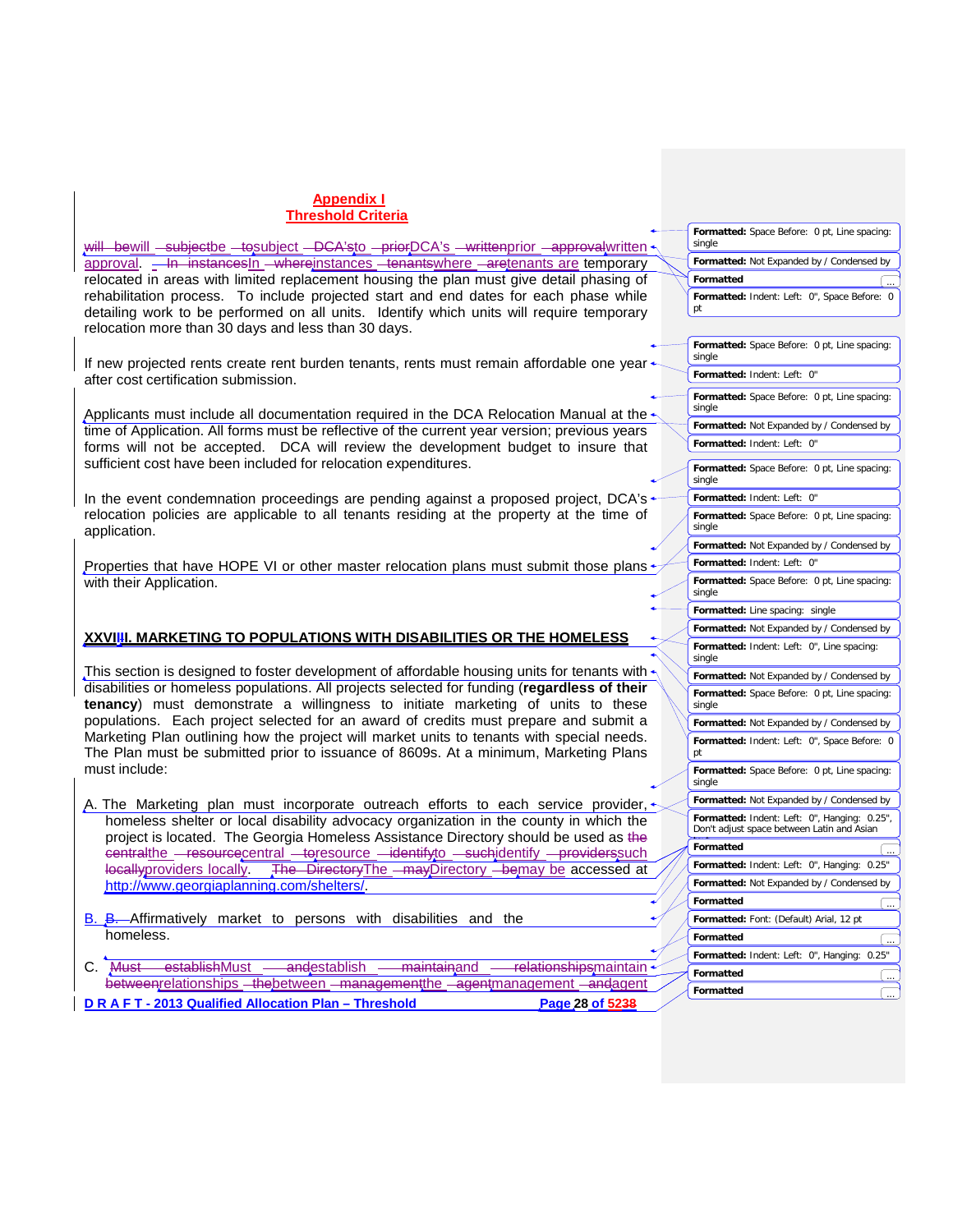# **Appendix I**

# **Threshold Criteria**

and community service providers.

D. Include a referral and screening process that will be used to refer tenants to the projects, the screening criteria that will be used, and make reasonable accommodations to facilitate the admittance of persons with disabilities or the homeless into the project.

The Applicant agrees to provide reasonable accommodation for these tenants in the Property Management's tenant application. The leasing criteria must clearly facilitate admission and inclusion of the Targeted Population tenants and must not violate federal or state fair housing laws.

**D R A F T - 2013 Qualified Allocation Plan – Threshold Page 29 of 5238**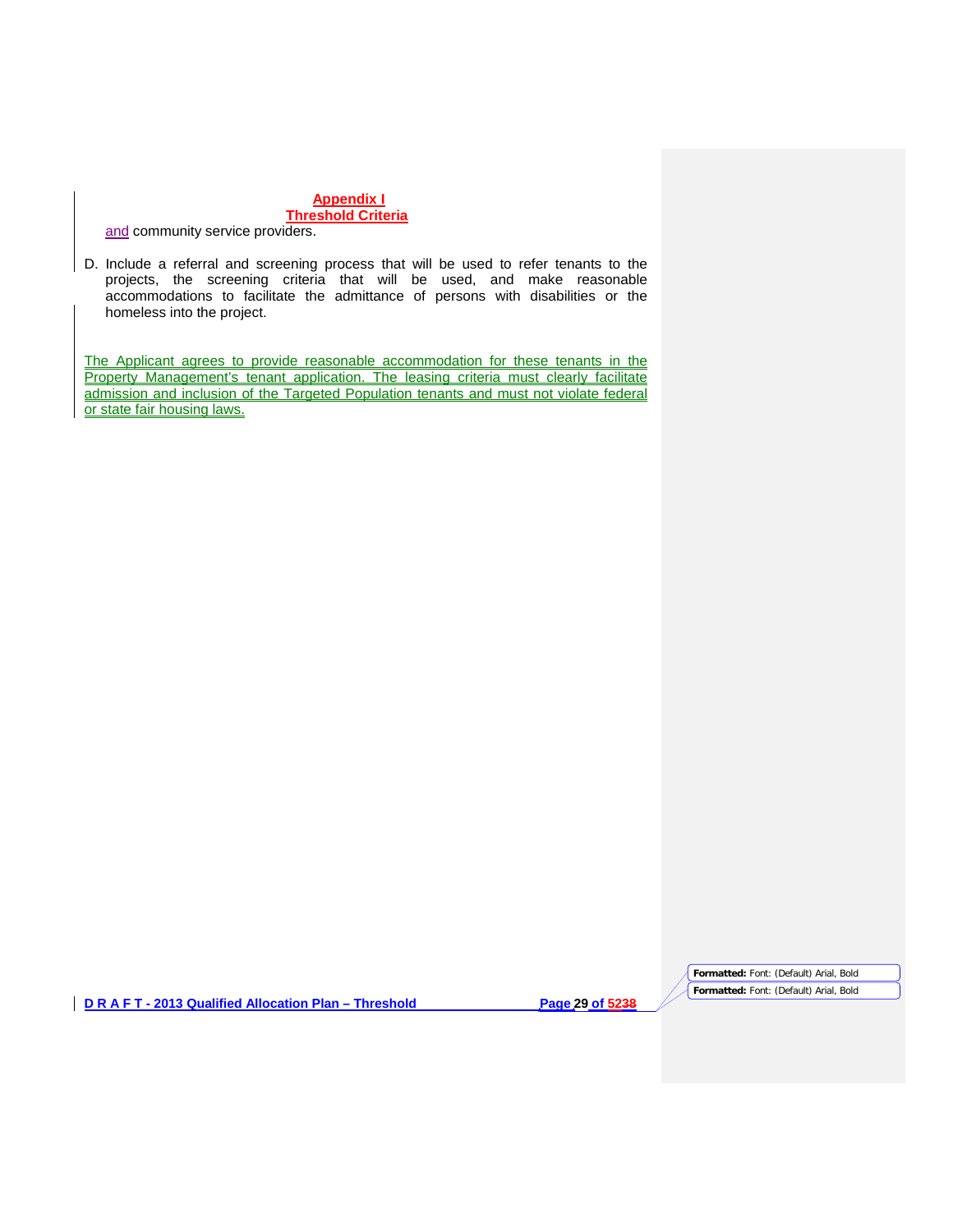The Applicant agrees to provide reasonable accommodation for these tenants in the application and inclusion of the Targeted Population or state fair housing laws.

Applicants also must agree to designate these populations as having priority for units with  $\uparrow$ rental assistance if allowable under their rental assistance agreements.

Owners may apply preferences required by state or local law only if they are consistent  $\cdot$ with HUD and applicable civil rights requirements.

#### **XXIXXXIX. OPTIMAL UTILIZATION OF RESOURCES**

While DCA promotes a variety of projects that may include the re-use of contaminated  $\sim$ land, in-fill, adaptive reuse, preservation of affordable housing and historic sites and will consider mitigation of certain factors inherent in their location, DCA is required to take any actions necessary or convenient to ensure the complete, effective, efficient and lawful allocation of and utilization of the low income housing credit program. It will not select projects that will result in a waste of DCA resources, have an inferior project design or site, or which result in the unjust enrichment of a Project Team member. Examples of projects that will not be selected include, but are not limited to: (20122013 QAP, Core Plan, Section 3, Legislative Requirements). Therefore, in spite of a project's score under the Plan, DCA will review any project proposed for reasonableness of costs and of credits utilized to accomplish these objectives, which may include a review of the degree to which the use of resources are being directed specifically toward the program goals of providing safe, decent and affordable housing that is also viable physically, operationally and economically over time.

DCA will evaluate project characteristics, such as, but not limited to, the following to ensure that this mandate is met:

- A. Property acquisition and rehabilitation cost versus the cost to demolish and build a similar property in the same market area
- B. Ratio of acquisition costs versus rehab hard costs
- C. Insufficient work scope for rehabs
- D. DCA resources allocated to develop each unit
- E. Effectiveness and aesthetics versus the cost of a mitigation plan
- F. Efficient and marketable use of the site, considering size and lay-out, to accommodate the number and type of units and amenities proposed
- G. Undue Undue enrichment ofenrichment anyof developmentany teamdevelopment <del>- membert</del>eam - ormember - contractor or particularly contractor particularly where there are identities of interest
- **D R A F T - 2013 Qualified Allocation Plan – Threshold Page 30 of 5238**

| Formatted: Space Before: 0 pt, Line spacing:<br>single |   |
|--------------------------------------------------------|---|
| Formatted: Not Expanded by / Condensed by              |   |
| Formatted: Indent: Left: 0", Space Before:<br>pt       | 0 |
| Formatted: Space Before: 0 pt, Line spacing:<br>single |   |
| <b>Formatted:</b> Not Expanded by / Condensed by       |   |
| Formatted: Indent: Left: 0"                            |   |
| Formatted: Space Before: 0 pt, Line spacing:<br>single |   |
| Formatted: Indent: Left: 0"                            |   |
| Formatted: Space Before: 0 pt, Line spacing:<br>single |   |
| Formatted: Line spacing: single                        |   |
| Formatted: Not Expanded by / Condensed by              |   |
| Formatted: Indent: Left: 0", Line spacing:<br>single   |   |
| Formatted                                              |   |
| Formatted: Not Expanded by / Condensed by              |   |
| Formatted                                              |   |
| Formatted: Not Expanded by / Condensed by              |   |
| Formatted                                              |   |
| Formatted                                              |   |
| Formatted: Not Expanded by / Condensed by              |   |
| Formatted: Indent: Left: 0"                            |   |
| Formatted: Not Expanded by / Condensed by              |   |
| Formatted: Not Expanded by / Condensed by              |   |
| Formatted: Indent: Left: 0", Hanging: 0.25"            |   |
| Formatted: Not Expanded by / Condensed by              |   |
| Formatted: Not Expanded by / Condensed by              |   |
| Formatted: Not Expanded by / Condensed by              |   |
| Formatted: Not Expanded by / Condensed by              |   |
| Formatted: Indent: Left:<br>0"                         |   |
| Formatted: Not Expanded by / Condensed by              |   |
| Formatted: Not Expanded by / Condensed by              |   |
| Formatted: Not Expanded by / Condensed by              |   |
| Formatted: Not Expanded by / Condensed by              |   |
| Formatted: Not Expanded by / Condensed by              |   |
| Formatted: Not Expanded by / Condensed by              |   |
| Formatted: Not Expanded by / Condensed by              |   |
| Formatted: Not Expanded by / Condensed by              |   |
| Formatted: Not Expanded by / Condensed by              |   |
| Formatted: Font: (Default) Arial, Bold                 |   |
| Formatted: Font: (Default) Arial, Bold                 |   |
|                                                        |   |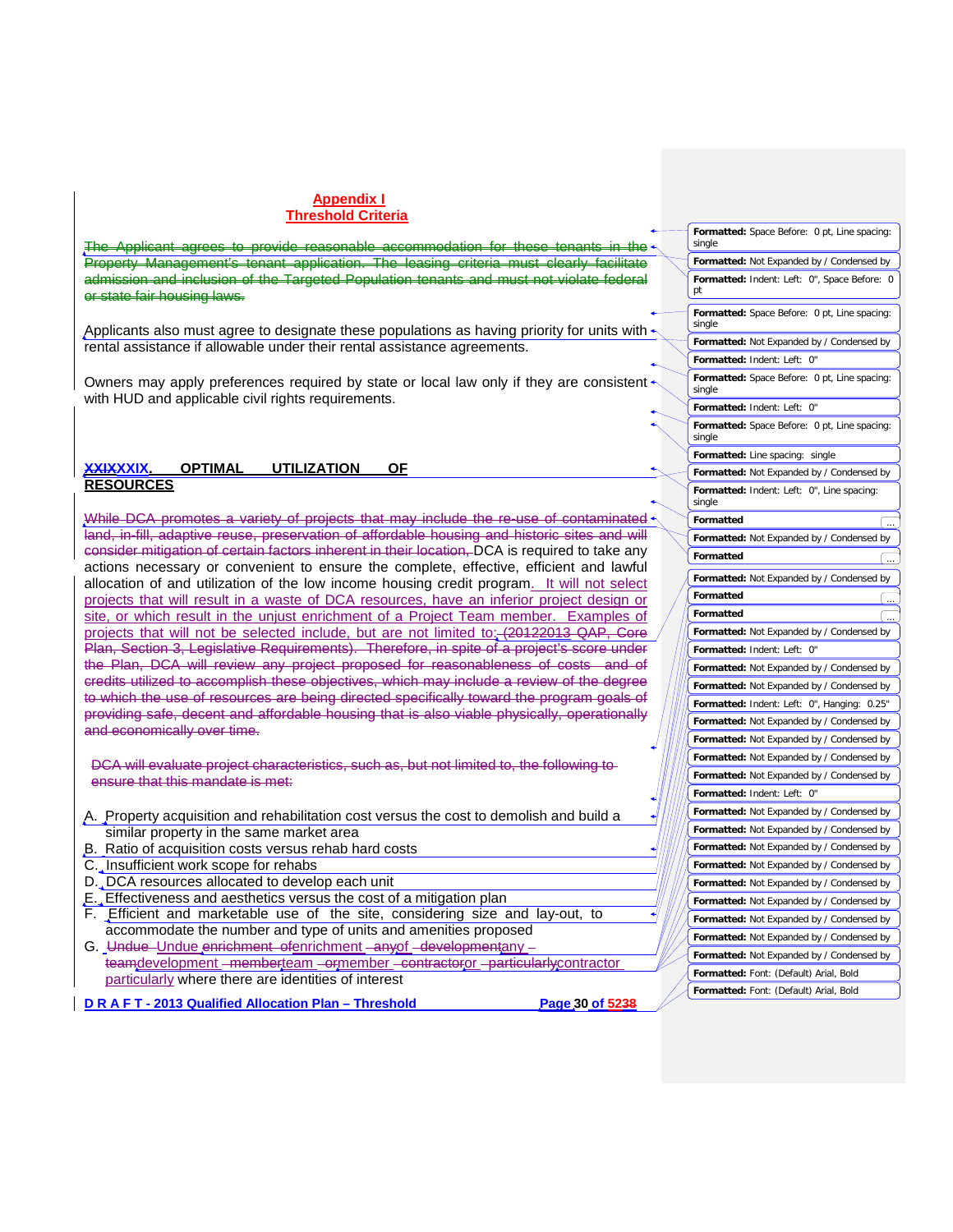# **Appendix I**

# **Threshold Criteria**

H. Impact on affordable housing stock

I. Other uses proximate to the site<br>J. Market information generated by Market information generated by or available to DCA

K. Property is already affordable and not a priority for receipt of resources

L. Transaction appears to be primarily driven by the transfer of the property

M. Insufficient Rehabilitation proposed

N. Per unit costs not reasonable

O. Excessive soft costs

P. Oversized units

Q. Number of bedrooms high for proposed market

R. High acreage

Other factors which are contrary to the policies and objectives of DCAA

**Formatted:** Indent: Left: 0", Hanging: 0.25" **Formatted:** Not Expanded by / Condensed by **Formatted:** Not Expanded by / Condensed by **Formatted:** Not Expanded by / Condensed by **Formatted:** Not Expanded by / Condensed by **Formatted:** Not Expanded by / Condensed by **Formatted:** Not Expanded by / Condensed by **Formatted:** Not Expanded by / Condensed by **Formatted:** Not Expanded by / Condensed by **Formatted:** Indent: Left: 0", Hanging: 0.25", Right: 4.14", Line spacing: single **Formatted:** Not Expanded by / Condensed by **Formatted:** Indent: Left: 0", Hanging: 0.25"

**D R A F T - 2013 Qualified Allocation Plan – Threshold Page 31 of 5238**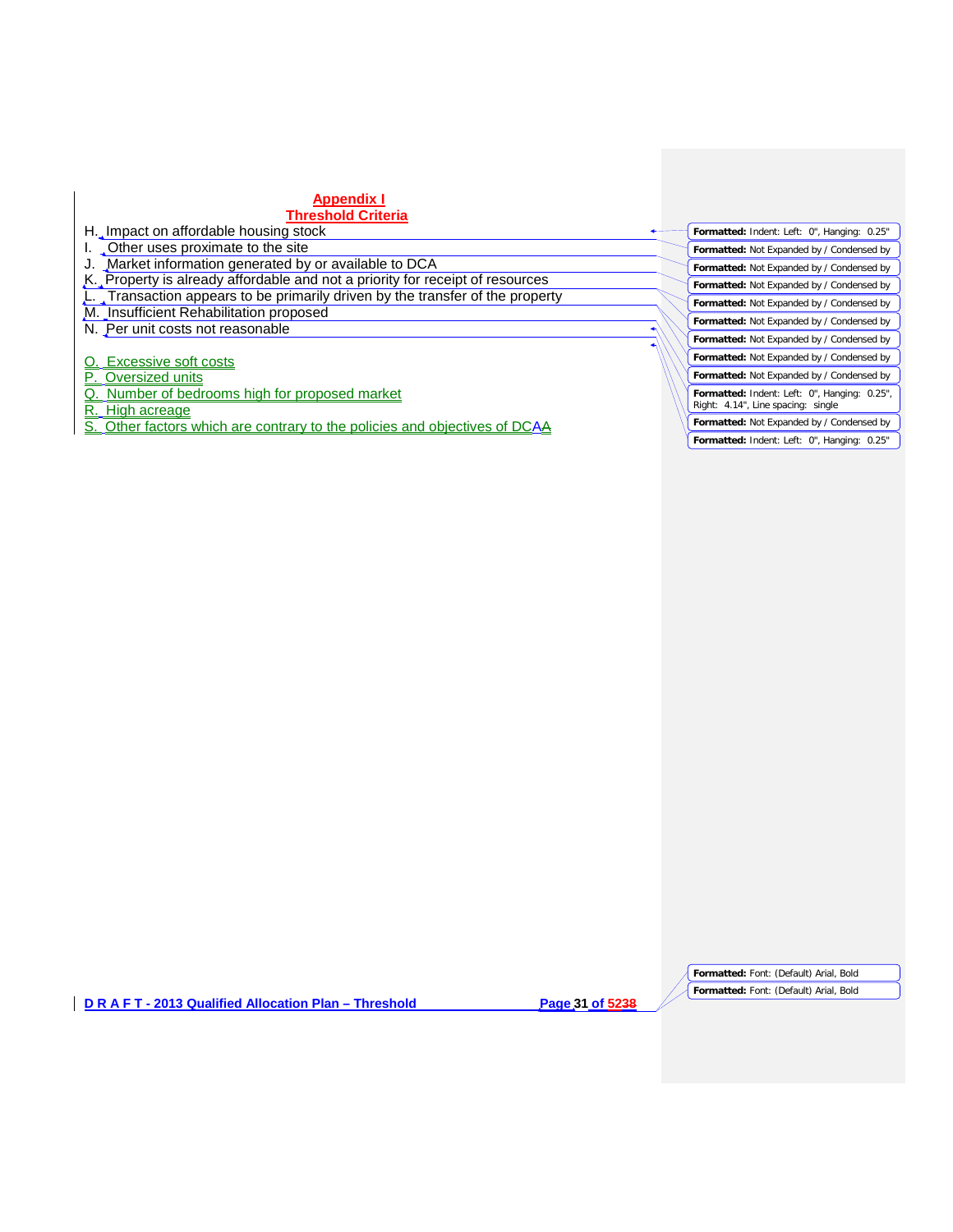#### **Exhibit A to Appendix I:** DCA Underwriting Policies

- 1. Annual Operating Expenses. Annual budgeted operating expenses must be <u>reasonable, excluding reserve contributions, must be no less than the following:</u>
- (a) Four thousand and five hundred dollars (\$4,500) for units for projects within the <u>(a) <del>City of Atlanta</del> City of Atlanta,</u>
- (b) -Four thousand dollars (\$4,000) per unit for projects located in a Metropolitan Statistical Area (MSA) other than Atlanta,
- (c) -Three thousand dollars (\$3,000) for non-MSA rural projects, and
- (d) Three thousand dollars (\$3,000) for projects that include 515 USDA loans as a funding source.

Applicants will not be allowed to lower annual operating expenses after submission <u>of an Application. Requests for a waiver of the minimum operating expense will only</u> be considered with the following minimum documentation:

- ∼ Documentation from the real estate taxing authority of it's methodology for determining real estate taxes, and an estimate for the subject project.
- Detailed operating statements (must break out income, vacancy, other income, utilities, taxes, administration/payroll, maintenance and insurance) from at least two (2) other projects located in the same tax district, with similar characteristics (Affordable, tenancy, building type) for the most recent 12 month period of stabilized operations. Please include the number of units.
- Rent projections must be at least 10% below the lower of market or tax credit maximum allowable limits.
- 2. Assumptions for Building/Land Cost. For purposes of underwriting, t <u>he</u>· building/land cost must be limited to the lesser of the sales price or the appraised value of the building(s) and/or land. Previous sales price as well as valuations may be considered. This applies to both the building/land cost and building eligible basis.
- **3. Builder Cost Limitations.** Builder Profit is limited to a maximum of 6% of the Contract Sum. Builder Overhead is limited to a maximum of 2% of the Contract Sum. General Requirements is limited to a maximum of 6% of the Contract Sum (exclusive of Contractor Services). These limits apply to both development costs and eligible basis.

<u>General Requirements are defined as job overhead and covers project-specific</u> **<u>overhead expenses. This typically includes:</u>** 

- (a) Supervision and job-site engineering;
- (b) On-site job office expenses directly related to the project;
- (c) Temporary buildings, tool sheds, shops, and toilets;

(d) Temporary heat, water, light and power for construction;

**D R A F T - 2013 Q u a l ified Alloca t ion P lan – Thresho l**

**d Page 32 of 5 2 3 8**

**Formatted Formatted** 

**Formatted Formatted** 

**Formatted Formatted** 

**Formatted** 

**Formatted** 

**Formatted** 

**Formatted Formatted Formatted Formatted** ...

**Formatted** 

**Formatted Formatted** ... **Formatted** 

**Formatted Formatted Formatted** ... **Formatted Formatted** ... **Formatted Formatted Formatted** ... **Formatted** 

**Formatted Formatted** ... **Formatted Formatted Formatted** ... **Formatted Formatted Formatted Formatted Formatted** ... **Formatted Formatted** 

**Formatted** 

**Formatted** ...

**Formatted** ...

**Formatted** ...

**Formatted** ... **Formatted** ...

**Formatted** ...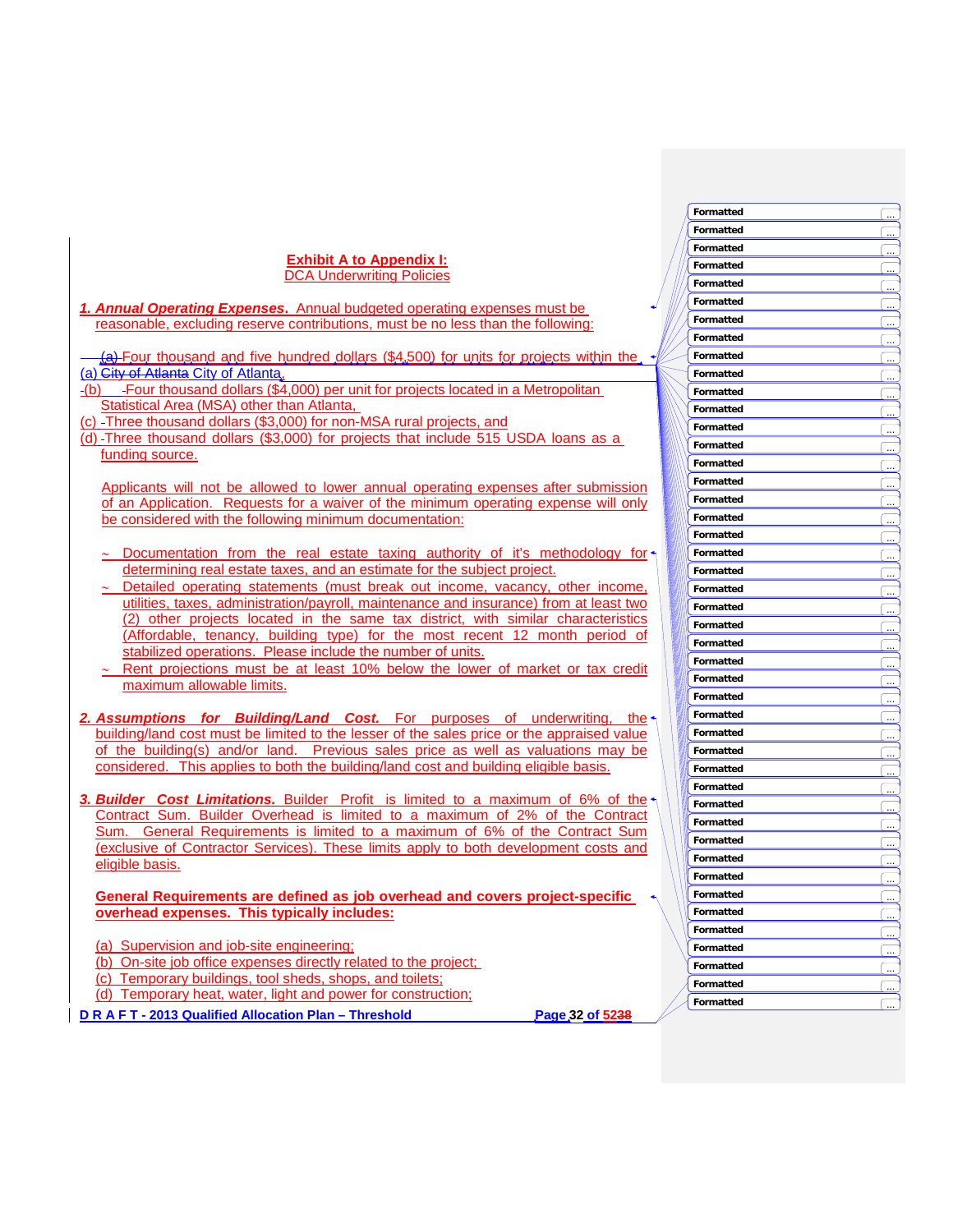| (e) Temporary walkways, fences, roads, siding and docking facilities, sidewalk and -                                                                                     | Formatted: Indent: Left: 0.19", Hanging:     |
|--------------------------------------------------------------------------------------------------------------------------------------------------------------------------|----------------------------------------------|
| street rental;                                                                                                                                                           | 0.25"                                        |
| (f) Construction equipment rental not included in trade item costs;<br>(g) Clean-up and disposal of construction debris;                                                 |                                              |
| (h) Medical and first aid supplies and temporary facilities;                                                                                                             |                                              |
| -(i) Security guard wages and related costs, and theft and vandalism insurance.                                                                                          |                                              |
|                                                                                                                                                                          |                                              |
| General Requirements do not include the following.                                                                                                                       |                                              |
| (a) Payment and performance bonds, letter of credit fees, and fees associated with                                                                                       |                                              |
| obtaining a construction loan in lieu of payment and performance bond or letter of                                                                                       |                                              |
| credit;                                                                                                                                                                  |                                              |
| (b) Site and topographic surveys;                                                                                                                                        |                                              |
| (c) Subsurface exploration (test borings);                                                                                                                               |                                              |
| (d) Soil tests, concrete tests, and other construction testing;                                                                                                          |                                              |
| (e) Fees for utility taps and connections;<br>(f) Building permits and licenses;                                                                                         |                                              |
| (g) General Contractor's cost certification audit fee (if required).                                                                                                     |                                              |
|                                                                                                                                                                          |                                              |
| These will be costs outside of the construction contract.                                                                                                                |                                              |
| 4. Construction Contingency. For new construction, the construction contingency is +<br>limited to the lesser of a maximum of 5% of the total construction hard costs or | Formatted: Indent: Left: 0", Hanging: 0.19"  |
| \$500,000. For rehabilitation, the construction contingency is limited to the lesser of                                                                                  |                                              |
| 7% or \$500,000<br>500.000. For rehabilitation, the construction contingency is limited                                                                                  | Formatted: Indent: Left: 0", Hanging: 0.19", |
| or \$500,000.                                                                                                                                                            | Right: 0.04"                                 |
|                                                                                                                                                                          |                                              |
|                                                                                                                                                                          |                                              |
| The construction contingency is meant to cover unforeseen circumstances encountered                                                                                      |                                              |
| during construction. In the absence of unforeseen circumstances, a change order may                                                                                      |                                              |
| be submitted for approval of the following:                                                                                                                              |                                              |
| (a) Amenities designed to enhance the quality of life of the residents                                                                                                   |                                              |
| (b) Amenities that provide security such as lighting, fencing, and life safety monitoring                                                                                |                                              |
| systems                                                                                                                                                                  |                                              |
| (c) Product upgrades that increase durability and decrease maintenance costs                                                                                             |                                              |
| (d) Product upgrades or scope additions that increase energy efficiency and                                                                                              |                                              |
| decrease operational costs                                                                                                                                               |                                              |
| DCA will not approve change orders requesting that contingency funds be used for                                                                                         |                                              |
| luxury items including, but not limited to, crown moldings, granite countertops or                                                                                       |                                              |
| decorative interior items.                                                                                                                                               |                                              |
|                                                                                                                                                                          |                                              |
| The Applicant may elect whether to include the construction contingency in eligible<br>basis for the purpose of the credit calculation.                                  |                                              |
|                                                                                                                                                                          | Formatted: Font: (Default) Arial, Bold       |
| DRAFT-2013 Qualified Allocation Plan - Threshold<br>Page 33 of 5238                                                                                                      | Formatted: Font: (Default) Arial, Bold       |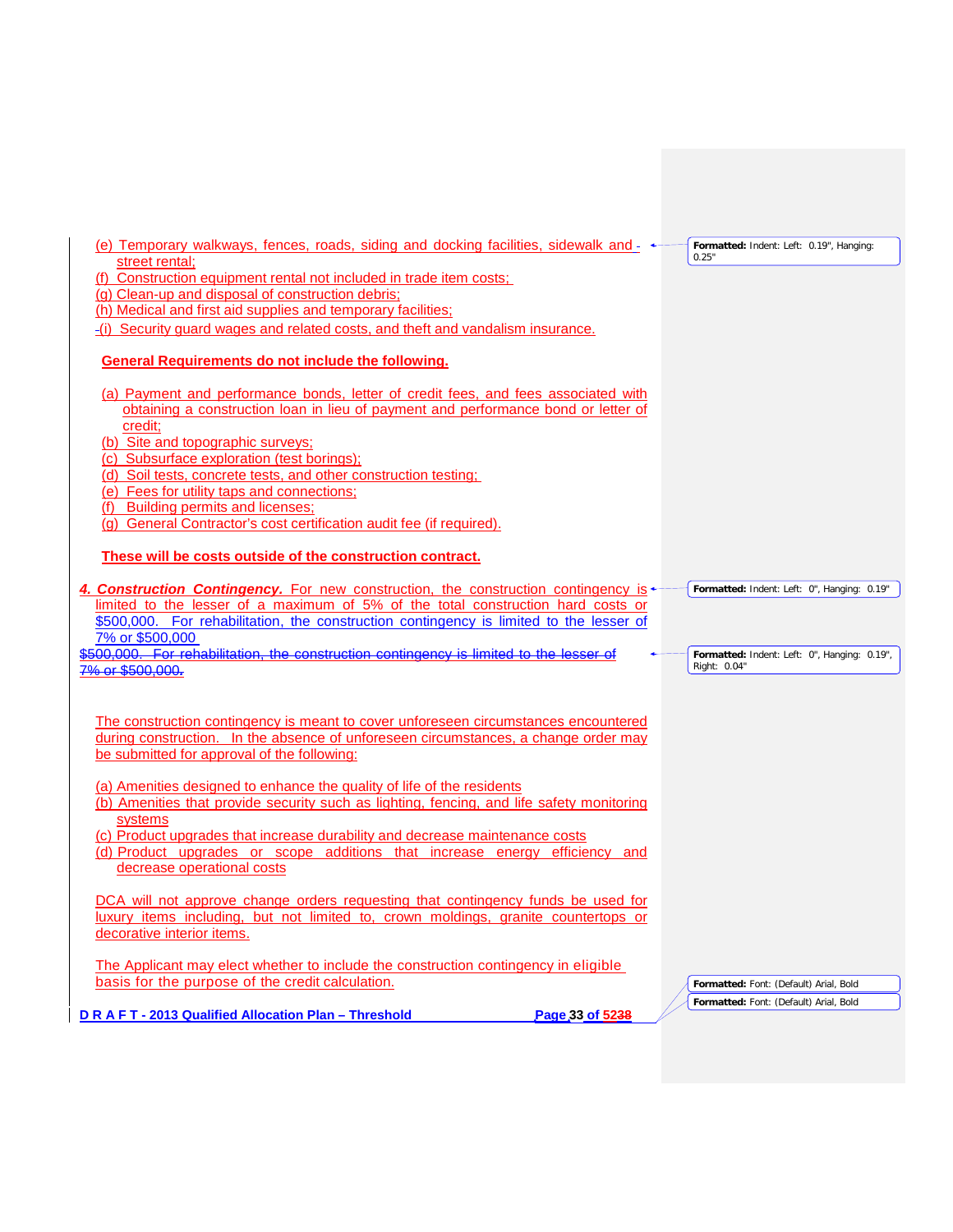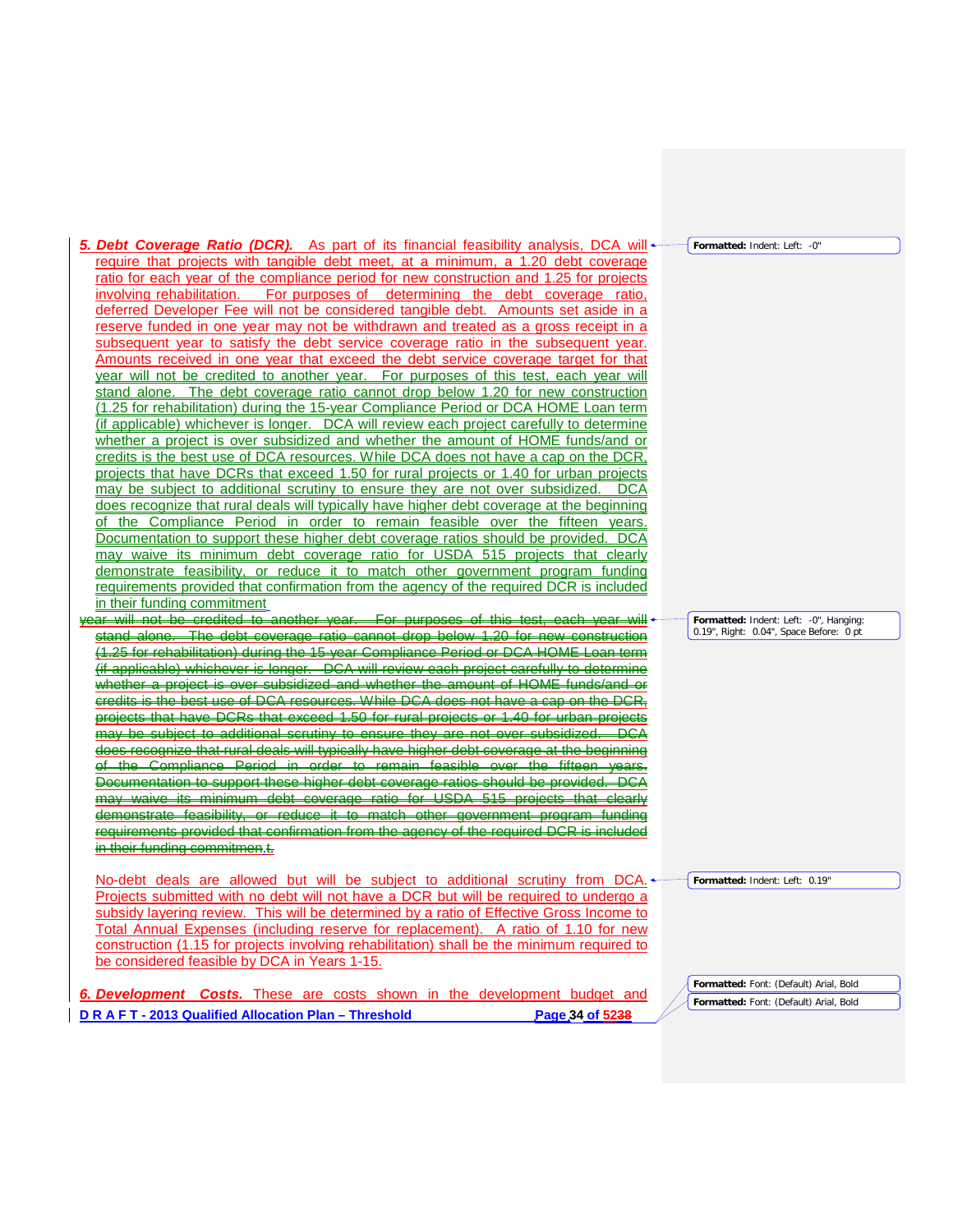include, but are not limited to, the cost for land, on-site improvements, on-site development, construction cost, financing cost, professional fees, and mandatory reserve accounts. Development costs are limited to on-site development activities.

DCA will conduct a line by line review of development costs to determine the reasonableness of each estimate. Applicants are encouraged to utilize accurate estimating data in determining this budget and to provide supporting documentation when available.

DCA may require that development costs be reviewed by a third party consultant approved by DCA as a condition of funding.

- *7. Developer Fee.* The sum of the Developer's overhead and Developer's profit. Consulting fees and guarantor fees are also considered part of the total Developer Fee calculation.
- *8. Developer Fee Limitation.* This limitation applies to both development costs and eligible basis at all stages (scoring, carryover and Final Allocation). DCA restricts the maximum Developer Fee as follows:
	- (a) For new construction projects, the Developer fee will be limited to 15% of Total Development Costs less the budgeted Developer Fee, any demolition cost and the underwritten cost of Land.
	- (b) For acquisition/rehabilitation projects that are eligible for acquisition credits, the Developer Fee on the acquisition portion will be limited to 15% of the Existing Structures acquisition cost (including Acquisition Legal Fees at the "4%" applicable credit percentage). The rehabilitation portion will be limited to 15% of Total Development Costs less the budgeted Developer Fee, the underwritten cost of Land, Acquisition Legal Fees and Existing Structures.
	- (c) For rehab projects that are not eligible for acquisition credits, the Developer Fee will be limited to 15% of Total Development Costs less the budgeted Developer Fee, the underwritten cost of Land, Acquisition Legal Fees and Existing Structures. However, if the Development Agreement specifically states that a portion of the Developer Fee is attributable to the building acquisition, then the Developer Fee will be limited to 15% of Total Development Costs less the budgeted Developer Fee and the underwritten cost of Land.

When an Identity of Interest exists between the Developer and the General Contractor, the maximum Developer Fee is restricted to 15% of the Total Development Cost less the underwritten cost of the Land, the budgeted Developer Fee, and the Builder Profit. If the Application budgets a Developer Fee of less than 15%, the percentage proposed will be substituted for 15% in determining the maximum Developer Fee.

**D R A F T - 2013 Qualified Allocation Plan – Threshold Page 35 of 5238** The Developer Fee will be calculated using the allowable total development cost limited

**Formatted:** Font: (Default) Arial, Bold **Formatted:** Font: (Default) Arial, Bold

**Formatted:** Indent: Hanging: 0.19"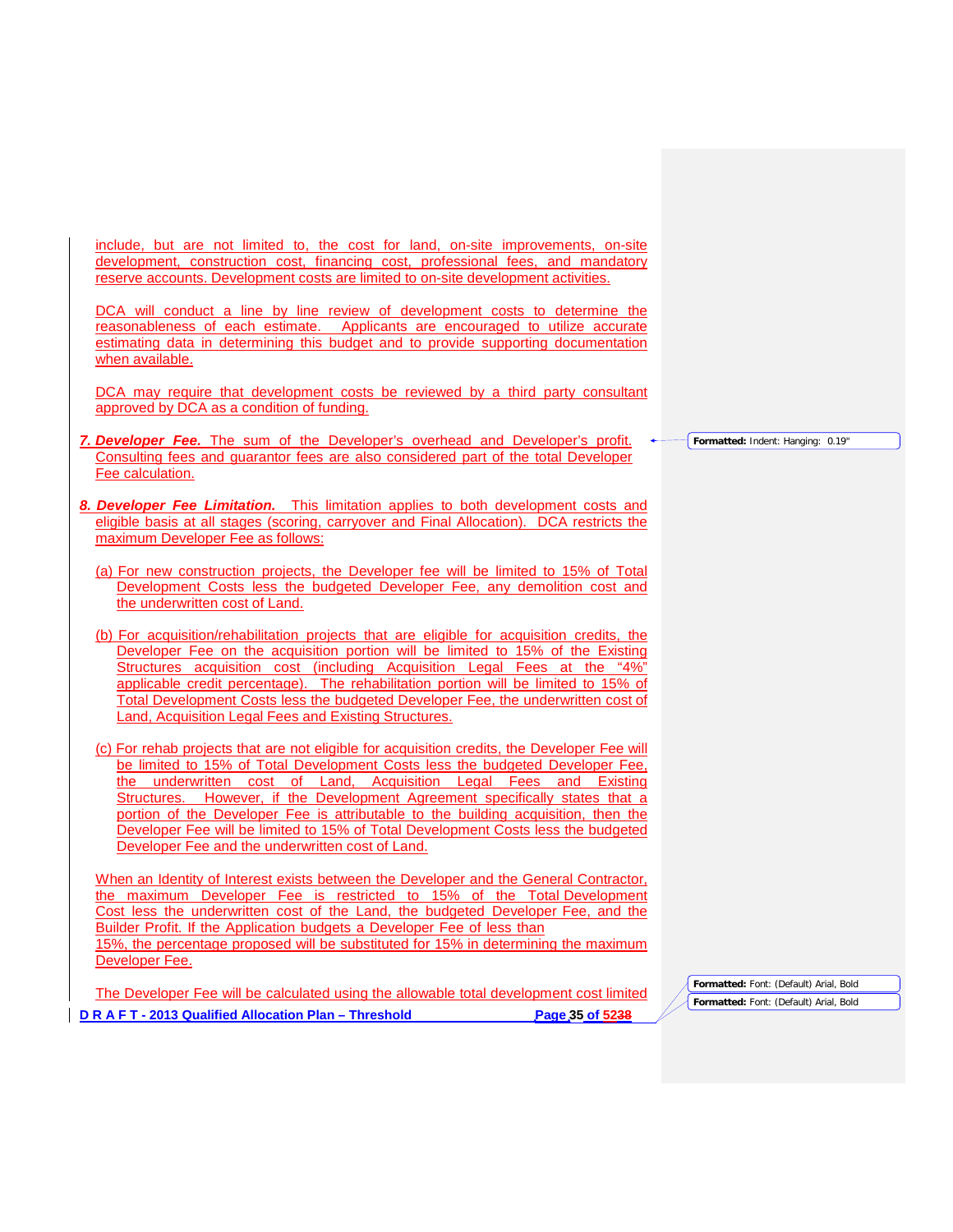by the DCA Base Unit Cost Limits. The Developer Fee for Applications for additional Credits (in the year the project is placed in service), shall be limited to the original approved Developer Fee.

Deferred Developer Fee must be payable within fifteen (15) years from available cash flow. The deferred portion cannot exceed 50% of the total amount of Developer Fee at initial application.

**Notwithstanding anything contained herein to the contrary, the Developer Fee will be limited to a maximum of \$1,800,000. DCA may grant waivers of this cap for tax exempt bond applications.**

# *9. Distribution Across Unit / Bedroom Sizes.*

- (a) *Rent.* Projects with a multi-tiered rent structure must distribute the rents across unit sizes, unit types and buildings. These units need not be fixed, but may float in the same way high HOME rent and low HOME rent units may float within a project.
- (b) *Accessibility*. To the maximum extent feasible, accessible units must be distributed across unit sizes, unit types and buildings so as not to limit choice.
- *10.General Contractor.* DCA must approve the General Contractor prior to commencing work on any HOME project. DCA may request to approve the General Contractor prior to commencing work on any tax credit only project if the capacity or qualifications of the Contractor to perform the work are in question.

Request for approval of a General Contractor shall include the following:

- (a) A resume on the General Contractor's Construction Experience that demonstrates a history of having performed work of the scope and type required for the development (number of projects, number of units, location of projects, capacity of involvement);
- (b) Three (3) letters of reference with contact information (name, address, email, phone and facsimile numbers);
- (c) Affidavit that the Contractor is not on the U.S. Department of Housing and Urban Development (HUD) list of contractors debarred or not approvable for prior noncompliance with HUD or DCA requirements;
- (d) A statement as to whether the General Contractor has any lawsuits pending, have ever declared bankruptcy or has any pending unresolved claims;
- (e) A statement as to whether the General Contractor has been bonded within the last three (3) years; if bonded, include amount and by what entity.
- (f) The General Contractor's Schedule of Work in Progress which details current projects under construction and estimated timeline for completion;
- (g) General Contractor's Estimate of Construction Time for the project;
- (h) Evidence of the extent to which the General Contractor is bondable.
- (i) A complete AIA A305 General Contractor Qualification statement;

(j) A positive Dun & Bradstreet Report ordered by DCA. (The contractor will be

**D R A F T - 2013 Qualified Allocation Plan – Threshold Page 36 of 5238**

**Formatted:** Not Highlight

**Formatted:** Indent: Left: 0", Hanging: 0.25"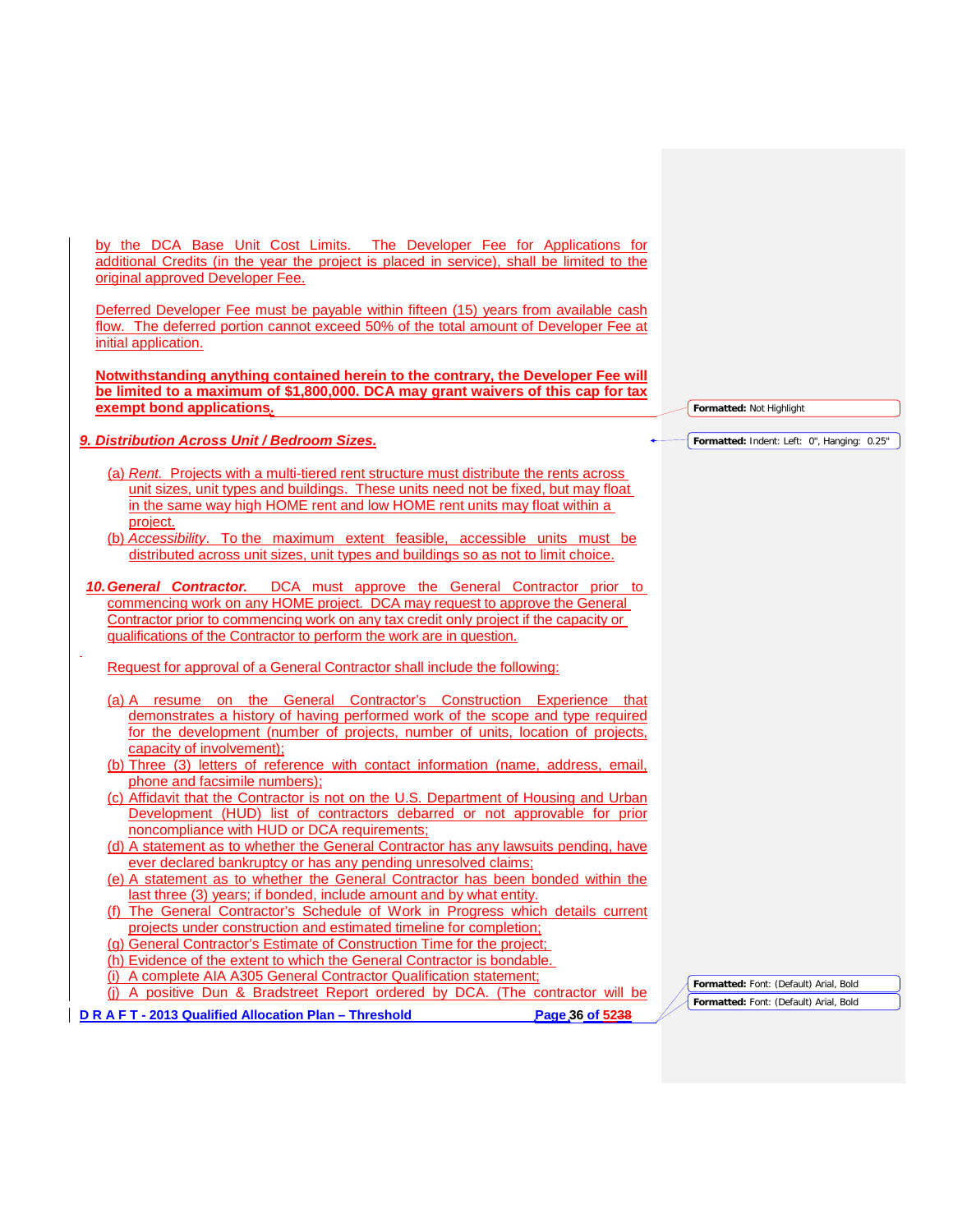invoiced for the fee); and

- (k) Evidence that the General Contractor carries Comprehensive General Liability and Worker's Compensation insurance in the amounts specified in the Construction Contract or the DCA Insurance Manual, whichever is the most restrictive.
- (l) A statement identifying all identities of interest with Project Participants and subcontractors/vendors where the value of the work subcontracted or purchased is expected to exceed \$50,000.

Requests should be submitted to DCA in accordance with Exhibit A DCA Post Award Deadlines and Fee Schedule.

# *11.Identity of Interest.*

**Contractor**. If there is an Identity of Interest between any participant in the Ownership entity and the contractor or the Developer and the contractor, a third party front-end analysis of the construction costs will be commissioned by DCA during the DCA underwriting period. Additionally, industry standards for such Owner-provided construction services shall be used to determine reasonableness for the services. DCA will require that a contractor cost certification be submitted where there is an identity of interest between any Project Participant and the General Contractor. The cost certification shall be prepared in accordance with the standards set forth for a HOME contractor cost certification.

**Subcontractor / Materialmen**. Any Identity of Interest between any Project Participant or General Contractor and any subcontractors, other provider of service, materials, or supplies must be disclosed. Additional scrutiny will be given to subcontractor/materialmen costs where there is an identity of interest.

Lenders. If there is an identity of interest between any Project Participant and construction/permanent lenders, such financial structure requires financing terms and conditions which are reasonable, customary and consistent with industry standards. The determination of whether or not such terms and conditions are reasonable and customary is at DCA's sole and absolute discretion.

**Land/Building Purchase.** For Applications where there is an Identity of Interest between the buyer and the seller for any site within the project, an appraisal no more than 6 months old and prepared by a certified appraiser must be submitted with the Application as a basis for the determination of the appropriate sales price. The appraisal must be prepared in accordance with DCA Appraisal Guide, meet USPAP standards, and must provide separate valuations for the land and existing buildings.

DCA will carefully scrutinize the sales price of land between related parties to ensure that the value has not been inflated. While the appraisal will be an indication of fair market value, DCA will consider tax values as well as actual sales price established as indicative of the value of a property. All property values shall associate a land value as well as a value for the improvements.

**D R A F T - 2013 Qualified Allocation Plan – Threshold Page 37 of 5238**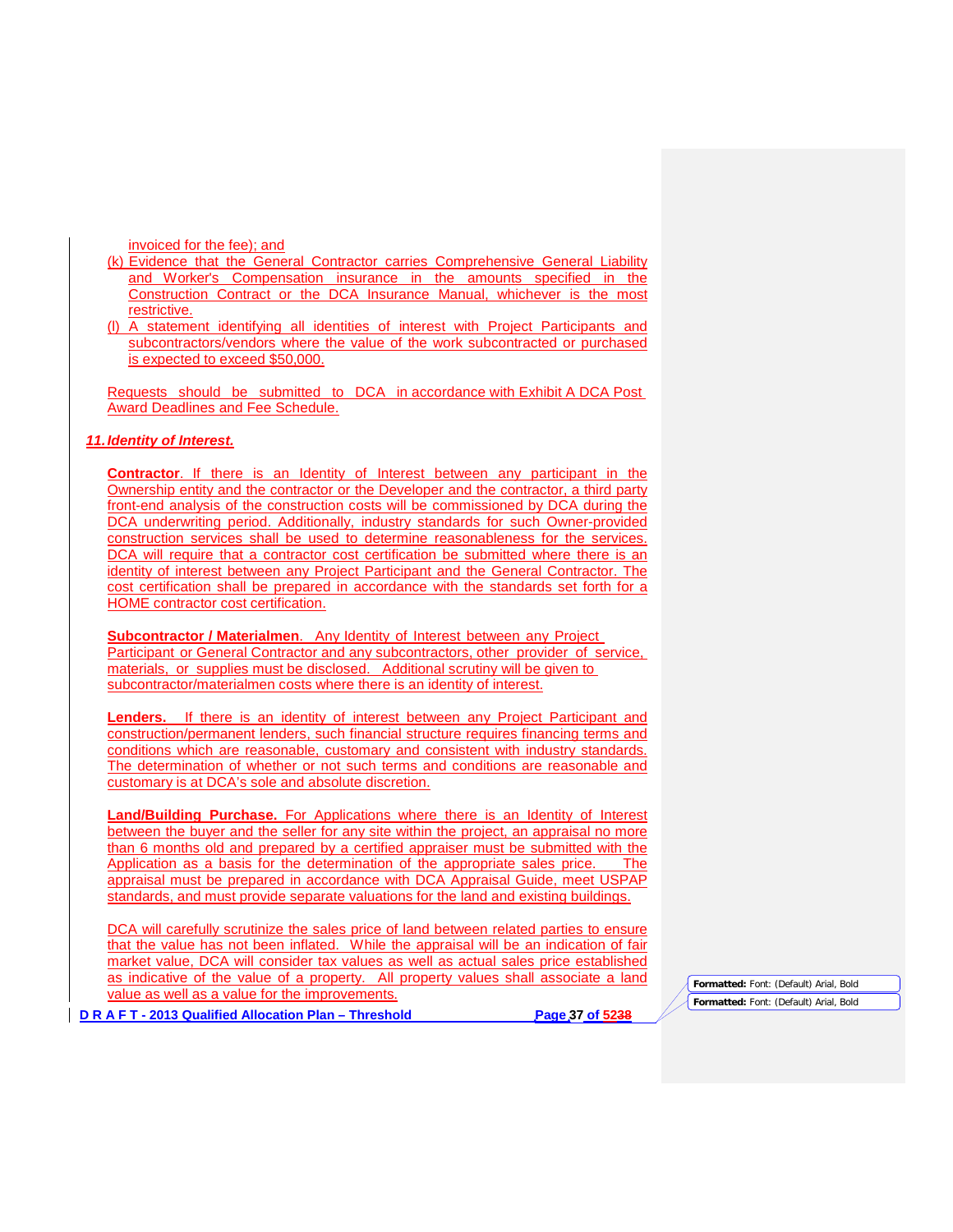Properties which have been in the control of the Applicant or a related party for a period of three (3) years or less will generally be valued at the acquisition cost at the time the related party obtained initial site control. Properties that have been rezoned, subdivided or modified will not be deemed to be of higher value based on the actions taken by the Owner/ Applicant or any related party.

- *12.Inspections***.** All costs incurred by DCA for DCA HOME property inspections will be the responsibility of the Borrower – including, but not limited to, inspections at Draws and Final Draw and other inspections required if a property is improperly maintained.
- *13.Local Government Fees.* The development budget must include all **documented**  water tap, sewer tap, impact and building permit fees. **(These local government fees cannot be part of General Requirements.)** Applicants that include fees that are not required by the local government at the time of application will be subject to a loss of points.

*14. Management Fee.* The operating budget should specify a reasonable management fee. A management fee is required for all projects. DCA will review carefully the terms of the management agreement if the property is self managed or if there is a related party relationship between the Owner/Developer and the Management Company. DCA reserves the right to limit or adjust management fees which appear to be excessive or which appear to be inadequate.operating deficit reserve in an amount of not less than six times the secured monthly debt service to lenders plus no less than six months projected operating expenses. The funding of the operating deficit reserve must be completed at or before Conversion. The operating deficit reserve must be held for the Compliance Period. For underwriting purposes, DCA will generally use six months of operating expenses plus six months of debt service. However, DCA reserves the right to evaluate the reasonableness of the amount and may make appropriate adjustments.

- *16.Permanent Debt Financing.* Permanent debt financing shall have a minimum term of 10 years.
- *17.Preliminary Financing Commitment Letters.* DCA will generally evaluate financial feasibility for all applications (other than those with an assumption of existing fixed rate debt and federal and state equity) using an interest rate specified in the preliminary commitment letter. If the interest rate is based upon a spread over an index rate, both the underlying index to be used and the spread should be identified in the preliminary commitment letter. Any other fees or premiums included in the "allin" interest rate should also be clearly disclosed. DCA will utilize the applicable rate effective as of May 1, 2013. DCA reserves the right to evaluate the reasonableness of the interest rate and adjust it based on the market information available to DCA.

For noncompetitive projects, the effective date of the applicable rate will be the first business day of the full month preceding the Application Submission date. The Applicant must include documentation of the applicable index rate with the

**Formatted:** Font: (Default) Arial, Bold **Formatted:** Font: (Default) Arial, Bold

**D R A F T - 2013 Qualified Allocation Plan – Threshold Page 38 of 5238**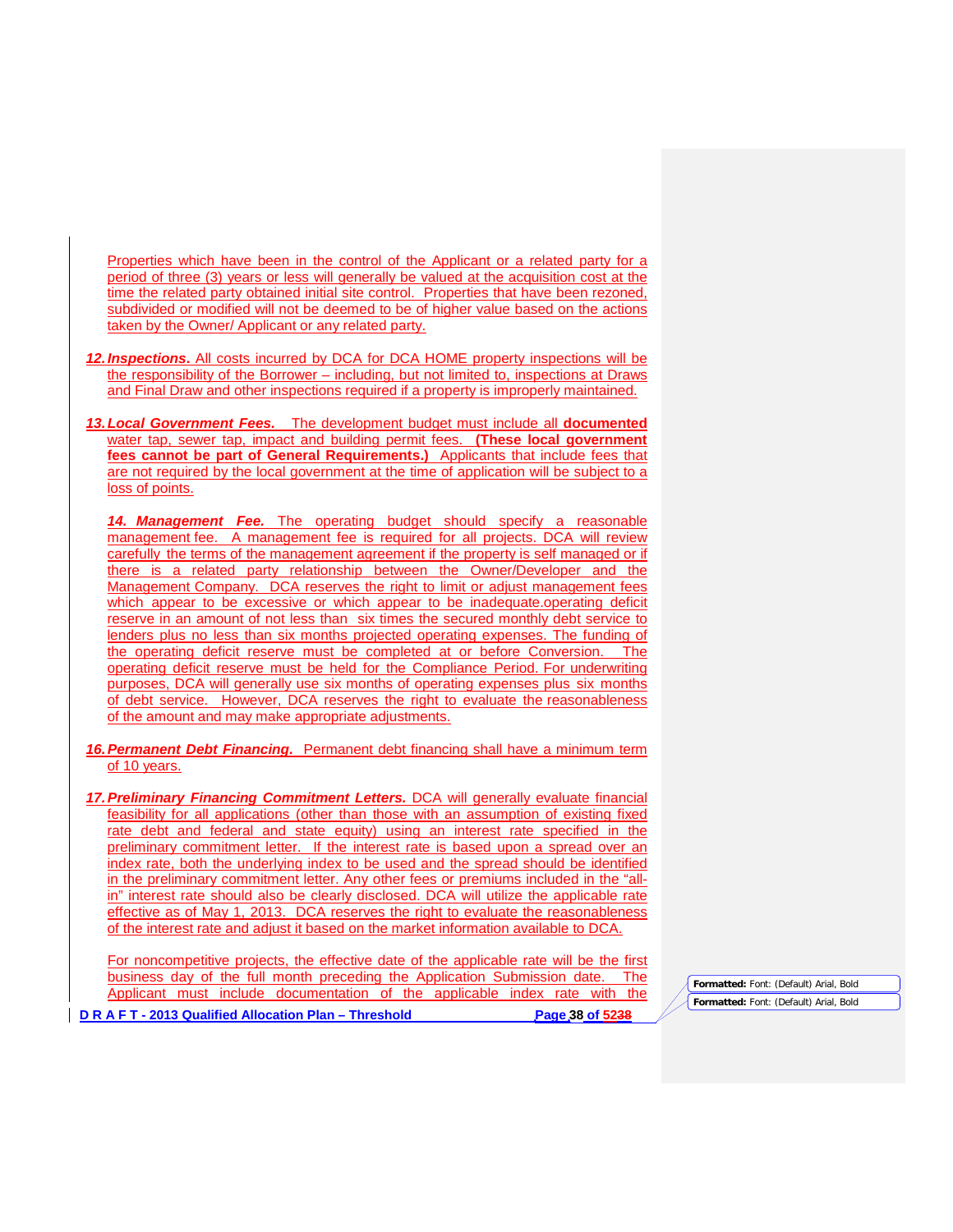commitment letter. In the event that DCA determines that continued volatility in the market makes the interest rate expressed in the preliminary commitment submitted at Application Submission unreasonable, DCA may request that the proposed lender provide an updated interest rate during Application review.

Preliminary Equity Commitment Letter or Letters of Interest are required to contain as much detail as possible. At a minimum, each commitment should include the equity pricing, total capital contribution amount, estimated pay-in schedule, and any reserve requirement. DCA will use reasonable equity pricing information provided in the equity commitment letter for underwriting. However, if the combined federal and state equity price is significantly higher or lower than the median price based on the applications received, DCA reserves the right to adjust the equity price, taking into consideration project characteristics.

- *18.Rehabilitation Hard Costs.* Average per unit rehabilitation hard costs must equal or exceed \$25,000. The costs of the rehabilitation or new construction of community buildings and common area amenities are not included in these amounts.
- *19.Rent-Up Reserves.* A reasonable rent-up reserve (excluding marketing costs) is required for all projects based on the estimated projected lease up deficit. Absent information to the contrary, DCA will assume that three months of projected operating expenses constitutes a reasonable reserve. After lease-up, any funds remaining in this reserve will be transferred to the ODR or will be utilized to pay any deferred Developer Fee.

*20.Replacement Reserve.* A Replacement Reserve based on a Replacement Plan, is required for all projects awarded funding under the Plan and must be included in the operating budget. Contributions must be made to the reserve account, starting at or before the conversion date of the construction loan to permanent loan and must be funded for the term of the loan in accordance with the Replacement Plan. The following **minimum** contributions must be used:

| (a) Rehabilitation:         | \$350 per unit per year |
|-----------------------------|-------------------------|
| (b) New Construction:       | \$250 per unit per year |
| (c) Single Family Units:    | \$420 per unit per year |
| (d) Historic Rehabilitation | \$420 per unit per year |

Replacement Reserve funds may be used only for Capital Improvements (substantial improvements to the real estate such as re-roofing, structural repairs, or major projects to replace or upgrade existing furnishings, but not including replacement of individual appliances or minor repairs) and must **not** be used for general maintenance expenses. Less restrictive provisions required by Lenders should be approved by DCA.

**D R A F T - 2013 Qualified Allocation Plan – Threshold Page 39 of 5238** Replacement Reserves must escalate at a rate of 3% per year. If the Replacement Plan indicates that an amount greater than the minimum reserve outlined above is necessary, then this greater amount will be required and must be escalated at a rate

**Formatted:** Font: (Default) Arial, Bold **Formatted:** Font: (Default) Arial, Bold

**Formatted:** Indent: Left: 0.31" **Formatted:** Left: 0.86", Right: 0.92", Top:

1.04", Bottom: 0.85", Section start: Continuous, Header distance from edge: 0.52", Footer distance from edge: 0.71"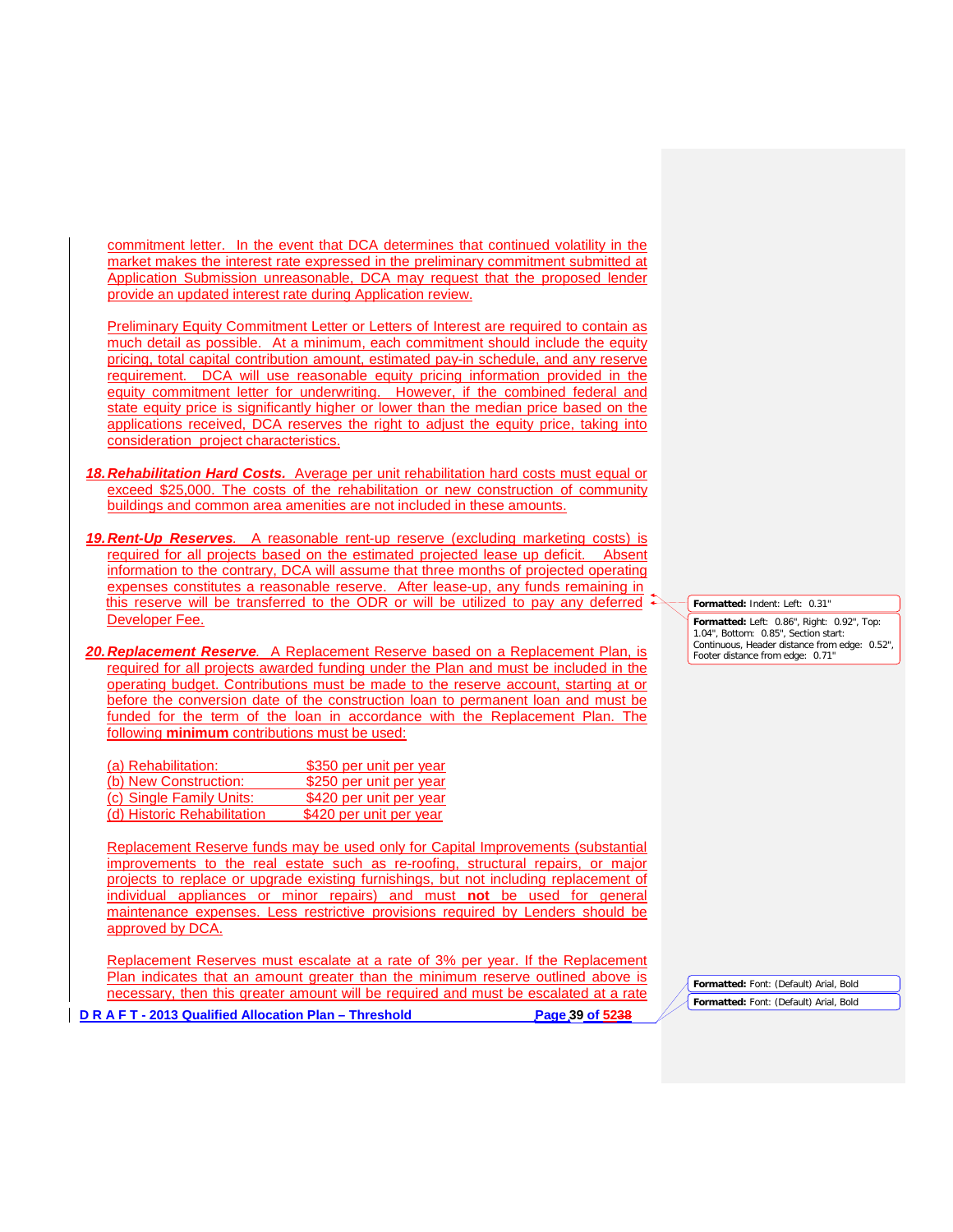#### **State of Georgia Qualified Allocation Plan**

this reserve will be transferred to the ODR or will be utilized to pay any deferred of 3% per year. For Rehabilitation Projects, the physical needs assessment will also be reviewed in determining whether sufficient reserves have been established. DCA will, at its discretion, adjust the Replacement Reserve to reflect reasonable and customary capital and replacement expenditures, and reserves the right to continue to do so during the term of the DCA funding, if necessary.

- *21.Revenue, Vacancy, and Expense Trends.* Revenue should be trended at 2% per year, operating expenses at 3%. Vacancy and collection loss will be underwritten at the higher of 7% or a percentage that DCA determines is appropriate based on market and historical information for the proposed project area.
- *22.Soft Cost Contingency.* "Soft cost" or "total project" contingency, over and above the allowed construction contingency, will not be permitted as a budgeted line item.
- *23.State Tax Credit.* DCA will not allocate state tax credits to a project that shows a price less than the reasonable fair market price for credits. Applicants that indicate intent to purchase state tax credits for themselves will be required to provide additional information as to the use of the credit and the basis for the price.
- *24.Tax Credit Percentages*. During the competitive round, for the purpose of the application review, the Applicable Credit Percentage for the month preceding the **Application Submission deadline should be utilized for acquisition credits and**

**rehabilitation/new construction credits unless the 9% flat rate is extended by congress**. If the extension of the 9% credit is passed, DCA will publish confirmation of the appropriate Applicable Credit Percentage for use in the Application.

For 4% Credits (tax-exempt bond financing), the Applicable Credit Percentage for the month preceding the submission of the application for tax credits should be utilized for the Application.

#### **B. Additional DCA Policies related to the funding of DCA HOME Loans**

- *1. Assumptions for Land Purchase..* Once a project has been funded and the appraisal received, the building cost assumed for acquisition of land and existing buildings will be limited to the lesser of the sales price or the appraised "as-is" value.
- *2. Contractor Change Orders.* All changes to the approved scope of work and/or construction contract must be approved by DCA in advance of proceeding with the work.
- *3. Contractor Construction Cost Certifications***.** Certifications audited by an independent certified public accountant must be submitted with the request for final draw for all projects funded with DCA HOME. All certifications must be prepared in accordance with DCA requirements.

**D R A F T - 2013 Qualified Allocation Plan – Threshold Page 40 of 5238** *4. Construction Commencement.* All HOME projects must be able to commence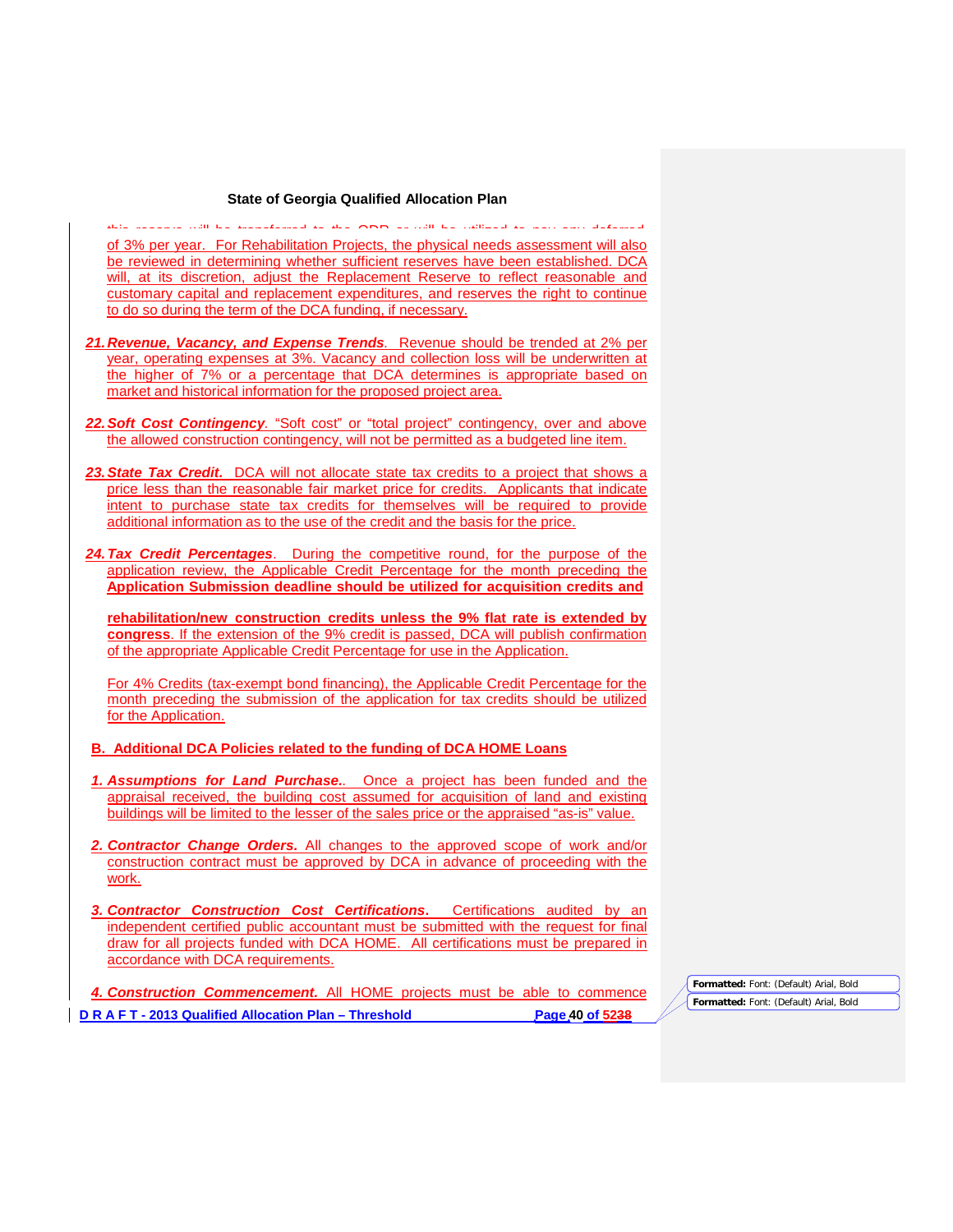**State of Georgia Qualified Allocation Plan** construction within one year of commitment.

- *5. Construction Contingency.* Any unused balance in the construction contingency at the time of Conversion must be used to reduce the principal amount of the HOME Loan or the senior lender loan as appropriate, with the monthly principal and interest payments adjusted accordingly.
- *6. Construction Hard Cost Financing.* HOME Loan funds must be used to finance only construction hard costs, which include site development, unit/building construction, and Contractor Services which include General Requirements (inclusive of payment and performance bonds), Builders Overhead and Builder's Profit. Soft costs, acquisition costs and other project costs must be financed by other financing sources. (Not applicable to HOME CHDO Predevelopment Loans.)
- *7. Construction Loan Recourse.* All construction loans will be full recourse against the borrower and/or the principals of the ownership entity until Conversion. DCA may require that one or more Principals of the Owner or Developer guarantee the completion of construction and payment of the HOME Loan until Conversion.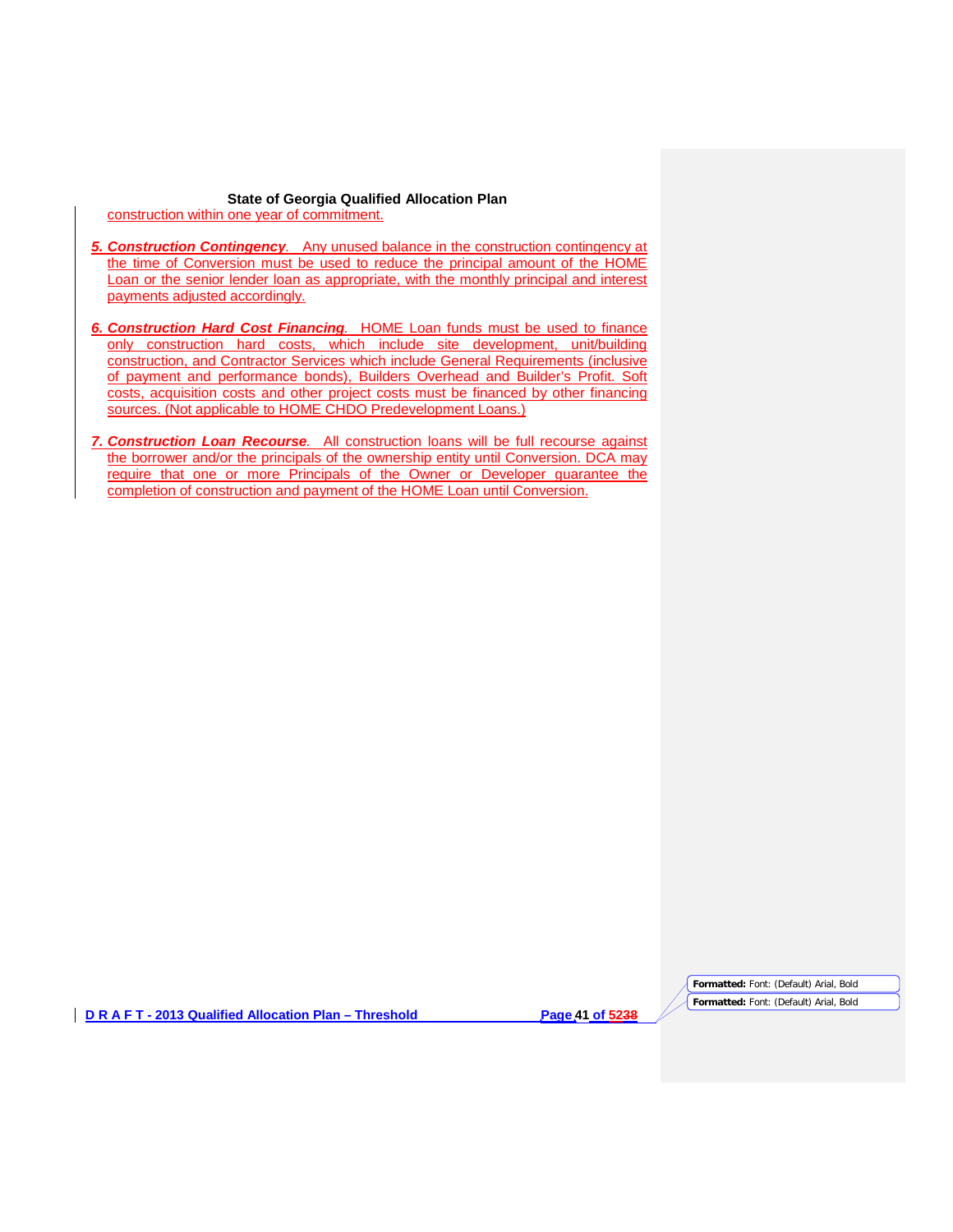#### **State of Georgia Qualified Allocation Plan**

- *8. Conversion.* Projects receiving HOME Loans must be scheduled to convert within twenty four-months of the HOME construction loan closing. Extension of conversion deadlines must be approved by DCA.
- *9. Developer Fee Disbursement Limitations.* The maximum amount of the Developer's and Consultant's Fee (if applicable) that can be drawn before Conversion must not exceed 50% of the total Developer Fee requested less any portion being deferred. None of the Developer's profit will be disbursed until Conversion. These disbursement conditions will be reflected in the HOME Loan documents and in an agreement with any other funding source(s) that will be funding these line items.
- *10.Draws*. HOME Construction Loan proceeds will be disbursed on a draw basis during the construction period. The HOME loan documents will describe the policies and procedures for obtaining a draw.
- *11.Fixed or Floating Unit Designation*. When HOME assisted units are "fixed", those units are subject to specific HOME rent and occupancy requirements and will never change. When HOME assisted units are "floating", the units that are designated as 50% or 60% AMI units may change over time as long as the total number of those units in the project remains constant. If the Applicant fails to make such an election at the time of loan commitment, it will be deemed that the Applicant has elected to treat the HOME assisted units as "floating".
- *12.Guarantees*. Guarantees will be required by the Developer entity as well as the individual principals of that entity for the period from the loan closing until conversion.
- *13.HOME Units*. When DCA HOME funds are an approved source of financing for a project, each low income unit in the project is considered a "HOME assisted unit" unless this requirement is waived. Based on the statutory HOME requirements, twenty percent (20%) of the total low income residential units in the project must be limited to rent and income restrictions based on 50% of AMI. The balance of low income units will be limited to rent and income restrictions based on 60% AMI, however *all* low income units will be limited to HUD Fair Market Rents should they be less than the applicable rent based on the AMI and bedroom size.
- *14.Intercreditor Agreements.* When GHFA is not the only construction lender on a project, an intercreditor agreement shall be executed with the other lenders to ensure DCA's required involvement in all significant aspects of the administration of the construction loans.

At a minimum, the intercreditor agreement should contain at least the following essential elements:

- (a) A development cost budget approved by all lenders indicating the source(s) of funding for each line item;
- (b) A process and timetable for reviewing and approving change orders to the construction contract;

**D R A F T - 2013 Qualified Allocation Plan – Threshold Page 42 of 5238**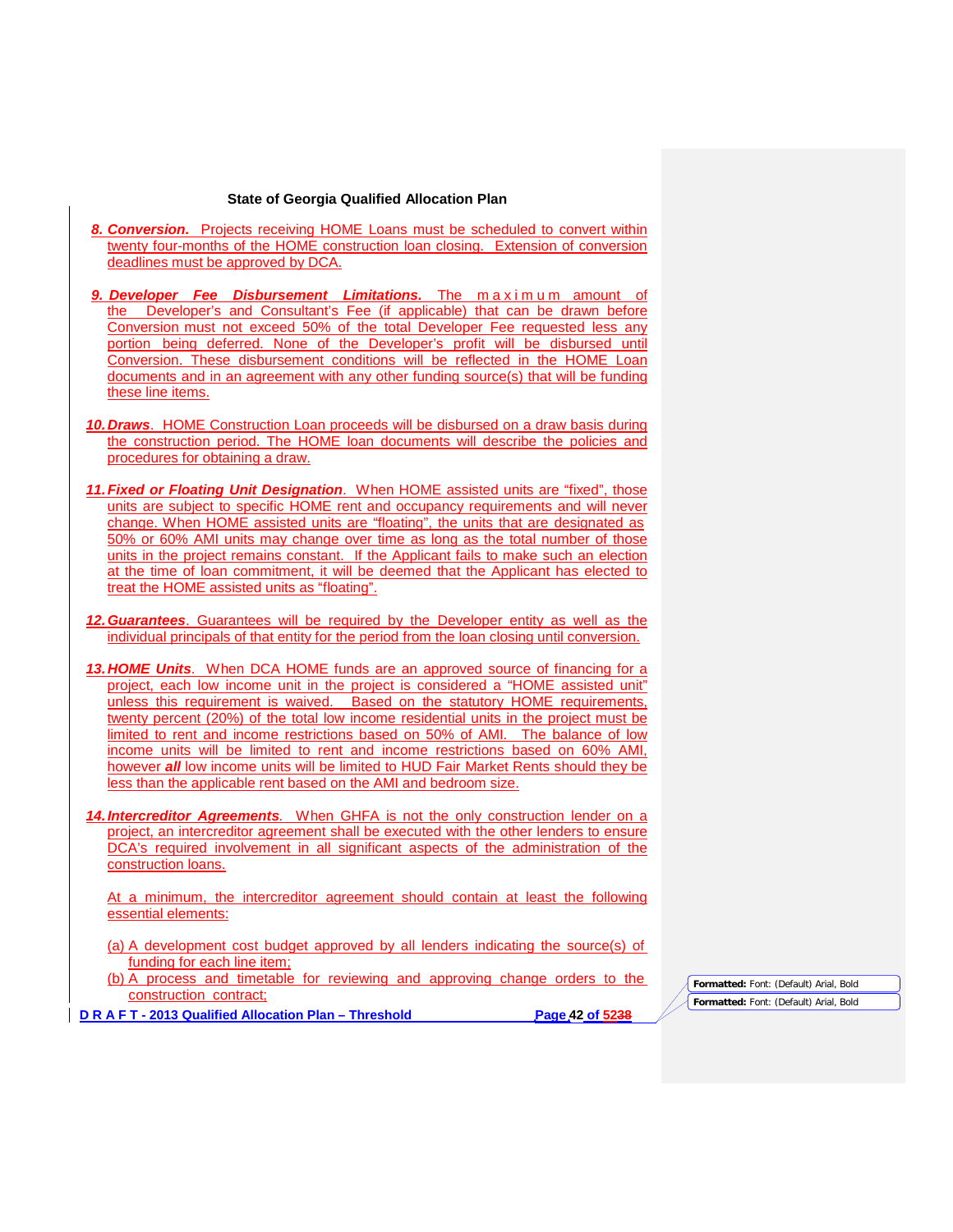- (c) A process and timetable for reviewing and approving draw requests, including site inspection and documentation standards;
- (d) A process and timetable for amending the approved development cost budget**;**
- (e) Limitations on disbursements for Developer Fee (Owner's profit and risk) and Consultant fees; and,
- (f) Other matters, such as priority of each lender's interest in the collateral for the loans.
- *15.Loan Documents*. Written agreements shall be entered into between GHFA and the borrower evidencing, securing, and setting forth all of the terms and conditions of the HOME Loan. The Project Owner will also be required to execute all other closing or loan documents DCA deems necessary or desirable to document the HOME Loan satisfactorily.
- *16.Loan Terms*. The principal amount of the HOME construction loan and HOME permanent loan for a project will be the same. No interest will be charged during the construction loan period. The interest rate on the permanent loan is generally no less than 1%.

The interest rate on loans to finance projects located in areas designated as Rural pursuant to the definitions in the QAP may be less than 1% in years 8 through 15 **only** if required to ensure project feasibility. In no case may such interest rate fall below 0.50%. In years 16 through maturity, such interest rates shall not fall below 0.25%. DCA may adjust this rate during underwriting congruent with more detailed information. Construction loan terms will be based upon the projected construction and lease-up schedule, as determined from the Application and DCA's underwriting. In general, permanent HOME Loans will be fully amortizing, with maturity and amortization periods ranging from 15 to 35 years.

- *17.Non-Fully Amortizing Loans.* Non-fully amortizing Balloon Loans are available for projects in Rural areas. In such cases the term will be set by DCA with monthly payment and interest payments determined by DCA's underwriting projections and a balloon payment due at maturity. In the case of non-fully amortizing HOME Loans, the outstanding interest and a portion of the principal must be paid every year (no negative amortization).
- *18.Excess Cash Flow Reserve***.** For all permanent non-fully amortizing HOME Loans, in which the monthly installments of principal and interest are not sufficient to pay the HOME Loan in full over the loan term (a "non-amortizing HOME Loan") the borrower will deposit one-half of the cash flow from the project (after payment of secured debt service and investor asset management fees) into an interest bearing reserve account. The holder of the reserve account and the terms under which it will be held must be approved by DCA in its sole discretion.

Funds held in the reserve account will be used only for principal reduction of the HOME Loan or Capital Improvements, but only if such use is approved by GHFA in advance. Funds in the reserve account (with the exception of those approved by

**D R A F T - 2013 Qualified Allocation Plan – Threshold Page 43 of 5238**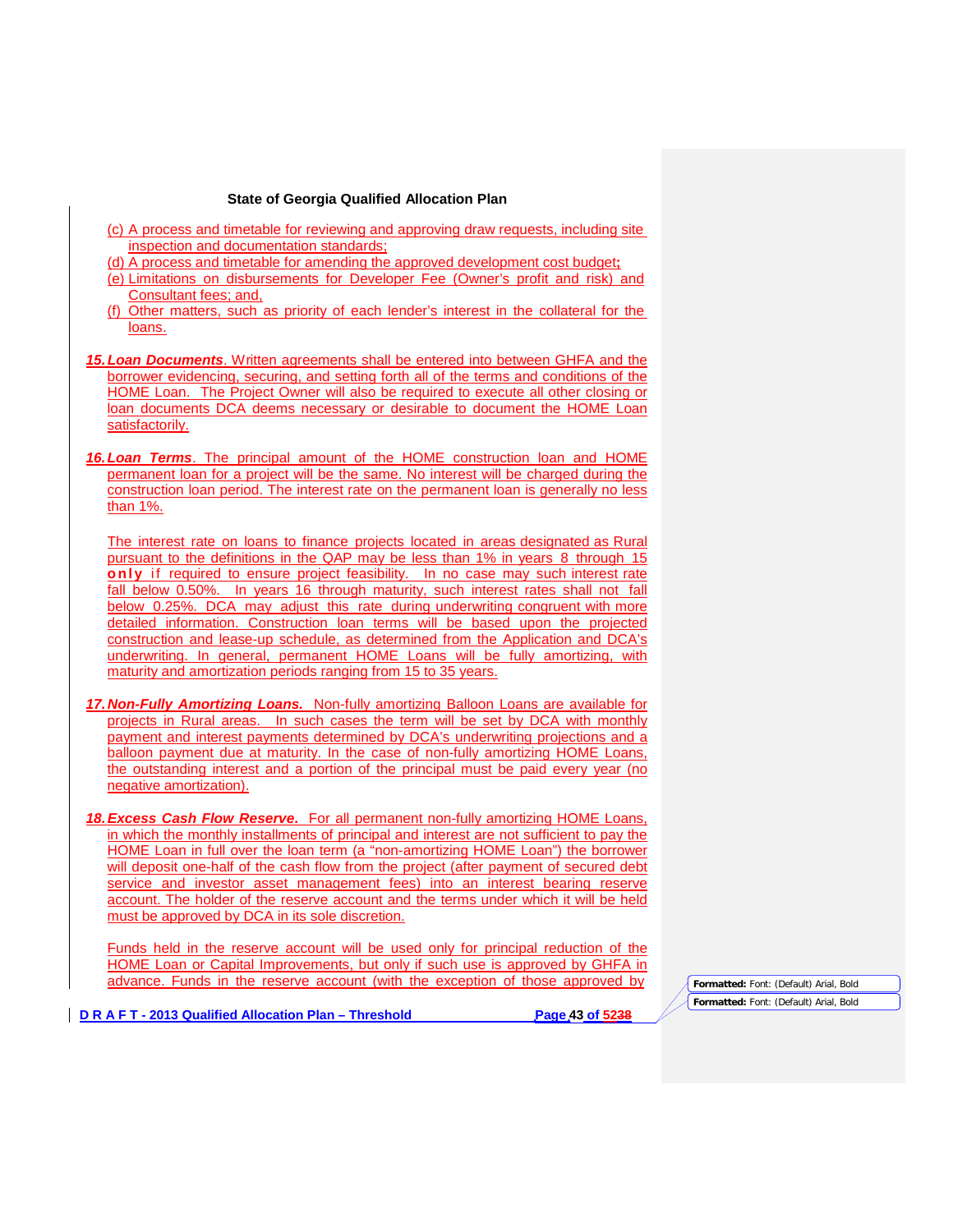GHFA for Capital Improvements) must remain in the reserve account until the HOME Loan is repaid.

- *19.Future Market Value.* In the case of a non-fully amortizing HOME Loan, DCA will require a projection from the appraiser of the future unrestricted market value of the property at the maturity of the HOME Loan. This value will be used by DCA to determine the likelihood of retirement of the outstanding balance by refinance or resale of the property. The future market value of the property must be greater than the projected outstanding DCA HOME Loan balance at maturity in order for the HOME Loan to be considered financially feasible.
- *20.Owner/Developer Financial and Credit Qualifications.* The financial status and capacity of the owner and/or developer as well as their current credit rating will be reviewed by DCA at the time of underwriting. The results of these analyses may indicate the requirement for additional guarantors and/or partners, reserve accounts, and/or repayment term adjustments.
- *21.Operating Deficit Reserve.* The operating deficit reserve for HOME loans must be held by DCA or the senior lender and must remain in place for the term of the HOME Loan or the Period of Affordability, whichever is longer. With the exception of instances in which Fannie Mae is the sole senior lender, if DCA is a subordinate lender, but makes a HOME Loan in an amount greater than the senior lender, DCA must hold the reserves. All withdrawals from the operating deficit reserve must be requested in writing and approved in advance by DCA. Interest earned on the operating deficit reserve account shall be added to the account as an additional contribution and will not be credited against the required monthly cash contributions. If drawn upon, no further distribution to Owners will be authorized until such time as the operating deficit reserve is restored to full funding.
- *22.Over-Income Tenant Restrictions.* When DCA HOME Loans are used, additional over-income restrictions shall apply. Upon re-certification of a previously eligible tenant, if it is determined that the tenant's income exceeds 60% of AMI, then the tenant's rent must be increased to the lesser of: 30% of the tenant's adjusted annual income, HUD's fair market rent limitations, or the maximum amount allowable by the Code, not to exceed limitations set by state or local laws (if any) or to be decreased under the established rent floor.
- *23.Owner-Contractor Agreements.* If the Owner is not also the General Contractor, all developments financed in whole or in part with a HOME Loan for construction must use an AIA Standard Form Agreement between Owner and contractor, with Standard Form Terms and Conditions. The contract can either be stipulated sum or cost plus a fee with a maximum.
- *24.Partnership Agreements.* The partnership agreement and any amendments must be fully executed prior to the HOME Loan closing. The Partnership Agreement and any amendments must reflect the terms of the HOME Loan transaction on all material points. If the Owner is a limited liability company, an operating agreement in a form

**D R A F T - 2013 Qualified Allocation Plan – Threshold Page 44 of 5238**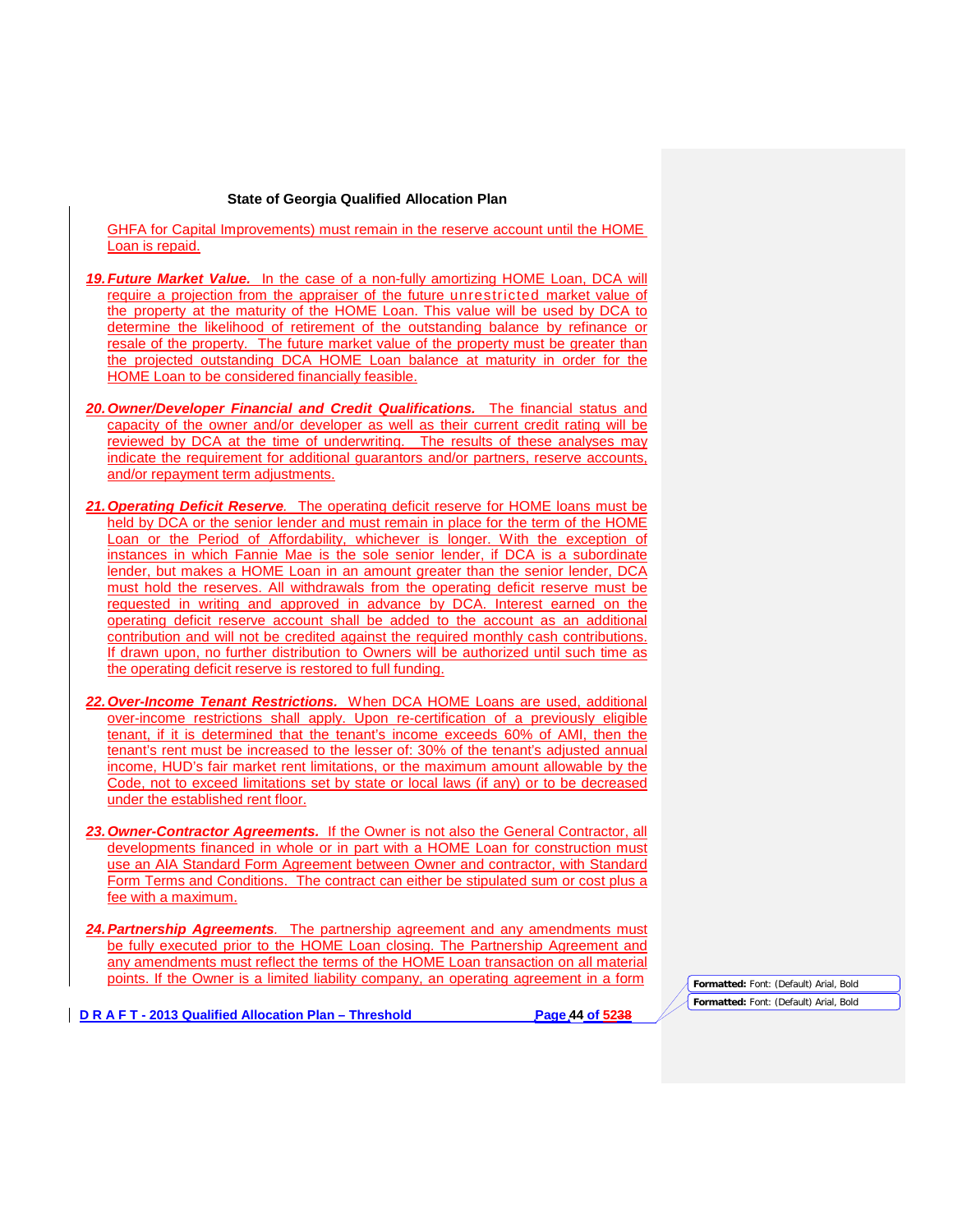satisfactory to DCA must be fully executed before the HOME loan closing. After the HOME loan closing, the partnership agreement or the operating agreement (as the case may be) may not be further amended without GHFA's prior approval.

*25.Payment and Performance Bonds.* A 100% payment and performance bond will be required for all developments funded with HOME Loans. The issuer of the bonds and the terms of the bonds must be satisfactory to DCA in its sole discretion.

When an Identity of Interest exists and the contractor cannot obtain a payment and performance bond, a waiver of the requirement for payment and performance bonds may be granted if a letter of credit or construction loan is utilized in lieu of the payment and performance bond.

A waiver will not be considered unless:

- (a) The Owner agrees to provide a construction completion guaranty and payment guarantee, secured by a letter of credit from a federally-insured institution with a value of at least 50% of the total construction cost, including profit and overhead; or
- (b) The Owner agrees to secure a construction loan with private financing. GHFA will disburse funds during the construction period, in an amount not to exceed \$10,000 per construction draw.
- *26.Refinancing.* DCA HOME loans cannot be used to refinance or payoff an existing loan. Proceeds from permanent HOME loans can be used to pay off construction, bridge and predevelopment loans provided that the HOME assistance is part of the original financing package.
- 27. Repayment. Repayment schedules will vary depending upon projected economics of the development, but are essentially determined by analyzing available projected cash flow of the project at Application Submission and again during HOME Underwriting. In the event DCA determines that the project is experiencing feasibility problems related to increases in real estate taxes, increases in property insurance, increases in utility allowances or decreases in fair market rents, the repayment schedule may be modified by DCA.
- *28.Replacement Reserve Withdrawals.* All withdrawals from the Replacement Reserve account must be approved by DCA in advance. The senior lender must maintain the Replacement Reserve account in an FDIC insured financial institution. Interest earned on the Replacement Reserve account shall be added to the account as an additional contribution and will not be credited against the required monthly cash contributions. Replacement Reserves are to be used only for capital expenditures and not to handle operating deficits.
- *29.Retainage.* The loan agreement between the Project Owner and GHFA will provide that GHFA will retain the greater of 5% of the HOME loan proceeds or \$100,000 until the conditions of the final draw are met.

**D R A F T - 2013 Qualified Allocation Plan – Threshold Page 45 of 5238**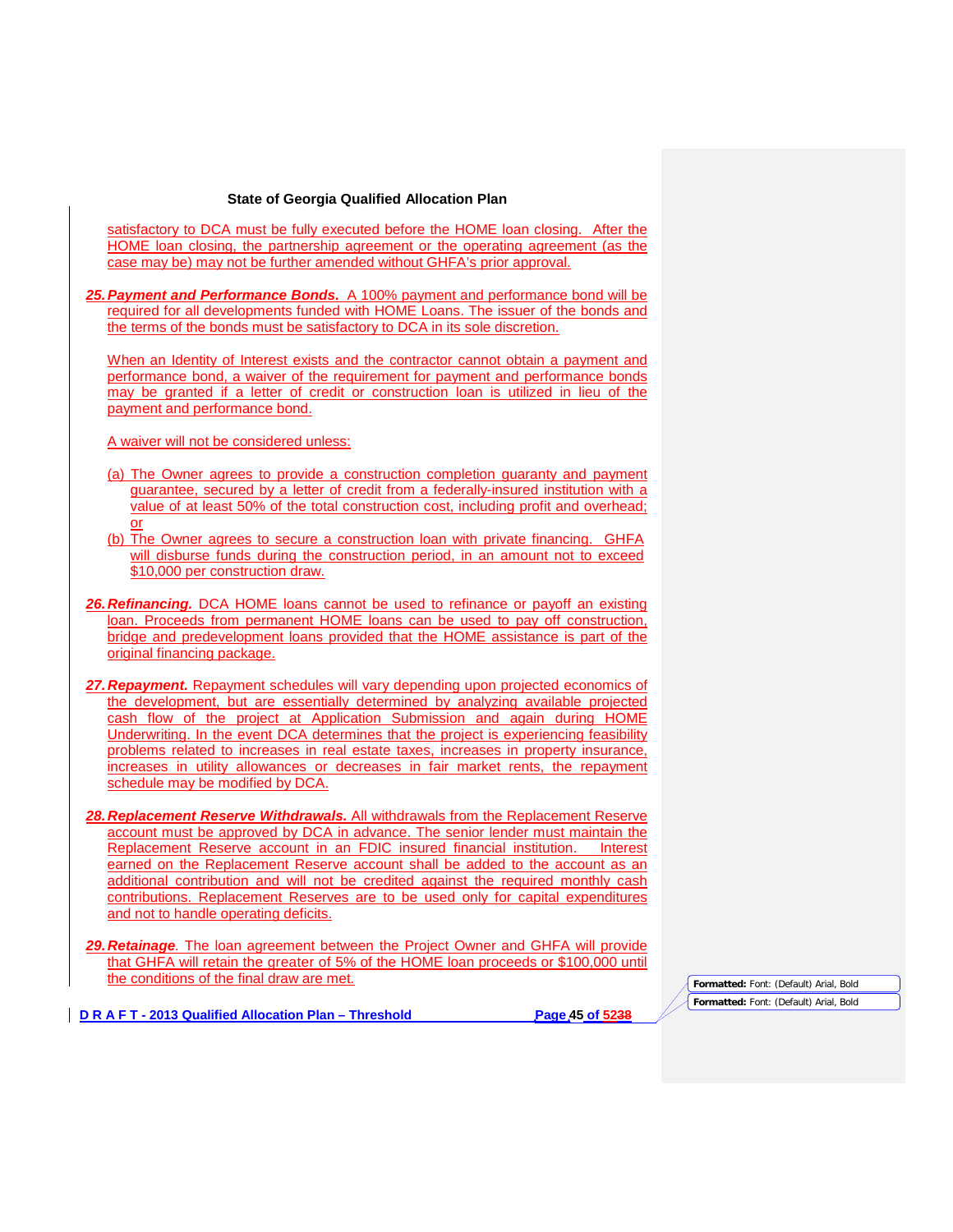In addition, the contractor is required to show retainage on the AIA G702/703 as follows:

- (a) If the project completion is between 0-50% of the General Contractor's contract sum, the AIA G702/703 must show at least 10% retainage on the entire contract sum. No portion of the contract sum shall be exempt (Examples of items that are not exempt: stored materials, performance and payment bonds, insurance, general conditions). Adjustments will be made in the disbursement of HOME funds if the AIA G702/703 does not reflect 10% retainage.
- (b) If the project completion is 50.1-100% of the General Contractor's contract sum, the AIA G702/703 must show at least 5% retainage on the entire contract sum.

The construction contract must provide and the contractor must acknowledge that GHFA has the right to withhold such retainage and that the retainage will not be disbursed until full and final completion of the construction.

- *30.Rural Projects.* DCA recognizes that Rural projects may involve greater financial risk than non-Rural projects. While a sufficient economic base to support a proposed Rural project may exist at the time of Application, the loss of a predominant industry or employer, or other extenuating circumstances out of the control of the Applicant could result in a major economic impact on the project. To mitigate this increased financial risk, DCA will consider loan modifications during the course of the HOME Loan for projects which have suffered a demonstrated major economic impact as a result of the loss of a predominate industry or employer or other extenuating circumstances. The loan modification may be structured to allow the Owners to maintain Ownership and control of the property and to continue providing affordable housing to the extent it is needed in the community.
- *31.Stored Materials.* HOME funds will not be used to fund the cost of stored materials without the prior consent of DCA. Stored materials are considered to be materials that will not be incorporated into the construction within the subsequent thirty (30) days from the date of any draw request.
- *32.Subsidy Layering Review.* DCA will perform subsidy-layering analysis for HOME funded projects prior to the time of preliminary commitment for projects receiving tax credits from the state's low income housing tax credit allocation. In cases where the results of a DCA subsidy layering review indicated that there would be excess assistance, DCA will reduce the amount of the HOME loan to eliminate the excess. In addition, a subsidy layering review is also conducted during HOME loan underwriting prior to the closing of the HOME loan.
- *33.Subordination.* The decision whether to subordinate DCA's regulatory agreement and/or lien position to a private lender's security deed will be made only after DCA considers the individual circumstances of each HOME Loan. Factors that will be considered include, but are not limited to, the senior loan amount, DCA's HOME Loan

## **D R A F T - 2013 Qualified Allocation Plan – Threshold Page 46 of 5238**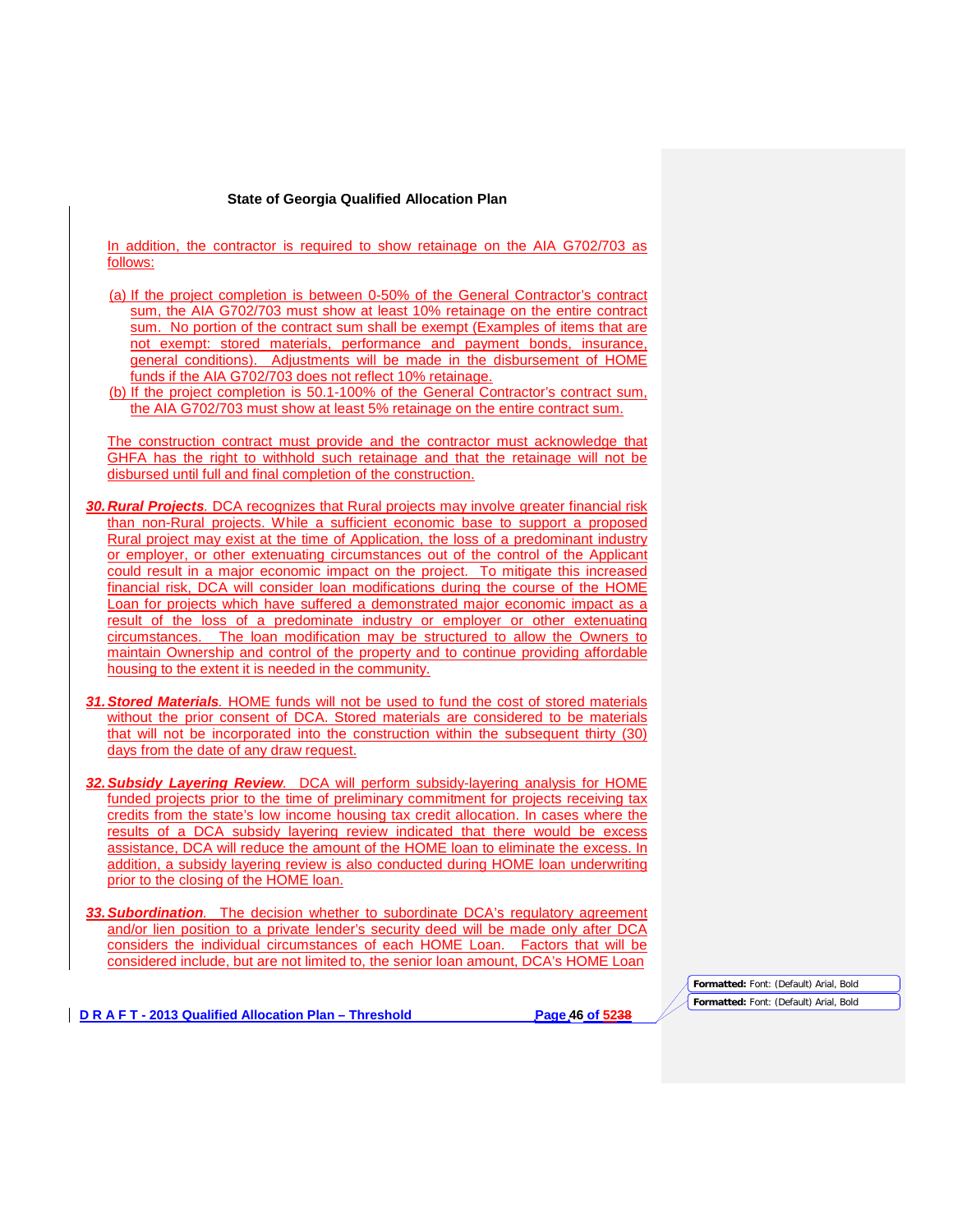amount, debt coverage ratio, private lender's interest rates, loan maturity, type of loan, etc. In no instance will DCA subordinate to a public entity's loan.

*34. Syndicator Asset Management Fee.* Syndicator asset management fees will be paid from the "after debt service" cash flow less the cash flow payments to DCA on the HOME permanent loans.

*35. Tri Party Agreements.* A Tri Party Agreement will be required for all DCA HOME Loan transactions involving another permanent lender that is not financing construction costs. The Tri Party Agreement must clearly state, at a minimum, that the permanent lender has reviewed and approved the DCA HOME Loan documents, plans and specifications, development budget, tenant lease, environmental assessment, construction contract, title exception legal description, management agreement, partnership agreement, borrower's certificate of limited partnership, survey, appraisal, form of subordination agreement, and items necessary to satisfy the permanent commitment regarding completion of construction of the improvements of the collateral property.

O. Excessive soft costs

**Oversized units** 

Q. Number of bedrooms high for proposed market

R. High acreage

S. Other factors which are contrary to the policies and objectives of DCA

If DCA determines that the utilization of resources in the proposed application is ineffective or inefficient, or that the applicant is unlikely to be able to develop the project as proposed, or if the project is unlikely to be successful, DCA may, at its sole and absolute discretion, deem the application to have failed threshold criteria. **Formatted:** List Paragraph, Space Before: 0 pt, Line spacing: single, Numbered + Level: 1 + Numbering Style: 1, 2, 3, … + Start at: 1 + Alignment: Left + Aligned at: 0.25" + Indent at:  $0.5"$ 

**Formatted:** List Paragraph, Left, Indent: Left: 0", Right: 0", Space Before: 0 pt

**Formatted:** Not Expanded by / Condensed by

**Formatted:** Not Expanded by / Condensed by

**Formatted:** List Paragraph, Space Before: 0 pt, Line spacing: single

**Formatted:** List Paragraph, Left, Indent: Left: 0", Right: 0"

**D R A F T - 2013 Qualified Allocation Plan – Threshold Page 47 of 5238**